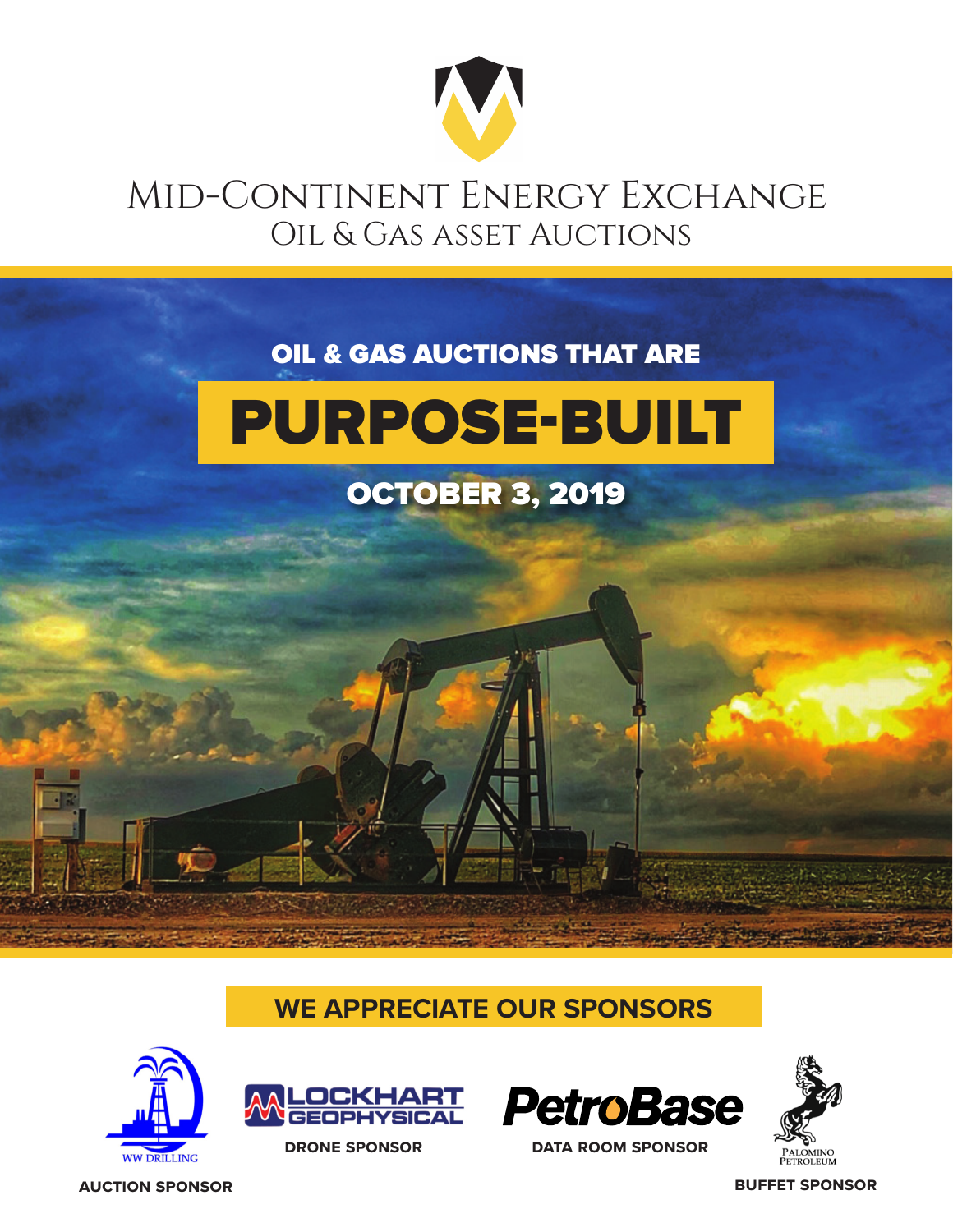

Oil and Gas Asset Auctions

#### Table of Contents for October 3, 2019 Auction

*As of 10/2/2019 2:06:07 PM*

*Click on the lease name link to see the dataroom documents.*

| Lot<br>$\mathbf{1}$ | <b>Lease Name</b><br><b>Naylor Jones, Fowlerton</b> | <b>Interest Type</b><br>Royalty Interest | County/State<br>McMullen TX | <b>Operator</b><br><b>EOG Resources Inc</b> |
|---------------------|-----------------------------------------------------|------------------------------------------|-----------------------------|---------------------------------------------|
| $\overline{2}$      | Davis Ranch 27/33 Lease                             | Overriding<br>Royalty Interest           | <b>Barber KS</b>            | Berexco, LLC                                |
| 3                   | <b>Mueller</b>                                      | Royalty Interest                         | Lavaca TX                   | Mark L. Shidler, Inc.                       |
| 4                   | Burgess 1-8                                         | <b>Partial Working</b><br>Interest       | <b>Richland MT</b>          | Abraxas Petroleum                           |
| 5                   | O'Hara                                              | Overriding<br>Royalty Interest           | Sumner KS                   | Buffalo Oil & Gas, LLC                      |
| 6                   | <b>Grove Riley</b>                                  | Overriding<br>Royalty Interest           | Kiowa KS                    | <b>Trans Pacific Oil Corp</b>               |
| $\overline{7}$      | <b>Poston Warner</b>                                | Royalty Interest                         | Harper KS                   | <b>BCE-Mach</b>                             |
| 8                   | Doyle 1-9                                           | <b>Partial Working</b><br>Interest       | <b>Richland MT</b>          | <b>Energy Associates</b>                    |
| 9                   | Federal 12-18                                       | <b>Partial Working</b><br>Interest       | Niobrara WY                 | Mac E&P                                     |
| 10                  | Karamojo 2-4                                        | <b>Partial Working</b><br>Interest       | <b>Williams ND</b>          | Oasis Petroleum                             |
| 11                  | Alvarezgu                                           | Overriding<br>Royalty Interest           | Zapata TX                   | Beehive Operating, LLC                      |
| 12                  | <b>Buhler, Schovajsa</b>                            | Overriding<br>Royalty Interest           | Victoria TX                 | <b>Frostwood Energy LLC</b>                 |
| 13                  | Kodiak-Cub                                          | Royalty Interest                         | <b>Brazos TX</b>            | Hawkwood Energy Operating, LLC              |
| 14                  | Cook                                                | Overriding<br>Royalty Interest           | Seward KS                   | 3-D Resources                               |
| 15                  | <b>Davis Ranch</b>                                  | Overriding<br>Royalty Interest           | Barber KS                   | <b>Trans Pacific Oil Corp</b>               |
| 16                  | <b>Fogmt Unit A</b>                                 | Royalty Interest                         | Dimmit TX                   | <b>SB EF Maverick LLC</b>                   |
| 17                  | <b>Fitzgerald</b>                                   | Royalty Interest                         | Jack TX                     | Oakridge Oil and Gas, LP                    |
| 18                  | Diamondback-Javelina                                | Royalty Interest                         | Atascosa TX                 | <b>EOG Resources Inc</b>                    |
| 19                  | Barr, Viniarski                                     | Royalty Interest<br>/ Overriding RI      | <b>Madison TX</b>           | Contango Oil & Gas                          |

*See Dataroom [\(https://dataroom.midcontinentenergyexchange.com\)](https://dataroom.midcontinentenergyexchange.com)for additional information.*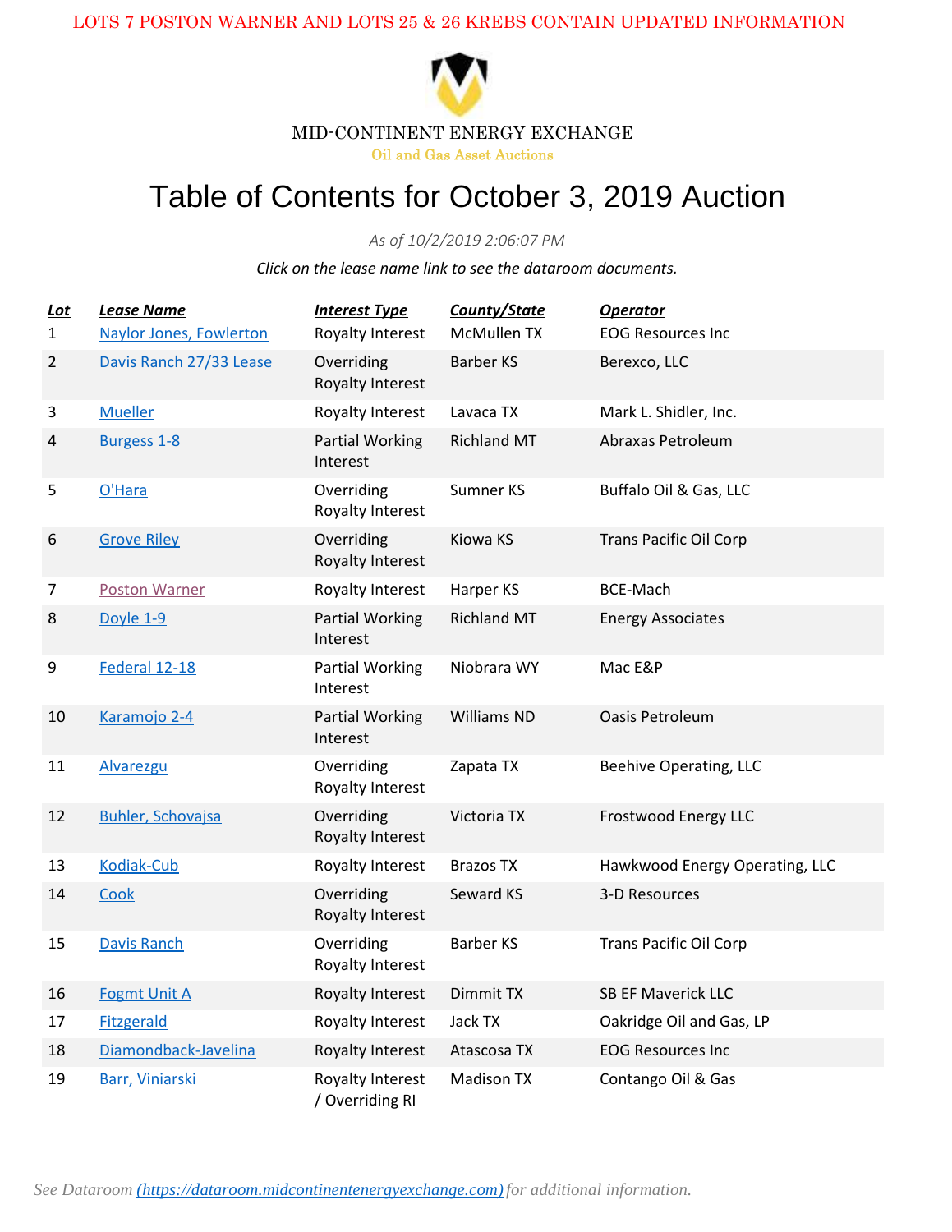| 20   | DeSoto LA, Cotton Valley,<br>Haynesville Shale, Hoss, Hoss<br>RA, Hosston | Royalty Interest                   | DeSoto LA        | Covey Park Energy, Indigo II<br>Louisiana Operating LLC       |
|------|---------------------------------------------------------------------------|------------------------------------|------------------|---------------------------------------------------------------|
| 21   | Barber 1-21                                                               | <b>Partial Working</b><br>Interest | Ellis OK         | Mark L. Shidler, Inc.                                         |
| 22   | <b>Bent Bros B</b>                                                        | Royalty Interest                   | <b>Starr TX</b>  | Merit Energy, Occidental<br>Petroleum, Shell, Shell Petroleum |
| 23   | <b>LOT REMOVED</b>                                                        | Overriding<br>Royalty Interest     | Rio Arriba NM    | Schalk Development/Hilcorp<br>Energy                          |
| 24   | <b>Ginest - MOVED TO</b><br><b>DECEMBER AUCTION ***</b>                   | <b>Operated Lease</b>              | Gray KS          | Sunflower Energy                                              |
| 25   | Krebs B,G,M,N,R,W,X,I,J                                                   | <b>Partial Working</b><br>Interest | Logan KS         | <b>Trans Pacific Oil Corp</b>                                 |
| 26   | Krebs O1, O2, P2, C, L, V                                                 | <b>Partial Working</b><br>Interest | Logan KS         | <b>Trans Pacific Oil Corp</b>                                 |
| 27   | <b>Austin F1-15</b>                                                       | <b>Partial Working</b><br>Interest | Canadian OK      | Chesapeake Operating LLC                                      |
| 28   | Barbara 3B                                                                | Overriding<br>Royalty Interest     | <b>Barber KS</b> | Charles N. Griffin                                            |
| 29   | Barbara 4B                                                                | Overriding<br>Royalty Interest     | <b>Barber KS</b> | Charles N. Griffin                                            |
| 30   | Belle 1                                                                   | Overriding<br>Royalty Interest     | <b>Barber KS</b> | Charles N. Griffin                                            |
| 31   | Betty 1                                                                   | Overriding<br>Royalty Interest     | <b>Barber KS</b> | Charles N. Griffin                                            |
| 31.1 | Betty 1                                                                   | <b>Partial Working</b><br>Interest | <b>Barber KS</b> | Charles N. Griffin                                            |
| 32   | Caroline 1                                                                | Overriding<br>Royalty Interest     | <b>Barber KS</b> | Charles N. Griffin                                            |
| 32.1 | Caroline 1                                                                | <b>Partial Working</b><br>Interest | <b>Barber KS</b> | Charles N. Griffin                                            |
| 33   | Colleen <sub>1</sub>                                                      | Overriding<br>Royalty Interest     | <b>Barber KS</b> | Charles N. Griffin                                            |
| 34   | Jazmyne 1                                                                 | Overriding<br>Royalty Interest     | <b>Barber KS</b> | Charles N. Griffin                                            |
| 34.1 | Jazmyne 1                                                                 | <b>Partial Working</b><br>Interest | <b>Barber KS</b> | Charles N. Griffin                                            |
| 35   | Jean 1                                                                    | Overriding<br>Royalty Interest     | <b>Barber KS</b> | Charles N. Griffin                                            |
| 35.1 | Jean 1                                                                    | <b>Partial Working</b><br>Interest | <b>Barber KS</b> | Charles N. Griffin                                            |
| 36   | Lukens 1                                                                  | Overriding RI /<br>PWI             | <b>Barber KS</b> | Charles N. Griffin                                            |
| 37   | Nancy 1                                                                   | Overriding<br>Royalty Interest     | <b>Barber KS</b> | Charles N. Griffin                                            |

*See Dataroom [\(https://dataroom.midcontinentenergyexchange.com\)](https://dataroom.midcontinentenergyexchange.com)for additional information.*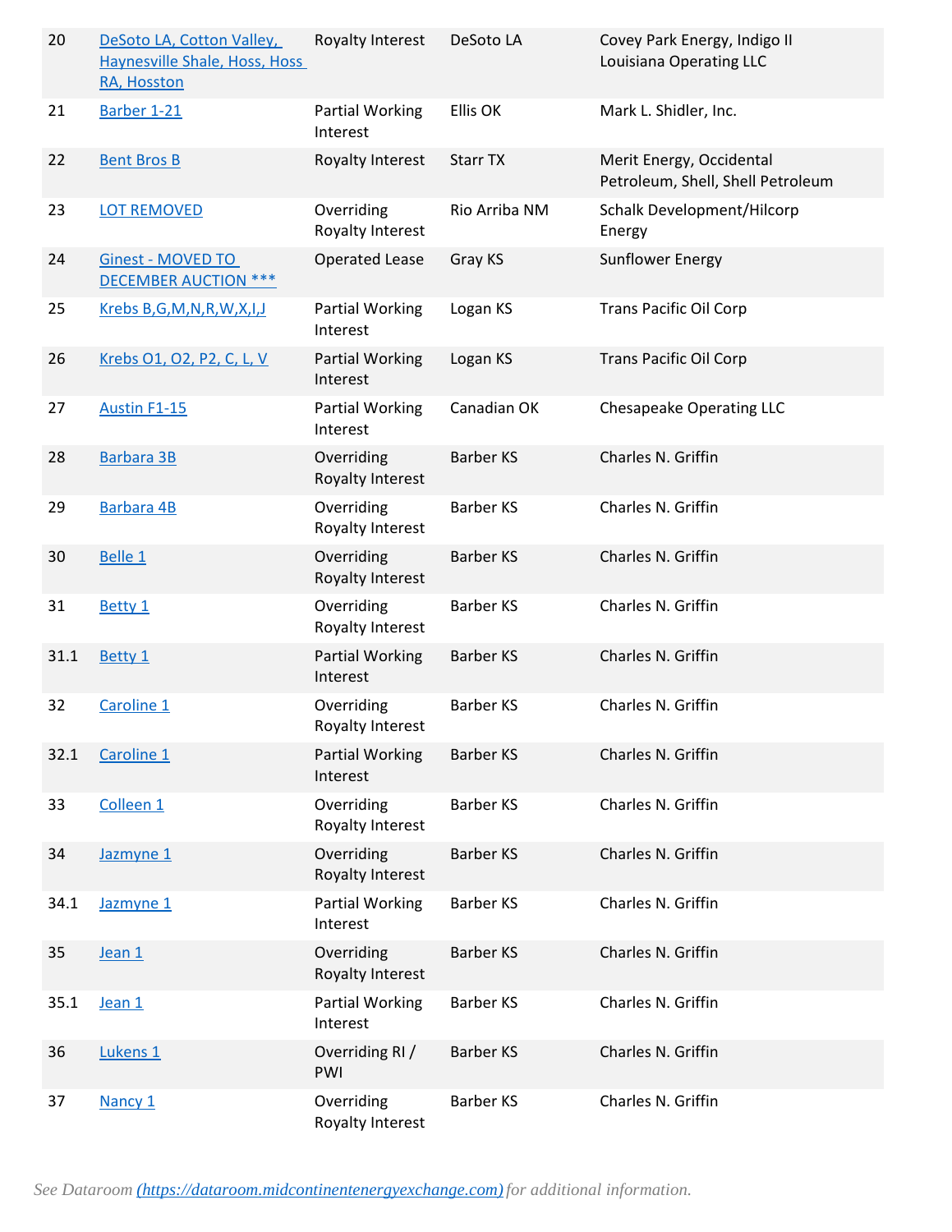| 38 | Cunningham                                      | Overriding<br>Royalty Interest     | <b>Barber KS</b>               | Indian Oil Co., Inc.                 |
|----|-------------------------------------------------|------------------------------------|--------------------------------|--------------------------------------|
| 39 | <b>Houlton</b>                                  | Overriding<br>Royalty Interest     | <b>Barber KS</b>               | Indian Oil Co., Inc.                 |
| 40 | <b>Phyllis Krehbiel</b>                         | Overriding<br>Royalty Interest     | <b>Barber KS</b>               | Indian Oil Co., Inc.                 |
| 41 | <b>Jefferson County Minerals</b>                | Open Minerals                      | Jefferson OK                   |                                      |
| 42 | Delta and Hopkins County<br><b>Minerals</b>     | <b>Open Minerals</b>               | Delta and Hopkins<br><b>TX</b> |                                      |
| 43 | <b>Garvin County Minerals</b>                   | <b>Open Minerals</b>               | Garvin OK                      |                                      |
| 44 | Carrick AB 2-29                                 | <b>Operated Lease</b>              | Kingman KS                     | McCoy Petroleum Corp.                |
| 45 | <b>Hilgenberg A</b>                             | Overriding<br>Royalty Interest     | <b>Barton KS</b>               | <b>Curt's Oil Operations LLC</b>     |
| 46 | <b>Titan Fed 1-28</b>                           | <b>Partial Working</b><br>Interest | <b>Billings ND</b>             | Abraxas Petroleum                    |
| 47 | <b>Ivan Elliott</b>                             | Royalty Interest                   | White IL                       | Dee Drilling                         |
| 48 | <b>Davis Ranch</b>                              | Overriding<br>Royalty Interest     | <b>Barber KS</b>               | CMX, Inc.                            |
| 49 | Yowell 1-26                                     | Partial Working<br>Interest        | Roger Mills OK                 | <b>Tecolote Energy Operating LLC</b> |
| 50 | Olsen, Ash Coulee, Haystack                     | <b>Partial Working</b><br>Interest | <b>Billings ND</b>             | <b>NP Resources</b>                  |
| 51 | <b>Mayo 1-32</b>                                | <b>Partial Working</b><br>Interest | Beaver OK                      | Unit Petroleum                       |
| 52 | Sumpter 1-27                                    | <b>Partial Working</b><br>Interest | Roger Mills OK                 | <b>Kaiser Francis</b>                |
| 53 | <b>Crouse, Frantz</b>                           | <b>Partial Working</b><br>Interest | Woods OK                       | <b>Pride Energy</b>                  |
| 54 | <b>Barby 1-36</b>                               | <b>Partial Working</b><br>Interest | <b>Beaver OK</b>               | Darrah Oil Co                        |
| 55 | Silkworm 1-16                                   | <b>Partial Working</b><br>Interest | McKenzie ND                    | XTO Energy Inc                       |
| 56 | McKeever, Genevieve,<br><b>Barby, Katherine</b> | <b>Partial Working</b><br>Interest | Beaver, Harper OK              | <b>Foundation Energy</b>             |
| 57 | <b>Caddo Parish Minerals</b>                    | Mineral/Royalty<br>Interest        | Caddo Parish LA                | Indigo, Chesapeake, Weatherly        |
| 58 | Shapiro 14-1H                                   | <b>Partial Working</b><br>Interest | <b>Billings ND</b>             | <b>Foundation Energy</b>             |
| 59 | <b>Travis 1-18</b>                              | Overriding<br>Royalty Interest     | Seward KS                      | <b>Derrick Resources</b>             |
| 60 | <b>Bell 1-3</b>                                 | <b>Partial Working</b><br>Interest | <b>Beaver OK</b>               | <b>Snyder Partners</b>               |
| 61 | <b>Cook 1-17</b>                                | <b>Partial Working</b><br>Interest | Harper OK                      | Spindletop Oil & Gas                 |
| 62 | Davis Ranch 2-1                                 | Royalty Interest                   | <b>Barber KS</b>               | Herman Loeb, LLC                     |

*See Dataroom [\(https://dataroom.midcontinentenergyexchange.com\)](https://dataroom.midcontinentenergyexchange.com)for additional information.*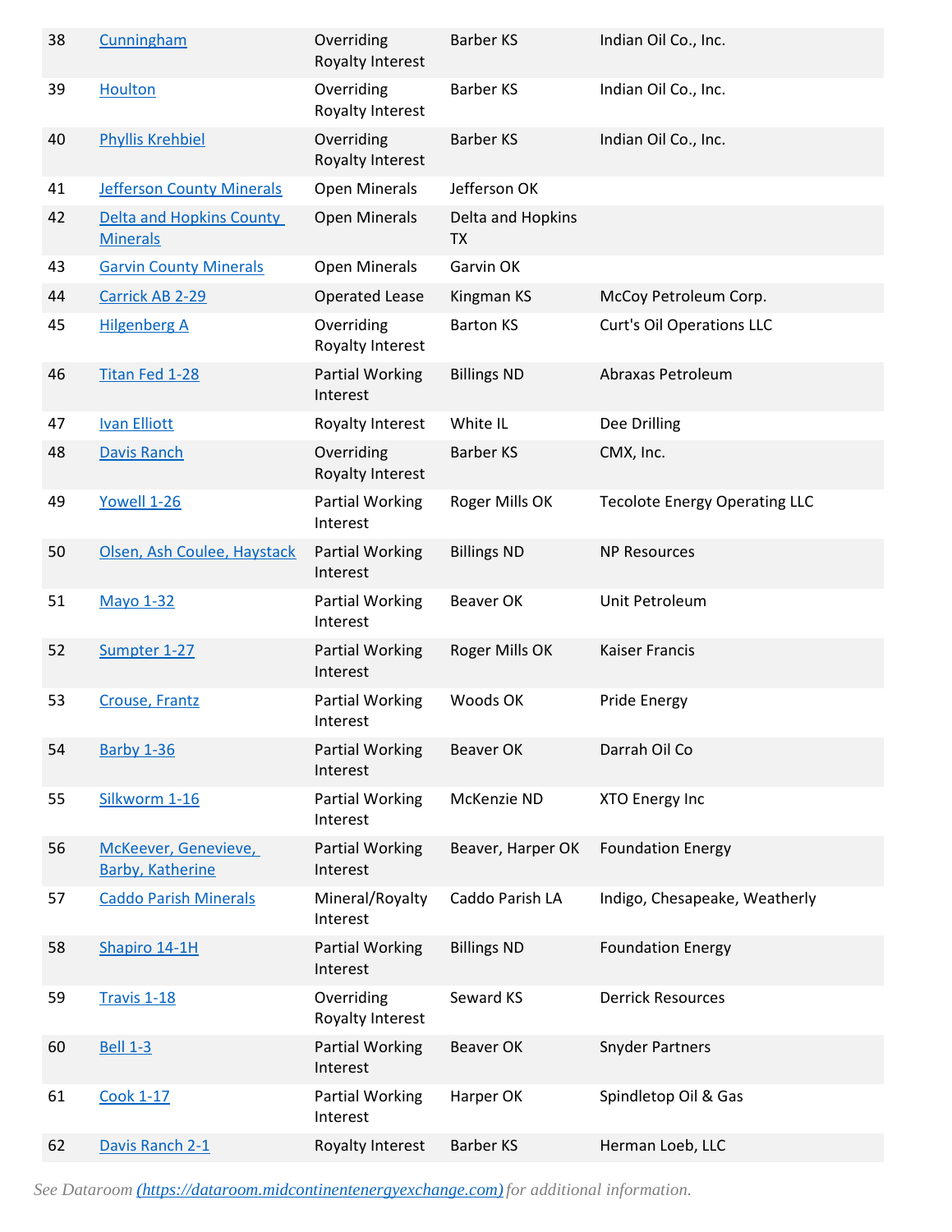| 63   | <b>Warkentin</b>                              | <b>Partial Working</b><br>Interest  | <b>Marion KS</b>   | Te Pe Oil & Gas                 |
|------|-----------------------------------------------|-------------------------------------|--------------------|---------------------------------|
| 64   | <b>VooDoo 1-22</b>                            | <b>Partial Working</b><br>Interest  | <b>Billings ND</b> | XTO Energy Inc                  |
| 65   | <b>Schenck &amp; Miller</b>                   | Overriding<br>Royalty Interest      | <b>Brazoria TX</b> | <b>XOG Resources</b>            |
| 66   | <b>Gove Minerals</b>                          | Minerals                            | Gove KS            |                                 |
| 67   | <b>LOT REMOVED</b>                            | Royalty Interest<br>/ PWI           | Divide ND          | Slawson Exploration             |
| 68   | <b>Morton Gas</b>                             | Overriding<br>Royalty Interest      | Reno KS            | Platte Valley Oil Co., Inc.     |
| 69   | Heintz-Zielke                                 | Royalty Interest<br>/ Overriding RI | <b>Beaver OK</b>   | Sheridan Production Co.         |
| 70   | <b>Greeley County Minerals</b>                | <b>Leased Minerals</b>              | Greeley KS         |                                 |
| 71   | <b>Greeley County Minerals</b>                | <b>Leased Minerals</b>              | Greeley KS         |                                 |
| 72   | <b>Greeley County Minerals</b>                | <b>Open Minerals</b>                | Greeley KS         |                                 |
| 73   | <b>Greeley County Minerals</b>                | <b>Open Minerals</b>                | Greeley KS         |                                 |
| 74   | <b>Greeley County Minerals</b>                | <b>Open Minerals</b>                | <b>Greeley KS</b>  |                                 |
| 75   | Kimberly 4-8                                  | <b>Partial Working</b><br>Interest  | Divide ND          | <b>Slawson Exploration</b>      |
| 76   | <b>Granley 1-13R</b>                          | <b>Partial Working</b><br>Interest  | Roosevelt MT       | <b>Slawson Exploration</b>      |
| 77   | <b>Noble County Minerals</b>                  | Open Minerals                       | Noble OK           |                                 |
| 78   | <b>Pontotoc County Minerals</b>               | <b>Open Minerals</b>                | Pontotoc OK        |                                 |
| 79   | <b>Creek County Minerals</b>                  | <b>Open Minerals</b>                | Creek OK           |                                 |
| 80   | <b>Pottawatomie County</b><br><b>Minerals</b> | <b>Open Minerals</b>                | Pottawatomie OK    |                                 |
| 81   | <b>Hrabe Westhusin</b>                        | <b>Operated Lease</b>               | Rooks KS           | Garo Investment Co              |
| 82   | <b>Woodson County Minerals</b>                | <b>Open Minerals</b>                | Woodson KS         |                                 |
| 83   | <b>Kay County Minerals</b>                    | <b>Open Minerals</b>                | Kay OK             |                                 |
| 84   | <b>Kay County Minerals</b>                    | <b>Open Minerals</b>                | Kay OK             |                                 |
| 85   | <b>Kay County Minerals</b>                    | Open Minerals                       | Kay OK             |                                 |
| 86   | <b>Kay County Minerals</b>                    | <b>Leased Minerals</b>              | Kay OK             |                                 |
| 87   | <b>Thomas County Minerals</b>                 | <b>Open Minerals</b>                | Thomas KS          |                                 |
| 88   | <b>McClure</b>                                | Mineral/Royalty<br>Interest         | Haskell KS         | Herman Loeb, LLC                |
| 89   |                                               | Royalty Interest                    | Dimmit TX          | Chesapeake Operating LLC        |
|      | <b>Snowmass Unit A Dim</b>                    |                                     |                    |                                 |
| 89.1 | <b>Snowmass Unit A Dim</b>                    | Royalty Interest                    | Dimmit TX          | <b>Chesapeake Operating LLC</b> |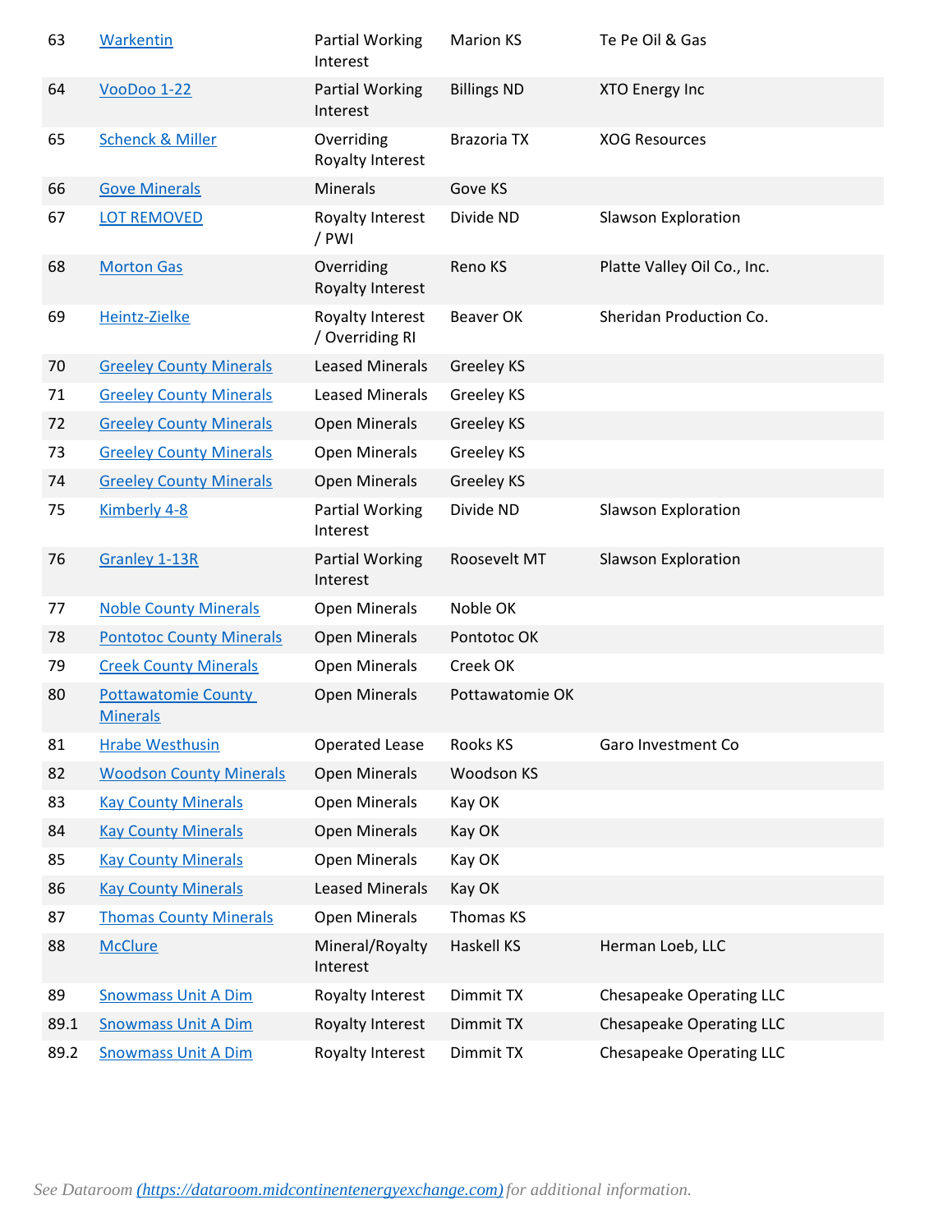

## **Lot #1 Royalty Interest**

| <b>Lease Name</b>              |                                             | Operator                                                                                                                                                                                                                                                                                                                                                                                                                                                                                                                                                                                                                                                                                                                                                                                                             | <b>County &amp; State</b> | <b>Legal Description</b> | <b>Acres</b>      |
|--------------------------------|---------------------------------------------|----------------------------------------------------------------------------------------------------------------------------------------------------------------------------------------------------------------------------------------------------------------------------------------------------------------------------------------------------------------------------------------------------------------------------------------------------------------------------------------------------------------------------------------------------------------------------------------------------------------------------------------------------------------------------------------------------------------------------------------------------------------------------------------------------------------------|---------------------------|--------------------------|-------------------|
| <b>Naylor Jones, Fowlerton</b> |                                             | <b>EOG Resources Inc</b>                                                                                                                                                                                                                                                                                                                                                                                                                                                                                                                                                                                                                                                                                                                                                                                             | McMullen, TX              | See comments.            | 10.32             |
|                                |                                             | <b>Decimal Interest</b>                                                                                                                                                                                                                                                                                                                                                                                                                                                                                                                                                                                                                                                                                                                                                                                              |                           |                          | Net Income (3 mo) |
|                                |                                             | See comments.                                                                                                                                                                                                                                                                                                                                                                                                                                                                                                                                                                                                                                                                                                                                                                                                        |                           |                          | \$81.37           |
|                                |                                             |                                                                                                                                                                                                                                                                                                                                                                                                                                                                                                                                                                                                                                                                                                                                                                                                                      |                           |                          | \$27.12/mo        |
| <b>Seller Comments:</b>        | 78.94% - Oil<br>14.81% - Gas<br>6.26% - NGL | 5 Producing Horizontal Royalty Interest Wells<br>Production Breakdown:                                                                                                                                                                                                                                                                                                                                                                                                                                                                                                                                                                                                                                                                                                                                               |                           |                          |                   |
|                                |                                             | Cash flow reflects the sale of 100% of the assets shown on the check statements.                                                                                                                                                                                                                                                                                                                                                                                                                                                                                                                                                                                                                                                                                                                                     |                           |                          |                   |
|                                |                                             | Monthly Income:<br>Mar 2019 - \$27.33<br>Apr 2019 - \$28.03<br>May 2019 - \$26.01                                                                                                                                                                                                                                                                                                                                                                                                                                                                                                                                                                                                                                                                                                                                    |                           |                          |                   |
|                                |                                             | Decimal interest breakdown:<br>Naylor Jones Unit 31 - 0.00002768<br>Naylor Jones Unit 30 - 0.00002561<br>Fowlerton A Unit - 0.00000088                                                                                                                                                                                                                                                                                                                                                                                                                                                                                                                                                                                                                                                                               |                           |                          |                   |
|                                |                                             | Legal Description: 10.16 acres of land, more or less, being described in two (2) tracts of land as<br>follows: Tract 1: 10.00 acres of land, more or less, out of the W.J. Bickers Survey No. 11, A-76,<br>McMullen County, Texas, being the same land described as Tract 61, Subdivision Section No. 30 of<br>the Second Subdivision of the Naylor and Jones Ranch, described in Deed dated January 30, 1919<br>from R.L. Ball, et al, to Batista Bigano, et al, recorded in Volume 53, Page 582 of the McMullen<br>County Deed Records. Tract 2: 00.16 acres of land, more or less, out of the Anson Jones Survey<br>No. 15, A-554, La Salle County, Texas, being the same land described as Lot 14, Block 124,<br>Townsite of Fowlerton, Texas, described in Deed dated January 30,1919 from R.L. Ball, et al, to |                           |                          |                   |

Batista Bigano, et al, recorded in Volume 53, Page 582 of the McMullen County Deed Records.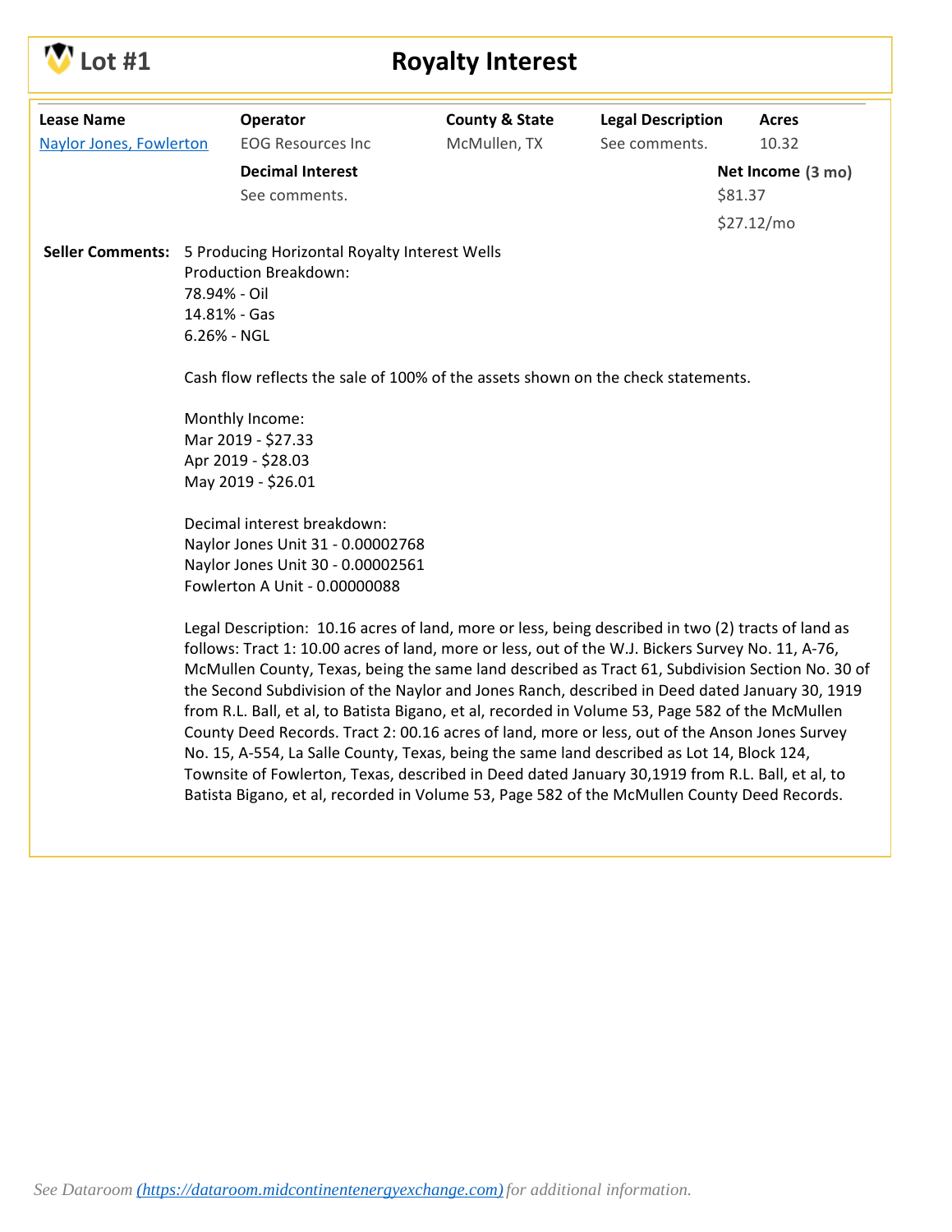

# **COVERTIGERY COVERTIGERY INTEREST**

| <b>Lease Name</b>                           |            | Operator       |                                                               | <b>County &amp; State</b>                                                              | <b>Legal Description</b>              |                    |
|---------------------------------------------|------------|----------------|---------------------------------------------------------------|----------------------------------------------------------------------------------------|---------------------------------------|--------------------|
| Davis Ranch 33 Lease                        |            |                | Berexco, LLC                                                  | Barber, KS                                                                             | E/2 Sec 33-34S-15W                    |                    |
| <b>Decimal Interest</b>                     |            |                |                                                               |                                                                                        |                                       | Net Income (12 mo) |
| .00591430                                   |            |                |                                                               |                                                                                        |                                       | \$97.06            |
|                                             |            |                |                                                               |                                                                                        |                                       | \$8.09/mo          |
|                                             |            |                |                                                               |                                                                                        |                                       |                    |
| Seller Comments: 2015' FSL / 695' FEL (Gas) |            |                |                                                               |                                                                                        |                                       |                    |
|                                             |            |                | Year Month Production (mcf)                                   |                                                                                        |                                       |                    |
|                                             | 2018       | 8              | 547                                                           |                                                                                        |                                       |                    |
|                                             | 2018       | 9              | 523                                                           |                                                                                        |                                       |                    |
|                                             | 2018       | 10             | 535                                                           |                                                                                        |                                       |                    |
|                                             | 2018       | 11             | 514                                                           |                                                                                        |                                       |                    |
|                                             | 2018       | 12             | 556                                                           |                                                                                        |                                       |                    |
|                                             | 2019       | $\mathbf{1}$   | 555                                                           |                                                                                        |                                       |                    |
|                                             | 2019       | $\overline{2}$ | 499                                                           |                                                                                        |                                       |                    |
|                                             | 2019       | 3              | 558                                                           |                                                                                        |                                       |                    |
|                                             | 2019       | 4              | 538                                                           |                                                                                        |                                       |                    |
| <b>Lease Name</b>                           |            | Operator       |                                                               | <b>County &amp; State</b>                                                              | <b>Legal Description</b>              |                    |
| Davis Ranch 27 Lease                        |            |                | Berexco, LLC                                                  | Barber, KS                                                                             | E/2 Sec 27-34S-15W                    |                    |
| <b>Decimal Interest</b>                     |            |                |                                                               |                                                                                        |                                       | Net Income (12 mo) |
| .00591430                                   |            |                |                                                               |                                                                                        |                                       | \$262.41           |
|                                             |            |                |                                                               |                                                                                        |                                       |                    |
|                                             |            |                |                                                               |                                                                                        |                                       | \$21.87/mo         |
|                                             |            |                | Seller Comments: 1420' South, 660' West, from NE corner (Gas) |                                                                                        |                                       |                    |
|                                             |            |                |                                                               | Lease contains two wells: Davis Ranch 1-27 (W1270401) and Davis Ranch 2-27 (W1270403). |                                       |                    |
|                                             |            |                |                                                               |                                                                                        |                                       |                    |
|                                             | Davis 1-27 |                |                                                               |                                                                                        |                                       |                    |
|                                             |            |                | Year Month Production (mcf)                                   |                                                                                        |                                       |                    |
|                                             | 2018       | 4              | 1034                                                          |                                                                                        |                                       |                    |
|                                             | 2018       | 5              | 1202                                                          |                                                                                        |                                       |                    |
|                                             | 2018       | 6              | 1159                                                          |                                                                                        |                                       |                    |
|                                             | 2018       | 7              | 1032                                                          |                                                                                        |                                       |                    |
|                                             | 2018       | 8              | 691                                                           |                                                                                        |                                       |                    |
|                                             | 2018       | 9              | 1242                                                          |                                                                                        |                                       |                    |
|                                             | 2018       | 10             | 944                                                           |                                                                                        |                                       |                    |
|                                             | 2018       | 11             | 660                                                           |                                                                                        |                                       |                    |
|                                             | 2018       | 12             | 1137                                                          |                                                                                        |                                       |                    |
|                                             | 2019       | $\mathbf{1}$   | 1279                                                          |                                                                                        |                                       |                    |
|                                             | 2019       | 2              | 1117                                                          |                                                                                        |                                       |                    |
|                                             | 2019       | 3              | 1128                                                          |                                                                                        |                                       |                    |
|                                             | 2019       | 4              | 1056                                                          |                                                                                        |                                       |                    |
|                                             |            |                | No production from Davis 2-27 since 2016                      |                                                                                        |                                       |                    |
|                                             |            |                |                                                               |                                                                                        | Total Lot Net Monthly Income: \$29.96 |                    |
|                                             |            |                |                                                               |                                                                                        |                                       |                    |
|                                             |            |                |                                                               |                                                                                        |                                       |                    |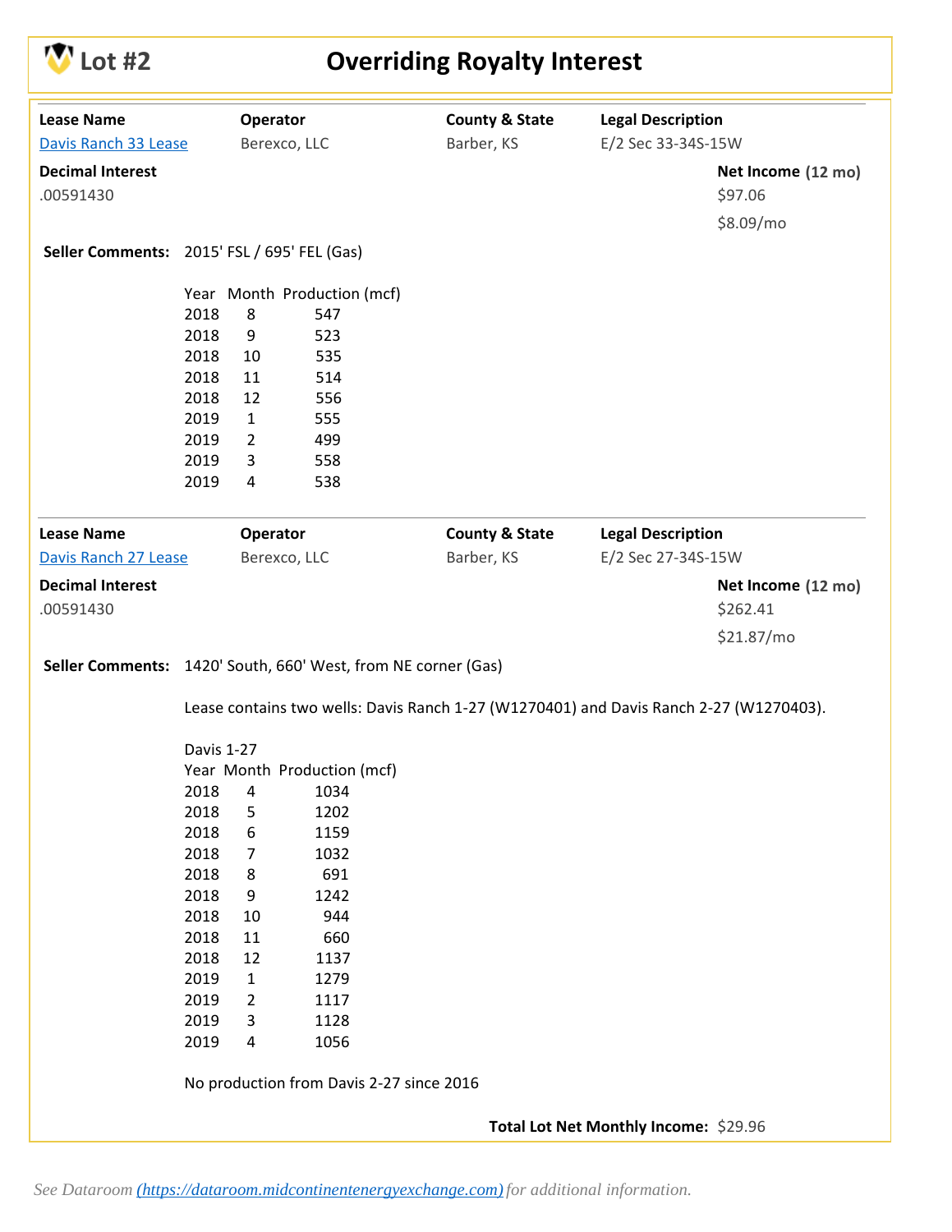# **Lot #3 Royalty Interest**

| <b>Lease Name</b><br><b>Mueller</b> | Operator<br>Mark L. Shidler, Inc.                                                                   | <b>County &amp; State</b><br>Lavaca, TX | <b>Legal Description</b><br>See comments. | <b>Acres</b><br>176 |  |  |  |  |  |  |  |
|-------------------------------------|-----------------------------------------------------------------------------------------------------|-----------------------------------------|-------------------------------------------|---------------------|--|--|--|--|--|--|--|
|                                     |                                                                                                     |                                         |                                           |                     |  |  |  |  |  |  |  |
|                                     | <b>Decimal Interest</b>                                                                             |                                         |                                           | Net Income (5 mo)   |  |  |  |  |  |  |  |
|                                     | 0.00442895                                                                                          |                                         |                                           | \$298.62            |  |  |  |  |  |  |  |
|                                     |                                                                                                     |                                         |                                           | \$59.72/mo          |  |  |  |  |  |  |  |
|                                     | <b>Seller Comments:</b> 2 Producing Vertical Royalty Interest Wells                                 |                                         |                                           |                     |  |  |  |  |  |  |  |
|                                     | <b>Production Breakdown:</b>                                                                        |                                         |                                           |                     |  |  |  |  |  |  |  |
|                                     | 14.01% - Oil                                                                                        |                                         |                                           |                     |  |  |  |  |  |  |  |
|                                     | 85.99% - Gas                                                                                        |                                         |                                           |                     |  |  |  |  |  |  |  |
|                                     | $0.00\%$ - NGL                                                                                      |                                         |                                           |                     |  |  |  |  |  |  |  |
|                                     | Cash flow reflects the sale of 100% of the assets shown on the check statements.                    |                                         |                                           |                     |  |  |  |  |  |  |  |
|                                     | Monthly Income:                                                                                     |                                         |                                           |                     |  |  |  |  |  |  |  |
|                                     | Nov 2018 - \$57.49                                                                                  |                                         |                                           |                     |  |  |  |  |  |  |  |
|                                     | Dec 2018 - \$115.85                                                                                 |                                         |                                           |                     |  |  |  |  |  |  |  |
|                                     | Jan 2019 - \$62.39                                                                                  |                                         |                                           |                     |  |  |  |  |  |  |  |
|                                     | Feb 2019 - \$31.88                                                                                  |                                         |                                           |                     |  |  |  |  |  |  |  |
|                                     | Mar 2019 - \$31.01                                                                                  |                                         |                                           |                     |  |  |  |  |  |  |  |
|                                     | Legal Description: 176 acres of land, more or less, and a part of the William Ryan Survey, Abstract |                                         |                                           |                     |  |  |  |  |  |  |  |
|                                     | 375 and the Joseph Hall Survey, A-214, Lavaca County, Texas, and being the same land as             |                                         |                                           |                     |  |  |  |  |  |  |  |
|                                     | described in that certain Warranty Deed dated February 27, 1957 from Teresa Fromme, a widow,        |                                         |                                           |                     |  |  |  |  |  |  |  |
|                                     | et al to Elizabeth Ackermann, recorded in Volume 187, Page 445 of the Deed Records of Lavaca        |                                         |                                           |                     |  |  |  |  |  |  |  |
|                                     | County, Texas. 99.27 acres of land, more or less, and a part of the William Ryan Survey, Abstract   |                                         |                                           |                     |  |  |  |  |  |  |  |
|                                     | 375, Lavaca County, Texas, and being the same land as described in that certain Warranty Deed       |                                         |                                           |                     |  |  |  |  |  |  |  |
|                                     | dated June 21, 1961 from F.W. Neuhaus to Elizabeth Ackermann, et ai, recorded in Volume 209,        |                                         |                                           |                     |  |  |  |  |  |  |  |
|                                     | Page 412 of the Deed Records of Lavaca County, Texas.                                               |                                         |                                           |                     |  |  |  |  |  |  |  |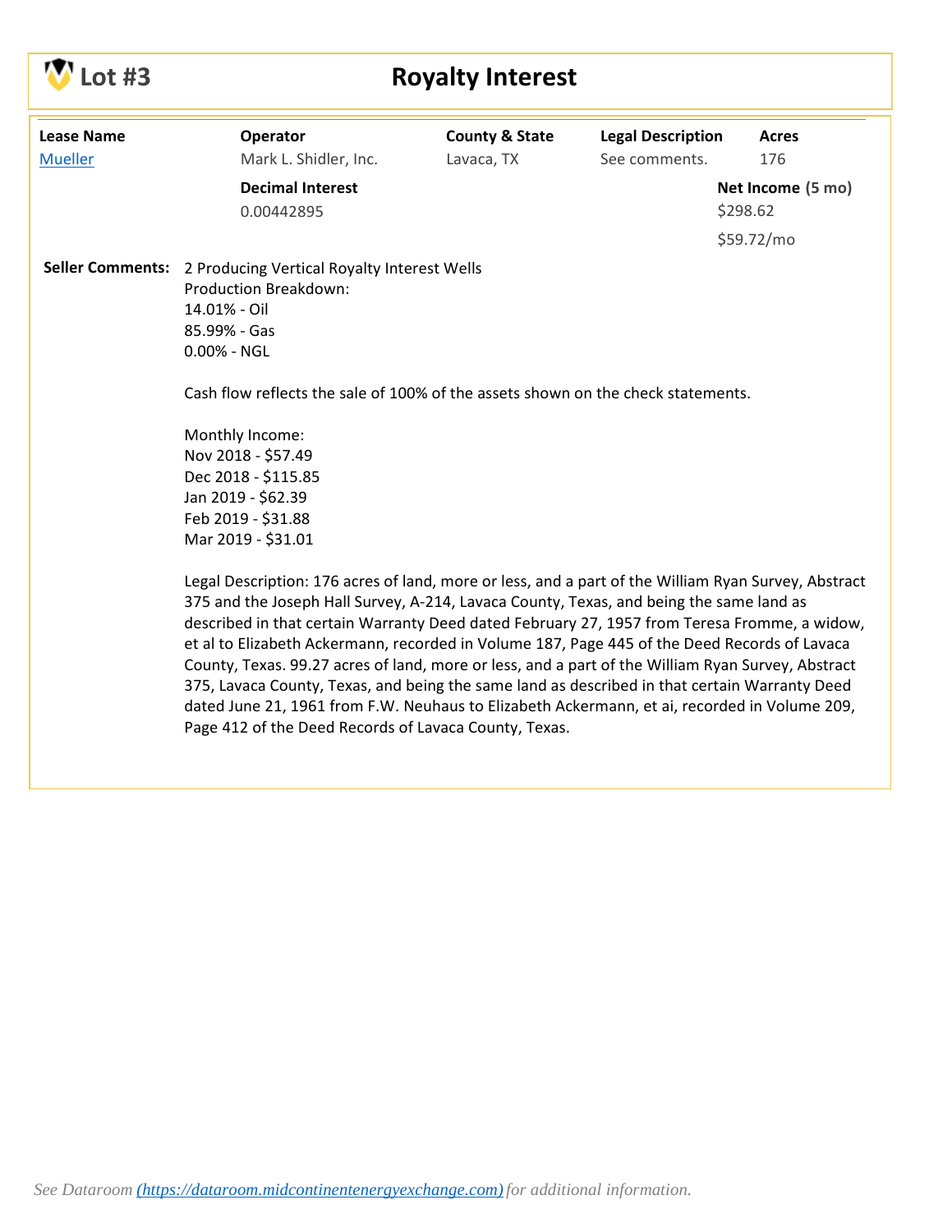

## **Lot #4 Partial Working Interest**

| <b>Lease Name</b><br>Burgess 1-8          |                          |      | Operator<br>Abraxas Petroleum |       |               | <b>County &amp; State</b><br>Richland, MT |             | <b>Legal Description</b><br>Sec 8-26N-59E |                    |
|-------------------------------------------|--------------------------|------|-------------------------------|-------|---------------|-------------------------------------------|-------------|-------------------------------------------|--------------------|
| <b>GWI</b><br>0.18878840                  | <b>NRI</b><br>0.14548217 |      |                               |       |               | Gross Income (19 mo)                      |             | Gross OpEx (19 mo)                        | Net Income (19 mo) |
|                                           |                          |      |                               |       | \$48,873.22   |                                           | \$33,237.64 |                                           | \$15,635.58        |
|                                           |                          |      |                               |       | \$2,572.27/mo |                                           |             | \$1,749.35/mo                             | \$822.93/mo        |
| Seller Comments: Wellbore ownership only. |                          |      |                               |       |               |                                           |             |                                           |                    |
|                                           |                          |      | Year Month                    |       | Production    |                                           |             |                                           |                    |
|                                           |                          |      |                               | (mcf) |               | (bbl)                                     |             |                                           |                    |
|                                           |                          | 2018 | 6                             | 150   |               | 329                                       |             |                                           |                    |
|                                           |                          | 2018 | $\overline{7}$                | 155   | 437           |                                           |             |                                           |                    |
|                                           |                          | 2018 | 8                             | 155   |               | 458                                       |             |                                           |                    |
|                                           |                          | 2018 | 9                             | 150   |               | 383                                       |             |                                           |                    |
|                                           |                          | 2018 | 10                            | 155   |               | 365                                       |             |                                           |                    |
|                                           |                          | 2018 | 11                            | 150   |               | 330                                       |             |                                           |                    |
|                                           |                          | 2018 | 12                            | 155   |               | 343                                       |             |                                           |                    |
|                                           |                          | 2019 | $\mathbf{1}$                  | 155   |               | 330                                       |             |                                           |                    |
|                                           |                          | 2019 | $\overline{2}$                | 140   |               | 321                                       |             |                                           |                    |
|                                           |                          | 2019 | 3                             | 120   |               | 409                                       |             |                                           |                    |
|                                           |                          | 2019 | 4                             | 150   |               | 218                                       |             |                                           |                    |
|                                           |                          | 2019 | 5                             | 155   |               | 334                                       |             |                                           |                    |
|                                           |                          |      |                               |       |               |                                           |             |                                           |                    |
|                                           |                          |      |                               |       |               |                                           |             |                                           |                    |
|                                           |                          |      |                               |       |               |                                           |             |                                           |                    |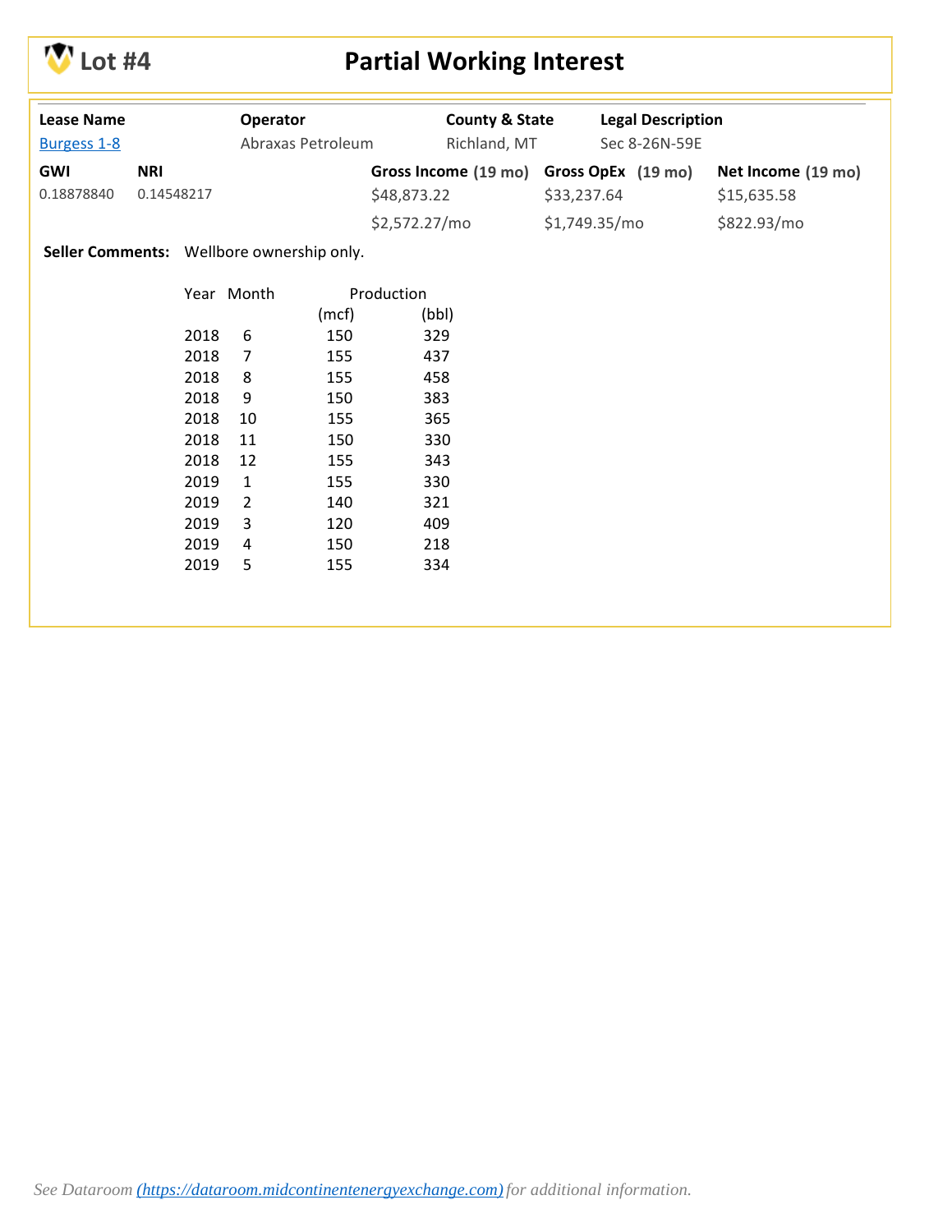

# **COVERTIGERY COVERTIGERY INTEREST**

| <b>Lease Name</b><br>Operator<br><b>County &amp; State</b><br><b>Legal Description</b><br><b>Acres</b><br>Buffalo Oil & Gas, LLC<br>O'Hara<br>Sumner, KS<br>Lot $1 & 2$ and $E/2$<br>160<br>NW Sec 18-32S-1W<br><b>Decimal Interest</b><br>\$2,331.00<br>.05468750<br>\$194.25/mo<br>Seller Comments: Year Month Production (bbl)<br>2018<br>5<br>83<br>2018<br>6<br>88<br>2018<br>$\overline{7}$<br>82<br>2018<br>8<br>98<br>2018<br>9<br>10<br>2018<br>10<br>12<br>2018<br>11<br>55<br>2018<br>12<br>97<br>$\pmb{0}$<br>2019<br>$\mathbf{1}$ |                    |
|------------------------------------------------------------------------------------------------------------------------------------------------------------------------------------------------------------------------------------------------------------------------------------------------------------------------------------------------------------------------------------------------------------------------------------------------------------------------------------------------------------------------------------------------|--------------------|
|                                                                                                                                                                                                                                                                                                                                                                                                                                                                                                                                                |                    |
|                                                                                                                                                                                                                                                                                                                                                                                                                                                                                                                                                |                    |
|                                                                                                                                                                                                                                                                                                                                                                                                                                                                                                                                                |                    |
|                                                                                                                                                                                                                                                                                                                                                                                                                                                                                                                                                | Net Income (12 mo) |
|                                                                                                                                                                                                                                                                                                                                                                                                                                                                                                                                                |                    |
|                                                                                                                                                                                                                                                                                                                                                                                                                                                                                                                                                |                    |
|                                                                                                                                                                                                                                                                                                                                                                                                                                                                                                                                                |                    |
|                                                                                                                                                                                                                                                                                                                                                                                                                                                                                                                                                |                    |
|                                                                                                                                                                                                                                                                                                                                                                                                                                                                                                                                                |                    |
|                                                                                                                                                                                                                                                                                                                                                                                                                                                                                                                                                |                    |
|                                                                                                                                                                                                                                                                                                                                                                                                                                                                                                                                                |                    |
|                                                                                                                                                                                                                                                                                                                                                                                                                                                                                                                                                |                    |
|                                                                                                                                                                                                                                                                                                                                                                                                                                                                                                                                                |                    |
|                                                                                                                                                                                                                                                                                                                                                                                                                                                                                                                                                |                    |
|                                                                                                                                                                                                                                                                                                                                                                                                                                                                                                                                                |                    |
|                                                                                                                                                                                                                                                                                                                                                                                                                                                                                                                                                |                    |
| $\overline{2}$<br>$\pmb{0}$<br>2019                                                                                                                                                                                                                                                                                                                                                                                                                                                                                                            |                    |
| 2019<br>3<br>37                                                                                                                                                                                                                                                                                                                                                                                                                                                                                                                                |                    |
| 95<br>2019<br>4                                                                                                                                                                                                                                                                                                                                                                                                                                                                                                                                |                    |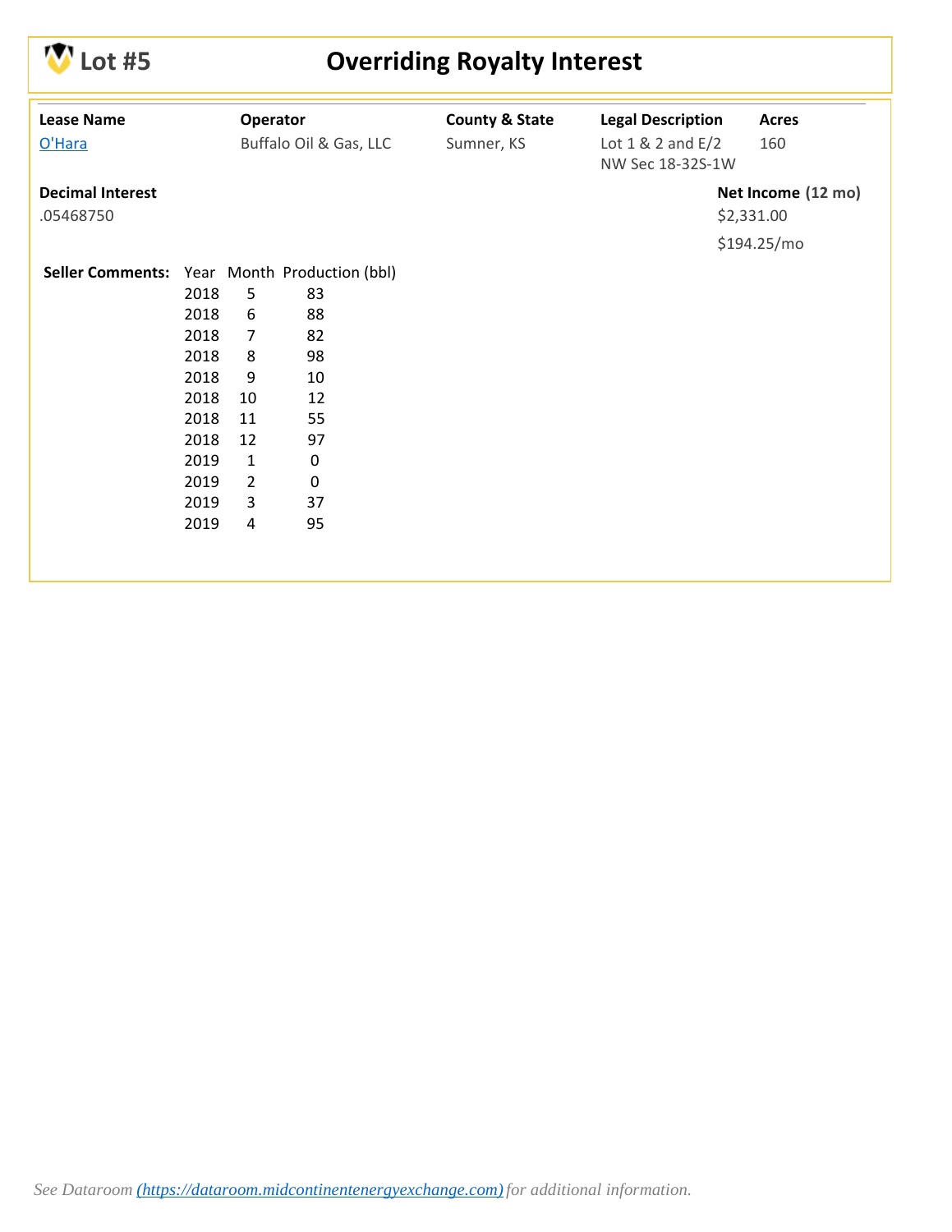# **Lot #6 Overriding Royalty Interest**

| <b>Lease Name</b>       |      | Operator       |                                   | <b>County &amp; State</b> | <b>Legal Description</b>                                                                          | <b>Acres</b>       |
|-------------------------|------|----------------|-----------------------------------|---------------------------|---------------------------------------------------------------------------------------------------|--------------------|
| <b>Grove Riley</b>      |      |                | <b>Trans Pacific Oil Corp</b>     | Kiowa, KS                 | SE NE Sec 23-27S-                                                                                 | 440                |
|                         |      |                |                                   |                           | 18W; NW & W/2 NE                                                                                  |                    |
|                         |      |                |                                   |                           | Sec 24-27S-18W; E/2                                                                               |                    |
|                         |      |                |                                   |                           | NE Sec 24-27S-18W;                                                                                |                    |
|                         |      |                |                                   |                           | W/2 NW Sec 19-27S-                                                                                |                    |
|                         |      |                |                                   |                           | 17W                                                                                               |                    |
| <b>Decimal Interest</b> |      |                |                                   |                           |                                                                                                   | Net Income (12 mo) |
| .01640630               |      |                |                                   |                           | \$544.49                                                                                          |                    |
|                         |      |                |                                   |                           |                                                                                                   | \$45.37/mo         |
| <b>Seller Comments:</b> |      |                |                                   |                           | Production is very flat. Income reduction is due to natural gas prices, not production (reference |                    |
|                         |      |                | Rate/Time Graph in data package). |                           |                                                                                                   |                    |
|                         |      |                | Year Month Production (mcf)       |                           |                                                                                                   |                    |
|                         | 2018 | 5              | 1715                              |                           |                                                                                                   |                    |
|                         | 2018 | 6              | 1515                              |                           |                                                                                                   |                    |
|                         | 2018 | $\overline{7}$ | 1415                              |                           |                                                                                                   |                    |
|                         | 2018 | 8              | 1400                              |                           |                                                                                                   |                    |
|                         | 2018 | 9              | 1380                              |                           |                                                                                                   |                    |
|                         | 2018 | 10             | 1428                              |                           |                                                                                                   |                    |
|                         | 2018 | 11             | 1170                              |                           |                                                                                                   |                    |
|                         | 2018 | 12             | 1549                              |                           |                                                                                                   |                    |
|                         | 2019 | $\mathbf{1}$   | 1385                              |                           |                                                                                                   |                    |
|                         | 2019 | $\overline{2}$ | 1173                              |                           |                                                                                                   |                    |
|                         | 2019 | 3              | 1472                              |                           |                                                                                                   |                    |
|                         | 2019 | 4              | 1465                              |                           |                                                                                                   |                    |
|                         |      |                |                                   |                           |                                                                                                   |                    |
|                         |      |                |                                   |                           |                                                                                                   |                    |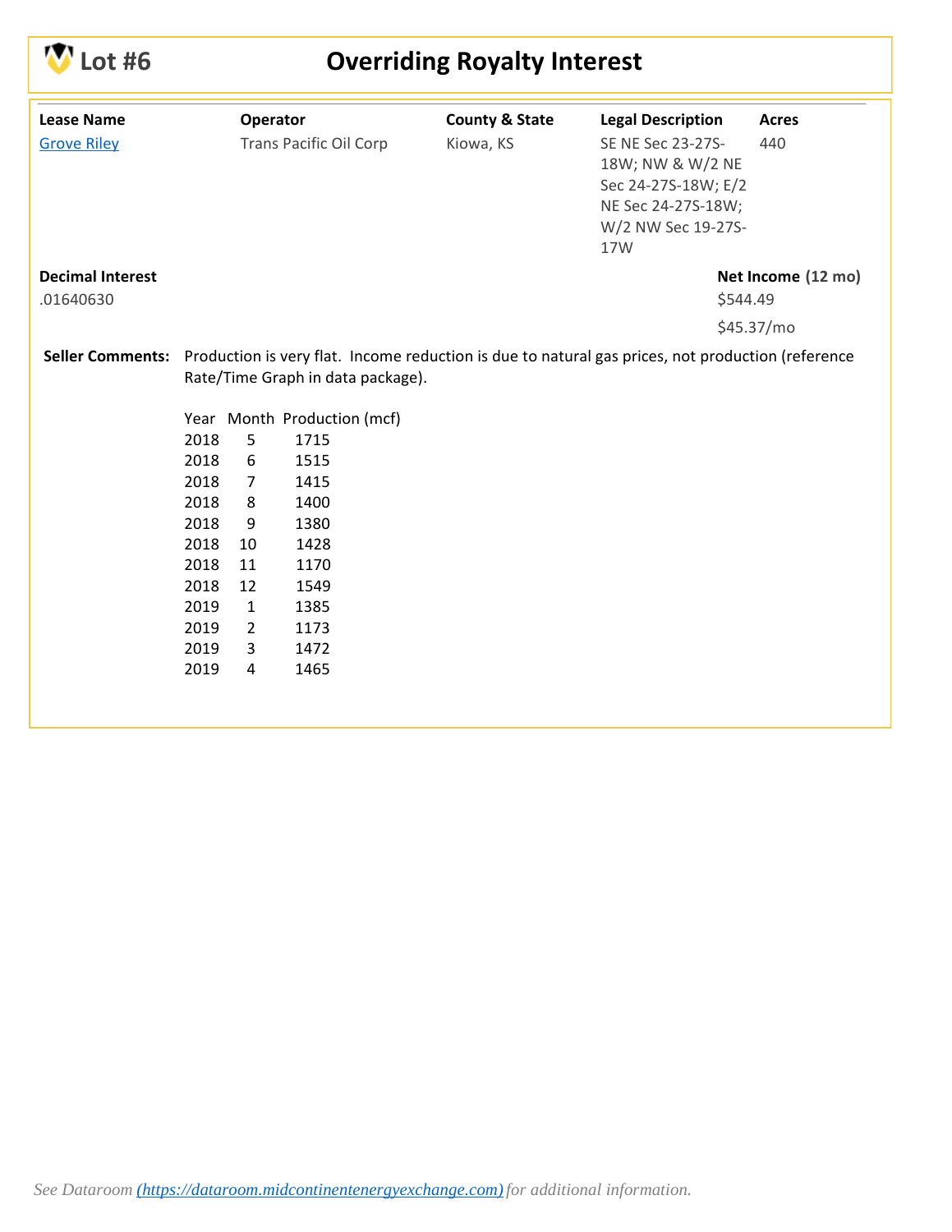| <b>Lease Name</b><br>Operator<br><b>County &amp; State</b><br><b>Legal Description</b><br>Harper, KS<br>BCE-Mach<br>See comments.<br>Poston 1<br><b>Decimal Interest</b><br>Net Income (16 mo)<br>0.04687500<br>\$2,226.64<br>\$139.17/mo<br><b>Seller Comments:</b><br>50% interest in 471 acres and 100% interest in 9 acres located as follows for Poston-Warner.<br>W/2 11-34s-9w 360 acres<br>W/2 NE/4 11-34s-9w 80 acres This is where the 9 acres is located.<br>W/2 SE/4 11-34s-9w 80 acres<br>Total Mineral Acres being transferred for Poston and Warner combined are 244.5 NMA.<br>Year Month Production (mcf)<br>2018<br>3<br>637<br>2018<br>5<br>1419<br>2018<br>6<br>102<br>424<br>2018<br>$\overline{7}$<br>2018<br>8<br>587<br>2018<br>9<br>578<br>2018<br>10<br>549<br>2018<br>11<br>482<br>2018<br>401<br>12<br><b>Lease Name</b><br><b>Legal Description</b><br>Operator<br><b>County &amp; State</b><br><b>Acres</b><br>480<br><b>Warner 11-34-9 1H</b><br>BCE-Mach<br>Harper, KS<br>See comments.<br><b>Decimal Interest</b><br>Net Income (14 mo)<br>0.06366016<br>\$94,171.36<br>\$6,726.53/mo<br>Seller Comments: 50% interest in 471 acres and 100% interest in 9 acres located as follows for Poston-Warner.<br>W/2 11-34s-9w 360 acres<br>W/2 NE/4 11-34s-9w 80 acres This is where the 9 acres is located.<br>W/2 SE/4 11-34s-9w 80 acres<br>Total Mineral Acres being transferred for Poston and Warner combined are 244.5 NMA.<br>Unit size for the Warner is 480.<br>Year Month Production (bbl)<br>2018<br>4<br>179.59<br>2018<br>2319.33<br>5<br>2018<br>2061.47<br>6<br>2018<br>1640.04<br>7<br>2018<br>8<br>1770.19<br>2018<br>1482.11<br>9<br>2018<br>1457.95<br>10<br>2018<br>11<br>971.11 | .ot #7 | <b>Royalty Interest</b> |  |  |  |  |  |  |  |  |  |
|---------------------------------------------------------------------------------------------------------------------------------------------------------------------------------------------------------------------------------------------------------------------------------------------------------------------------------------------------------------------------------------------------------------------------------------------------------------------------------------------------------------------------------------------------------------------------------------------------------------------------------------------------------------------------------------------------------------------------------------------------------------------------------------------------------------------------------------------------------------------------------------------------------------------------------------------------------------------------------------------------------------------------------------------------------------------------------------------------------------------------------------------------------------------------------------------------------------------------------------------------------------------------------------------------------------------------------------------------------------------------------------------------------------------------------------------------------------------------------------------------------------------------------------------------------------------------------------------------------------------------------------------------------------------------------------------------------------------------------|--------|-------------------------|--|--|--|--|--|--|--|--|--|
|                                                                                                                                                                                                                                                                                                                                                                                                                                                                                                                                                                                                                                                                                                                                                                                                                                                                                                                                                                                                                                                                                                                                                                                                                                                                                                                                                                                                                                                                                                                                                                                                                                                                                                                                 |        |                         |  |  |  |  |  |  |  |  |  |
|                                                                                                                                                                                                                                                                                                                                                                                                                                                                                                                                                                                                                                                                                                                                                                                                                                                                                                                                                                                                                                                                                                                                                                                                                                                                                                                                                                                                                                                                                                                                                                                                                                                                                                                                 |        |                         |  |  |  |  |  |  |  |  |  |
|                                                                                                                                                                                                                                                                                                                                                                                                                                                                                                                                                                                                                                                                                                                                                                                                                                                                                                                                                                                                                                                                                                                                                                                                                                                                                                                                                                                                                                                                                                                                                                                                                                                                                                                                 |        |                         |  |  |  |  |  |  |  |  |  |
|                                                                                                                                                                                                                                                                                                                                                                                                                                                                                                                                                                                                                                                                                                                                                                                                                                                                                                                                                                                                                                                                                                                                                                                                                                                                                                                                                                                                                                                                                                                                                                                                                                                                                                                                 |        |                         |  |  |  |  |  |  |  |  |  |
|                                                                                                                                                                                                                                                                                                                                                                                                                                                                                                                                                                                                                                                                                                                                                                                                                                                                                                                                                                                                                                                                                                                                                                                                                                                                                                                                                                                                                                                                                                                                                                                                                                                                                                                                 |        |                         |  |  |  |  |  |  |  |  |  |
|                                                                                                                                                                                                                                                                                                                                                                                                                                                                                                                                                                                                                                                                                                                                                                                                                                                                                                                                                                                                                                                                                                                                                                                                                                                                                                                                                                                                                                                                                                                                                                                                                                                                                                                                 |        |                         |  |  |  |  |  |  |  |  |  |
|                                                                                                                                                                                                                                                                                                                                                                                                                                                                                                                                                                                                                                                                                                                                                                                                                                                                                                                                                                                                                                                                                                                                                                                                                                                                                                                                                                                                                                                                                                                                                                                                                                                                                                                                 |        |                         |  |  |  |  |  |  |  |  |  |
|                                                                                                                                                                                                                                                                                                                                                                                                                                                                                                                                                                                                                                                                                                                                                                                                                                                                                                                                                                                                                                                                                                                                                                                                                                                                                                                                                                                                                                                                                                                                                                                                                                                                                                                                 |        |                         |  |  |  |  |  |  |  |  |  |
|                                                                                                                                                                                                                                                                                                                                                                                                                                                                                                                                                                                                                                                                                                                                                                                                                                                                                                                                                                                                                                                                                                                                                                                                                                                                                                                                                                                                                                                                                                                                                                                                                                                                                                                                 |        |                         |  |  |  |  |  |  |  |  |  |
|                                                                                                                                                                                                                                                                                                                                                                                                                                                                                                                                                                                                                                                                                                                                                                                                                                                                                                                                                                                                                                                                                                                                                                                                                                                                                                                                                                                                                                                                                                                                                                                                                                                                                                                                 |        |                         |  |  |  |  |  |  |  |  |  |
|                                                                                                                                                                                                                                                                                                                                                                                                                                                                                                                                                                                                                                                                                                                                                                                                                                                                                                                                                                                                                                                                                                                                                                                                                                                                                                                                                                                                                                                                                                                                                                                                                                                                                                                                 |        |                         |  |  |  |  |  |  |  |  |  |
|                                                                                                                                                                                                                                                                                                                                                                                                                                                                                                                                                                                                                                                                                                                                                                                                                                                                                                                                                                                                                                                                                                                                                                                                                                                                                                                                                                                                                                                                                                                                                                                                                                                                                                                                 |        |                         |  |  |  |  |  |  |  |  |  |
|                                                                                                                                                                                                                                                                                                                                                                                                                                                                                                                                                                                                                                                                                                                                                                                                                                                                                                                                                                                                                                                                                                                                                                                                                                                                                                                                                                                                                                                                                                                                                                                                                                                                                                                                 |        |                         |  |  |  |  |  |  |  |  |  |
|                                                                                                                                                                                                                                                                                                                                                                                                                                                                                                                                                                                                                                                                                                                                                                                                                                                                                                                                                                                                                                                                                                                                                                                                                                                                                                                                                                                                                                                                                                                                                                                                                                                                                                                                 |        |                         |  |  |  |  |  |  |  |  |  |
|                                                                                                                                                                                                                                                                                                                                                                                                                                                                                                                                                                                                                                                                                                                                                                                                                                                                                                                                                                                                                                                                                                                                                                                                                                                                                                                                                                                                                                                                                                                                                                                                                                                                                                                                 |        |                         |  |  |  |  |  |  |  |  |  |
|                                                                                                                                                                                                                                                                                                                                                                                                                                                                                                                                                                                                                                                                                                                                                                                                                                                                                                                                                                                                                                                                                                                                                                                                                                                                                                                                                                                                                                                                                                                                                                                                                                                                                                                                 |        |                         |  |  |  |  |  |  |  |  |  |
|                                                                                                                                                                                                                                                                                                                                                                                                                                                                                                                                                                                                                                                                                                                                                                                                                                                                                                                                                                                                                                                                                                                                                                                                                                                                                                                                                                                                                                                                                                                                                                                                                                                                                                                                 |        |                         |  |  |  |  |  |  |  |  |  |
|                                                                                                                                                                                                                                                                                                                                                                                                                                                                                                                                                                                                                                                                                                                                                                                                                                                                                                                                                                                                                                                                                                                                                                                                                                                                                                                                                                                                                                                                                                                                                                                                                                                                                                                                 |        |                         |  |  |  |  |  |  |  |  |  |
|                                                                                                                                                                                                                                                                                                                                                                                                                                                                                                                                                                                                                                                                                                                                                                                                                                                                                                                                                                                                                                                                                                                                                                                                                                                                                                                                                                                                                                                                                                                                                                                                                                                                                                                                 |        |                         |  |  |  |  |  |  |  |  |  |
|                                                                                                                                                                                                                                                                                                                                                                                                                                                                                                                                                                                                                                                                                                                                                                                                                                                                                                                                                                                                                                                                                                                                                                                                                                                                                                                                                                                                                                                                                                                                                                                                                                                                                                                                 |        |                         |  |  |  |  |  |  |  |  |  |
|                                                                                                                                                                                                                                                                                                                                                                                                                                                                                                                                                                                                                                                                                                                                                                                                                                                                                                                                                                                                                                                                                                                                                                                                                                                                                                                                                                                                                                                                                                                                                                                                                                                                                                                                 |        |                         |  |  |  |  |  |  |  |  |  |
|                                                                                                                                                                                                                                                                                                                                                                                                                                                                                                                                                                                                                                                                                                                                                                                                                                                                                                                                                                                                                                                                                                                                                                                                                                                                                                                                                                                                                                                                                                                                                                                                                                                                                                                                 |        |                         |  |  |  |  |  |  |  |  |  |
|                                                                                                                                                                                                                                                                                                                                                                                                                                                                                                                                                                                                                                                                                                                                                                                                                                                                                                                                                                                                                                                                                                                                                                                                                                                                                                                                                                                                                                                                                                                                                                                                                                                                                                                                 |        |                         |  |  |  |  |  |  |  |  |  |
|                                                                                                                                                                                                                                                                                                                                                                                                                                                                                                                                                                                                                                                                                                                                                                                                                                                                                                                                                                                                                                                                                                                                                                                                                                                                                                                                                                                                                                                                                                                                                                                                                                                                                                                                 |        |                         |  |  |  |  |  |  |  |  |  |
|                                                                                                                                                                                                                                                                                                                                                                                                                                                                                                                                                                                                                                                                                                                                                                                                                                                                                                                                                                                                                                                                                                                                                                                                                                                                                                                                                                                                                                                                                                                                                                                                                                                                                                                                 |        |                         |  |  |  |  |  |  |  |  |  |
|                                                                                                                                                                                                                                                                                                                                                                                                                                                                                                                                                                                                                                                                                                                                                                                                                                                                                                                                                                                                                                                                                                                                                                                                                                                                                                                                                                                                                                                                                                                                                                                                                                                                                                                                 |        |                         |  |  |  |  |  |  |  |  |  |
|                                                                                                                                                                                                                                                                                                                                                                                                                                                                                                                                                                                                                                                                                                                                                                                                                                                                                                                                                                                                                                                                                                                                                                                                                                                                                                                                                                                                                                                                                                                                                                                                                                                                                                                                 |        |                         |  |  |  |  |  |  |  |  |  |
|                                                                                                                                                                                                                                                                                                                                                                                                                                                                                                                                                                                                                                                                                                                                                                                                                                                                                                                                                                                                                                                                                                                                                                                                                                                                                                                                                                                                                                                                                                                                                                                                                                                                                                                                 |        |                         |  |  |  |  |  |  |  |  |  |
|                                                                                                                                                                                                                                                                                                                                                                                                                                                                                                                                                                                                                                                                                                                                                                                                                                                                                                                                                                                                                                                                                                                                                                                                                                                                                                                                                                                                                                                                                                                                                                                                                                                                                                                                 |        |                         |  |  |  |  |  |  |  |  |  |
|                                                                                                                                                                                                                                                                                                                                                                                                                                                                                                                                                                                                                                                                                                                                                                                                                                                                                                                                                                                                                                                                                                                                                                                                                                                                                                                                                                                                                                                                                                                                                                                                                                                                                                                                 |        |                         |  |  |  |  |  |  |  |  |  |
|                                                                                                                                                                                                                                                                                                                                                                                                                                                                                                                                                                                                                                                                                                                                                                                                                                                                                                                                                                                                                                                                                                                                                                                                                                                                                                                                                                                                                                                                                                                                                                                                                                                                                                                                 |        |                         |  |  |  |  |  |  |  |  |  |
|                                                                                                                                                                                                                                                                                                                                                                                                                                                                                                                                                                                                                                                                                                                                                                                                                                                                                                                                                                                                                                                                                                                                                                                                                                                                                                                                                                                                                                                                                                                                                                                                                                                                                                                                 |        |                         |  |  |  |  |  |  |  |  |  |
|                                                                                                                                                                                                                                                                                                                                                                                                                                                                                                                                                                                                                                                                                                                                                                                                                                                                                                                                                                                                                                                                                                                                                                                                                                                                                                                                                                                                                                                                                                                                                                                                                                                                                                                                 |        |                         |  |  |  |  |  |  |  |  |  |
|                                                                                                                                                                                                                                                                                                                                                                                                                                                                                                                                                                                                                                                                                                                                                                                                                                                                                                                                                                                                                                                                                                                                                                                                                                                                                                                                                                                                                                                                                                                                                                                                                                                                                                                                 |        |                         |  |  |  |  |  |  |  |  |  |
|                                                                                                                                                                                                                                                                                                                                                                                                                                                                                                                                                                                                                                                                                                                                                                                                                                                                                                                                                                                                                                                                                                                                                                                                                                                                                                                                                                                                                                                                                                                                                                                                                                                                                                                                 |        |                         |  |  |  |  |  |  |  |  |  |
|                                                                                                                                                                                                                                                                                                                                                                                                                                                                                                                                                                                                                                                                                                                                                                                                                                                                                                                                                                                                                                                                                                                                                                                                                                                                                                                                                                                                                                                                                                                                                                                                                                                                                                                                 |        |                         |  |  |  |  |  |  |  |  |  |
|                                                                                                                                                                                                                                                                                                                                                                                                                                                                                                                                                                                                                                                                                                                                                                                                                                                                                                                                                                                                                                                                                                                                                                                                                                                                                                                                                                                                                                                                                                                                                                                                                                                                                                                                 |        |                         |  |  |  |  |  |  |  |  |  |
|                                                                                                                                                                                                                                                                                                                                                                                                                                                                                                                                                                                                                                                                                                                                                                                                                                                                                                                                                                                                                                                                                                                                                                                                                                                                                                                                                                                                                                                                                                                                                                                                                                                                                                                                 |        |                         |  |  |  |  |  |  |  |  |  |
|                                                                                                                                                                                                                                                                                                                                                                                                                                                                                                                                                                                                                                                                                                                                                                                                                                                                                                                                                                                                                                                                                                                                                                                                                                                                                                                                                                                                                                                                                                                                                                                                                                                                                                                                 |        |                         |  |  |  |  |  |  |  |  |  |
| 2018<br>12<br>1154.77                                                                                                                                                                                                                                                                                                                                                                                                                                                                                                                                                                                                                                                                                                                                                                                                                                                                                                                                                                                                                                                                                                                                                                                                                                                                                                                                                                                                                                                                                                                                                                                                                                                                                                           |        |                         |  |  |  |  |  |  |  |  |  |
| Total Lot Net Monthly Income: \$6,865.69                                                                                                                                                                                                                                                                                                                                                                                                                                                                                                                                                                                                                                                                                                                                                                                                                                                                                                                                                                                                                                                                                                                                                                                                                                                                                                                                                                                                                                                                                                                                                                                                                                                                                        |        |                         |  |  |  |  |  |  |  |  |  |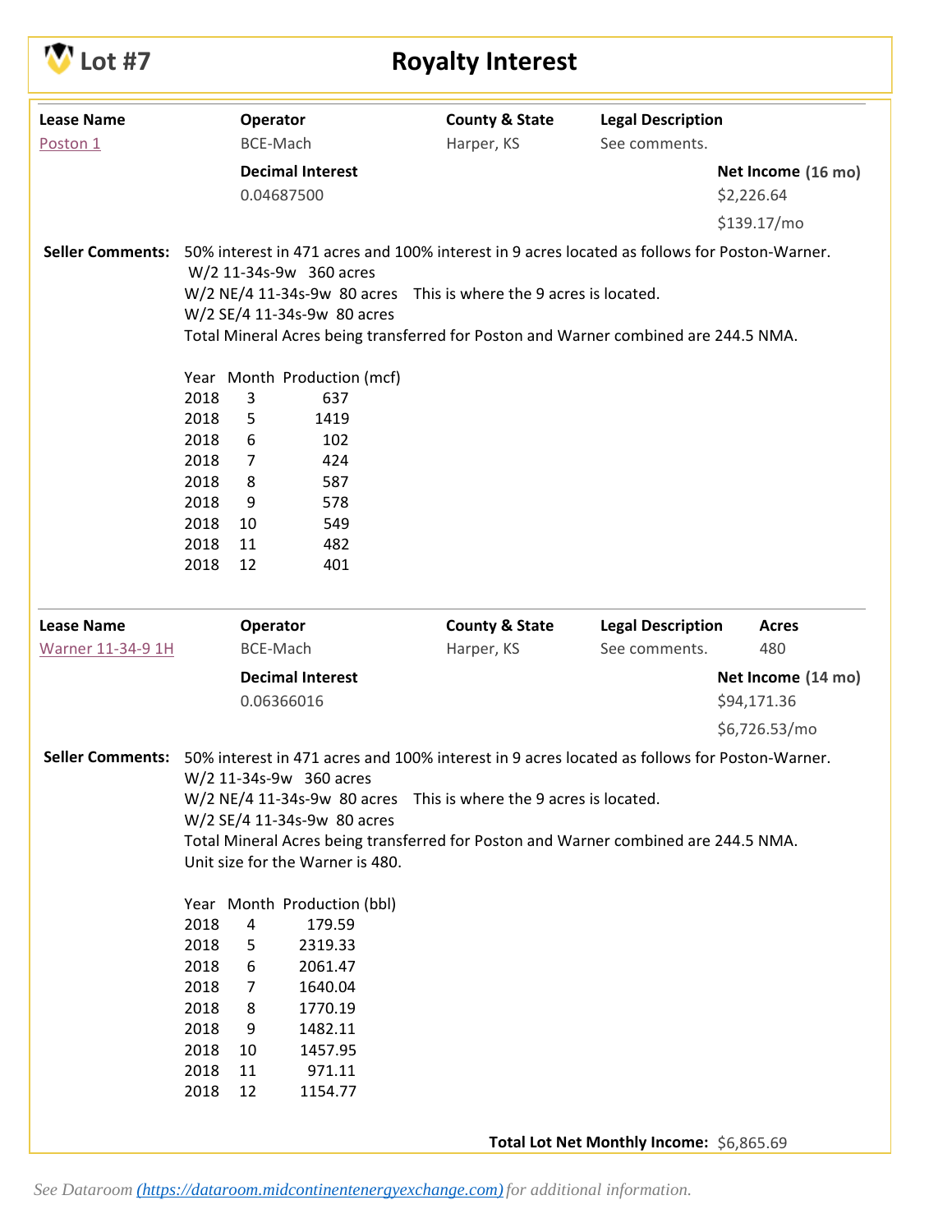

# **Lot #8 Partial Working Interest**

| <b>Lease Name</b><br>Doyle 1-9 |            |      | Operator       | <b>Energy Associates</b> | <b>County &amp; State</b><br>Richland, MT | <b>Legal Description</b><br>Sec 9-26N-59E |                    |
|--------------------------------|------------|------|----------------|--------------------------|-------------------------------------------|-------------------------------------------|--------------------|
| <b>GWI</b>                     | <b>NRI</b> |      |                |                          | Gross Income (19 mo) Gross OpEx (19 mo)   |                                           | Net Income (19 mo) |
| 0.05387410                     | 0.04395976 |      |                |                          | \$14,053.83                               | \$10,020.77                               | \$4,033.06         |
|                                |            |      |                |                          | \$739.68/mo                               | \$527.41/mo                               | \$212.27/mo        |
| Seller Comments: Year Month    |            |      |                |                          | Production                                |                                           |                    |
|                                |            |      |                | (mcf)                    | (bbl)                                     |                                           |                    |
|                                |            | 2018 | 6              | 148                      | 422                                       |                                           |                    |
|                                |            | 2018 | $\overline{7}$ | 115                      | 329                                       |                                           |                    |
|                                |            | 2018 | 8              | 115                      | 328                                       |                                           |                    |
|                                |            | 2018 | 9              | 119                      | 341                                       |                                           |                    |
|                                |            | 2018 | 10             | 107                      | 307                                       |                                           |                    |
|                                |            | 2018 | 11             | 108                      | 309                                       |                                           |                    |
|                                |            | 2018 | 12             | 104                      | 297                                       |                                           |                    |
|                                |            | 2019 | $\mathbf{1}$   | 54                       | 155                                       |                                           |                    |
|                                |            | 2019 | $\overline{2}$ | 52                       | 149                                       |                                           |                    |
|                                |            | 2019 | 3              | 144                      | 411                                       |                                           |                    |
|                                |            | 2019 | 4              | 175                      | 501                                       |                                           |                    |
|                                |            | 2019 | 5              | 144                      | 411                                       |                                           |                    |
|                                |            |      |                |                          |                                           |                                           |                    |
|                                |            |      |                |                          |                                           |                                           |                    |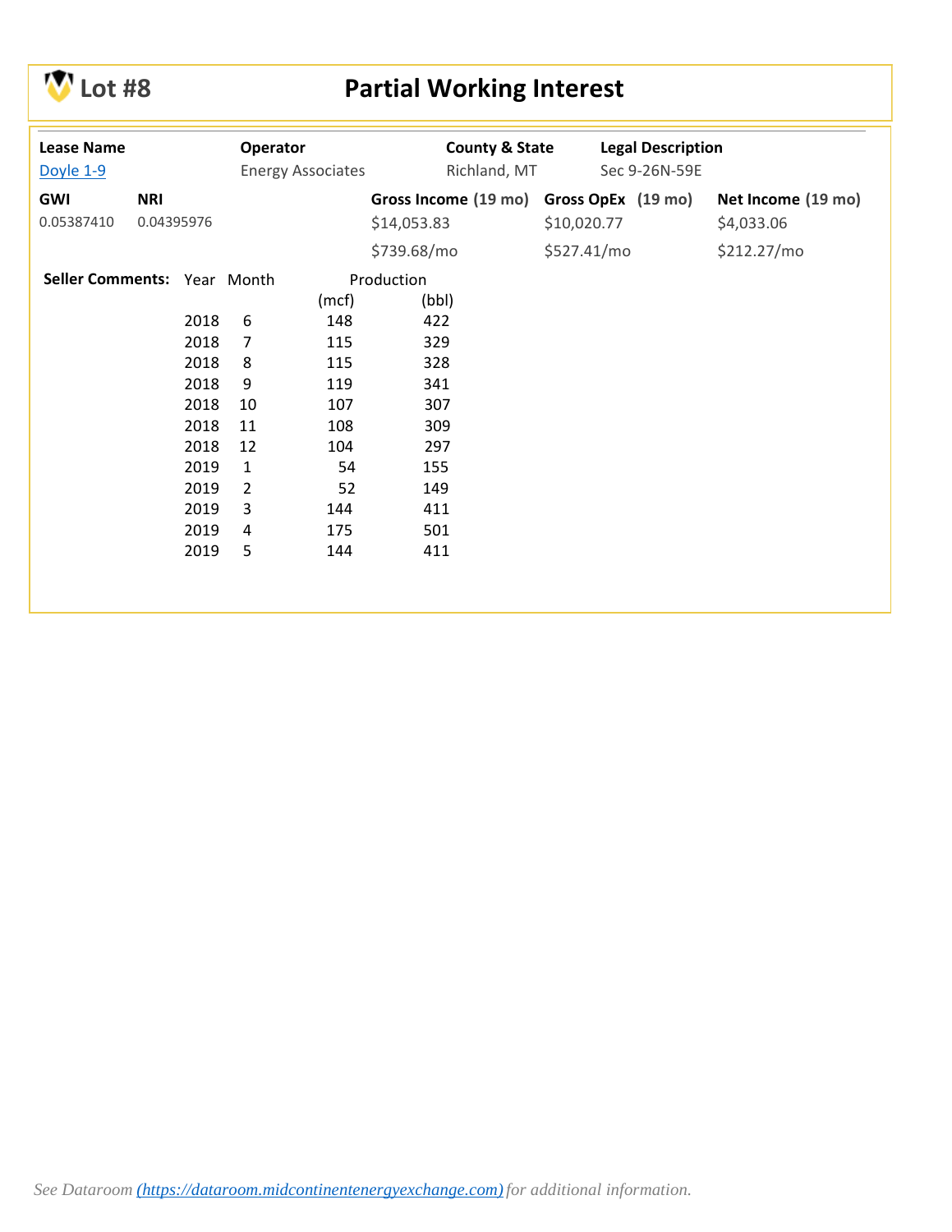

## **Lot #9 Partial Working Interest**

| <b>Lease Name</b><br>Federal 12-18           |            |      | Operator<br>Mac E&P |           | <b>County &amp; State</b><br>Niobrara, WY |             | <b>Legal Description</b><br>Sec 18-40S-63W |                    |
|----------------------------------------------|------------|------|---------------------|-----------|-------------------------------------------|-------------|--------------------------------------------|--------------------|
|                                              |            |      |                     |           |                                           |             |                                            |                    |
| GWI                                          | <b>NRI</b> |      |                     |           | Gross Income (19 mo) Gross OpEx (19 mo)   |             |                                            | Net Income (19 mo) |
| 22%                                          | 18.26%     |      |                     |           | \$25,065.02                               | \$10,854.03 |                                            | \$14,210.99        |
|                                              |            |      |                     |           | \$1,319.21/mo                             | \$571.26/mo |                                            | \$747.95/mo        |
| Seller Comments: Year Month Production (bbl) |            |      |                     |           |                                           |             |                                            |                    |
|                                              |            | 2018 | 7                   | 133       |                                           |             |                                            |                    |
|                                              |            | 2018 | 8                   | 141       |                                           |             |                                            |                    |
|                                              |            | 2018 | 9                   | 52        |                                           |             |                                            |                    |
|                                              |            | 2018 | 10                  | $\pmb{0}$ |                                           |             |                                            |                    |
|                                              |            | 2018 | 11                  | 117       |                                           |             |                                            |                    |
|                                              |            | 2018 | 12                  | 198       |                                           |             |                                            |                    |
|                                              |            | 2019 | $\mathbf{1}$        | 158       |                                           |             |                                            |                    |
|                                              |            | 2019 | $\overline{2}$      | 73        |                                           |             |                                            |                    |
|                                              |            | 2019 | 3                   | 119       |                                           |             |                                            |                    |
|                                              |            | 2019 | 4                   | 154       |                                           |             |                                            |                    |
|                                              |            | 2019 | 5                   | 84        |                                           |             |                                            |                    |
|                                              |            | 2019 | 6                   | 126       |                                           |             |                                            |                    |
|                                              |            |      |                     |           |                                           |             |                                            |                    |
|                                              |            |      |                     |           |                                           |             |                                            |                    |
|                                              |            |      |                     |           |                                           |             |                                            |                    |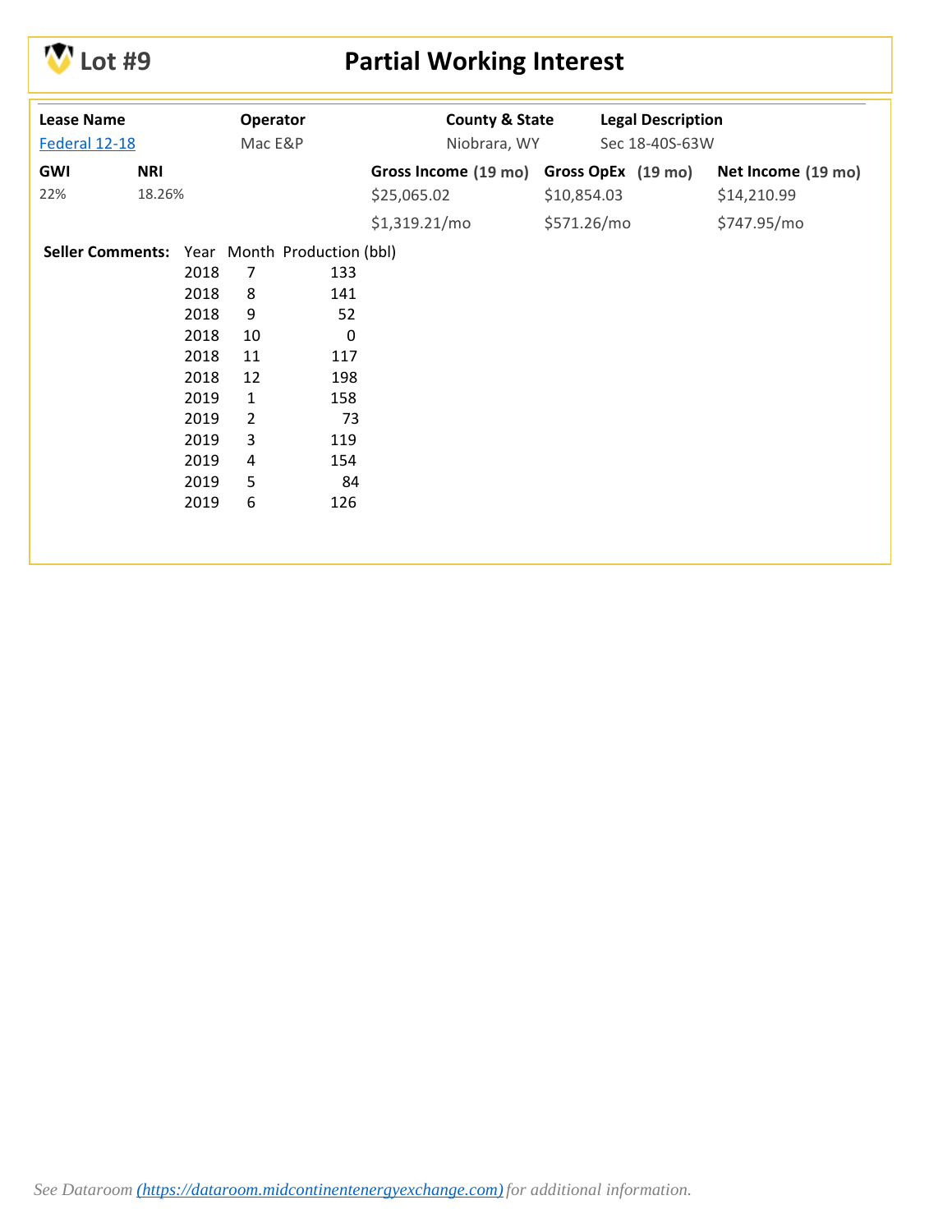

# **Lot #10 Partial Working Interest**

| <b>Lease Name</b><br>Karamojo 2-4 |                          |      | Operator<br>Oasis Petroleum |       | <b>County &amp; State</b><br>Williams, ND              |             | <b>Legal Description</b><br>Sec 4-152N-104W |                                  |
|-----------------------------------|--------------------------|------|-----------------------------|-------|--------------------------------------------------------|-------------|---------------------------------------------|----------------------------------|
| GWI<br>0.01598714                 | <b>NRI</b><br>0.01293106 |      |                             |       | Gross Income (19 mo) Gross OpEx (19 mo)<br>\$18,337.31 | \$8,918.60  |                                             | Net Income (19 mo)<br>\$9,418.71 |
|                                   |                          |      |                             |       | \$965.12/mo                                            | \$469.40/mo |                                             | \$495.72/mo                      |
| Seller Comments: Year Month       |                          |      |                             |       | Production                                             |             |                                             |                                  |
|                                   |                          |      |                             | (mcf) | (bbl)                                                  |             |                                             |                                  |
|                                   |                          | 2018 | 7                           | 1509  | 1285                                                   |             |                                             |                                  |
|                                   |                          | 2018 | 8                           | 1300  | 1209                                                   |             |                                             |                                  |
|                                   |                          | 2018 | 9                           | 619   | 552                                                    |             |                                             |                                  |
|                                   |                          | 2018 | 10                          | 517   | 826                                                    |             |                                             |                                  |
|                                   |                          | 2018 | 11                          | 2590  | 2139                                                   |             |                                             |                                  |
|                                   |                          | 2018 | 12                          | 3266  | 2247                                                   |             |                                             |                                  |
|                                   |                          | 2019 | $\mathbf{1}$                | 3150  | 1704                                                   |             |                                             |                                  |
|                                   |                          | 2019 | $\overline{2}$              | 1583  | 992                                                    |             |                                             |                                  |
|                                   |                          | 2019 | 3                           | 760   | 495                                                    |             |                                             |                                  |
|                                   |                          | 2019 | 4                           | 902   | 990                                                    |             |                                             |                                  |
|                                   |                          | 2019 | 5                           | 1294  | 1347                                                   |             |                                             |                                  |
|                                   |                          | 2019 | 6                           | 1436  | 1405                                                   |             |                                             |                                  |
|                                   |                          |      |                             |       |                                                        |             |                                             |                                  |
|                                   |                          |      |                             |       |                                                        |             |                                             |                                  |
|                                   |                          |      |                             |       |                                                        |             |                                             |                                  |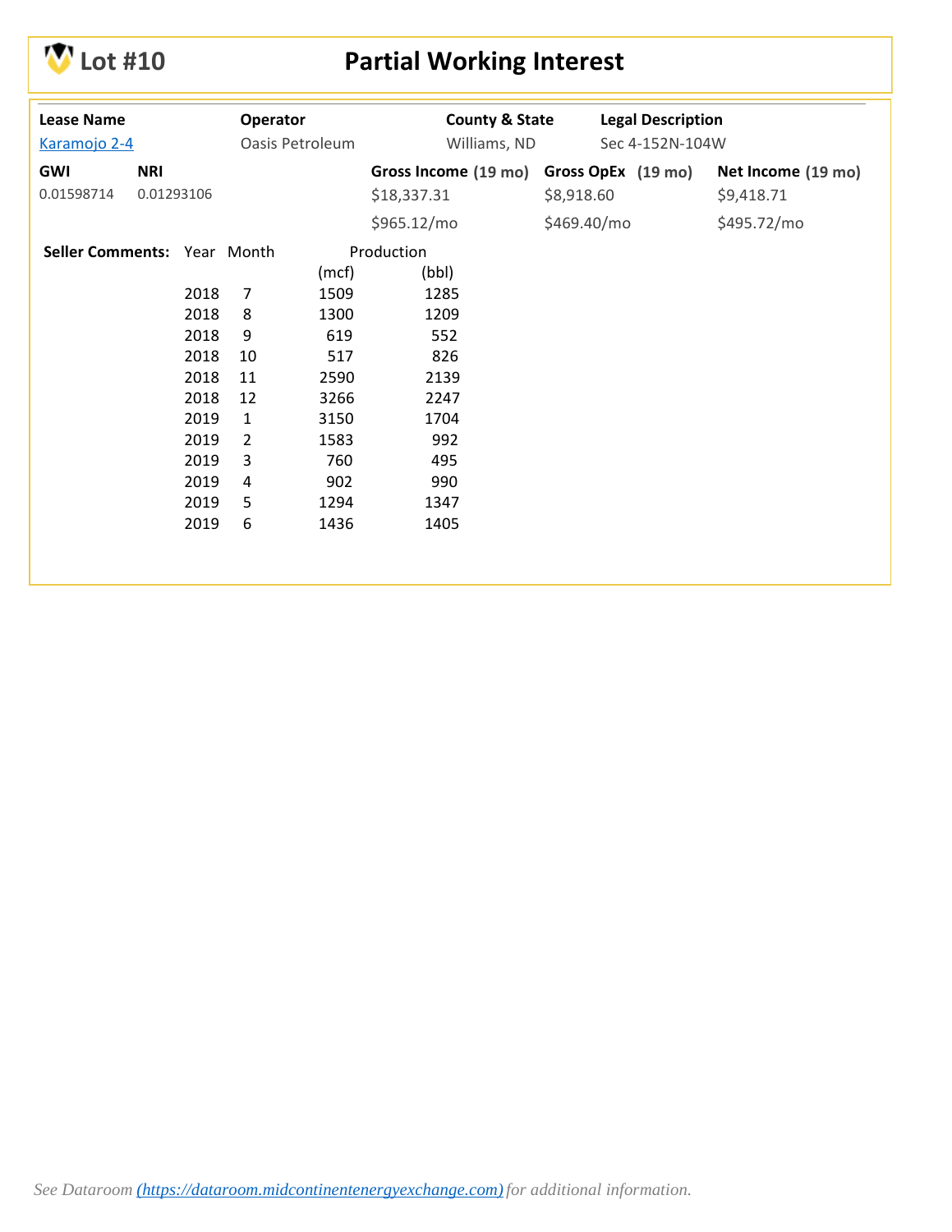

# **Lot #11 Overriding Royalty Interest**

| <b>Lease Name</b>       | <b>Operator</b>                                                                                                                                                                                                                                                                                                                                                                           | <b>County &amp; State</b> | <b>Legal Description</b> |                   |
|-------------------------|-------------------------------------------------------------------------------------------------------------------------------------------------------------------------------------------------------------------------------------------------------------------------------------------------------------------------------------------------------------------------------------------|---------------------------|--------------------------|-------------------|
| <b>Alvarezgu</b>        | Beehive Operating, LLC                                                                                                                                                                                                                                                                                                                                                                    | Zapata, TX                | See comments.            |                   |
| <b>Decimal Interest</b> |                                                                                                                                                                                                                                                                                                                                                                                           |                           |                          | Net Income (3 mo) |
| See comments            |                                                                                                                                                                                                                                                                                                                                                                                           |                           |                          | \$268.33          |
|                         |                                                                                                                                                                                                                                                                                                                                                                                           |                           |                          | \$89.44/mo        |
|                         | Seller Comments: High bidder will have the option to double this lot.                                                                                                                                                                                                                                                                                                                     |                           |                          |                   |
|                         | 13 Horizontal Producing Override Royalty Interest Wells<br><b>Production Breakdown:</b><br>100.0% - Gas                                                                                                                                                                                                                                                                                   |                           |                          |                   |
|                         | Cash flow reflects the sale of 25% of the assets shown on the check statements.                                                                                                                                                                                                                                                                                                           |                           |                          |                   |
|                         | Monthly Income:                                                                                                                                                                                                                                                                                                                                                                           |                           |                          |                   |
|                         | Mar 2019 - \$81.48                                                                                                                                                                                                                                                                                                                                                                        |                           |                          |                   |
|                         | Apr 2019 - \$98.96                                                                                                                                                                                                                                                                                                                                                                        |                           |                          |                   |
|                         | May 2019 - \$87.89                                                                                                                                                                                                                                                                                                                                                                        |                           |                          |                   |
|                         | Decimal Interest Breakdown:<br>Alvarez GU 01C, 02 - 0.00498870 x 25% = 0.000334935<br>Alvarez GU 01T - 0.00166645 x 25% = 0.0004166125<br>Falcon GU 01 - 0.001743 x 25% = 0.00043575<br>Palmyra 02, 04, 05, 06ST, 07, 08, 09, 10, 11, 13, 16C, B 01 - 0.005 x 25% = 0.00125<br>Legal Description: Oil, Gas and Mineral leases described in Assignment of Overriding Royalty<br>Interests. |                           |                          |                   |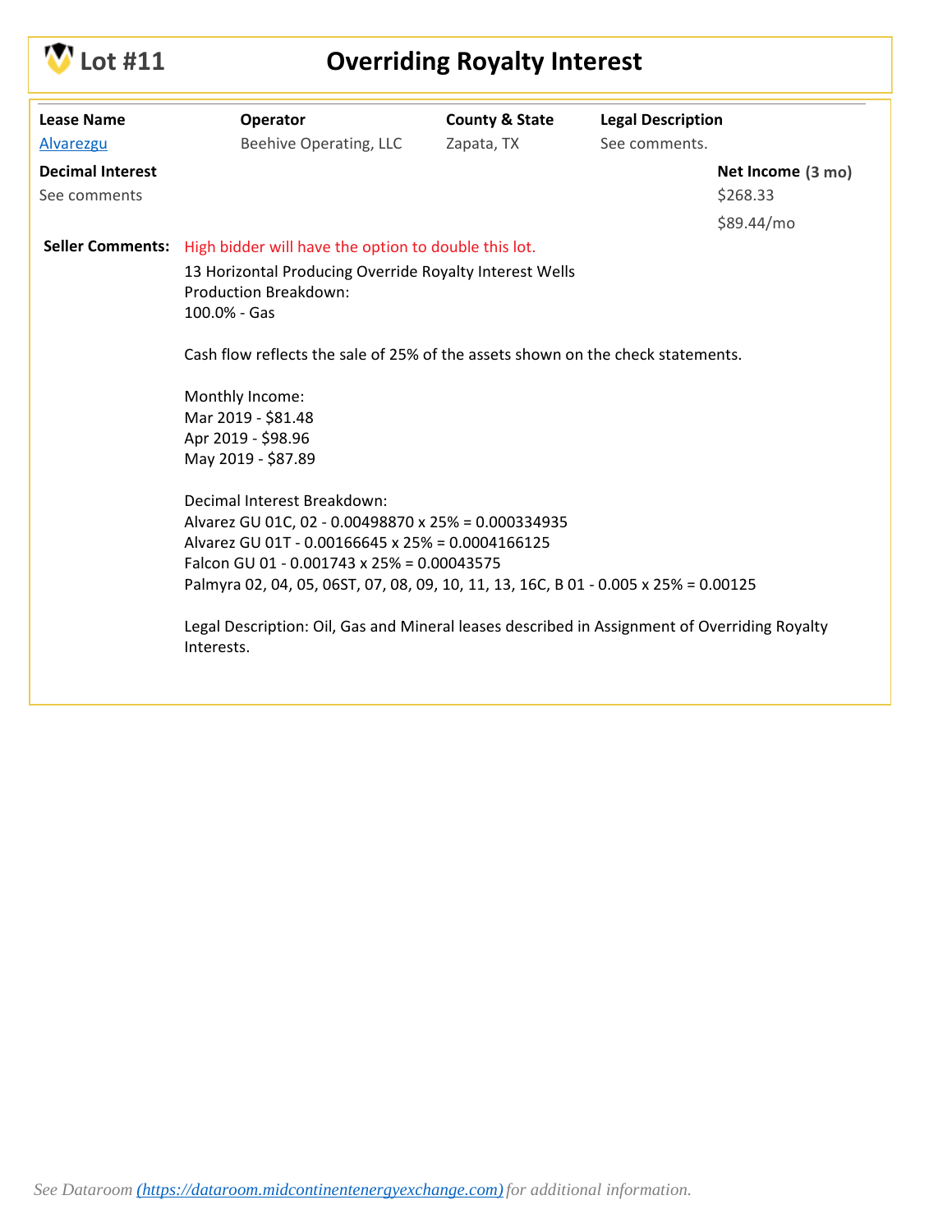

# **Lot #12 Overriding Royalty Interest**

| <b>Lease Name</b>                       | Operator                                                                                                                                                                                                                                                                                                                                                                                                                                                                                           | <b>County &amp; State</b> | <b>Legal Description</b> |                               |
|-----------------------------------------|----------------------------------------------------------------------------------------------------------------------------------------------------------------------------------------------------------------------------------------------------------------------------------------------------------------------------------------------------------------------------------------------------------------------------------------------------------------------------------------------------|---------------------------|--------------------------|-------------------------------|
|                                         | Buhler, Henderson, Schovaj Frostwood Energy LLC                                                                                                                                                                                                                                                                                                                                                                                                                                                    | Victoria, TX              | See comments.            |                               |
| <b>Decimal Interest</b><br>See comments |                                                                                                                                                                                                                                                                                                                                                                                                                                                                                                    |                           |                          | Net Income (4 mo)<br>\$653.39 |
|                                         |                                                                                                                                                                                                                                                                                                                                                                                                                                                                                                    |                           |                          | \$163.35/mol                  |
|                                         | Seller Comments: 4 Vertical Producing Override Royalty Interest Wells<br>Production Breakdown:<br>99.42% - Oil<br>$0.58% - Gas$<br>$0.00% - NGL$<br>Cash flow reflects the sale of 10% of the assets shown on the check statements.<br>Monthly Income:<br>Nov 2018 - \$192.12<br>Dec 2018 - \$174.48<br>Jan 2019 - \$147.93<br>Feb 2019 - \$138.86                                                                                                                                                 |                           |                          |                               |
|                                         | Decimal interest breakdown:<br>Henderson Schovajsa #1H - 0.0032 x 10% = 0.00032<br>Buhler-Schovajsa #1H - 0.00133974 x 10% = 0.000133974<br>Henderson-Schovajsa B 2H - 0.00347835 x 10% = 0.000347835<br>Henderson-Schovajsa C #3H - 0.00395922 x 10% = 0.000395922<br>Legal Description: Being 98.75 acres of land, more or less, being Lot No. 14, Block No. 3, of the<br>Henderson & Pickering Subdivision, situated in the William Rupley Survey, Abstract No. 290,<br>Victoria County, Texas. |                           |                          |                               |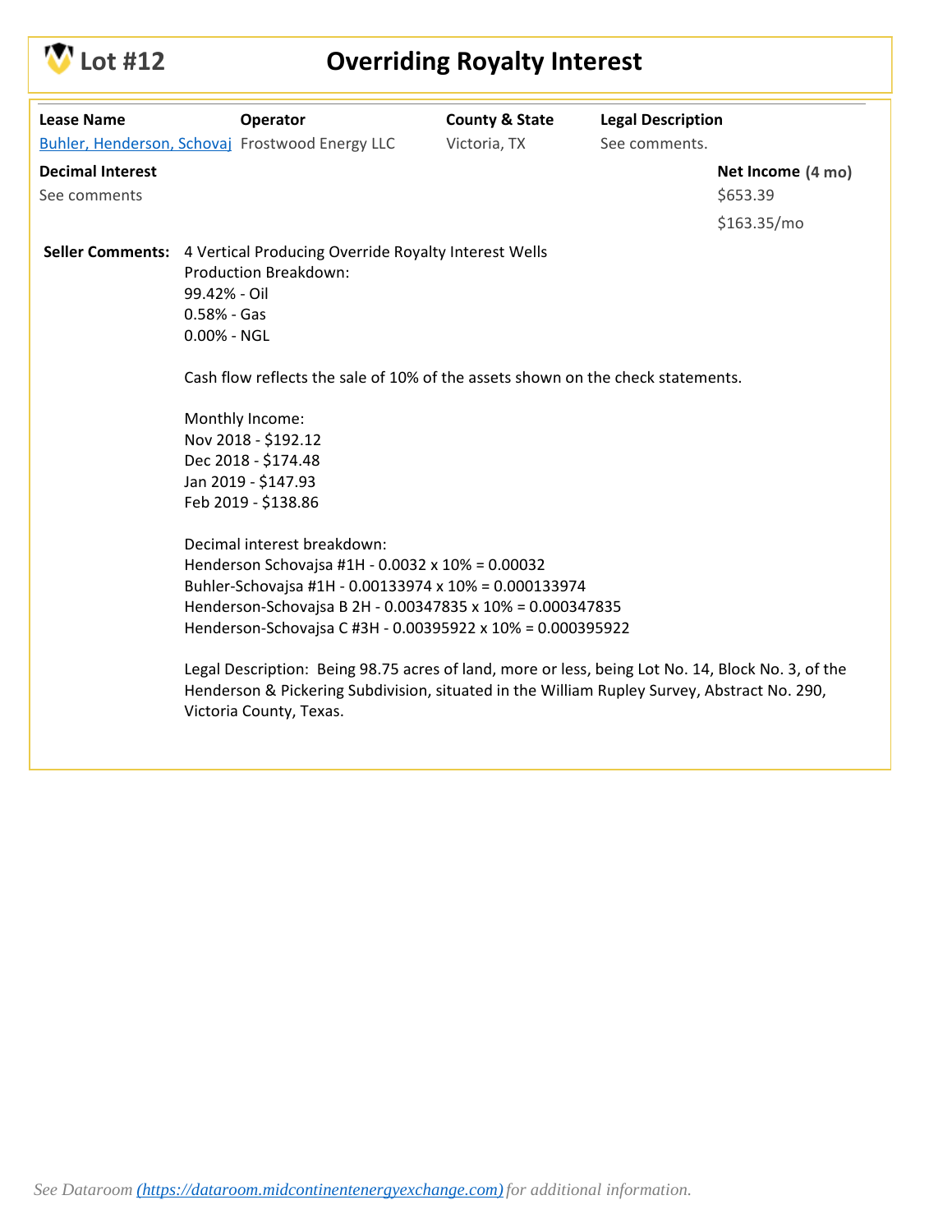

# **CONFIDENTIAL Royalty Interest**

| <b>Lease Name</b><br>Kodiak-Cub | Operator<br>Hawkwood Energy<br>Operating, LLC                                                                                                                                                                                                                                                                                                                                                                                         | <b>County &amp; State</b><br>Brazos, TX | <b>Legal Description</b><br>See Exhibit A in Data<br>Package. |  |
|---------------------------------|---------------------------------------------------------------------------------------------------------------------------------------------------------------------------------------------------------------------------------------------------------------------------------------------------------------------------------------------------------------------------------------------------------------------------------------|-----------------------------------------|---------------------------------------------------------------|--|
|                                 | <b>Decimal Interest</b><br>See comments.                                                                                                                                                                                                                                                                                                                                                                                              |                                         | Net Income (3 mo)<br>\$271.93                                 |  |
|                                 |                                                                                                                                                                                                                                                                                                                                                                                                                                       |                                         | \$90.64/mo                                                    |  |
|                                 | Seller Comments: 3 Producing Horizontal Royalty Interest Wells<br>Production Breakdown:<br>99.6% - Oil<br>$0.14%$ - Gas<br>$0.26% - NGL$<br>Cash flow reflects the sale of 100% of the assets shown on the check statements.<br>Monthly Income:<br>Mar 2019 - \$105.77<br>Apr 2019 - \$70.70<br>May 2019 - \$95.46<br>Decimal interest breakdown:<br>Kodiak-Cub 1H - 0.081556<br>Kodiak-Cub 2H - 0.096014<br>Kodiak-Cub 3H - 0.107007 |                                         |                                                               |  |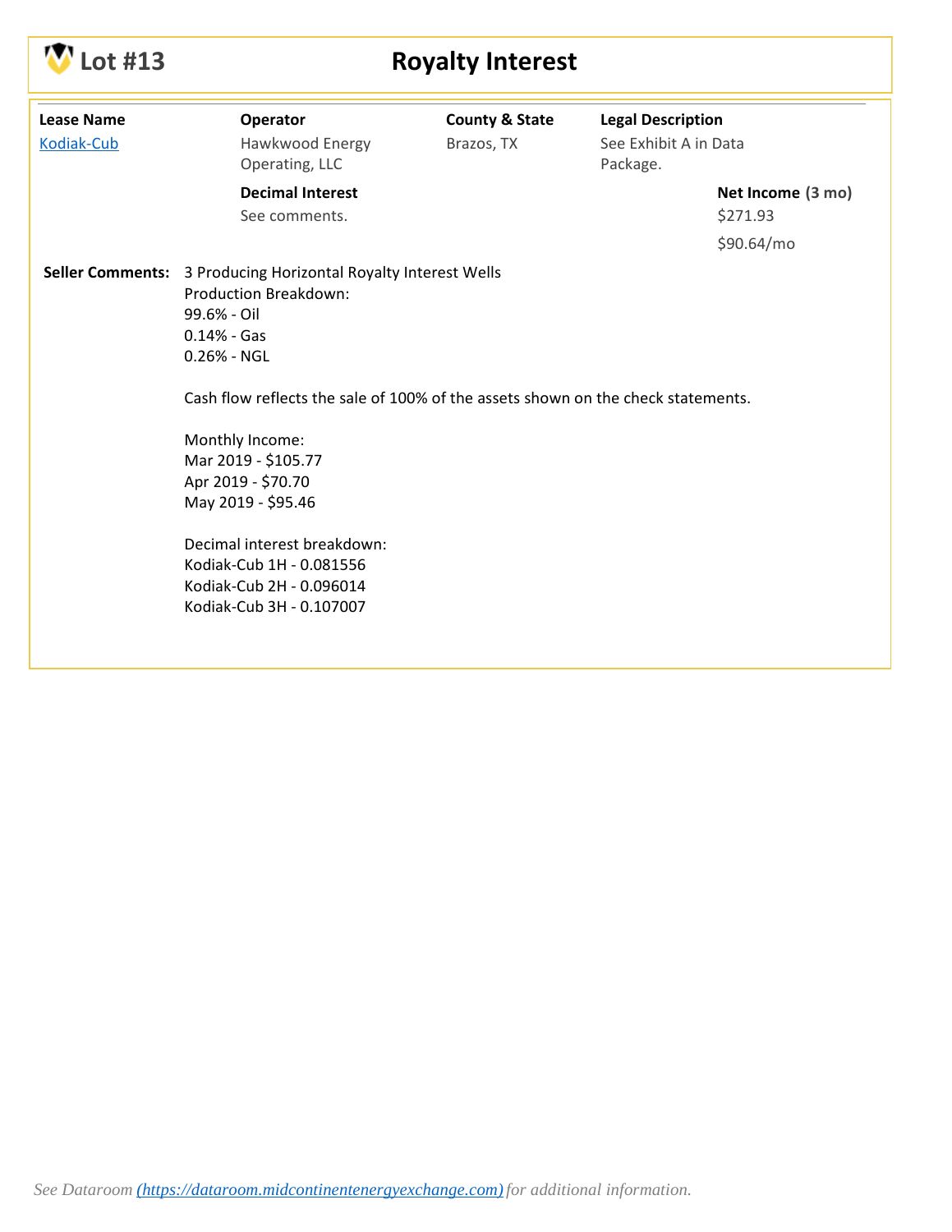

## **Lot #14 Overriding Royalty Interest**

| <b>Lease Name</b><br>Cook            |      | Operator     | 3-D Resources                                                 | <b>County &amp; State</b><br>Seward, KS | <b>Legal Description</b><br>SW Sec 12-35S-33W |                              |
|--------------------------------------|------|--------------|---------------------------------------------------------------|-----------------------------------------|-----------------------------------------------|------------------------------|
| <b>Decimal Interest</b><br>.00195312 |      |              |                                                               |                                         |                                               | Net Income (12 mo)<br>\$8.00 |
|                                      |      |              |                                                               |                                         |                                               | \$0.67/mo                    |
|                                      |      |              | Seller Comments: 660' North, 4620' West, from SE corner (Gas) |                                         |                                               |                              |
|                                      |      |              | Year Month Production (mcf)                                   |                                         |                                               |                              |
|                                      | 2018 | 8            | 160                                                           |                                         |                                               |                              |
|                                      | 2018 | 9            | 150                                                           |                                         |                                               |                              |
|                                      | 2018 | 10           | 144                                                           |                                         |                                               |                              |
|                                      | 2018 | 11           | 158                                                           |                                         |                                               |                              |
|                                      | 2018 | 12           | 192                                                           |                                         |                                               |                              |
|                                      | 2019 | $\mathbf{1}$ | 301                                                           |                                         |                                               |                              |
|                                      | 2019 | 2            | 208                                                           |                                         |                                               |                              |
|                                      | 2019 | 3            | 266                                                           |                                         |                                               |                              |
|                                      | 2019 | 4            | 193                                                           |                                         |                                               |                              |
|                                      |      |              |                                                               |                                         |                                               |                              |
|                                      |      |              |                                                               |                                         |                                               |                              |
|                                      |      |              |                                                               |                                         |                                               |                              |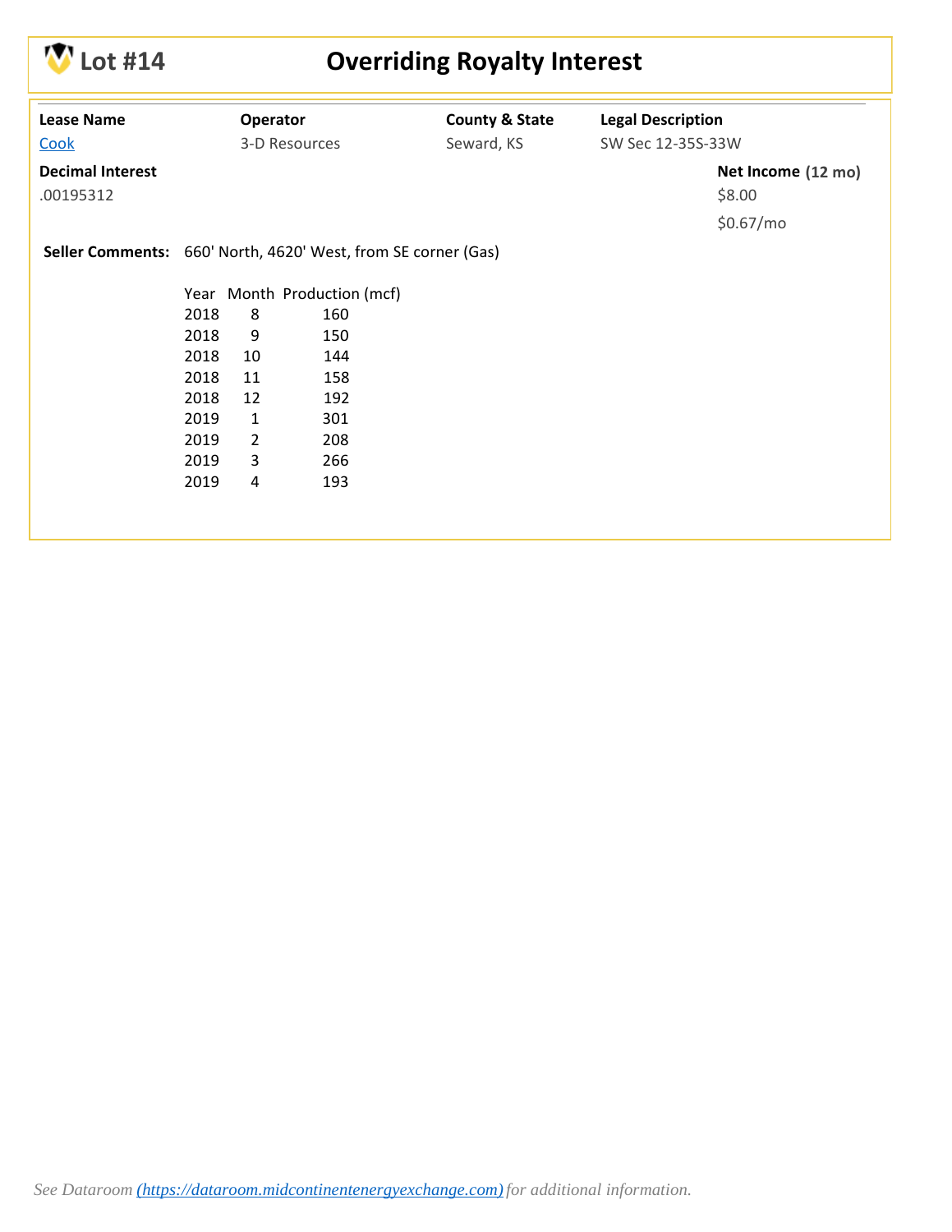

## **Lot #15 Overriding Royalty Interest**

| <b>Lease Name</b>                               |           | Operator       |                               | <b>County &amp; State</b> | <b>Legal Description</b> |                               |
|-------------------------------------------------|-----------|----------------|-------------------------------|---------------------------|--------------------------|-------------------------------|
| Davis Ranch 1-F                                 |           |                | <b>Trans Pacific Oil Corp</b> | Barber, KS                | W/2 Sec 25-34S-15W       |                               |
| <b>Decimal Interest</b>                         |           |                |                               |                           |                          | Net Income (12 mo)            |
| .00508420                                       |           |                |                               |                           |                          | \$60.93                       |
|                                                 |           |                |                               |                           |                          | \$5.08/mo                     |
| Seller Comments: Year Month Production (mcf)    |           |                |                               |                           |                          |                               |
|                                                 | 2018      | 6              | 562                           |                           |                          |                               |
|                                                 | 2018      | $\overline{7}$ | 590                           |                           |                          |                               |
|                                                 | 2018      | 8              | 617                           |                           |                          |                               |
|                                                 | 2018      | 9              | 586                           |                           |                          |                               |
|                                                 | 2018      | 10             | 583                           |                           |                          |                               |
|                                                 | 2018      | 11             | 524                           |                           |                          |                               |
|                                                 | 2018      | 12             | 559                           |                           |                          |                               |
|                                                 | 2019      | $\mathbf{1}$   | 581                           |                           |                          |                               |
|                                                 | 2019      | $\overline{2}$ | 536                           |                           |                          |                               |
|                                                 | 2019      | 3              | 606                           |                           |                          |                               |
|                                                 | 2019      | 4              | 610                           |                           |                          |                               |
|                                                 | 2019      | 5              | 653                           |                           |                          |                               |
| <b>Lease Name</b>                               |           | Operator       |                               | <b>County &amp; State</b> | <b>Legal Description</b> |                               |
| Davis Ranch 1-G                                 |           |                | <b>Trans Pacific Oil Corp</b> | Barber, KS                | E/2 Sec 36-34S-15W       |                               |
|                                                 |           |                |                               |                           |                          |                               |
| <b>Decimal Interest</b><br>.00508420            |           |                |                               |                           |                          | Net Income (12 mo)<br>\$60.93 |
|                                                 |           |                |                               |                           |                          | \$5.08/mo                     |
| <b>Seller Comments:</b>                         | Davis 1-G |                |                               |                           |                          |                               |
|                                                 |           |                | Year Month Production (mcf)   |                           |                          |                               |
|                                                 | 2018      | 6              | 711                           |                           |                          |                               |
|                                                 | 2018      | 7              | 748                           |                           |                          |                               |
|                                                 | 2018      | 8              | 748                           |                           |                          |                               |
|                                                 | 2018      | 9              | 716                           |                           |                          |                               |
|                                                 | 2018      | 10             | 756                           |                           |                          |                               |
|                                                 | 2018      | 11             | 707                           |                           |                          |                               |
|                                                 | 2018      | 12             | 714                           |                           |                          |                               |
|                                                 | 2019      | $\mathbf{1}$   | 590                           |                           |                          |                               |
|                                                 | 2019      | 2              | 652                           |                           |                          |                               |
|                                                 | 2019      | 3              | 690                           |                           |                          |                               |
|                                                 | 2019      | 4              | 651                           |                           |                          |                               |
|                                                 | 2019      | 5              | 644                           |                           |                          |                               |
| <b>Lease Name</b>                               |           | Operator       |                               | <b>County &amp; State</b> | <b>Legal Description</b> |                               |
| Davis Ranch H 1-4                               |           |                | <b>Trans Pacific Oil Corp</b> | Barber, KS                | E/2 Sec 4-35S-15W        |                               |
| <b>Decimal Interest</b><br>.00508420            |           |                |                               |                           |                          | Net Income (12 mo)<br>\$0.00  |
|                                                 |           |                |                               |                           |                          | \$0.00/mo                     |
| Seller Comments: Temporarily abandoned. Permit. |           |                |                               |                           |                          |                               |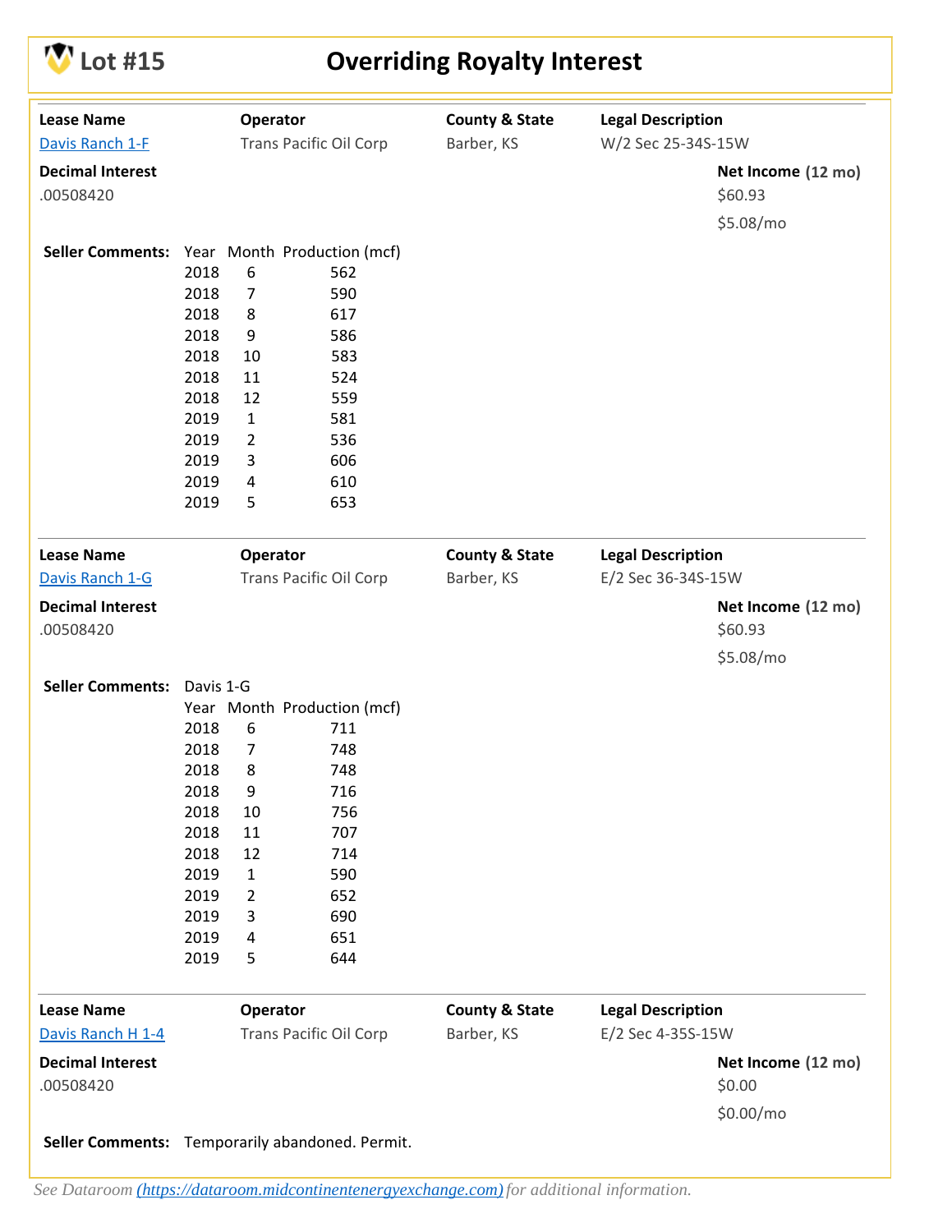| <b>Lease Name</b><br>Davis Ranch 1-D           |      | Operator       | <b>Trans Pacific Oil Corp</b> | <b>County &amp; State</b><br>Barber, KS | <b>Legal Description</b><br>Sec 26-34S-15W |                               |
|------------------------------------------------|------|----------------|-------------------------------|-----------------------------------------|--------------------------------------------|-------------------------------|
| <b>Decimal Interest</b><br>.00508420           |      |                |                               |                                         |                                            | Net Income (12 mo)<br>\$0.00  |
|                                                |      |                |                               |                                         |                                            | \$0.00/mo                     |
| Seller Comments: Temporarily abandoned. Permit |      |                |                               |                                         |                                            |                               |
| <b>Lease Name</b>                              |      | Operator       |                               | <b>County &amp; State</b>               | <b>Legal Description</b>                   |                               |
| Davis Ranch I 1-2                              |      |                | <b>Trans Pacific Oil Corp</b> | Barber, KS                              | N/2 Sec 2-35S-15W                          |                               |
| <b>Decimal Interest</b><br>.00591430           |      |                |                               |                                         |                                            | Net Income (12 mo)<br>\$16.00 |
|                                                |      |                |                               |                                         |                                            | \$1.33/mo                     |
| Seller Comments: Year Month Production (mcf)   |      |                |                               |                                         |                                            |                               |
|                                                | 2018 | $\overline{2}$ | 163                           |                                         |                                            |                               |
|                                                | 2018 | 3              | 182                           |                                         |                                            |                               |
|                                                | 2018 | 4              | 142                           |                                         |                                            |                               |
|                                                | 2018 | 5              | 112                           |                                         |                                            |                               |
|                                                | 2018 | 6              | 105                           |                                         |                                            |                               |
|                                                | 2018 | $\overline{7}$ | 112                           |                                         |                                            |                               |
|                                                | 2018 | 8              | 110                           |                                         |                                            |                               |
|                                                | 2018 | 9              | 100                           |                                         |                                            |                               |
|                                                | 2018 | 10             | 107                           |                                         |                                            |                               |
|                                                | 2018 | 11             | 98                            |                                         |                                            |                               |
|                                                | 2018 | 12             | 94                            |                                         |                                            |                               |
|                                                | 2019 | $\mathbf{1}$   | 30                            |                                         |                                            |                               |
|                                                |      |                |                               |                                         | Total Lot Net Monthly Income: \$11.49      |                               |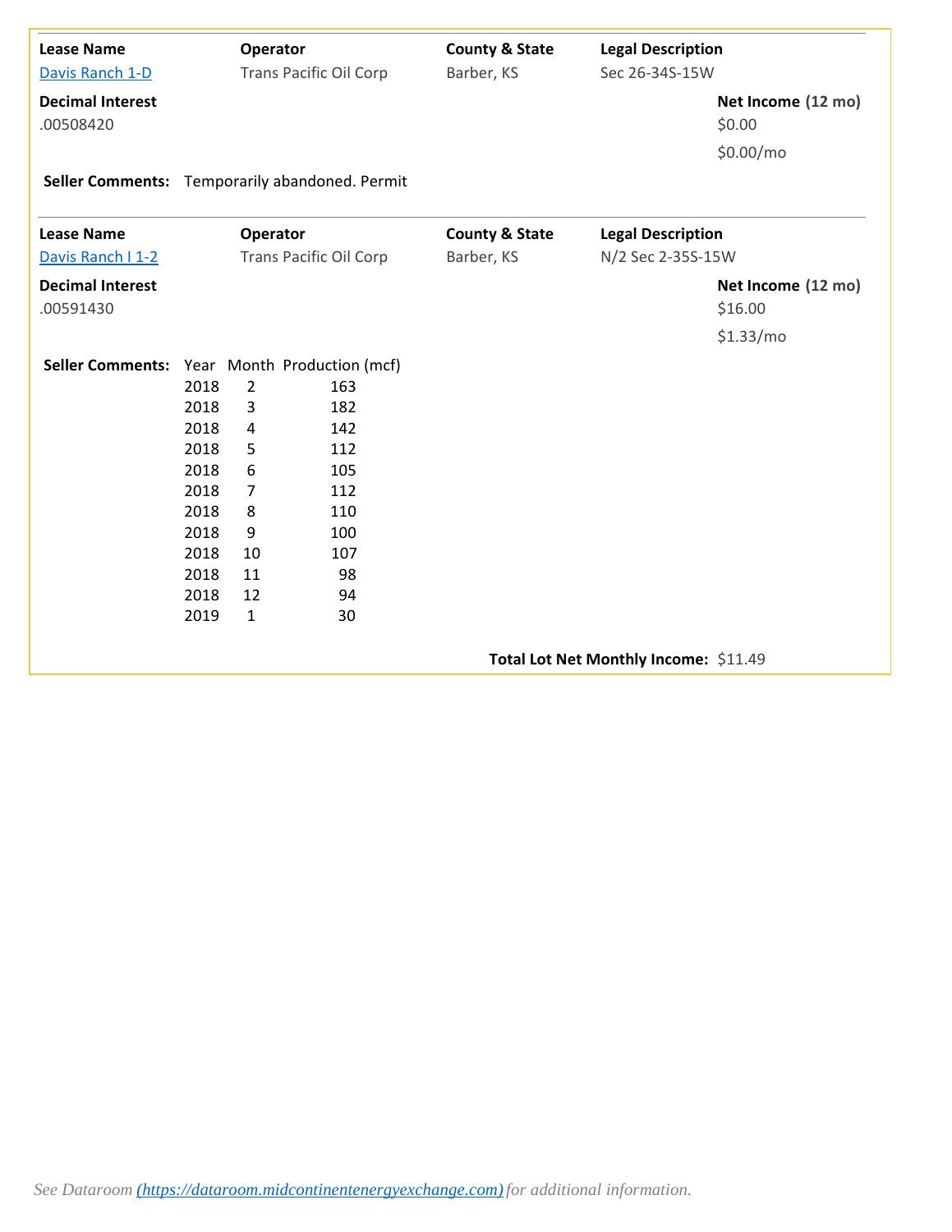| .ot #16             |                                                                                                                                                                                                                                                                                                                                                | <b>Royalty Interest</b>                 |                                           |                                             |
|---------------------|------------------------------------------------------------------------------------------------------------------------------------------------------------------------------------------------------------------------------------------------------------------------------------------------------------------------------------------------|-----------------------------------------|-------------------------------------------|---------------------------------------------|
| <b>Lease Name</b>   | Operator<br><b>SB EF Maverick LLC</b>                                                                                                                                                                                                                                                                                                          | <b>County &amp; State</b><br>Dimmit, TX | <b>Legal Description</b><br>See comments. | Acres<br><b>10 MOL</b>                      |
| <b>Fogmt Unit A</b> | <b>Decimal Interest</b><br>0.0001953135                                                                                                                                                                                                                                                                                                        |                                         |                                           | Net Income (3 mo)<br>\$235.47<br>\$78.49/mo |
|                     | Seller Comments: 10 Producing Horizontal Royalty Interest Wells<br><b>Production Breakdown:</b><br>61.68% - Oil<br>15.53% - Gas<br>22.79% - NGL<br>Cash flow reflects the sale of 15% of the assets shown on the check statements.                                                                                                             |                                         |                                           |                                             |
|                     | Monthly Income:<br>Apr 2019 - \$73.95<br>May 2019 - \$82.13<br>Jun 2019 - \$79.39                                                                                                                                                                                                                                                              |                                         |                                           |                                             |
|                     | Decimal interest breakdown:<br>$0.00130209 \times 15\% = 0.0001953135$                                                                                                                                                                                                                                                                         |                                         |                                           |                                             |
|                     | Legal Description: 10 acres more or less being Farm Tract 2041, Block 15 out of the Denton Colong<br>Subdivision in Dimmit County Texas and being more fully described in that certain Deed dated<br>February 13, 1911 from RP Ingrum as Trustee to WD Greed, filed of record in Volume 18, Page<br>334, Deed records of Dimmit County, Texas. |                                         |                                           |                                             |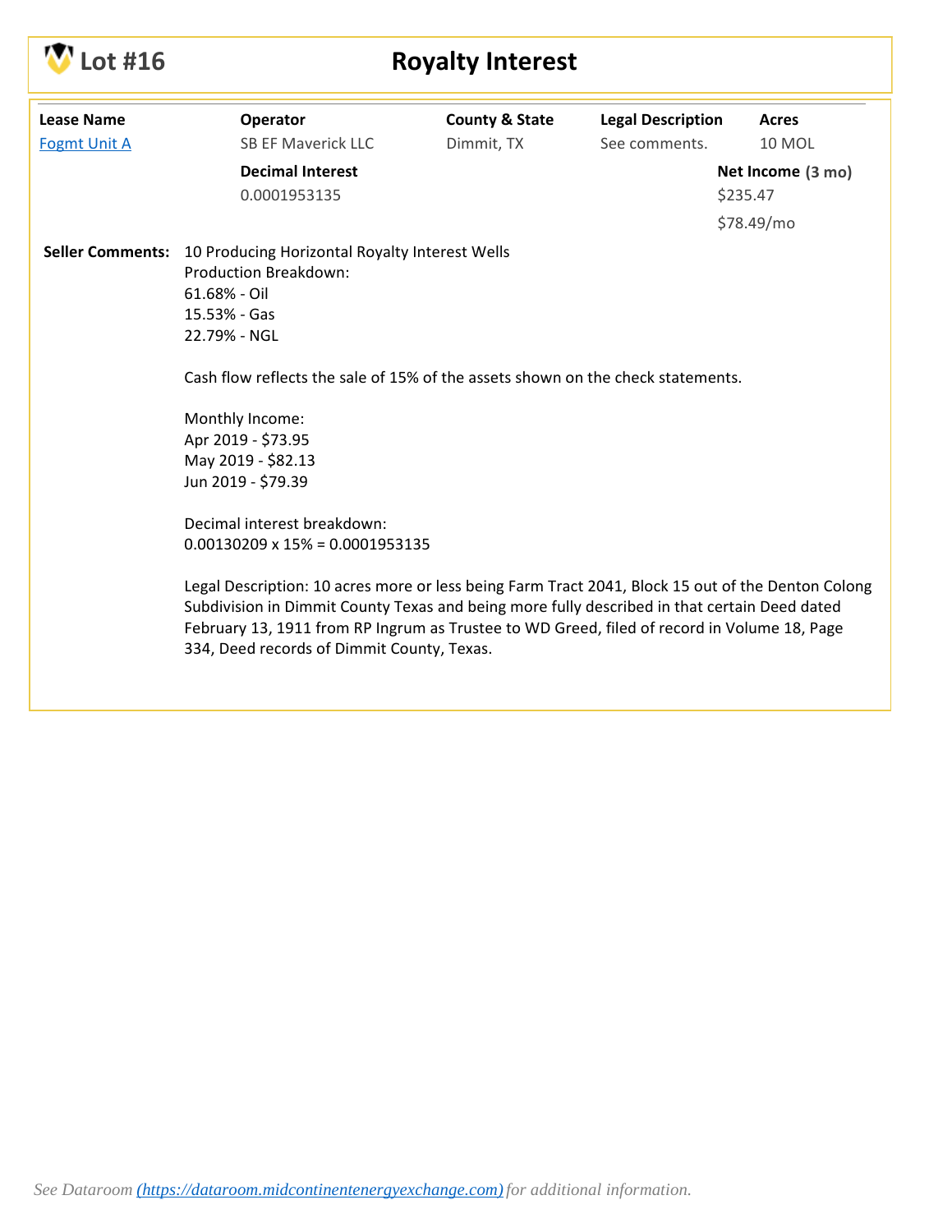

# **CONFIGURITY ROYALTY Interest**

| <b>Lease Name</b> | Operator                                                                                                                                                                                                                                                                                                                                                                                                                                                                                                                                                                                                                                                                                       | <b>County &amp; State</b> | <b>Legal Description</b>                 | <b>Acres</b>      |
|-------------------|------------------------------------------------------------------------------------------------------------------------------------------------------------------------------------------------------------------------------------------------------------------------------------------------------------------------------------------------------------------------------------------------------------------------------------------------------------------------------------------------------------------------------------------------------------------------------------------------------------------------------------------------------------------------------------------------|---------------------------|------------------------------------------|-------------------|
| <b>Fitzgerald</b> | Oakridge Oil and Gas, LP                                                                                                                                                                                                                                                                                                                                                                                                                                                                                                                                                                                                                                                                       | Jack, TX                  | See Exhibit A of Data 854.74<br>Package. |                   |
|                   | <b>Decimal Interest</b>                                                                                                                                                                                                                                                                                                                                                                                                                                                                                                                                                                                                                                                                        |                           |                                          | Net Income (3 mo) |
|                   | See comments.                                                                                                                                                                                                                                                                                                                                                                                                                                                                                                                                                                                                                                                                                  |                           | \$259.93                                 |                   |
|                   |                                                                                                                                                                                                                                                                                                                                                                                                                                                                                                                                                                                                                                                                                                |                           |                                          | \$86.64/mo        |
|                   | Seller Comments: 6 Producing Vertical Royalty Interest Wells<br>Production Breakdown:<br>67.935 - Oil<br>32.07% - Gas<br>0.00% - NGL<br>Cash flow reflects the sale of 50% of the assets shown on the check statements.<br>Monthly Income:<br>Mar 2019 - \$114.53<br>Apr 2019 - \$89.63<br>May 2019 - \$55.77<br>Decimal interest breakdown:<br>Fitzgerald 3, 4 - 0.00416667 x 50% = 0.002083335<br>Fitgerald 5 - 0.00208333 x 50% = 0.001041665<br>Fitzgerald 6 - 0.00437500 x 50% = 0.0021875<br>Fitgerald-McCarty - 0.00260417 x 50% = 0.001302085<br>Acres (also see Exhibit A of Data Package):<br>FIRST TRACT: 427.37 acres<br>SECOND TRACT: 424.37 acres<br><b>THIRD TRACT: 3 acres</b> |                           |                                          |                   |
|                   |                                                                                                                                                                                                                                                                                                                                                                                                                                                                                                                                                                                                                                                                                                |                           |                                          |                   |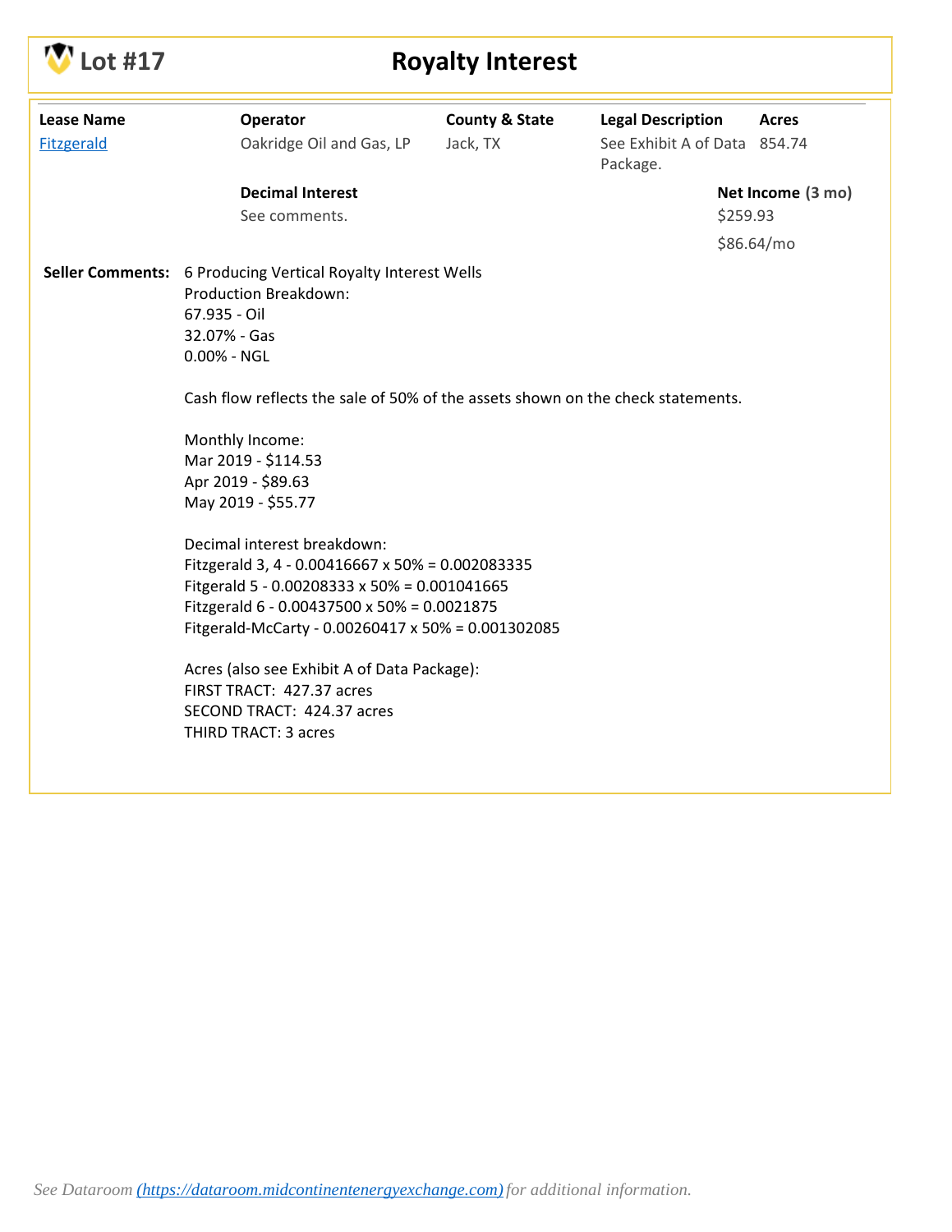

# **Lot #18 Royalty Interest**

| <b>Lease Name</b><br>Diamondback, Javelina |                                                                                   | Operator<br><b>EOG Resources Inc.</b>                                                  | <b>County &amp; State</b><br>Atascosa, TX | <b>Legal Description</b><br>See Exhibit A in Data<br>Package. |                   |  |  |  |
|--------------------------------------------|-----------------------------------------------------------------------------------|----------------------------------------------------------------------------------------|-------------------------------------------|---------------------------------------------------------------|-------------------|--|--|--|
|                                            |                                                                                   | <b>Decimal Interest</b>                                                                |                                           |                                                               | Net Income (3 mo) |  |  |  |
|                                            |                                                                                   | See comments.                                                                          |                                           |                                                               | \$137.20          |  |  |  |
|                                            |                                                                                   |                                                                                        |                                           |                                                               | \$45.73/mo        |  |  |  |
|                                            |                                                                                   | Seller Comments: High bidder will have the option to double this lot.                  |                                           |                                                               |                   |  |  |  |
|                                            |                                                                                   | 5 Producing Horizontal Royalty Interest Wells                                          |                                           |                                                               |                   |  |  |  |
|                                            |                                                                                   | <b>Production Breakdown:</b>                                                           |                                           |                                                               |                   |  |  |  |
|                                            | 94.59% - Oil                                                                      |                                                                                        |                                           |                                                               |                   |  |  |  |
|                                            | $2.17% - Gas$                                                                     |                                                                                        |                                           |                                                               |                   |  |  |  |
|                                            | 3.23% - NGL                                                                       |                                                                                        |                                           |                                                               |                   |  |  |  |
|                                            | Cash flow reflects the sale of 2.25% of the assets shown on the check statements. |                                                                                        |                                           |                                                               |                   |  |  |  |
|                                            |                                                                                   | Monthly Income:                                                                        |                                           |                                                               |                   |  |  |  |
|                                            |                                                                                   | Jan 2019 - \$47.67                                                                     |                                           |                                                               |                   |  |  |  |
|                                            |                                                                                   | Feb 2019 - \$42.92                                                                     |                                           |                                                               |                   |  |  |  |
|                                            |                                                                                   | Mar 2019 - \$46.61                                                                     |                                           |                                                               |                   |  |  |  |
|                                            |                                                                                   |                                                                                        |                                           |                                                               |                   |  |  |  |
|                                            |                                                                                   | Decimal interest breakdown:<br>Javelina Unit #1H - 0.00736917 x 2.25% = 0.000165806325 |                                           |                                                               |                   |  |  |  |
|                                            |                                                                                   | Javelina Unit #1H/#2H/#3H/#4H - 0.00736916 x 2.25% = 0.0001658061                      |                                           |                                                               |                   |  |  |  |
|                                            |                                                                                   | Diamondback Unit - 0.00251599 x 2.25% = 0.000056609775                                 |                                           |                                                               |                   |  |  |  |
|                                            |                                                                                   |                                                                                        |                                           |                                                               |                   |  |  |  |
|                                            |                                                                                   |                                                                                        |                                           |                                                               |                   |  |  |  |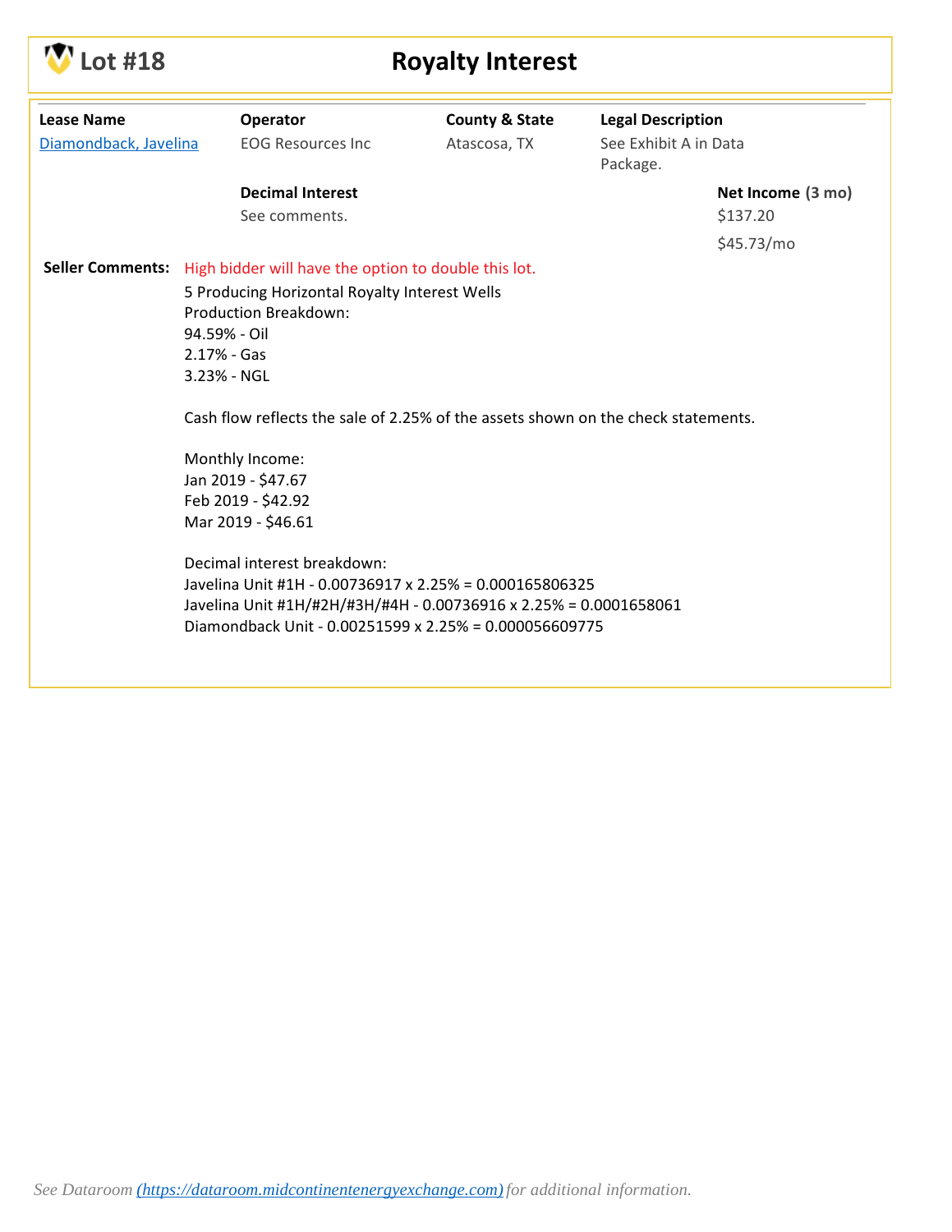

## **Lot #19 Royalty Interest / Overriding RI**

| <b>Lease Name</b>       | Operator                                                                                                                                                                                                                                                                                                                                                                                                                                                                                                                                                                                                                                                                                                            | <b>County &amp; State</b> | <b>Legal Description</b> | <b>Acres</b>                  |
|-------------------------|---------------------------------------------------------------------------------------------------------------------------------------------------------------------------------------------------------------------------------------------------------------------------------------------------------------------------------------------------------------------------------------------------------------------------------------------------------------------------------------------------------------------------------------------------------------------------------------------------------------------------------------------------------------------------------------------------------------------|---------------------------|--------------------------|-------------------------------|
| Barr, Viniarski         | Contango Oil & Gas                                                                                                                                                                                                                                                                                                                                                                                                                                                                                                                                                                                                                                                                                                  | Madison, TX               | See comments.            | 152.33                        |
|                         | <b>Decimal Interest</b><br>See comments.                                                                                                                                                                                                                                                                                                                                                                                                                                                                                                                                                                                                                                                                            |                           |                          | Net Income (2 mo)<br>\$195.62 |
|                         |                                                                                                                                                                                                                                                                                                                                                                                                                                                                                                                                                                                                                                                                                                                     |                           |                          |                               |
|                         |                                                                                                                                                                                                                                                                                                                                                                                                                                                                                                                                                                                                                                                                                                                     |                           |                          | \$97.81/mo                    |
| <b>Seller Comments:</b> | High bidder will have the option to double this lot.                                                                                                                                                                                                                                                                                                                                                                                                                                                                                                                                                                                                                                                                |                           |                          |                               |
|                         | 3 Producing Horizontal Royalty Interest Wells<br><b>Production Breakdown:</b><br>65.34% - Oil<br>16.68% - Gas<br>17.98% - NGL                                                                                                                                                                                                                                                                                                                                                                                                                                                                                                                                                                                       |                           |                          |                               |
|                         | Cash flow reflects the sale of 25% of the assets shown on the check statements.                                                                                                                                                                                                                                                                                                                                                                                                                                                                                                                                                                                                                                     |                           |                          |                               |
|                         | Monthly Income:<br>Mar 2019 - \$100.94<br>Apr 2019 - \$94.68                                                                                                                                                                                                                                                                                                                                                                                                                                                                                                                                                                                                                                                        |                           |                          |                               |
|                         | Decimal interest breakdown:<br>Barr Unit A - 0.00368479 (RI) x 25% = 0.0009211975<br>Viniarski Unit A - 0.00186777 (OR) x 25% = 0.0004669425<br>Viniarski Unit A - 0.00113450 (NPRI) x 25% = 0.000283625                                                                                                                                                                                                                                                                                                                                                                                                                                                                                                            |                           |                          |                               |
|                         | Legal Description: 62.133 acres, more or less, of land, being a part of the Zoraster Robinson<br>League, Abstract 28, Madison County, Texas, and described in two tracts of 25 acres and 37.33<br>acres, respectively, and being the same land described in deed from J. M. Upchurch to W. H. Scott<br>dated February 15, 1945, and recorded in Volume 68, Page 495, of the Deed Records of Madison<br>County, Texas. 45.00 acres of land, more or less, out of the Antonio Del Rios Survey, A-26, more<br>particularly described in that certain Warranty Deed dated June 2, 1951 from Levia S. Wells, et vir,<br>to J. A. Risinger, et 11X, recorded in Volume 94, Page 444, Deed Records, Madison County, Texas. |                           |                          |                               |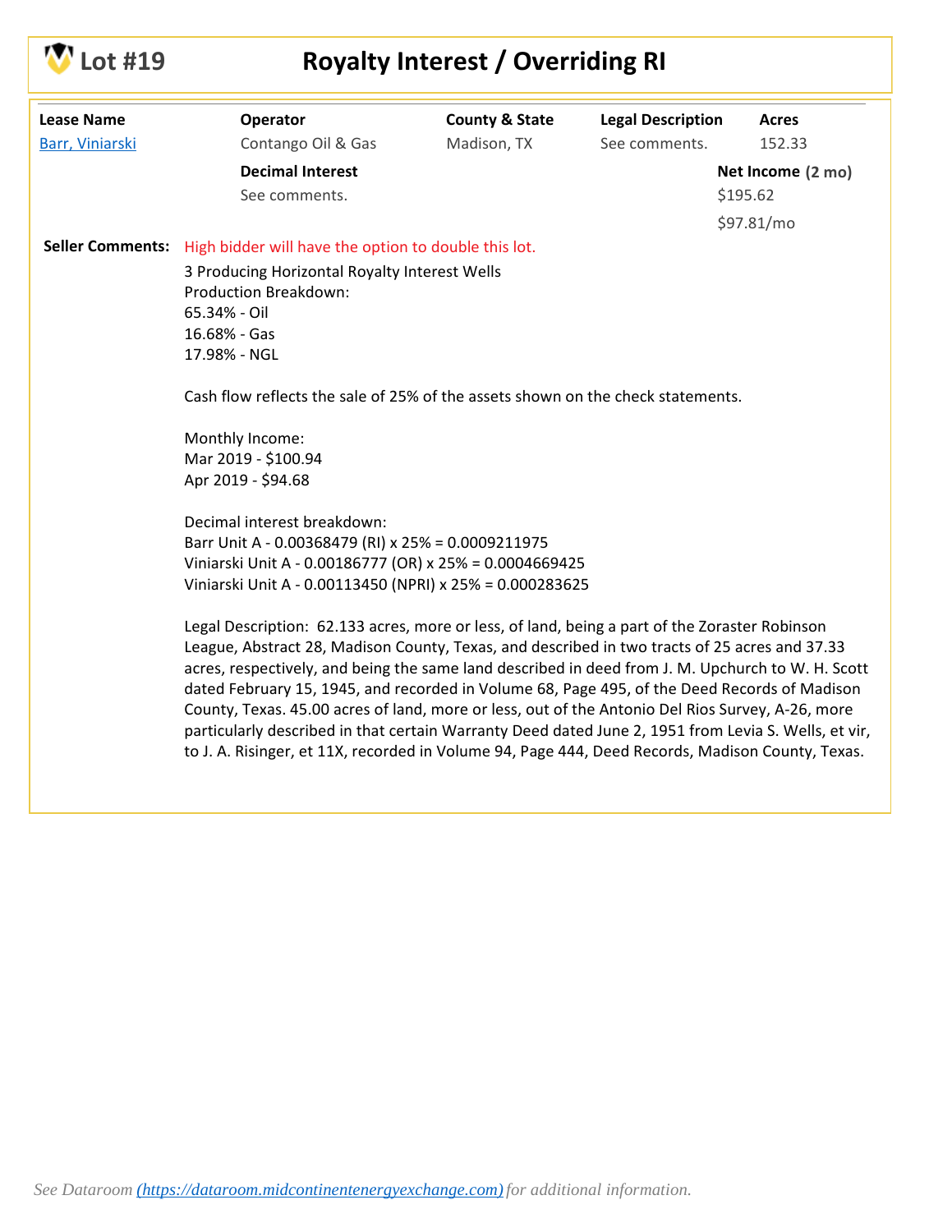

## **Lot #20 Royalty Interest**

| <b>Lease Name</b><br>DeSoto LA, Cotton Valley,<br>Haynesville Shale, Hoss,<br>Hoss RA, Hosston |                                             | Operator<br>Covey Park Energy, Indigo<br>Il Louisiana Operating LLC                                                                                                                                                                                                                                                                                                                                                                                                                                                | <b>County &amp; State</b><br>DeSoto, LA | <b>Legal Description</b><br>Lot No. 2 - SW NES<br>2/3 of NW NE and<br>North 2/3 of SE NW<br>Sec 13-13N-15W, La.<br>Mer. |          | <b>Acres</b><br>93.333 MOL |
|------------------------------------------------------------------------------------------------|---------------------------------------------|--------------------------------------------------------------------------------------------------------------------------------------------------------------------------------------------------------------------------------------------------------------------------------------------------------------------------------------------------------------------------------------------------------------------------------------------------------------------------------------------------------------------|-----------------------------------------|-------------------------------------------------------------------------------------------------------------------------|----------|----------------------------|
|                                                                                                |                                             | <b>Decimal Interest</b>                                                                                                                                                                                                                                                                                                                                                                                                                                                                                            |                                         |                                                                                                                         |          | Net Income (3 mo)          |
|                                                                                                |                                             | See comments.                                                                                                                                                                                                                                                                                                                                                                                                                                                                                                      |                                         |                                                                                                                         | \$501.48 |                            |
|                                                                                                |                                             |                                                                                                                                                                                                                                                                                                                                                                                                                                                                                                                    |                                         |                                                                                                                         |          | \$167.16/mo                |
|                                                                                                | 28.595 - Oil<br>64.79% - Gas<br>6.62% - NGL | <b>Production Breakdown:</b><br>Cash flow reflects the sale of 50% of the assets shown on the check statements.<br>Monthly Income:<br>Jan 2019 - \$84.43 (Covey Park)<br>Feb 2019 - \$56.44<br>Mar 2019 - \$59.84<br>Jan 2019 - \$113.80 (Indigo Minerals)<br>Feb 2019 - \$94.89<br>Mar 2019 - \$92.08                                                                                                                                                                                                             |                                         |                                                                                                                         |          |                            |
|                                                                                                |                                             | Decimal Interest:<br>Everhart, Gamble Estate (Covey) - 0.00075954 x 50% = 0.00037977<br>Abington, Hoss, Cook, De Soto, Everhart, Gamble, CV Houston - 0.00075955 x 50% = 0.000379775<br>Williams 13-12HC #1 - 0.00029029 x 50% = 0.000145145<br>Williams 13-12HC #2 - 0.00028894 x 50% = 0.00014447<br>Williams 13-24HC #1 - 0.00024872 x 50% = 0.00012436<br>Williams 13-24HC #2 - 0.00024408 x 50% = 0.00012204<br>Legal Description: Lot No. Two (2) described as follows: the SW 1/4 of NE 1/4, the South two- |                                         |                                                                                                                         |          |                            |
|                                                                                                |                                             | thirds (S. 2/3) of NW 1/4 of NE 1/4, and the North two-thirds (n. 2/3) of SE 1/4 of NW 1/4, Sec 13,<br>Township 13 North, Range 15 West, La. Mer., containing ninety-three and one third (93 1/3) acres,<br>more or less, together with all buildings and improvements located thereon.                                                                                                                                                                                                                            |                                         |                                                                                                                         |          |                            |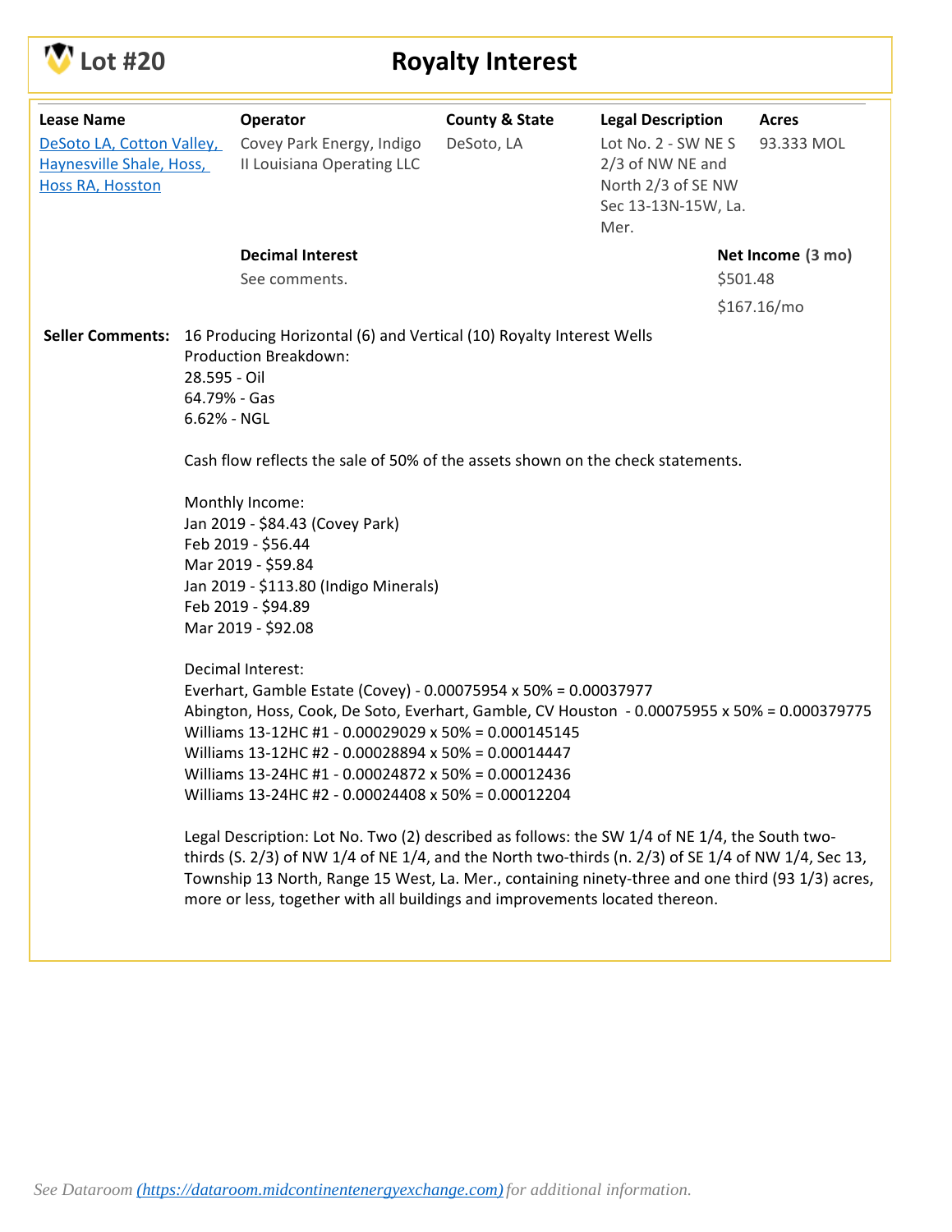

# **Lot #21 Partial Working Interest**

| <b>Lease Name</b> |            |      | Operator       |                                              |             | <b>County &amp; State</b> |             | <b>Legal Description</b> |                    |
|-------------------|------------|------|----------------|----------------------------------------------|-------------|---------------------------|-------------|--------------------------|--------------------|
| Barber 1-21       |            |      |                | Mark L. Shidler, Inc.                        |             | Ellis, OK                 |             | Sec 21-22N-26W           |                    |
| <b>GWI</b>        | <b>NRI</b> |      |                |                                              |             | Gross Income (19 mo)      |             | Gross OpEx (19 mo)       | Net Income (19 mo) |
| 0.06286604        | 0.04571198 |      |                |                                              | \$4,584.68  |                           | \$3,318.36  |                          | \$1,266.32         |
|                   |            |      |                |                                              | \$241.30/mo |                           | \$174.65/mo |                          | \$66.65/mo         |
|                   |            |      |                | Seller Comments: Year Month Production (mcf) |             |                           |             |                          |                    |
|                   |            | 2018 | 7              | 1085                                         |             |                           |             |                          |                    |
|                   |            | 2018 | 8              | 1318                                         |             |                           |             |                          |                    |
|                   |            | 2018 | 9              | 1301                                         |             |                           |             |                          |                    |
|                   |            | 2018 | 10             | 1296                                         |             |                           |             |                          |                    |
|                   |            | 2018 | 11             | 1232                                         |             |                           |             |                          |                    |
|                   |            | 2018 | 12             | 1187                                         |             |                           |             |                          |                    |
|                   |            | 2019 | $\mathbf{1}$   | 412                                          |             |                           |             |                          |                    |
|                   |            | 2019 | $\overline{2}$ | 563                                          |             |                           |             |                          |                    |
|                   |            | 2019 | 3              | 979                                          |             |                           |             |                          |                    |
|                   |            | 2019 | 4              | 994                                          |             |                           |             |                          |                    |
|                   |            | 2019 | 5              | 912                                          |             |                           |             |                          |                    |
|                   |            | 2019 | 6              | 1005                                         |             |                           |             |                          |                    |
|                   |            |      |                |                                              |             |                           |             |                          |                    |
|                   |            |      |                |                                              |             |                           |             |                          |                    |
|                   |            |      |                |                                              |             |                           |             |                          |                    |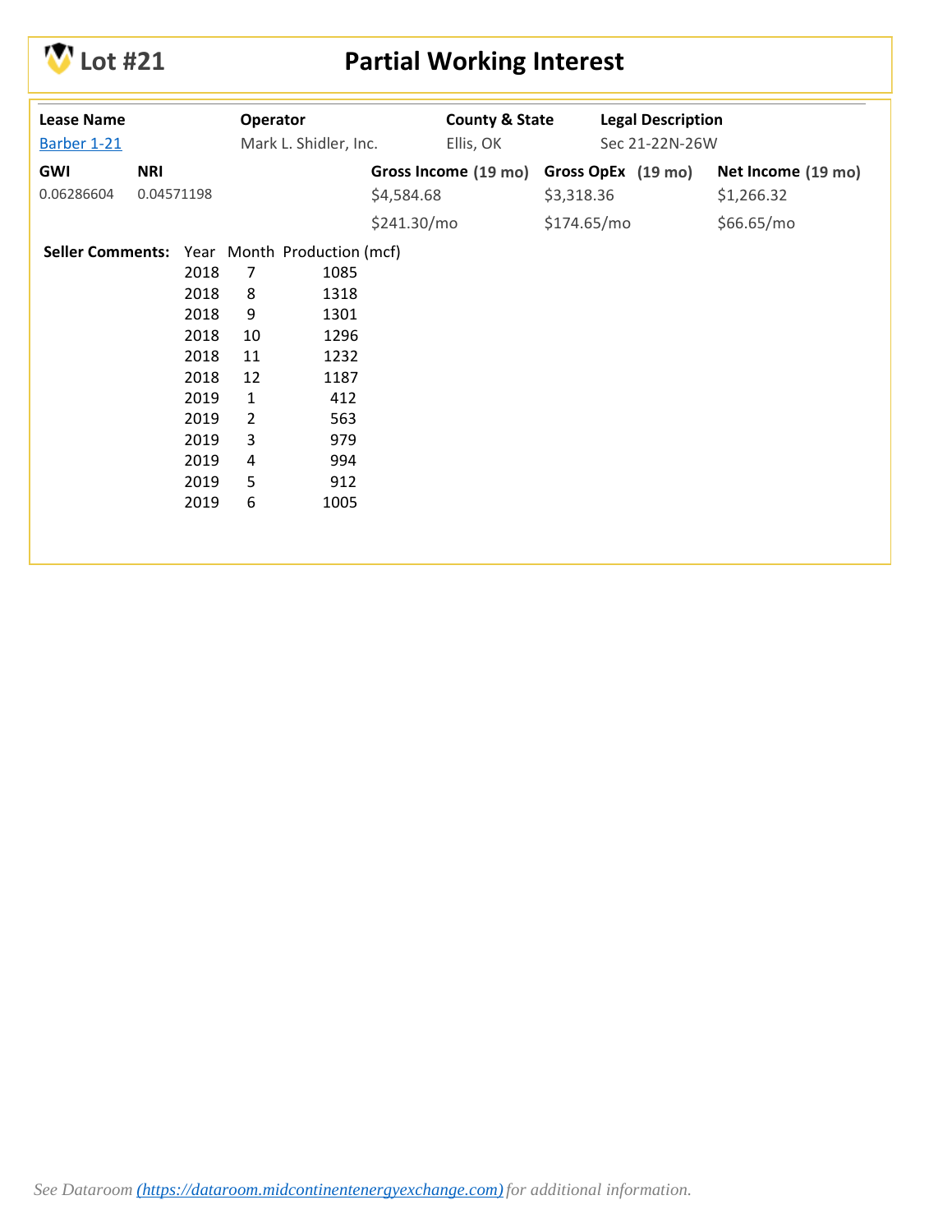

# **CONTROVERY INTERVALUATE:** Royalty Interest

| <b>Lease Name</b><br><b>Bent Bros B</b> | Operator<br>Merit Energy, Occidental<br>Petroleum, Shell, Shell<br>Petroleum                                                                                                                                                                                                                                                                                                                                                                                                                                                                                                                                                                                                                                                                                                                                                                                                                                                                                                                         | <b>County &amp; State</b><br>Starr, TX | <b>Legal Description</b><br>See comments. |                               |
|-----------------------------------------|------------------------------------------------------------------------------------------------------------------------------------------------------------------------------------------------------------------------------------------------------------------------------------------------------------------------------------------------------------------------------------------------------------------------------------------------------------------------------------------------------------------------------------------------------------------------------------------------------------------------------------------------------------------------------------------------------------------------------------------------------------------------------------------------------------------------------------------------------------------------------------------------------------------------------------------------------------------------------------------------------|----------------------------------------|-------------------------------------------|-------------------------------|
|                                         | <b>Decimal Interest</b><br>See comments.                                                                                                                                                                                                                                                                                                                                                                                                                                                                                                                                                                                                                                                                                                                                                                                                                                                                                                                                                             |                                        |                                           | Net Income (3 mo)<br>\$258.50 |
|                                         | Seller Comments: 11 Vertical Producing Royalty Interest Wells<br>35.12% - Oil<br>37.83% - Gas<br>27.05% - NGL                                                                                                                                                                                                                                                                                                                                                                                                                                                                                                                                                                                                                                                                                                                                                                                                                                                                                        |                                        |                                           | \$86.17/mo                    |
|                                         | Cash flow reflects the sale of 50% of the assets shown on the check statements.                                                                                                                                                                                                                                                                                                                                                                                                                                                                                                                                                                                                                                                                                                                                                                                                                                                                                                                      |                                        |                                           |                               |
|                                         | Monthly Income:<br>Jan 2019 - \$91.55<br>Feb 2019 - \$78.93<br>Mar 2019 - \$88.02                                                                                                                                                                                                                                                                                                                                                                                                                                                                                                                                                                                                                                                                                                                                                                                                                                                                                                                    |                                        |                                           |                               |
|                                         | Decimal Interest Breakdown:<br>Bent Bros ST15, ST03, ST04, State 9, ST11, ST13, ST14 - 0.00048830 x 50% = 0.00024415<br>Bent Bros B09, B15, B17, B18 - 0.00032553 x 50% = 0.000162765<br>La Copita Gas Unit - 0.00016280 & 0.00010853 x 50% = 0.0000814 & 0.000054265                                                                                                                                                                                                                                                                                                                                                                                                                                                                                                                                                                                                                                                                                                                                |                                        |                                           |                               |
|                                         | Legal Description: 480 acres of land, more or less, being the southeast quarter (SE/4) of Section<br>21 and the west half (W12) of Section 22, both in the G.O. Newman Subdivision of the EI Benadito<br>Grant, Abstract 338, Starr County, Texas. 679.38 acres of land, out of the El Benadito Grant<br>Abstract 68 Hidalgo County, Texas and Abstract 338, Starr County, Texas being described as all of<br>Section 31 of the G.O. Subdivision identified by a map recorded in Volume 4, Page 36 of the Map<br>Records of Hidalgo County, Texas. Section 32 of the G.O. Newman Subdivision, Shane A-1, A-2, B-<br>1, B-2 and B-3, El Benadito Grant A-68, Hidalgo County, aid A-338, Starr County, Texas. Section 33<br>(70088 acres) and Section 34 (591 10 acres) of the G a Newman Subdivision, Shams A-1, A-2, B-1, B-<br>2 aid B-3, El Benadito Grant, A-68, Hidalgo County, and A-338, Star County, Texas. All of Section<br>549, Abstract No. 386, Cert No 525, CCSD and RGNG RR Co Survey. |                                        |                                           |                               |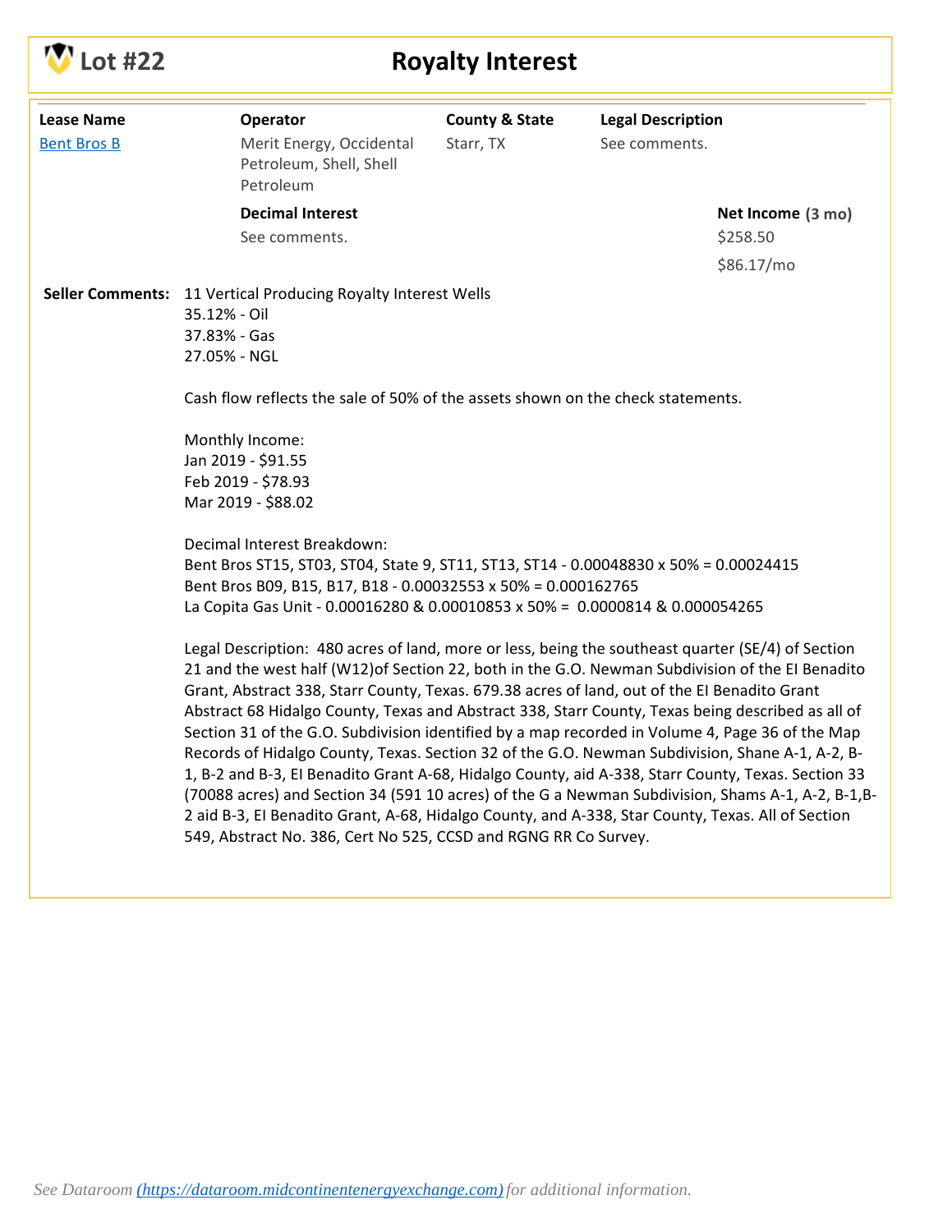

**Lot #23 Overriding Royalty Interest**

# LOT REMOVED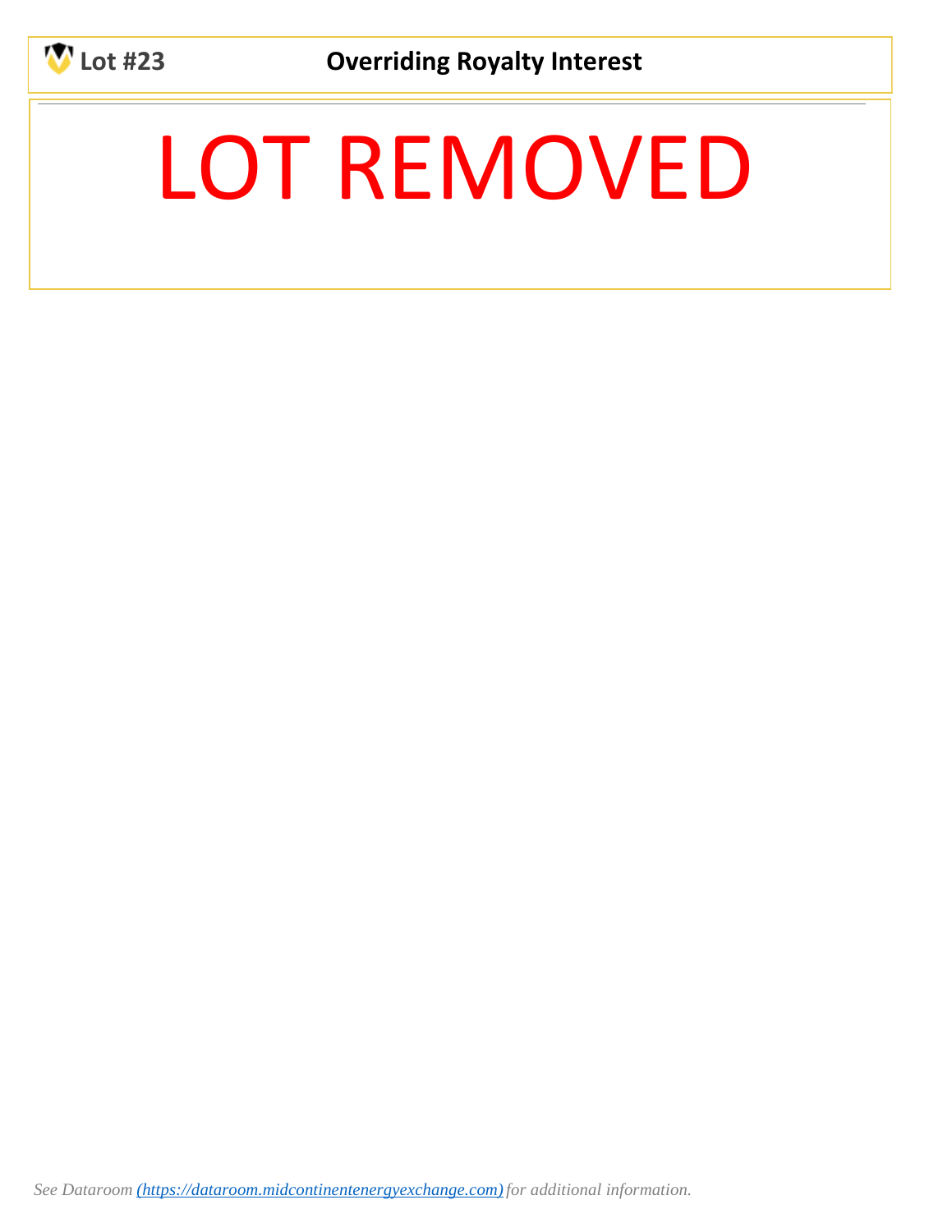|                   | Lot #24            |       |                               |                                                                                                                                                            |                            |  |                     |                      |  | <b>Operated Lease</b>     |                      |                                          |                                                                                                           |                              |  |
|-------------------|--------------------|-------|-------------------------------|------------------------------------------------------------------------------------------------------------------------------------------------------------|----------------------------|--|---------------------|----------------------|--|---------------------------|----------------------|------------------------------------------|-----------------------------------------------------------------------------------------------------------|------------------------------|--|
| <b>Lease Name</b> |                    |       |                               | Operator                                                                                                                                                   |                            |  |                     |                      |  | <b>County &amp; State</b> |                      | <b>Legal Description</b>                 | <b>Acres</b>                                                                                              |                              |  |
| Ginest            |                    |       |                               |                                                                                                                                                            | n <mark>nor er</mark> Ener |  |                     |                      |  |                           |                      | Æ<br>mu E S<br>$0 - 75$<br>$\Omega$      | 480                                                                                                       |                              |  |
| GWI               | <b>NRI</b>         |       |                               |                                                                                                                                                            |                            |  |                     | leco nel             |  | <b>O</b>                  | ss Opt               | (1)                                      | Max Income (12 mo)                                                                                        |                              |  |
| 100%              |                    | 87.5% |                               |                                                                                                                                                            |                            |  | \$22,803.00         |                      |  |                           | \$14,032.00          |                                          | \$8,771.00                                                                                                |                              |  |
|                   |                    |       |                               |                                                                                                                                                            |                            |  | \$1,900.25/mo       |                      |  |                           | \$1,169.33/mol       |                                          | \$730.92/mo                                                                                               |                              |  |
|                   |                    |       | operations.                   |                                                                                                                                                            |                            |  |                     |                      |  |                           |                      |                                          | Seller Comments: MOVED TO DECEMBER AUCTION *** Seller will be providing 2 sections of 3d seismic with the |                              |  |
|                   |                    |       | 2019.                         |                                                                                                                                                            |                            |  |                     |                      |  |                           |                      |                                          | Note: Actual expenses January through August and estimated for September through December                 |                              |  |
|                   |                    |       |                               | Well data, including logs and completion report, may be viewed online at:<br>http://chasm.kgs.ku.edu/ords/qualified.well_page.DisplayWell?f_kid=1044092375 |                            |  |                     |                      |  |                           |                      |                                          |                                                                                                           |                              |  |
|                   |                    |       |                               | The well is pumped part time. The number of days pumped per year are as follows:                                                                           |                            |  |                     |                      |  |                           |                      |                                          |                                                                                                           |                              |  |
|                   |                    |       | 2012 142<br>2013 306          |                                                                                                                                                            |                            |  |                     | 2016 192<br>2017 111 |  |                           |                      |                                          |                                                                                                           |                              |  |
|                   |                    |       | 2014 181                      |                                                                                                                                                            |                            |  |                     | 2018 105             |  |                           |                      |                                          |                                                                                                           |                              |  |
|                   |                    |       | 2015 121                      |                                                                                                                                                            |                            |  |                     |                      |  | 2019 through Sept 7th 61  |                      |                                          |                                                                                                           |                              |  |
|                   |                    |       |                               | Total days pumped since completion in August, 2012 - 1,219                                                                                                 |                            |  |                     |                      |  |                           |                      |                                          |                                                                                                           |                              |  |
|                   |                    |       |                               | Other Equipment:                                                                                                                                           |                            |  |                     |                      |  |                           |                      |                                          |                                                                                                           |                              |  |
|                   |                    |       |                               | saddle, tail and new wrist pins and bearings 2012.                                                                                                         |                            |  |                     |                      |  |                           |                      |                                          | *Lufkin Pumping Unit 160-173-84 Gearbox rebuilt April, 2015 Lufkin OKC installed new bearings -           |                              |  |
|                   |                    |       |                               | *Arrow C-66 Serial # 88851 Purchased 2012                                                                                                                  |                            |  |                     |                      |  |                           |                      |                                          |                                                                                                           |                              |  |
|                   |                    |       |                               | *Tank Battery (Palmer Manufacturing):                                                                                                                      |                            |  |                     |                      |  |                           |                      |                                          |                                                                                                           |                              |  |
|                   |                    |       |                               | -- 1 each 8' x 20' Fiberglass Separator Serial # G14661 Purchased New June, 2012                                                                           |                            |  |                     |                      |  |                           |                      |                                          | -- 2 each 300 BBL Steel Stock Tanks Serial #s S20943 and S20944 Purchased New June, 2012                  |                              |  |
|                   |                    |       |                               | -- 1 each 200 BBL 12'D x 10'H API Fiberglass Tank Serial # G17901                                                                                          |                            |  |                     |                      |  |                           |                      |                                          |                                                                                                           |                              |  |
|                   |                    |       |                               | -- 1 each 18' Stair and 1 each 18' Walkway                                                                                                                 |                            |  |                     |                      |  |                           |                      |                                          |                                                                                                           |                              |  |
|                   |                    |       |                               |                                                                                                                                                            |                            |  |                     |                      |  |                           |                      |                                          |                                                                                                           |                              |  |
|                   | <b>Well Number</b> |       | Producing<br><b>Formation</b> |                                                                                                                                                            | Spud<br>Date               |  | Completion<br>Date  |                      |  | Gross<br><b>BOPD</b>      | Gross<br><b>MCFD</b> | <b>Gross BBL</b><br>H <sub>20</sub> /Day | Cum Oil<br>Production                                                                                     | <b>Cum Gas</b><br>Production |  |
|                   | #1 OWWO            |       | St. Louis                     |                                                                                                                                                            | $4 - 26 - 12$              |  | $7 - 30 - 12$       |                      |  | 1.4                       | N/A                  | 1/3                                      | 5,552 bbls                                                                                                | N/A                          |  |
|                   |                    |       |                               |                                                                                                                                                            |                            |  |                     |                      |  |                           |                      |                                          |                                                                                                           |                              |  |
| <b>Surface</b>    |                    |       | Production                    |                                                                                                                                                            |                            |  |                     |                      |  |                           | <b>Pumping</b>       |                                          | <b>Tank</b>                                                                                               | Separator                    |  |
| Casing<br>1784 ft |                    |       | Casing<br>5,190 ft 5          | <b>Tubing</b><br>5,141 2 7/8"                                                                                                                              |                            |  | Rods<br>3,550' 3/4" | Pump<br>$21/2x1$ -   |  |                           | Unit                 | <b>Engine</b><br>See                     | <b>Battery</b><br>See comments   See comments                                                             | <b>Treator</b>               |  |
|                   |                    |       | $1/2$ "                       | 6.5# JEUE                                                                                                                                                  |                            |  | Norris 1525'        | 1/4x16               |  |                           | See comments         | comments                                 |                                                                                                           |                              |  |
|                   |                    |       |                               |                                                                                                                                                            |                            |  | 7/8" Norris         | RWBC                 |  |                           |                      |                                          |                                                                                                           |                              |  |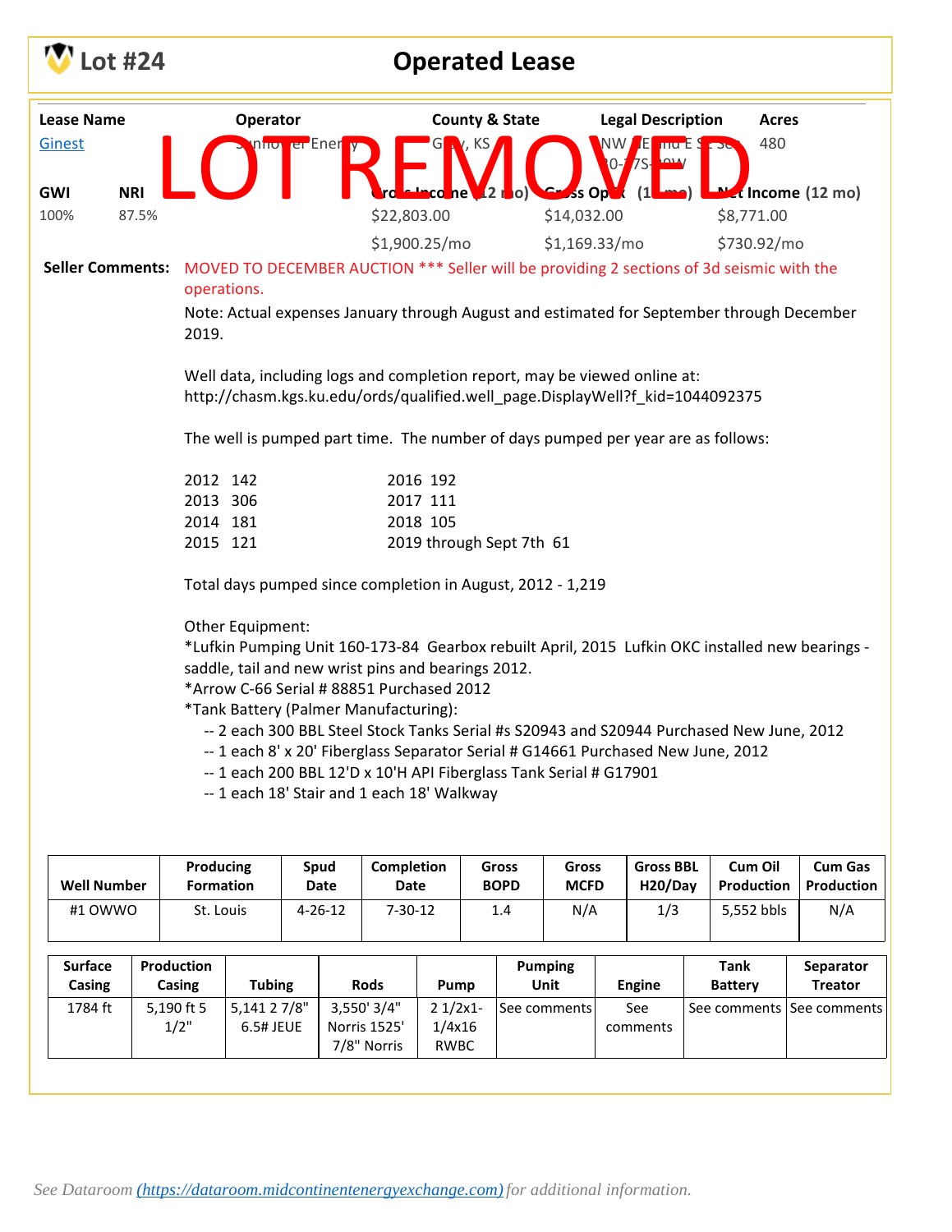

# **Lot #25 Partial Working Interest**

| <b>Lease Name</b><br>Krebs B,G,M,N,R,W,X,I,J |            |      | Operator       | <b>Trans Pacific Oil Corp</b> |               | <b>County &amp; State</b><br>Logan, KS |             | <b>Legal Description</b><br>Sec 28-14S-32W |                    |
|----------------------------------------------|------------|------|----------------|-------------------------------|---------------|----------------------------------------|-------------|--------------------------------------------|--------------------|
| GWI                                          | <b>NRI</b> |      |                |                               |               | Gross Income (12 mo)                   |             | Gross OpEx (12 mo)                         | Net Income (12 mo) |
| 0.03125                                      | 0.025625   |      |                |                               | \$54,637.39   |                                        | \$15,730.83 |                                            | \$38,906.56        |
|                                              |            |      |                |                               | \$4,553.12/mo |                                        |             | \$1,310.90/mo                              | \$3,242.21/mo      |
| <b>Seller Comments:</b>                      |            |      |                | Year Month Production (mcf)   |               |                                        |             |                                            |                    |
|                                              |            | 2018 | 6              | 3671                          |               |                                        |             |                                            |                    |
|                                              |            | 2018 | $\overline{7}$ | 3222                          |               |                                        |             |                                            |                    |
|                                              |            | 2018 | 8              | 3880                          |               |                                        |             |                                            |                    |
|                                              |            | 2018 | 9              | 3365                          |               |                                        |             |                                            |                    |
|                                              |            | 2018 | 10             | 4062                          |               |                                        |             |                                            |                    |
|                                              |            | 2018 | 11             | 3890                          |               |                                        |             |                                            |                    |
|                                              |            | 2019 | 12             | 3563                          |               |                                        |             |                                            |                    |
|                                              |            | 2019 | $\mathbf{1}$   | 3918                          |               |                                        |             |                                            |                    |
|                                              |            | 2019 | $\overline{2}$ | 3258                          |               |                                        |             |                                            |                    |
|                                              |            | 2019 | 3              | 3301                          |               |                                        |             |                                            |                    |
|                                              |            | 2019 | 4              | 2896                          |               |                                        |             |                                            |                    |
|                                              |            | 2019 | 5              | 1639                          |               |                                        |             |                                            |                    |
|                                              |            |      |                |                               |               |                                        |             |                                            |                    |
|                                              |            |      |                |                               |               |                                        |             |                                            |                    |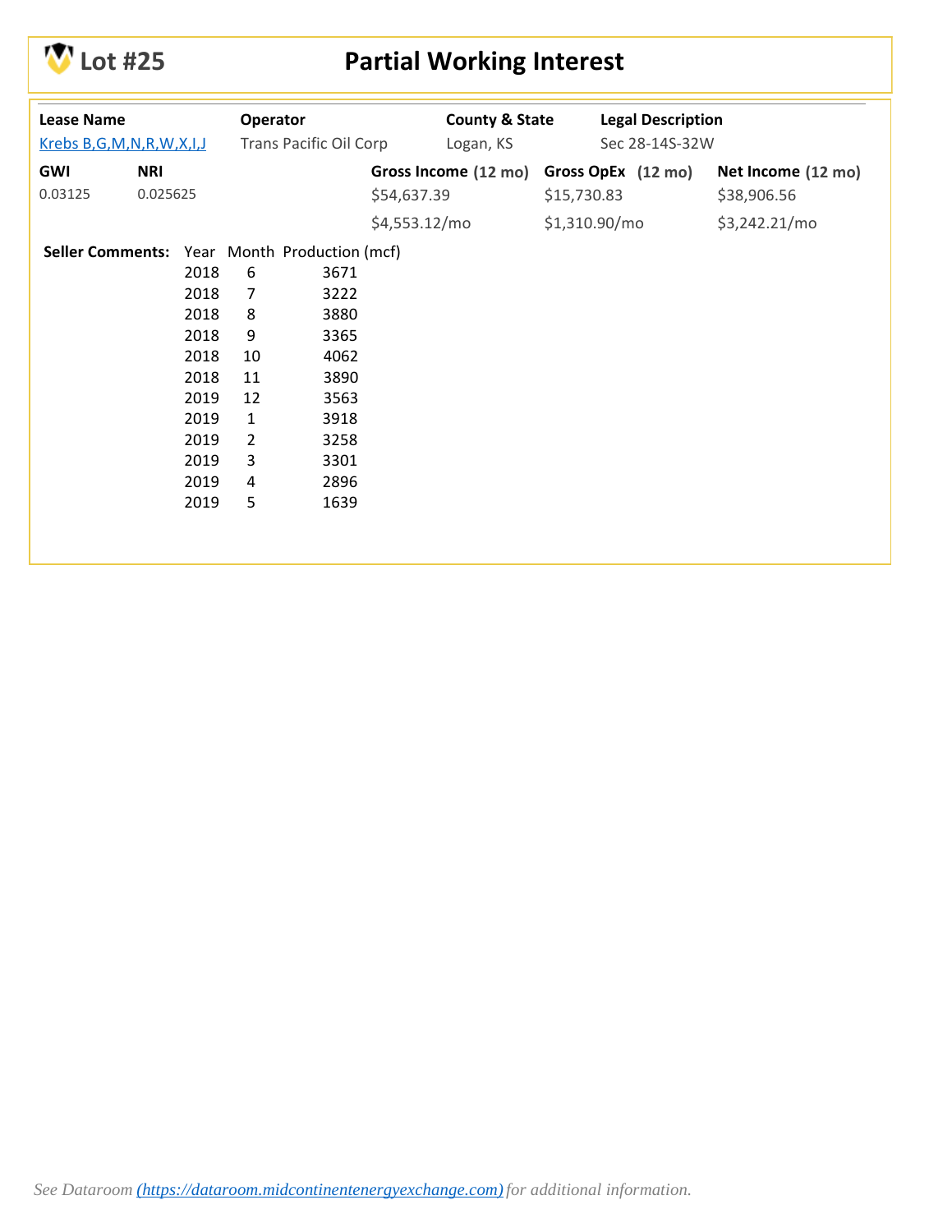

# **Lot #26 Partial Working Interest**

| <b>Lease Name</b><br>Krebs 01, 02, P2, C, L, V<br><b>GWI</b><br>0.03125 | <b>NRI</b><br>0.025625 |                                                                                              | Operator                                                                            | <b>Trans Pacific Oil Corp</b>                                                                                          | \$17,283.50   | <b>County &amp; State</b><br>Logan, KS<br>Gross Income (12 mo) | \$3,871.29  | <b>Legal Description</b><br>Sec 28-14S-32W<br>Gross OpEx (12 mo) | Net Income (12 mo)<br>\$13,412.21 |
|-------------------------------------------------------------------------|------------------------|----------------------------------------------------------------------------------------------|-------------------------------------------------------------------------------------|------------------------------------------------------------------------------------------------------------------------|---------------|----------------------------------------------------------------|-------------|------------------------------------------------------------------|-----------------------------------|
|                                                                         |                        |                                                                                              |                                                                                     |                                                                                                                        | \$1,440.29/mo |                                                                | \$322.61/mo |                                                                  | \$1,117.68/mo                     |
| <b>Seller Comments:</b>                                                 |                        | 2018<br>2018<br>2018<br>2018<br>2018<br>2018<br>2019<br>2019<br>2019<br>2019<br>2019<br>2019 | 6<br>7<br>8<br>9<br>10<br>11<br>12<br>$\mathbf{1}$<br>$\overline{2}$<br>3<br>4<br>5 | Year Month Production (mcf)<br>1253<br>1253<br>1118<br>973<br>1128<br>1131<br>1139<br>1132<br>806<br>967<br>796<br>810 |               |                                                                |             |                                                                  |                                   |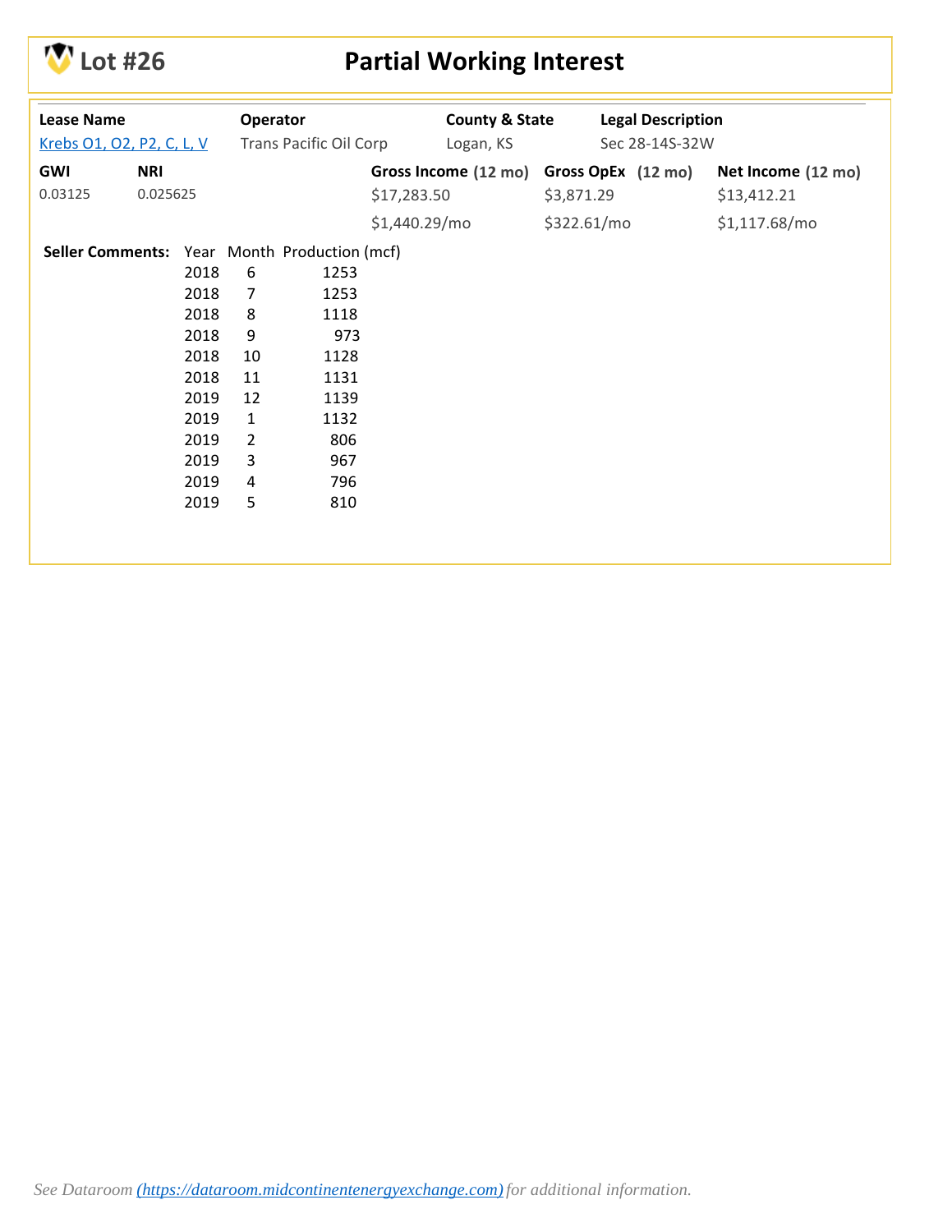

#### **Lot #27 Partial Working Interest**

| <b>Lease Name</b><br><b>Austin F1-15</b> |            |      | Operator       | Chesapeake Operating LLC                     |             | <b>County &amp; State</b><br>Canadian, OK |              | <b>Legal Description</b><br>SW Sec 15-13N-10W | <b>Acres</b><br>160 |
|------------------------------------------|------------|------|----------------|----------------------------------------------|-------------|-------------------------------------------|--------------|-----------------------------------------------|---------------------|
| <b>GWI</b>                               | <b>NRI</b> |      |                |                                              |             | Gross Income (9 mo)                       |              | Gross OpEx (9 mo)                             | Net Income (9 mo)   |
| 0.05                                     | 0.04       |      |                |                                              | \$1,964.14  |                                           | \$1,274.16   |                                               | \$689.98            |
|                                          |            |      |                |                                              | \$218.24/mo |                                           | \$141.57/mol |                                               | \$76.66/mo          |
|                                          |            |      |                | Seller Comments: Year Month Production (mcf) |             | (bbl)                                     |              |                                               |                     |
|                                          |            | 2018 | 6              | 703                                          |             |                                           |              |                                               |                     |
|                                          |            | 2018 | $\overline{7}$ | 725                                          |             | 177                                       |              |                                               |                     |
|                                          |            | 2018 | 8              | 701                                          |             | 50                                        |              |                                               |                     |
|                                          |            | 2019 | 9              | 696                                          |             |                                           |              |                                               |                     |
|                                          |            | 2018 | 10             | 592                                          |             |                                           |              |                                               |                     |
|                                          |            | 2018 | 11             | 712                                          |             | 183                                       |              |                                               |                     |
|                                          |            | 2018 | 12             | 746                                          |             |                                           |              |                                               |                     |
|                                          |            | 2019 | $\mathbf{1}$   | 393                                          |             | 172                                       |              |                                               |                     |
|                                          |            | 2019 | $\overline{2}$ | 554                                          |             |                                           |              |                                               |                     |
|                                          |            | 2019 | 3              | 734                                          |             |                                           |              |                                               |                     |
|                                          |            | 2019 | 4              | 482                                          |             | 177                                       |              |                                               |                     |
|                                          |            | 2019 | 5              | 638                                          |             |                                           |              |                                               |                     |
|                                          |            |      |                |                                              |             |                                           |              |                                               |                     |
|                                          |            |      |                |                                              |             |                                           |              |                                               |                     |

## **Lot #28 Overriding Royalty Interest**

| <b>Lease Name</b><br>Barbara 3B              |      | Operator<br>Charles N. Griffin |        | <b>County &amp; State</b><br>Barber, KS | <b>Legal Description</b><br>S/2 SE NE SE Sec 16-<br>32S-12W |          | <b>Acres</b><br>5  |
|----------------------------------------------|------|--------------------------------|--------|-----------------------------------------|-------------------------------------------------------------|----------|--------------------|
| <b>Decimal Interest</b><br>.00639071         |      |                                |        |                                         |                                                             | \$353.97 | Net Income (12 mo) |
|                                              |      |                                |        |                                         |                                                             |          |                    |
| Seller Comments: Year Month Production (bbl) |      |                                |        |                                         |                                                             |          |                    |
|                                              | 2018 | 4                              | 176.32 |                                         |                                                             |          |                    |
|                                              | 2018 | 6                              | 142.57 |                                         |                                                             |          |                    |
|                                              | 2018 | 8                              | 136.14 |                                         |                                                             |          |                    |
|                                              | 2018 | 9                              | 144.78 |                                         |                                                             |          |                    |
|                                              | 2018 | 11                             | 143.12 |                                         |                                                             |          |                    |
|                                              | 2019 | $\mathbf{1}$                   | 146.96 |                                         |                                                             |          |                    |
|                                              | 2019 | 3                              | 148.69 |                                         |                                                             |          |                    |
|                                              |      |                                |        |                                         |                                                             |          |                    |
|                                              |      |                                |        |                                         |                                                             |          |                    |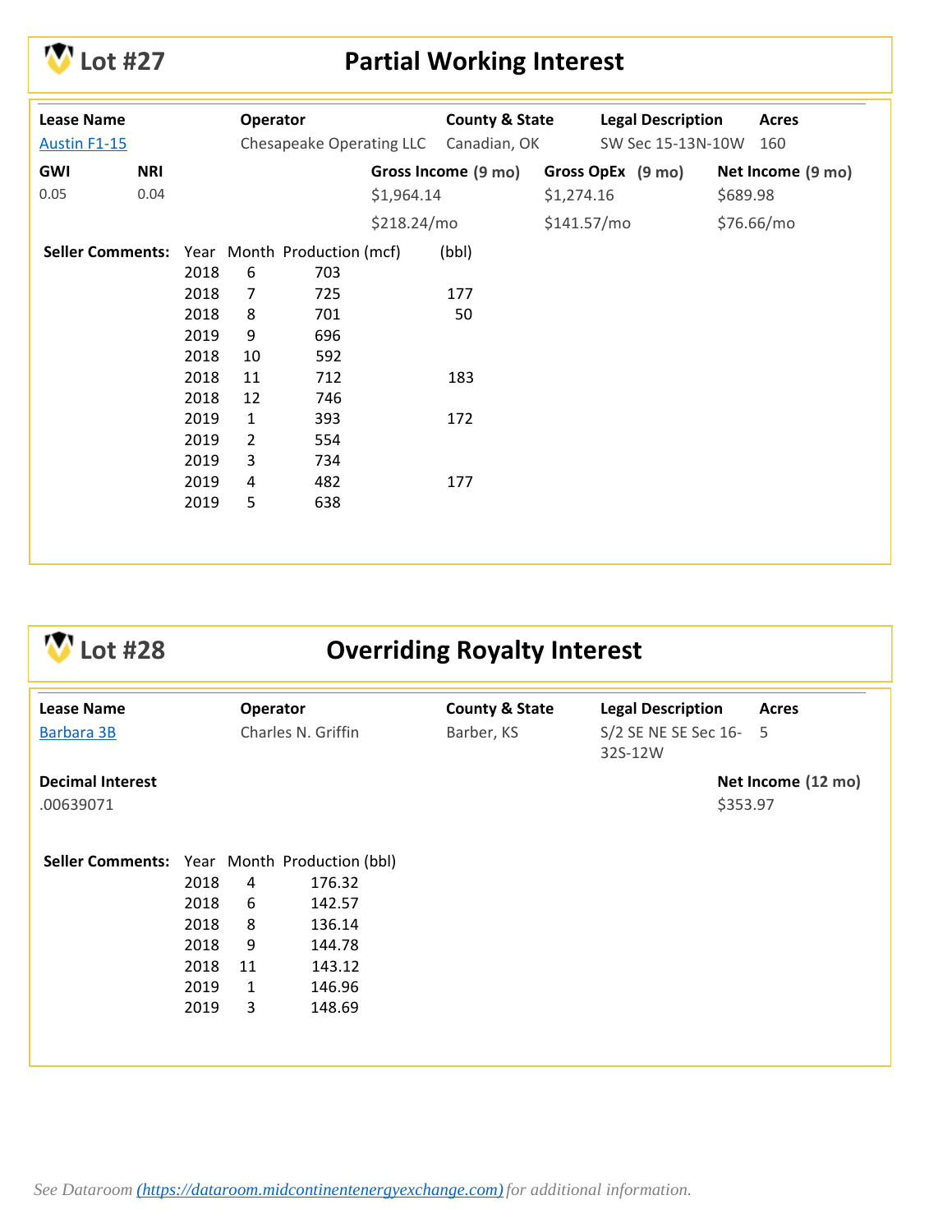

# **Lot #29 Overriding Royalty Interest**

| <b>Lease Name</b><br>Barbara 4B      |      | Operator | Charles N. Griffin          | <b>County &amp; State</b><br>Barber, KS | <b>Legal Description</b><br>SE Sec 16-32S-12W | <b>Acres</b><br>160            |
|--------------------------------------|------|----------|-----------------------------|-----------------------------------------|-----------------------------------------------|--------------------------------|
| <b>Decimal Interest</b><br>.00889071 |      |          |                             |                                         |                                               | Net Income (13 mo)<br>\$657.92 |
| <b>Seller Comments:</b>              |      |          | Year Month Production (bbl) |                                         |                                               |                                |
|                                      | 2018 | 4        | 165.3                       |                                         |                                               |                                |
|                                      | 2018 | 5        | 150.65                      |                                         |                                               |                                |
|                                      | 2018 | 6        | 151.44                      |                                         |                                               |                                |
|                                      | 2018 | 8        | 165.86                      |                                         |                                               |                                |
|                                      | 2018 | 9        | 148.13                      |                                         |                                               |                                |
|                                      | 2018 | 11       | 143.03                      |                                         |                                               |                                |
|                                      | 2018 | 12       | 153.38                      |                                         |                                               |                                |
|                                      | 2019 | 1        | 144.4                       |                                         |                                               |                                |
|                                      | 2019 | 3        | 170.94                      |                                         |                                               |                                |
|                                      |      |          |                             |                                         |                                               |                                |
|                                      |      |          |                             |                                         |                                               |                                |

| ot #30                                       |      |                |                    | <b>Overriding Royalty Interest</b> |                             |                    |
|----------------------------------------------|------|----------------|--------------------|------------------------------------|-----------------------------|--------------------|
| <b>Lease Name</b>                            |      | Operator       |                    | <b>County &amp; State</b>          | <b>Legal Description</b>    | <b>Acres</b>       |
| Belle 1                                      |      |                | Charles N. Griffin | Barber, KS                         | NW NW SE Sec 27-<br>32S-12W | 10                 |
| <b>Decimal Interest</b>                      |      |                |                    |                                    |                             | Net Income (12 mo) |
| .00257375                                    |      |                |                    |                                    |                             | \$480.84           |
|                                              |      |                |                    |                                    |                             |                    |
| Seller Comments: Year Month Production (bbl) |      |                |                    |                                    |                             |                    |
|                                              | 2018 | 5              | 313.42             |                                    |                             |                    |
|                                              | 2018 | 6              | 316.2              |                                    |                             |                    |
|                                              | 2018 | $\overline{7}$ | 315.8              |                                    |                             |                    |
|                                              | 2018 | 8              | 308.19             |                                    |                             |                    |
|                                              | 2018 | 9              | 317.76             |                                    |                             |                    |
|                                              | 2018 | 10             | 315.57             |                                    |                             |                    |
|                                              | 2018 | 11             | 300.53             |                                    |                             |                    |
|                                              | 2018 | 12             | 303.72             |                                    |                             |                    |
|                                              | 2019 | $\mathbf{1}$   | 318.99             |                                    |                             |                    |
|                                              | 2019 | $\overline{2}$ | 155.12             |                                    |                             |                    |
|                                              | 2019 | 3              | 301.75             |                                    |                             |                    |
|                                              | 2019 | 4              | 142.05             |                                    |                             |                    |
|                                              |      |                |                    |                                    |                             |                    |
|                                              |      |                |                    |                                    |                             |                    |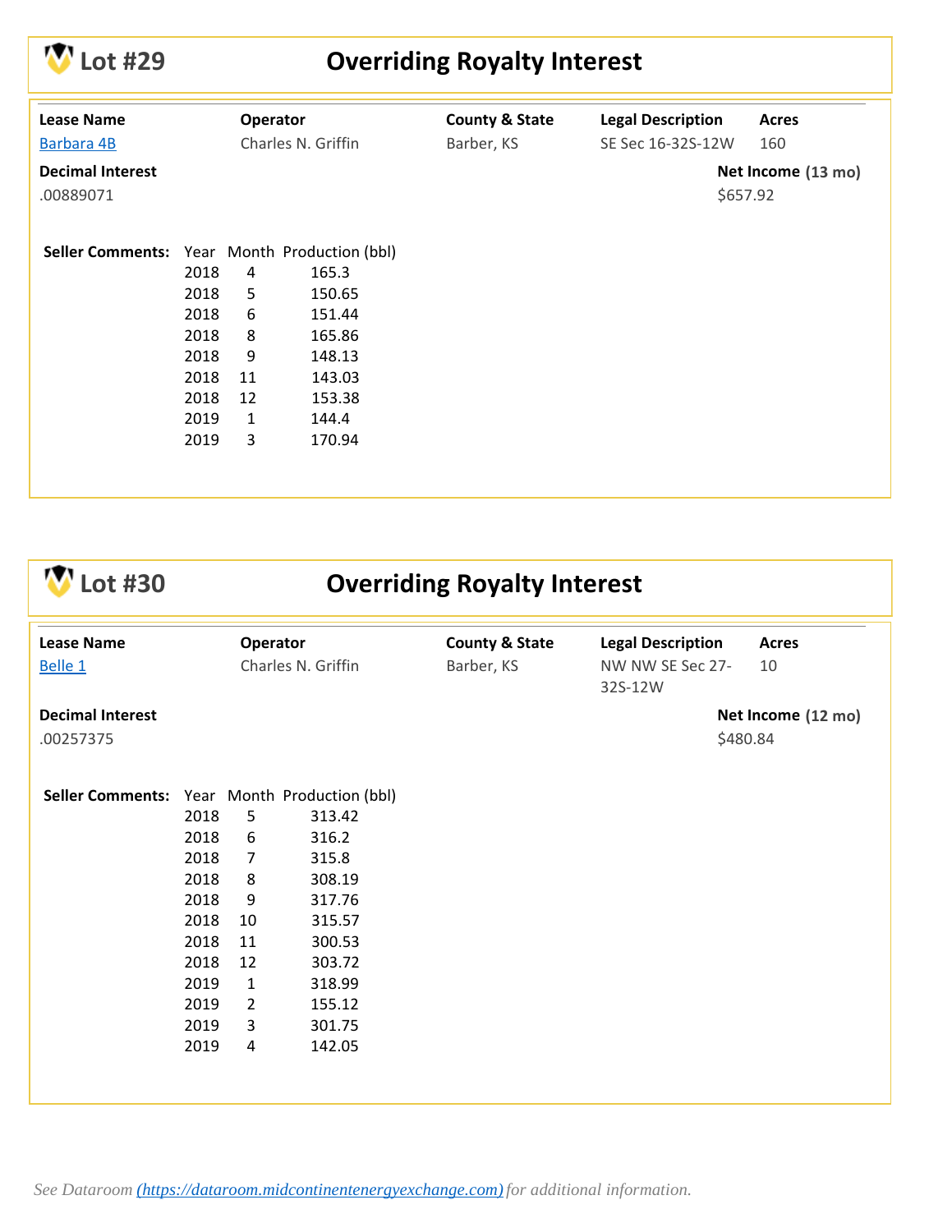|  |  | $\mathbf{\mathbf{\mathcal{N}}}$ Lot #31 |
|--|--|-----------------------------------------|
|--|--|-----------------------------------------|

#### **Lot #31 Overriding Royalty Interest**

| <b>Lease Name</b>                            |      | Operator           |        | <b>County &amp; State</b> | <b>Legal Description</b> | <b>Acres</b>       |
|----------------------------------------------|------|--------------------|--------|---------------------------|--------------------------|--------------------|
| Betty 1                                      |      | Charles N. Griffin |        | Barber, KS                | $W/2$ E/2 SE NE Sec      | 10                 |
|                                              |      |                    |        |                           | 15-32S-12W               |                    |
| <b>Decimal Interest</b>                      |      |                    |        |                           |                          | Net Income (12 mo) |
|                                              |      |                    |        |                           |                          |                    |
| .00455488                                    |      |                    |        |                           |                          | \$420.36           |
|                                              |      |                    |        |                           |                          |                    |
| Seller Comments: Year Month Production (bbl) |      |                    |        |                           |                          |                    |
|                                              | 2018 | 5                  | 130.48 |                           |                          |                    |
|                                              | 2018 | 6                  | 151.68 |                           |                          |                    |
|                                              | 2018 | $\overline{7}$     | 161    |                           |                          |                    |
|                                              | 2018 | 8                  | 148.54 |                           |                          |                    |
|                                              | 2018 | 9                  | 144.11 |                           |                          |                    |
|                                              | 2018 | 10                 | 152.26 |                           |                          |                    |
|                                              | 2018 | 11                 | 151.07 |                           |                          |                    |
|                                              | 2018 | 12                 | 152.11 |                           |                          |                    |
|                                              | 2019 | $\mathbf{1}$       | 151.08 |                           |                          |                    |
|                                              | 2019 | $\overline{2}$     | 146.68 |                           |                          |                    |
|                                              | 2019 | 4                  | 160.63 |                           |                          |                    |
|                                              |      |                    |        |                           |                          |                    |
|                                              |      |                    |        |                           |                          |                    |
|                                              |      |                    |        |                           |                          |                    |

## **Lot #31.1 Partial Working Interest**

| <b>Lease Name</b> |            | <b>Operator</b>    | <b>County &amp; State</b>               | <b>Legal Description</b>          | <b>Acres</b>       |
|-------------------|------------|--------------------|-----------------------------------------|-----------------------------------|--------------------|
| Betty 1           |            | Charles N. Griffin | Barber, KS                              | $W/2$ E/2 SE NE Sec<br>15-32S-12W | 10                 |
| <b>GWI</b>        | <b>NRI</b> |                    | Gross Income (12 mo) Gross OpEx (12 mo) |                                   | Net Income (12 mo) |
| 0.005             | 0.004      |                    | \$386.90                                | \$161.57                          | \$225.33           |
|                   |            |                    | \$32.24/mo                              | \$13.46/mo                        | \$18.78/mo         |
|                   |            |                    |                                         |                                   |                    |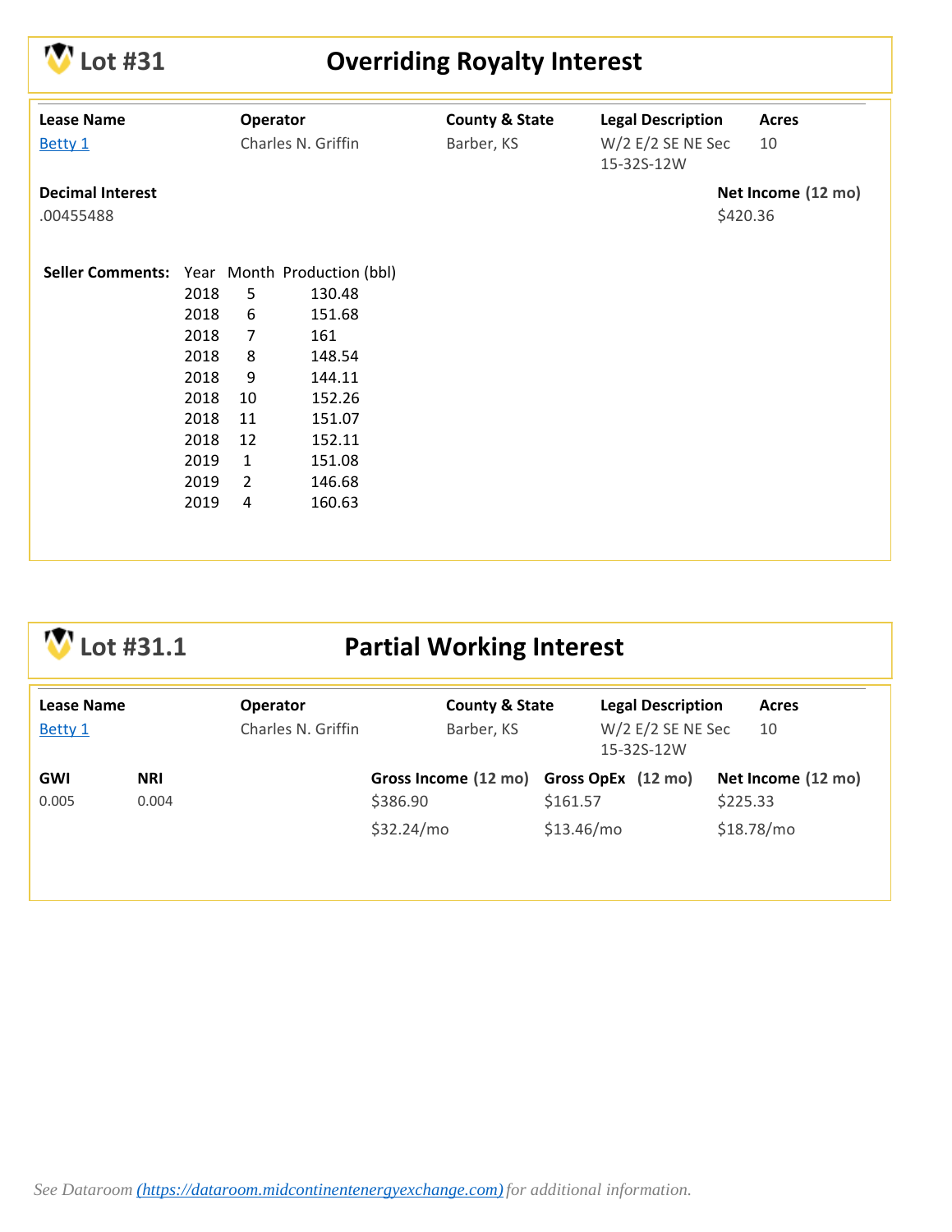

## **Lot #32 Overriding Royalty Interest**

| <b>Lease Name</b>                            |      | Operator       |                              | <b>County &amp; State</b> | <b>Legal Description</b> | <b>Acres</b>       |
|----------------------------------------------|------|----------------|------------------------------|---------------------------|--------------------------|--------------------|
| Charles N. Griffin<br>Caroline 1             |      | Barber, KS     | N/2 SW SW Sec 15-<br>32S-12W | 20                        |                          |                    |
| <b>Decimal Interest</b>                      |      |                |                              |                           |                          | Net Income (13 mo) |
| .00114518                                    |      |                |                              |                           |                          | \$89.59            |
|                                              |      |                |                              |                           |                          |                    |
| Seller Comments: Year Month Production (bbl) |      |                |                              |                           |                          |                    |
|                                              | 2018 | 5              | 143.67                       |                           |                          |                    |
|                                              | 2018 | $\overline{7}$ | 155.11                       |                           |                          |                    |
|                                              | 2018 | 8              | 153.83                       |                           |                          |                    |
|                                              | 2018 | 10             | 159.53                       |                           |                          |                    |
|                                              | 2018 | 11             | 152.26                       |                           |                          |                    |
|                                              | 2019 | $\mathbf{1}$   | 158.76                       |                           |                          |                    |
|                                              | 2019 | $\overline{2}$ | 147.71                       |                           |                          |                    |
|                                              | 2019 | 4              | 155.54                       |                           |                          |                    |
|                                              |      |                |                              |                           |                          |                    |
|                                              |      |                |                              |                           |                          |                    |

| Lot #32.1                | <b>Partial Working Interest</b>       |                                         |                                               |                    |  |  |
|--------------------------|---------------------------------------|-----------------------------------------|-----------------------------------------------|--------------------|--|--|
| Lease Name<br>Caroline 1 | <b>Operator</b><br>Charles N. Griffin | <b>County &amp; State</b><br>Barber, KS | <b>Legal Description</b><br>N/2 SW SW Sec 15- | <b>Acres</b><br>20 |  |  |
|                          |                                       |                                         | 32S-12W                                       |                    |  |  |
| <b>GWI</b>               |                                       | Gross Income (12 mo) Gross OpEx (12 mo) |                                               | Net Income (12 mo) |  |  |
| 0.01                     |                                       | \$579.67                                | \$312.69                                      | \$266.98           |  |  |
|                          |                                       | \$48.31/mo                              | \$26.06/mo                                    | \$22.25/mo         |  |  |
|                          |                                       |                                         |                                               |                    |  |  |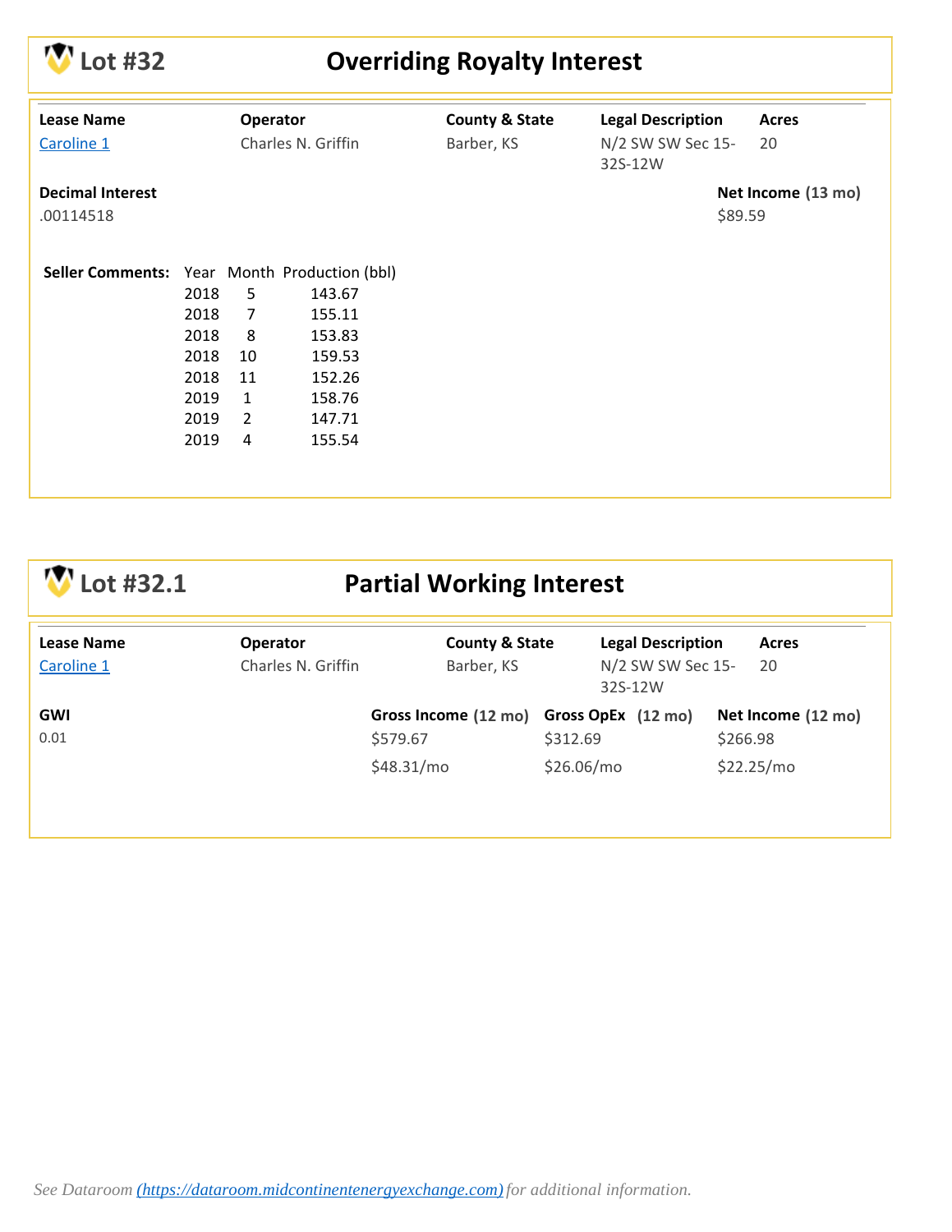

# **Lot #33 Overriding Royalty Interest**

| <b>Lease Name</b><br>Colleen 1               |                                                              | <b>Operator</b>                                                | Charles N. Griffin                                                          | <b>County &amp; State</b><br>Barber, KS | <b>Legal Description</b><br>E/2 NE NW SE Sec<br>34-32S-12W |         | <b>Acres</b><br>5  |
|----------------------------------------------|--------------------------------------------------------------|----------------------------------------------------------------|-----------------------------------------------------------------------------|-----------------------------------------|------------------------------------------------------------|---------|--------------------|
| <b>Decimal Interest</b><br>.00104160         |                                                              |                                                                |                                                                             |                                         |                                                            | \$70.79 | Net Income (12 mo) |
| Seller Comments: Year Month Production (bbl) | 2018<br>2018<br>2018<br>2018<br>2018<br>2018<br>2019<br>2019 | 4<br>6<br>$\overline{7}$<br>8<br>10<br>11<br>$\mathbf{1}$<br>3 | 139.45<br>157.57<br>160.23<br>149.04<br>163.7<br>152.13<br>148.85<br>133.75 |                                         |                                                            |         |                    |

**Lot #34 Overriding Royalty Interest**

| <b>Lease Name</b><br>Jazmyne 1               | Operator<br>Charles N. Griffin |              |        | <b>County &amp; State</b><br>Barber, KS | <b>Legal Description</b><br>SE NE SW Sec 34-<br>32S-12W | <b>Acres</b><br>10 |
|----------------------------------------------|--------------------------------|--------------|--------|-----------------------------------------|---------------------------------------------------------|--------------------|
| <b>Decimal Interest</b>                      |                                |              |        |                                         |                                                         | Net Income (12 mo) |
| .00104160                                    |                                |              |        |                                         |                                                         | \$72.28            |
|                                              |                                |              |        |                                         |                                                         |                    |
| Seller Comments: Year Month Production (bbl) |                                |              |        |                                         |                                                         |                    |
|                                              | 2018                           | 4            | 162.8  |                                         |                                                         |                    |
|                                              | 2018                           | 5            | 161.11 |                                         |                                                         |                    |
|                                              | 2018                           | 6            | 162.24 |                                         |                                                         |                    |
|                                              | 2018                           | 8            | 156.15 |                                         |                                                         |                    |
|                                              | 2018                           | 9            | 160.23 |                                         |                                                         |                    |
|                                              | 2018                           | 10           | 154.99 |                                         |                                                         |                    |
|                                              | 2018                           | 12           | 154.99 |                                         |                                                         |                    |
|                                              | 2019                           | $\mathbf{1}$ | 151.88 |                                         |                                                         |                    |
|                                              | 2019                           | 3            | 151.62 |                                         |                                                         |                    |
|                                              |                                |              |        |                                         |                                                         |                    |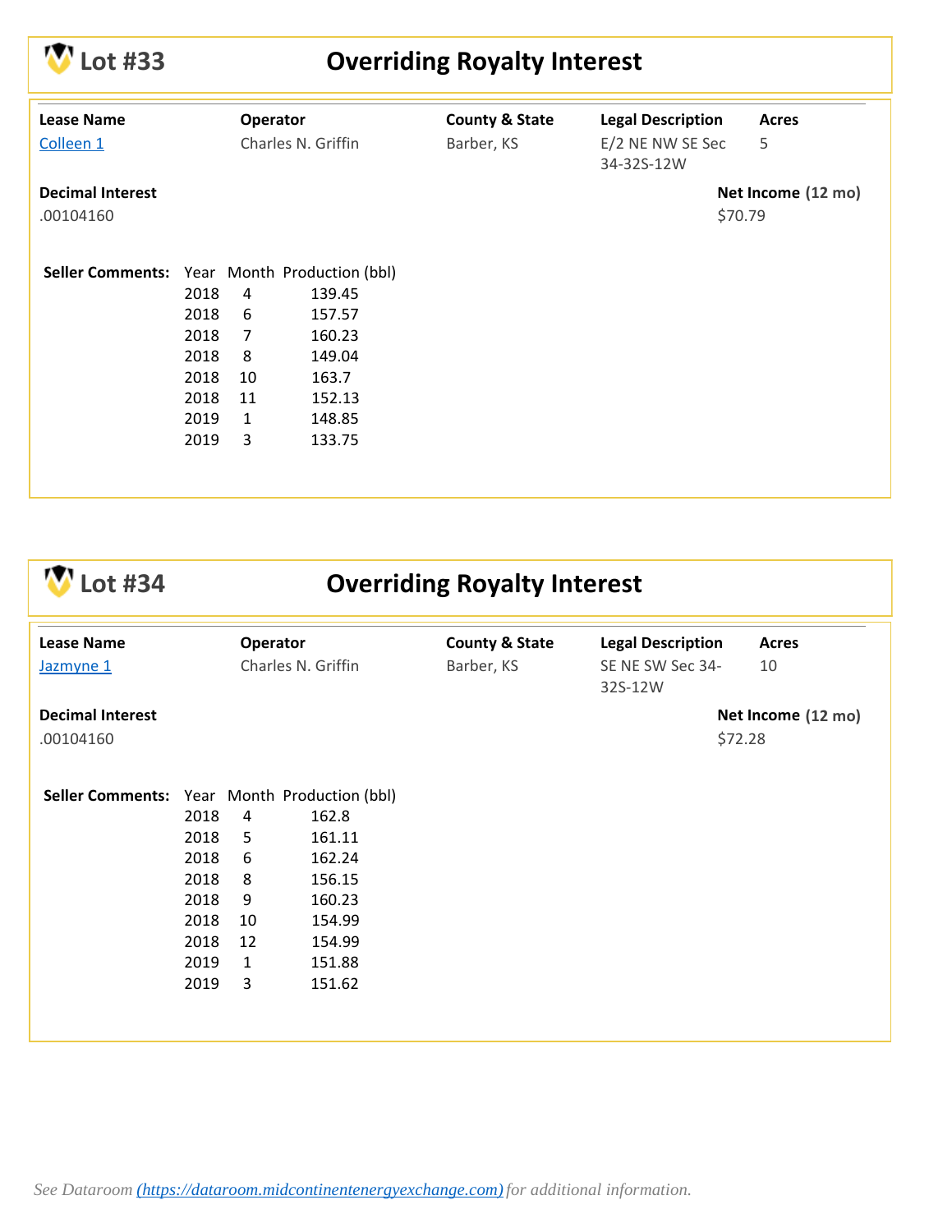# **Lot #34.1 Partial Working Interest**

| <b>Lease Name</b> | <b>Operator</b>    | <b>County &amp; State</b>               |            | <b>Legal Description</b>    | Acres              |
|-------------------|--------------------|-----------------------------------------|------------|-----------------------------|--------------------|
| Jazmyne 1         | Charles N. Griffin | Barber, KS                              |            | SE NE SW Sec 34-<br>32S-12W | 10                 |
| <b>GWI</b>        |                    | Gross Income (12 mo) Gross OpEx (12 mo) |            |                             | Net Income (12 mo) |
| 0.01              |                    | \$499.25                                | \$448.74   |                             | \$50.51            |
|                   |                    | \$41.60/mo                              | \$37.40/mo |                             | \$4.21/mo          |
|                   |                    |                                         |            |                             |                    |

| .ot #35                                      | <b>Overriding Royalty Interest</b>    |                |                          |              |                                   |                    |
|----------------------------------------------|---------------------------------------|----------------|--------------------------|--------------|-----------------------------------|--------------------|
| <b>Lease Name</b>                            | Operator<br><b>County &amp; State</b> |                | <b>Legal Description</b> | <b>Acres</b> |                                   |                    |
| Jean 1                                       |                                       |                | Charles N. Griffin       | Barber, KS   | NW NE SE NE Sec 16-2.5<br>32S-12W |                    |
| <b>Decimal Interest</b><br>.00857579         |                                       |                |                          |              | \$641.05                          | Net Income (12 mo) |
| Seller Comments: Year Month Production (bbl) |                                       |                |                          |              |                                   |                    |
|                                              | 2018                                  | 4              | 139.32                   |              |                                   |                    |
|                                              | 2018                                  | 6              | 162.11                   |              |                                   |                    |
|                                              | 2018                                  | $\overline{7}$ | 148.75                   |              |                                   |                    |
|                                              | 2018                                  | 8              | 136.84                   |              |                                   |                    |
|                                              | 2018                                  | 9              | 151.56                   |              |                                   |                    |
|                                              | 2018                                  | 10             | 136.05                   |              |                                   |                    |
|                                              | 2018                                  | 12             | 157.01                   |              |                                   |                    |
|                                              | 2019                                  | $\mathbf{1}$   | 154.78                   |              |                                   |                    |
|                                              | 2019                                  | 3              | 161.14                   |              |                                   |                    |
|                                              |                                       |                |                          |              |                                   |                    |
|                                              |                                       |                |                          |              |                                   |                    |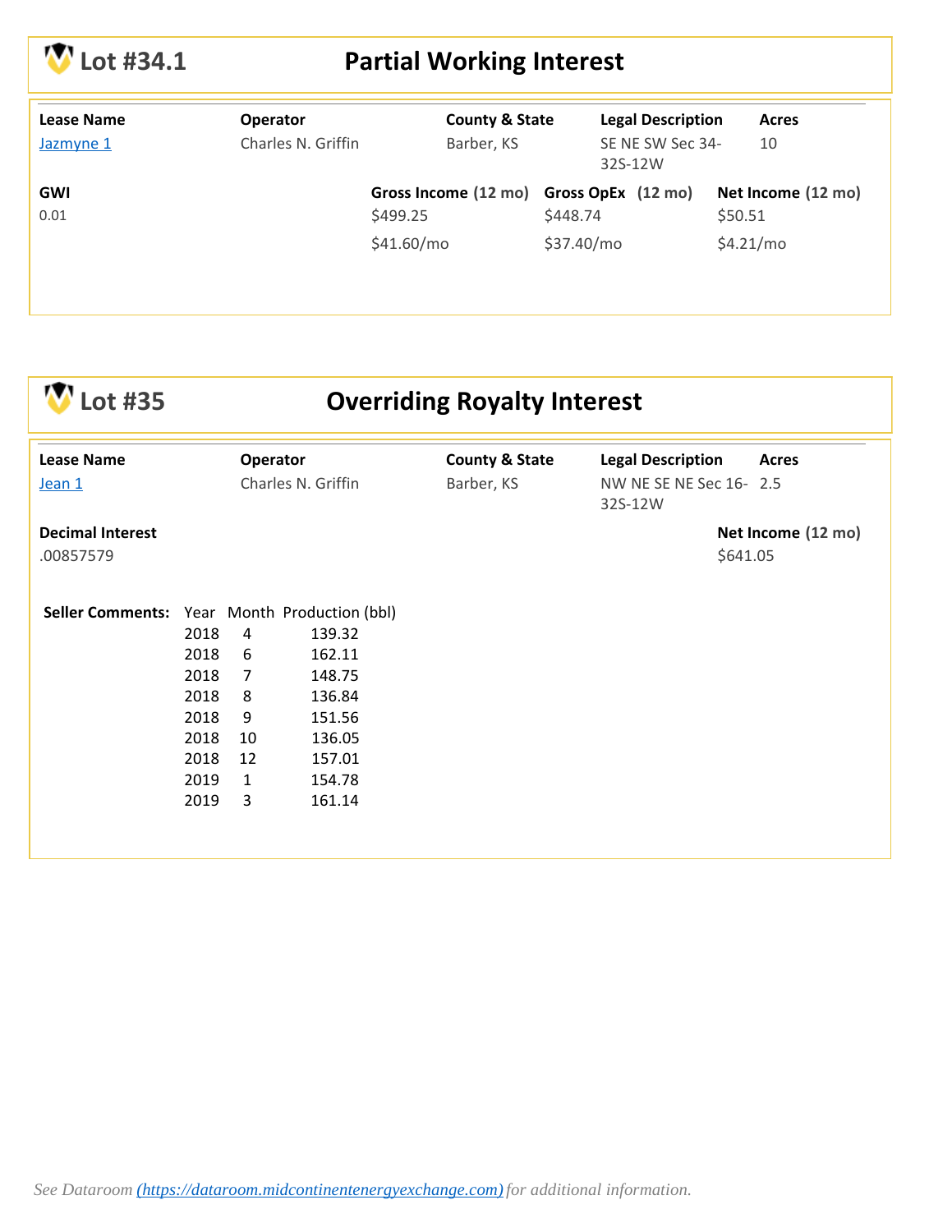# **Lot #35.1 Partial Working Interest**

| Lease Name<br>Jean 1 |                       | <b>Operator</b><br>Charles N. Griffin | <b>County &amp; State</b><br>Barber, KS             |            | <b>Legal Description</b><br>Acres<br>NW NE SE NE Sec 16-2.5<br>32S-12W |                                |
|----------------------|-----------------------|---------------------------------------|-----------------------------------------------------|------------|------------------------------------------------------------------------|--------------------------------|
| <b>GWI</b><br>0.005  | <b>NRI</b><br>0.00375 |                                       | Gross Income (12 mo) Gross OpEx (12 mo)<br>\$293.77 | \$462.34   |                                                                        | Net Income (12 mo)<br>\$158.80 |
|                      |                       |                                       | \$24.48/mo                                          | \$38.53/mo |                                                                        | \$13.23/mol                    |

| .ot #36                                         |                                              | <b>Overriding RI / PWI</b>                                                                        |                                         |                                        |                                |  |  |  |  |  |
|-------------------------------------------------|----------------------------------------------|---------------------------------------------------------------------------------------------------|-----------------------------------------|----------------------------------------|--------------------------------|--|--|--|--|--|
| <b>Lease Name</b>                               |                                              | Operator                                                                                          | <b>County &amp; State</b>               | <b>Legal Description</b>               | <b>Acres</b>                   |  |  |  |  |  |
| Lukens 1 (ORRI)                                 | Charles N. Griffin                           |                                                                                                   | Barber, KS                              | N/2 N/2 SE Sec 1-<br>32S-12W           | 40                             |  |  |  |  |  |
|                                                 |                                              | .00237500 (ORRI) \$148.66                                                                         | Decimal Interest Gross Income (13 mo)   | Gross OpEx (13 mo)<br>\$6.80           | Net Income (13 mo)<br>\$141.86 |  |  |  |  |  |
|                                                 |                                              |                                                                                                   | \$11.44/mo                              | \$0.52/mo                              | \$10.91/mo                     |  |  |  |  |  |
| Seller Comments: Year Month Production (bbl)    | 2018<br>2018<br>2018<br>2018<br>2019<br>2019 | 5<br>149.43<br>6<br>146.47<br>8<br>156.86<br>9<br>145.56<br>155.05<br>$\mathbf{1}$<br>160.61<br>4 |                                         |                                        |                                |  |  |  |  |  |
| <b>Lease Name</b>                               |                                              | Operator                                                                                          | <b>County &amp; State</b>               | <b>Legal Description</b>               | <b>Acres</b>                   |  |  |  |  |  |
| Lukens 1 (PWI)                                  |                                              | Charles N. Griffin                                                                                | Barber, KS                              | N/2 N/2 SE Sec 1-<br>32S-12W           | 40                             |  |  |  |  |  |
| <b>GWI</b><br><b>NRI</b>                        |                                              |                                                                                                   | Gross Income (12 mo) Gross OpEx (12 mo) |                                        | Net Income (12 mo)             |  |  |  |  |  |
| 0.0078<br>$0.01$ (PWI)                          |                                              |                                                                                                   | \$415.60                                | \$614.15                               | ( \$198.55)                    |  |  |  |  |  |
|                                                 |                                              |                                                                                                   | \$34.63/mol                             | \$51.18/mo                             | (\$16.55)/mo                   |  |  |  |  |  |
| Seller Comments: Selling ORRI and PWI together. |                                              |                                                                                                   |                                         |                                        |                                |  |  |  |  |  |
|                                                 |                                              |                                                                                                   |                                         | Total Lot Net Monthly Income: (\$5.63) |                                |  |  |  |  |  |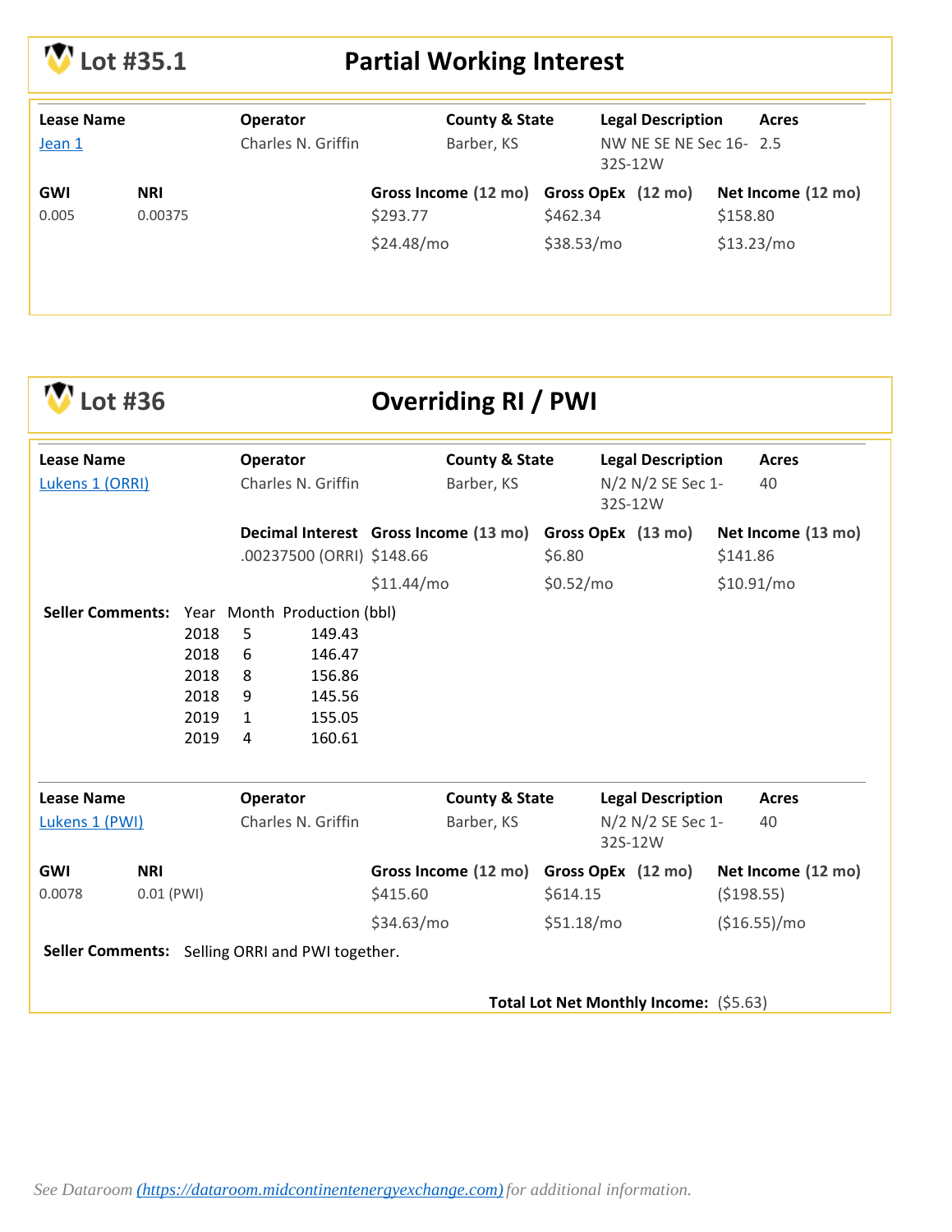

# **Lot #37 Overriding Royalty Interest**

| <b>Lease Name</b><br>Nancy 1                        | Operator<br>Charles N. Griffin |                |        | <b>County &amp; State</b><br>Barber, KS | <b>Legal Description</b><br>SE Sec 15-32S-12W | <b>Acres</b><br>160            |
|-----------------------------------------------------|--------------------------------|----------------|--------|-----------------------------------------|-----------------------------------------------|--------------------------------|
| <b>Decimal Interest</b><br>.00509031                |                                |                |        |                                         |                                               | Net Income (12 mo)<br>\$341.04 |
| <b>Seller Comments:</b> Year Month Production (bbl) |                                |                |        |                                         |                                               |                                |
|                                                     | 2018                           | 5              | 159.63 |                                         |                                               |                                |
|                                                     | 2018                           | 6              | 149.08 |                                         |                                               |                                |
|                                                     | 2018                           | $\overline{7}$ | 145.15 |                                         |                                               |                                |
|                                                     | 2018                           | 9              | 143.16 |                                         |                                               |                                |
|                                                     | 2018                           | 10             | 166.88 |                                         |                                               |                                |
|                                                     | 2018                           | 11             | 148.42 |                                         |                                               |                                |
|                                                     | 2019                           | $\mathbf{1}$   | 139.24 |                                         |                                               |                                |
|                                                     | 2019                           | $\overline{2}$ | 145.89 |                                         |                                               |                                |
|                                                     | 2019                           | 4              | 156.79 |                                         |                                               |                                |
|                                                     |                                |                |        |                                         |                                               |                                |
|                                                     |                                |                |        |                                         |                                               |                                |

**Lot #38 Overriding Royalty Interest**

| <b>Lease Name</b><br>Cunningham              | Operator<br>Indian Oil Co., Inc.                                                     |                                                                               | <b>County &amp; State</b><br>Barber, KS                                                                    |  |  |                                 | <b>Legal Description</b><br>Sec 10-32S-12W |  |
|----------------------------------------------|--------------------------------------------------------------------------------------|-------------------------------------------------------------------------------|------------------------------------------------------------------------------------------------------------|--|--|---------------------------------|--------------------------------------------|--|
| <b>Decimal Interest</b><br>.00983704         |                                                                                      |                                                                               |                                                                                                            |  |  | Net Income (8 mo)<br>\$1,183.85 |                                            |  |
| Seller Comments: Year Month Production (bbl) | 2018<br>2018<br>2018<br>2018<br>2018<br>2018<br>2018<br>2019<br>2019<br>2019<br>2019 | 5<br>6<br>7<br>8<br>9<br>11<br>12<br>$\mathbf{1}$<br>$\overline{2}$<br>3<br>4 | 344.85<br>320.56<br>160.99<br>318.07<br>321.41<br>329.66<br>163.39<br>335.48<br>318.06<br>327.12<br>328.05 |  |  |                                 |                                            |  |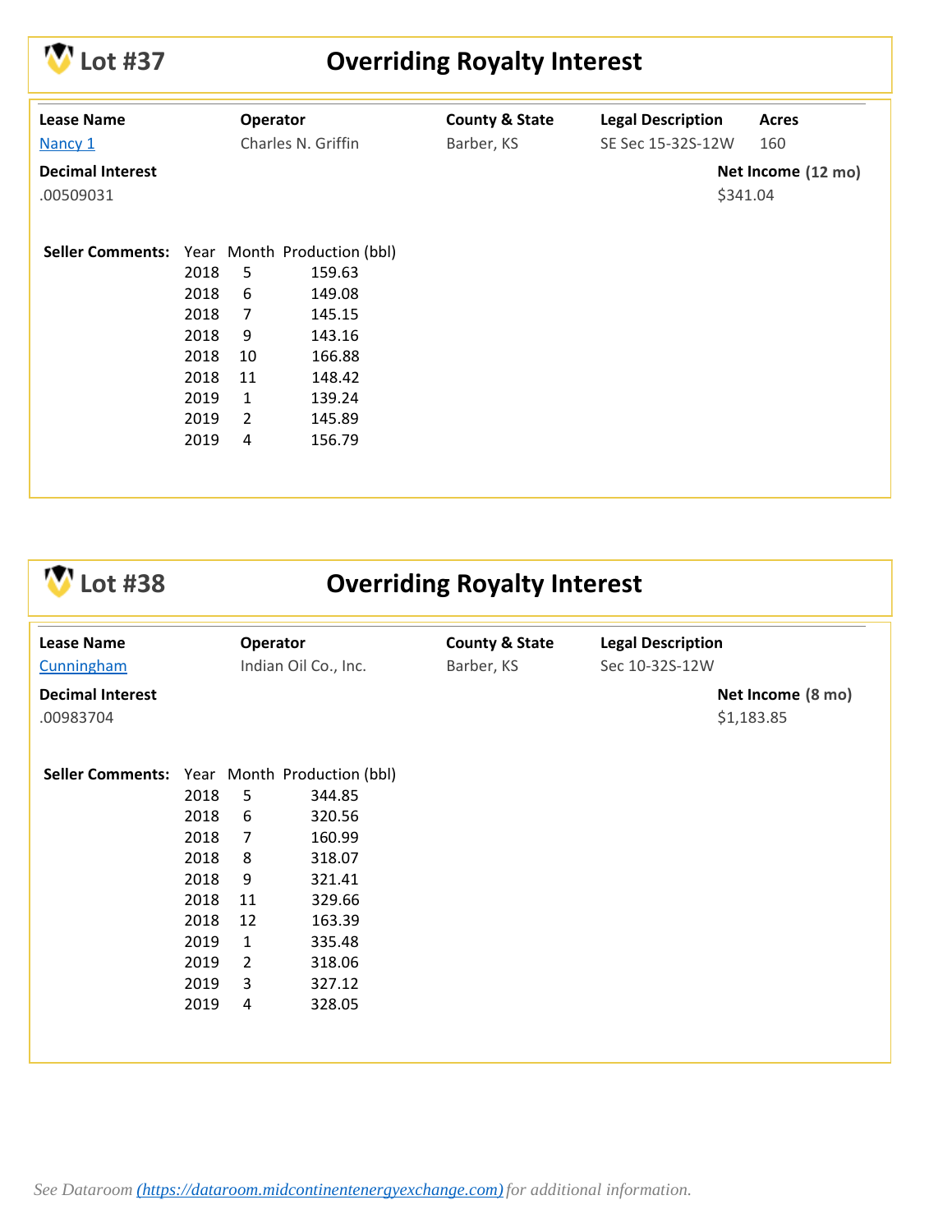

# **Lot #39 Overriding Royalty Interest**

| <b>Lease Name</b>                            |      | Operator       |                      | <b>County &amp; State</b> | <b>Legal Description</b> |                   |
|----------------------------------------------|------|----------------|----------------------|---------------------------|--------------------------|-------------------|
| <b>Houlton</b>                               |      |                | Indian Oil Co., Inc. | Barber, KS                | Sec 9-32S-12W            |                   |
| <b>Decimal Interest</b>                      |      |                |                      |                           |                          | Net Income (6 mo) |
| .005                                         |      |                |                      |                           |                          | \$343.29          |
|                                              |      |                |                      |                           |                          |                   |
|                                              |      |                |                      |                           |                          |                   |
| Seller Comments: Year Month Production (bbl) |      |                |                      |                           |                          |                   |
|                                              | 2018 | 5              | 155.53               |                           |                          |                   |
|                                              | 2018 | 6              | 159.18               |                           |                          |                   |
|                                              | 2018 | $\overline{7}$ | 153.32               |                           |                          |                   |
|                                              | 2018 | 8              | 153.83               |                           |                          |                   |
|                                              | 2018 | 9              | 161.91               |                           |                          |                   |
|                                              | 2018 | 11             | 498.26               |                           |                          |                   |
|                                              | 2018 | 12             | 167.21               |                           |                          |                   |
|                                              | 2019 | $\mathbf{1}$   | 162.02               |                           |                          |                   |
|                                              | 2019 | $\overline{2}$ | 165.87               |                           |                          |                   |
|                                              | 2019 | 3              | 158.24               |                           |                          |                   |
|                                              | 2019 | 4              | 161.48               |                           |                          |                   |
|                                              |      |                |                      |                           |                          |                   |
|                                              |      |                |                      |                           |                          |                   |
|                                              |      |                |                      |                           |                          |                   |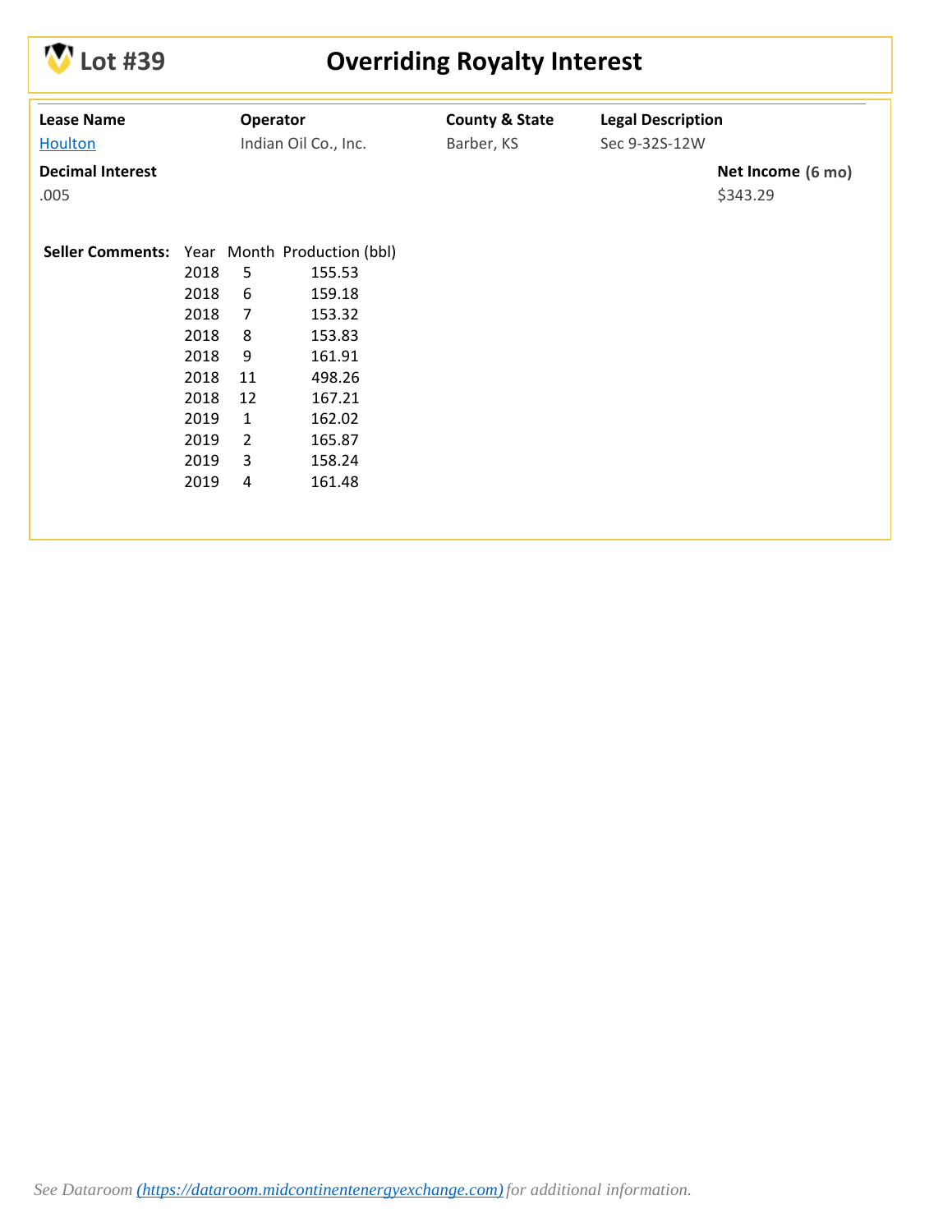

### **Lot #40 Overriding Royalty Interest**

| <b>Lease Name</b>               | Operator       |                             | <b>County &amp; State</b> | <b>Legal Description</b> |                    |
|---------------------------------|----------------|-----------------------------|---------------------------|--------------------------|--------------------|
| <b>Phyllis Krehbiel</b>         |                | Indian Oil Co., Inc.        | Barber, KS                | Sec 13-32S-12W           |                    |
| <b>Decimal Interest</b>         |                |                             |                           |                          | Net Income (12 mo) |
| Gas & Oil- .00889285            |                |                             |                           |                          | \$2,287.46         |
|                                 |                |                             |                           |                          |                    |
| <b>Seller Comments:</b><br>OIL- |                |                             |                           |                          |                    |
|                                 |                | Year Month Production (bbl) |                           |                          |                    |
| 2018                            | 9              | 161.09                      |                           |                          |                    |
| 2018                            | 10             | 159.65                      |                           |                          |                    |
| 2018                            | 11             | 157.1                       |                           |                          |                    |
| 2018                            | 12             | 156.63                      |                           |                          |                    |
| 2019                            | $\overline{2}$ | 157.27                      |                           |                          |                    |
| 2019                            | 3              | 160.69                      |                           |                          |                    |
|                                 |                |                             |                           |                          |                    |
| GAS-                            |                |                             |                           |                          |                    |
|                                 |                | Year Month Production (mcf) |                           |                          |                    |
| 2019                            | $\mathbf{1}$   | 2859                        |                           |                          |                    |
| 2019                            | $\overline{2}$ | 2250                        |                           |                          |                    |
| 2019                            | 3              | 2268                        |                           |                          |                    |
| 2019                            | 4              | 1998                        |                           |                          |                    |
|                                 |                |                             |                           |                          |                    |



### **Lot #41 Open Minerals**

#### **Lease Name**

**[Jefferson County Minerals](http://info.mceeauction.com.s3.amazonaws.com/Oct%202019/Jefferson%20County%20Minerals%20MCEE%20Data%20Packet.pdf)** 

**Legal Description**

See comments.

#### Seller Comments: Open Minerals:

Sec 21-07S-06W - 1.6071 acres Sec 28-07S-06W - 1.6071 acres Sec 35-07S-07W - 0.71429 acres **County & State** Jefferson, OK

**Acres** 3.9285 NMA (see comments)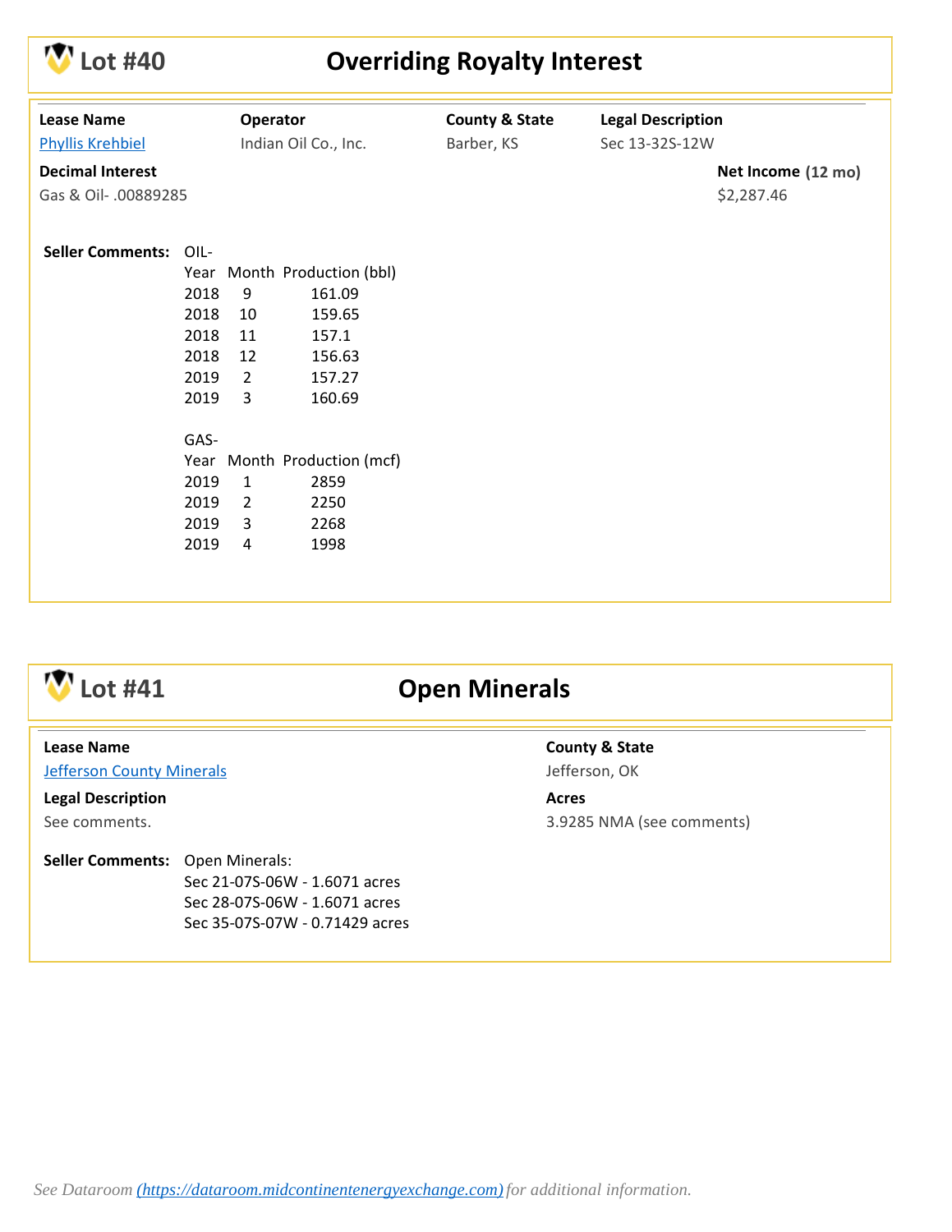

### **Lot #42 Open Minerals**

#### **Lease Name**

[Delta and Hopkins County Minerals](http://info.mceeauction.com.s3.amazonaws.com/Oct%202019/Delta%20and%20Hopkins%20Minerals%20MCEE%20Data%20Packet.pdf)

**Legal Description** See data room

**County & State**

Delta and Hopkins, TX

**Acres** 5.3572 NMA

**Seller Comments:** 5.3572 NMA of OPEN Minerals

## **Lot #43 Open Minerals**

[Garvin County Minerals](http://info.mceeauction.com.s3.amazonaws.com/Oct%202019/Garvin%20County%20Minerals%20MCEE%20Data%20Packet.pdf) **Lease Name**

**Legal Description** Sec 27-04N-03E

**County & State** Garvin, OK

**Acres** 2.14285 NMA

**Seller Comments:** 2.14285 NMA of OPEN Minerals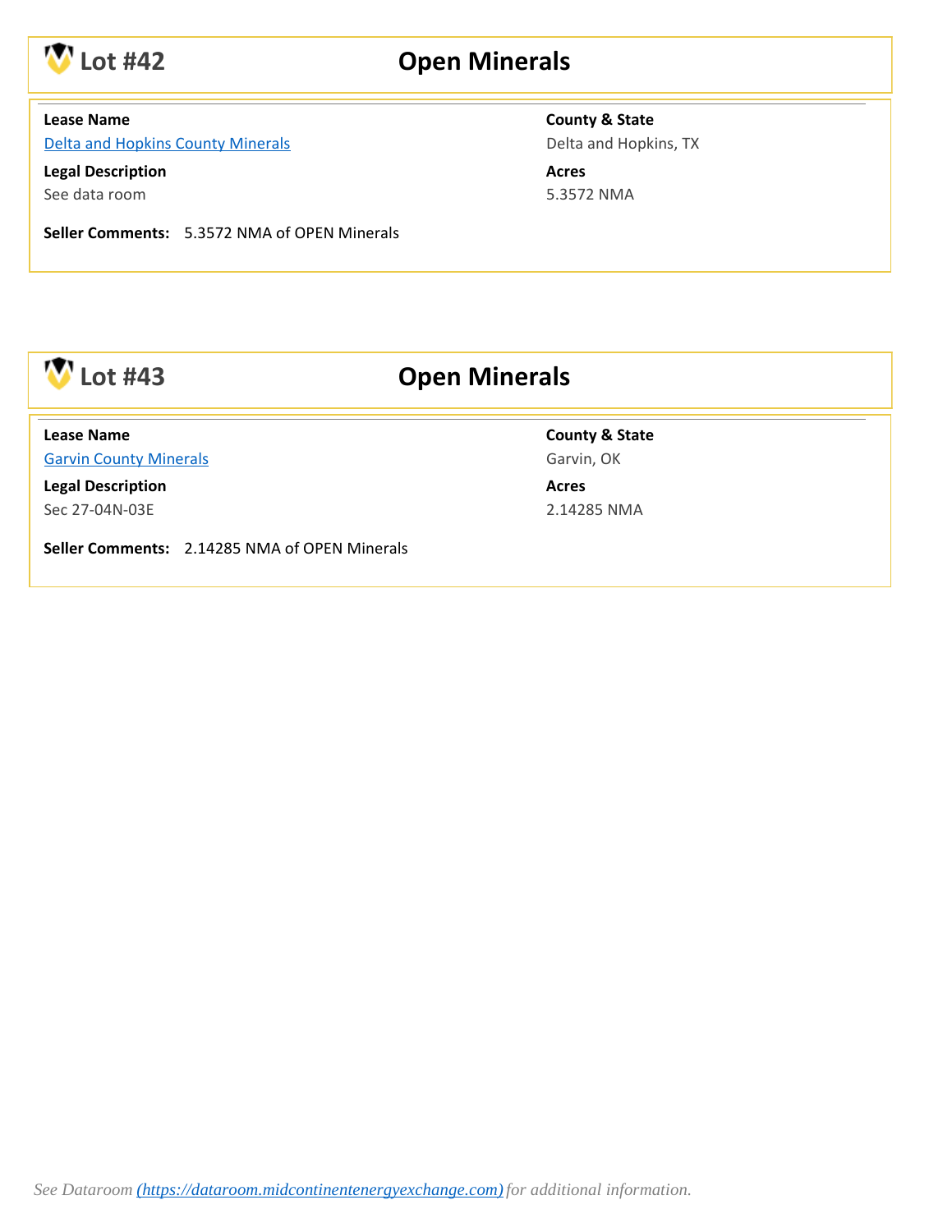

## **Lot #44 Operated Lease**

| <b>Lease Name</b> |             |                         | <b>Operator</b>       |                  | <b>County &amp; State</b>                     |             | <b>Legal Description</b> | <b>Acres</b>       |
|-------------------|-------------|-------------------------|-----------------------|------------------|-----------------------------------------------|-------------|--------------------------|--------------------|
| Carrick AB 2-29   |             |                         | McCoy Petroleum Corp. |                  | Kingman, KS                                   |             | SW Sec 29-30S-8W         | 160                |
| <b>GWI</b>        | <b>NRI</b>  | <b>Gross</b>            | Gross                 |                  | Gross Gross Income (12 mo) Gross OpEx (12 mo) |             |                          | Net Income (12 mo) |
| 100%              | 87.5%       | <b>BOPD</b>             | <b>BWPD</b>           | MCFD \$13,228.00 |                                               | \$10,615.00 |                          | \$2,613.00         |
|                   | (Oil & Gas) | $\overline{\mathbf{0}}$ | 2.5                   |                  | <sup>14.05</sup> \$1,102.33/mo                | \$884.58/mo |                          | \$217.75/mo        |

**Seller Comments:** SPCC Plan updated 11/2017. Ad valorem taxes \$348.64. Water is trucked.

#### [Click here for drone footage](https://vimeo.com/358388887)

| <b>Well Number</b> | <b>Producing</b> | Spud      | <b>Completion</b> | Gross       | Gross       | <b>Gross BBL</b>     | Cum Oil           | <b>Cum Gas</b>    |
|--------------------|------------------|-----------|-------------------|-------------|-------------|----------------------|-------------------|-------------------|
|                    | <b>Formation</b> | Date      | Date              | <b>BOPD</b> | <b>MCFD</b> | H <sub>20</sub> /Dav | <b>Production</b> | <b>Production</b> |
| #2-29              | Mississippian    | 2/21/2014 | 3/31/2014         | Condensate  | 14.7        | 2.90                 | 2287              | 2,244,779         |

| <b>Surface</b><br>Casing | Production<br>Casing | Tubing     | <b>Rods</b> | Pump                      | <b>Pumping</b><br>Unit | Engine | Tank<br><b>Battery</b>     | Separator<br><b>Treator</b> |
|--------------------------|----------------------|------------|-------------|---------------------------|------------------------|--------|----------------------------|-----------------------------|
| $8 - 5/8"$               | 4.5"                 | $2 - 3/8"$ | 5/8"        | 2"x1.5"12'<br><b>RSTC</b> | American 114           | $C-96$ | 12'x10' Steel<br>(200 bbl) | 24"x10' 250#                |

|  | $W$ Lot #45 |
|--|-------------|
|--|-------------|

#### **Lot #45 Overriding Royalty Interest**

| <b>Lease Name</b>       |      | <b>Operator</b> |                                                                    | <b>County &amp; State</b> | <b>Legal Description</b> |                    |
|-------------------------|------|-----------------|--------------------------------------------------------------------|---------------------------|--------------------------|--------------------|
| <b>Hilgenberg A</b>     |      |                 | Curt's Oil Operations LLC                                          | Barton, KS                | NE Sec 5-16S-12W         |                    |
| <b>Decimal Interest</b> |      |                 |                                                                    |                           |                          | Net Income (12 mo) |
| .0136719                |      |                 |                                                                    |                           |                          | \$421.53           |
|                         |      |                 | <b>Seller Comments:</b> 4950 North, 990 West, from SE corner (Oil) |                           |                          |                    |
|                         |      |                 | Year Month Production (mcf)                                        |                           |                          |                    |
|                         | 2018 | 1               | 162.27                                                             |                           |                          |                    |
|                         | 2018 | 6               | 165.21                                                             |                           |                          |                    |
|                         | 2018 | 10              | 168.41                                                             |                           |                          |                    |
|                         | 2019 | 2               | 159.77                                                             |                           |                          |                    |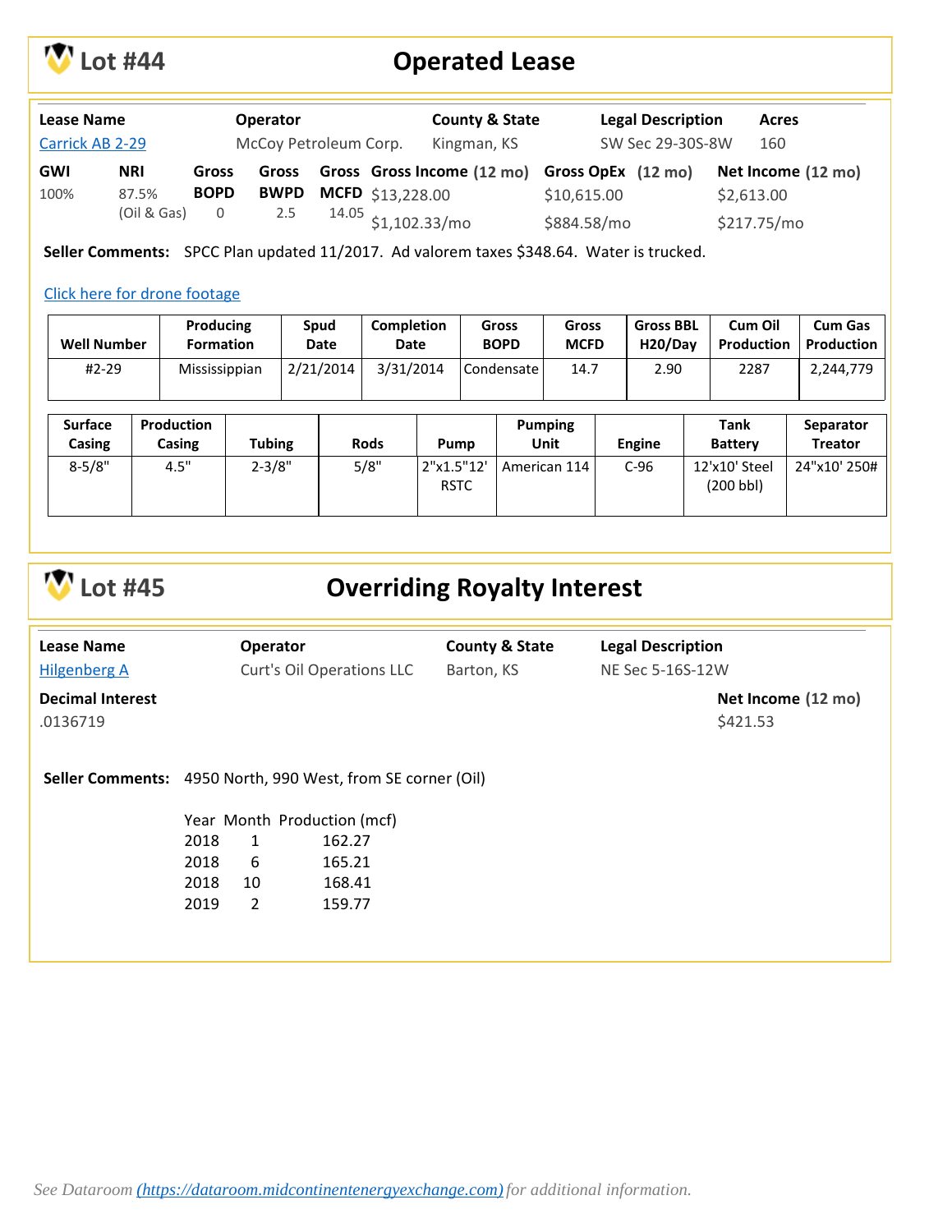

# **Lot #46 Partial Working Interest**

| <b>Lease Name</b><br>Titan Fed 1-28 |                                       | <b>Operator</b><br>Abraxas Petroleum | <b>County &amp; State</b><br>Billings, ND |  | <b>Legal Description</b><br>Sec 28-143N-102W |                                         |                                 |
|-------------------------------------|---------------------------------------|--------------------------------------|-------------------------------------------|--|----------------------------------------------|-----------------------------------------|---------------------------------|
| <b>GWI</b><br>0.05                  | <b>NRI</b><br>0.0375                  |                                      | \$6,778.21                                |  | \$7,315.80                                   | Gross Income (19 mo) Gross OpEx (19 mo) | Net Income (19 mo)<br>(5537.59) |
|                                     |                                       |                                      | \$356.75/mo                               |  | \$385.04/mo                                  |                                         | (\$28.29)/mo                    |
|                                     | <b>Seller Comments: Oil &amp; Gas</b> |                                      |                                           |  |                                              |                                         |                                 |

| .ot #47                                  | <b>Royalty Interest</b>                                                                                                          |                                        |                                           |                               |  |  |  |  |
|------------------------------------------|----------------------------------------------------------------------------------------------------------------------------------|----------------------------------------|-------------------------------------------|-------------------------------|--|--|--|--|
| <b>Lease Name</b><br><b>Ivan Elliott</b> | <b>Operator</b><br>Dee Drilling                                                                                                  | <b>County &amp; State</b><br>White, IL | <b>Legal Description</b><br>Sec 27-3S-93W | <b>Acres</b><br>80            |  |  |  |  |
|                                          | <b>Decimal Interest</b><br>.00520830                                                                                             |                                        |                                           | Net Income (12 mo)<br>\$50.97 |  |  |  |  |
|                                          |                                                                                                                                  |                                        |                                           | \$4.25/mo                     |  |  |  |  |
| <b>Seller Comments:</b>                  | Oil. Lease contains two producing wells (Ivan Elliott #2 and Ivan Elliott #5) and one water<br>induction well (Ivan Elliott #4). |                                        |                                           |                               |  |  |  |  |

| <b>V</b> Lot #48 |
|------------------|
|                  |

# **Lot #48 Overriding Royalty Interest**

| Lease Name<br>Davis Ranch         | <b>Operator</b><br>CMX, Inc.                                                                                                                                       | <b>County &amp; State</b><br>Barber, KS | <b>Legal Description</b><br>S/2 NE & N/2 SE Sec<br>11; NW & N/2 SW<br>Sec 12-35S-15W | Acres<br>1120      |
|-----------------------------------|--------------------------------------------------------------------------------------------------------------------------------------------------------------------|-----------------------------------------|--------------------------------------------------------------------------------------|--------------------|
| <b>Decimal Interest</b><br>.00332 |                                                                                                                                                                    |                                         | \$64.58                                                                              | Net Income (12 mo) |
|                                   | Seller Comments: Oil. Lease contains two producing wells (Davis Ranch 1-12 and Davis Ranch 2-11) and one well<br>plugged and abandoned in 2000 (Davis Ranch 1-11). |                                         |                                                                                      |                    |

*See Dataroom [\(https://dataroom.midcontinentenergyexchange.com\)](https://dataroom.midcontinentenergyexchange.com)for additional information.*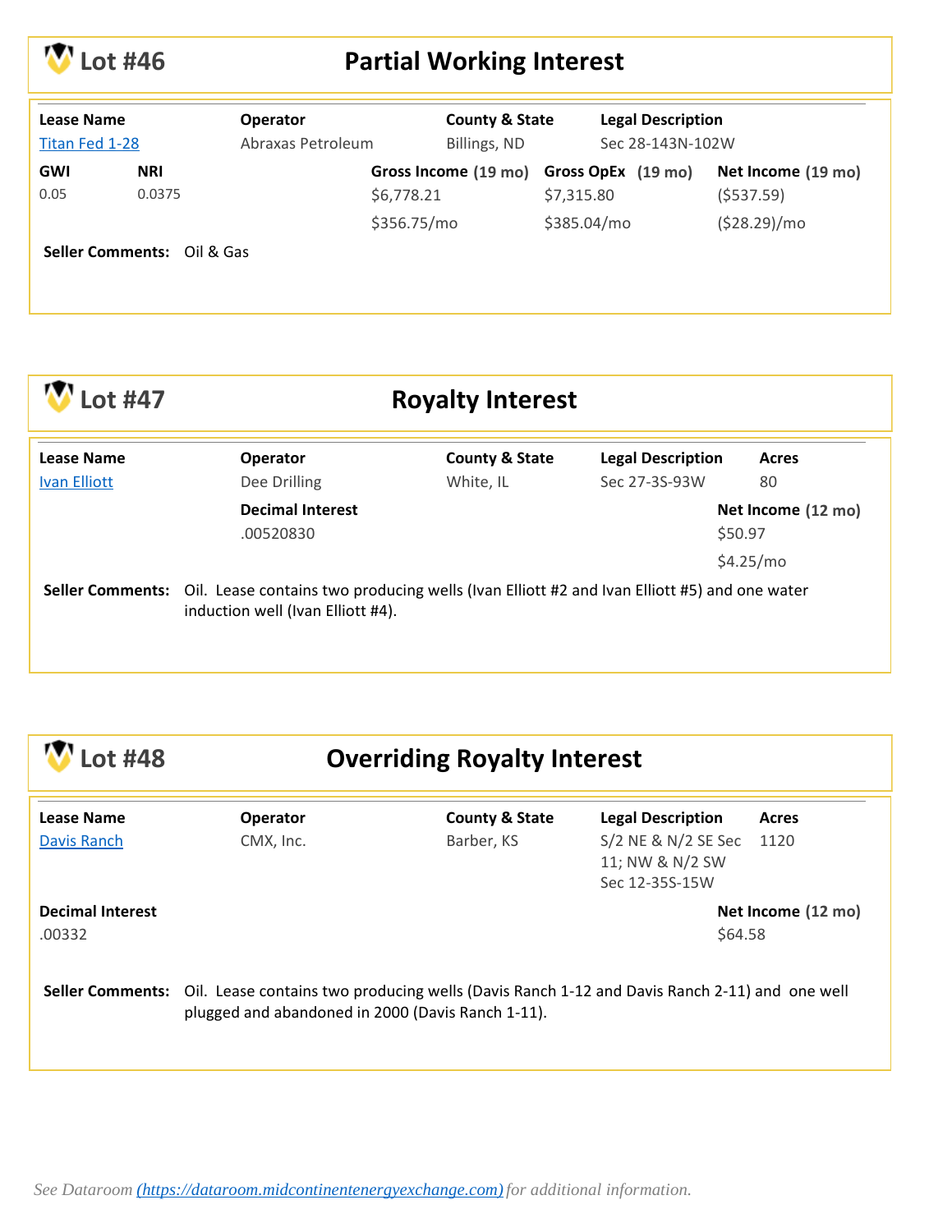

# **Lot #49 Partial Working Interest**

| Lease Name<br>Yowell 1-26 |                          | <b>Operator</b><br><b>Tecolote Energy</b><br><b>Operating LLC</b> |                                    | <b>County &amp; State</b><br>Roger Mills, OK |                    | <b>Legal Description</b><br>Sec 26-14N-26W |  |
|---------------------------|--------------------------|-------------------------------------------------------------------|------------------------------------|----------------------------------------------|--------------------|--------------------------------------------|--|
| <b>GWI</b><br>0.00932840  | <b>NRI</b><br>0.00737680 |                                                                   | Gross Income (19 mo)<br>\$3,763.22 | \$1,022.34                                   | Gross OpEx (19 mo) | Net Income (19 mo)<br>\$2,740.88           |  |
|                           |                          |                                                                   | \$198.06/mo                        | \$53.81/mo                                   |                    | \$144.26/mo                                |  |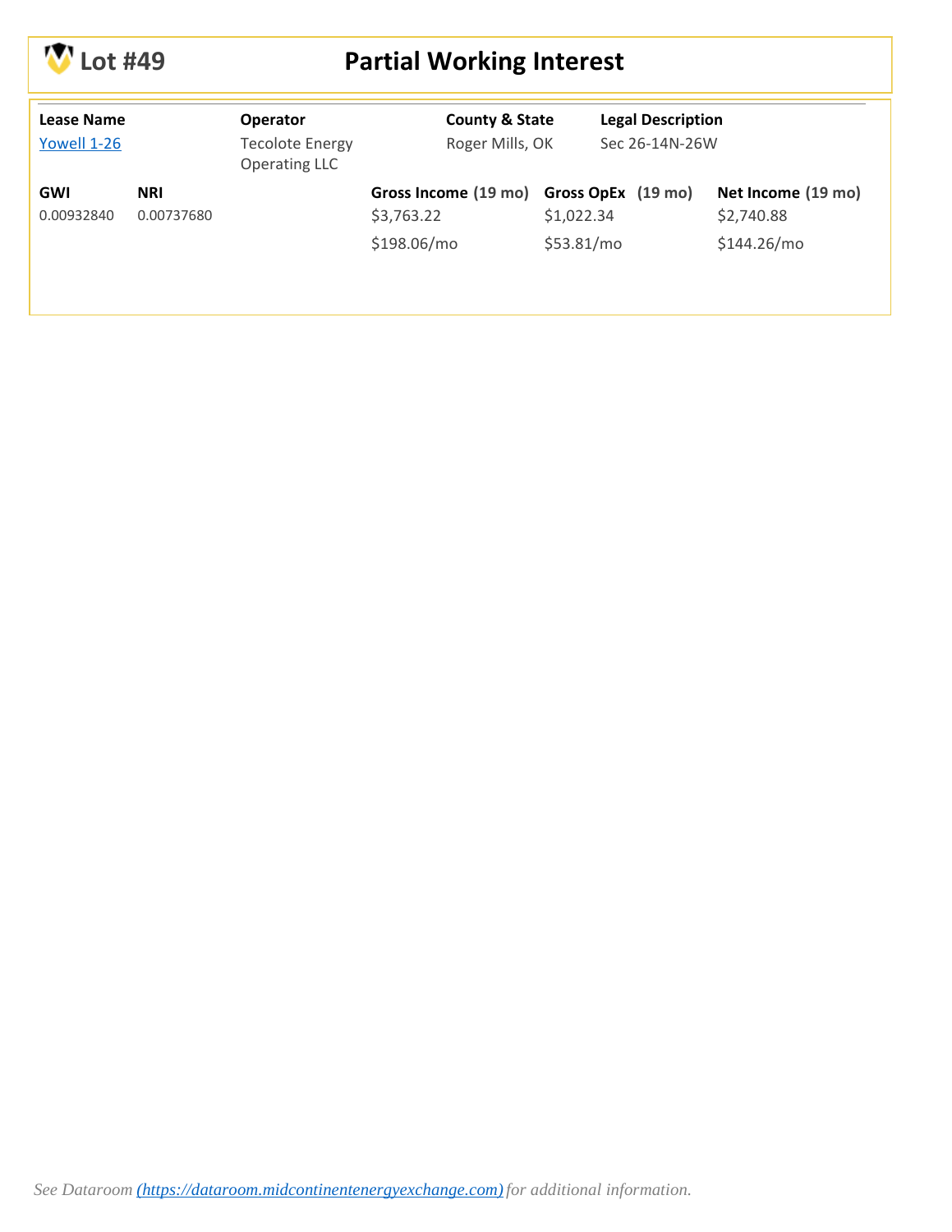

# **V** Lot #50 **Partial Working Interest**

| <b>Lease Name</b>           |            |      | Operator            |       | <b>County &amp; State</b> |            |                            | <b>Legal Description</b> |                    |
|-----------------------------|------------|------|---------------------|-------|---------------------------|------------|----------------------------|--------------------------|--------------------|
| Olsen 1                     |            |      | <b>NP Resources</b> |       | Billings, ND              |            |                            | Sec 14-142N-102W         |                    |
| GWI                         | <b>NRI</b> |      |                     |       | Gross Income (19 mo)      |            |                            | Gross OpEx (19 mo)       | Net Income (19 mo) |
| 0.01154636                  | 0.00907177 |      |                     |       | \$1,934.46                | \$1,467.59 |                            |                          | \$466.87           |
|                             |            |      |                     |       | \$101.81/mol              | \$77.24/mo |                            |                          | \$24.57/mo         |
| Seller Comments: Year Month |            |      |                     |       | Production                |            |                            |                          |                    |
|                             |            |      |                     | (mcf) | (bbl)                     |            |                            |                          |                    |
|                             |            | 2018 | 7                   | 350   | 203                       |            |                            |                          |                    |
|                             |            | 2018 | 8                   | 297   | 183                       |            |                            |                          |                    |
|                             |            | 2018 | 9                   | 163   | 184                       |            |                            |                          |                    |
|                             |            | 2018 | 10                  | 34    | 190                       |            |                            |                          |                    |
|                             |            | 2018 | 11                  | 22    | 125                       |            |                            |                          |                    |
|                             |            | 2018 | 12                  | 10    | 180                       |            |                            |                          |                    |
|                             |            | 2019 | $\mathbf{1}$        | 90    | 245                       |            |                            |                          |                    |
|                             |            | 2019 | $\overline{2}$      | 114   | 147                       |            |                            |                          |                    |
|                             |            | 2019 | 3                   | 76    | 85                        |            |                            |                          |                    |
|                             |            | 2019 | 4                   | 186   | 197                       |            |                            |                          |                    |
|                             |            | 2019 | 5                   | 254   | 204                       |            |                            |                          |                    |
|                             |            | 2019 | 6                   | 189   | 205                       |            |                            |                          |                    |
|                             |            |      |                     |       |                           |            |                            |                          |                    |
| <b>Lease Name</b>           |            |      | Operator            |       | <b>County &amp; State</b> |            |                            | <b>Legal Description</b> |                    |
| Ash Coulee Fed 44-185FH     |            |      | <b>NP Resources</b> |       | Billings, ND              |            | SE SE Sec 18-142N-<br>101W |                          |                    |
| GWI                         | <b>NRI</b> |      |                     |       | Gross Income (19 mo)      |            |                            | Gross OpEx (19 mo)       | Net Income (19 mo) |
| 0.00001553                  | 0.00001096 |      |                     |       | \$50.84                   | \$4.24     |                            |                          | \$46.60            |
|                             |            |      |                     |       | \$2.68/mo                 | \$0.22/mo  |                            |                          | \$2.45/mo          |
| Seller Comments: Year Month |            |      |                     |       | Production                |            |                            |                          |                    |
|                             |            |      |                     | (mcf) | (bbl)                     |            |                            |                          |                    |
|                             |            | 2018 | 7                   | 130   | 61                        |            |                            |                          |                    |
|                             |            | 2018 | 8                   | 101   | 84                        |            |                            |                          |                    |
|                             |            | 2018 | 9                   | 916   | 577                       |            |                            |                          |                    |
|                             |            | 2018 | 10                  | 820   | 525                       |            |                            |                          |                    |
|                             |            | 2018 | 11                  | 656   | 449                       |            |                            |                          |                    |
|                             |            | 2018 | 12                  | 352   | 214                       |            |                            |                          |                    |
|                             |            | 2019 | $\mathbf 1$         | 933   | 575                       |            |                            |                          |                    |
|                             |            | 2019 | 2                   | 139   | 97                        |            |                            |                          |                    |
|                             |            | 2019 | 3                   | 1071  | 576                       |            |                            |                          |                    |
|                             |            | 2019 | 4                   | 804   | 468                       |            |                            |                          |                    |
|                             |            | 2019 | 5                   | 764   | 457                       |            |                            |                          |                    |
|                             |            | 2019 | 6                   | 785   | 436                       |            |                            |                          |                    |
|                             |            |      |                     |       |                           |            |                            |                          |                    |
|                             |            |      |                     |       |                           |            |                            |                          |                    |
|                             |            |      |                     |       |                           |            |                            |                          |                    |
|                             |            |      |                     |       |                           |            |                            |                          |                    |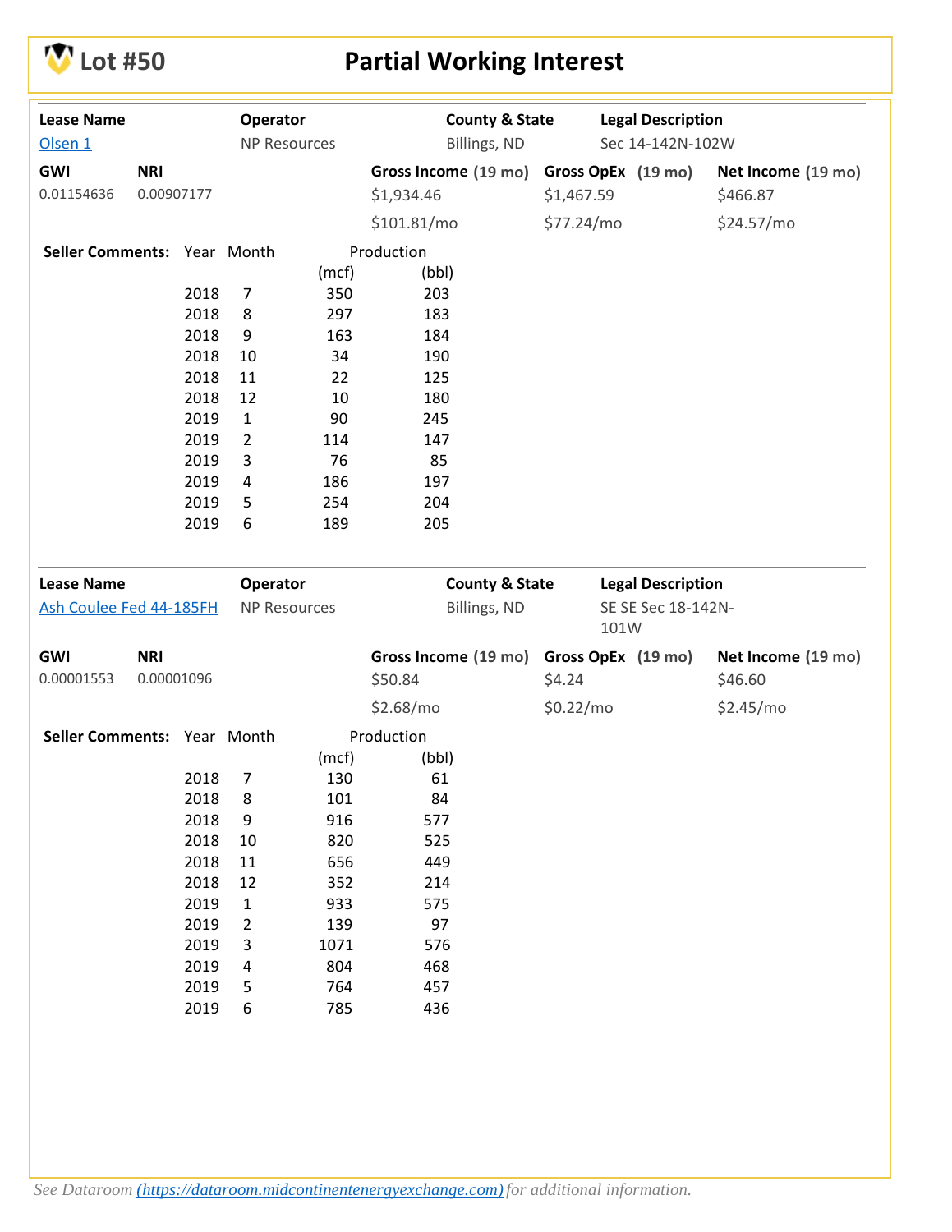| <b>Lease Name</b><br><b>Haystack 11-19TFH</b> |                          |                      | Operator<br><b>NP Resources</b> |                            | Billings, ND                                        | <b>County &amp; State</b> |                                       | <b>Legal Description</b><br>Sec 19-142N-101W |                                |
|-----------------------------------------------|--------------------------|----------------------|---------------------------------|----------------------------|-----------------------------------------------------|---------------------------|---------------------------------------|----------------------------------------------|--------------------------------|
| <b>GWI</b><br>0.00007715                      | <b>NRI</b><br>0.00005480 |                      |                                 |                            | Gross Income (19 mo) Gross OpEx (19 mo)<br>\$219.32 |                           | \$26.44                               |                                              | Net Income (19 mo)<br>\$192.88 |
| Seller Comments: Year Month                   |                          |                      |                                 | (mcf)                      | \$11.54/mol<br>Production<br>(bbl)                  |                           | \$1.39/mo                             |                                              | \$10.15/mol                    |
|                                               |                          | 2018<br>2018<br>2018 | $\overline{7}$<br>8<br>9        | 633<br>2747<br>2040        | 228<br>923<br>624                                   |                           |                                       |                                              |                                |
|                                               |                          | 2018<br>2018<br>2018 | 10<br>11<br>12                  | 1877<br>1875<br>1746       | 549<br>500<br>501                                   |                           |                                       |                                              |                                |
|                                               |                          | 2019<br>2019<br>2019 | 1<br>$\overline{2}$<br>3        | 1867<br>1546<br>1669       | 470<br>401<br>444                                   |                           |                                       |                                              |                                |
|                                               |                          | 2019<br>2019<br>2019 | 4<br>5<br>6                     | 1079<br>173<br>$\mathbf 0$ | 264<br>78<br>0                                      |                           |                                       |                                              |                                |
|                                               |                          |                      |                                 |                            |                                                     |                           | Total Lot Net Monthly Income: \$37.18 |                                              |                                |

# **V** Lot #51 **Partial Working Interest**

| <b>Lease Name</b><br><b>Mayo 1-32</b> |                         |                                                                                              | Operator                                                                            | Unit Petroleum                                                                                                             | <b>County &amp; State</b><br>Beaver, OK               |            | <b>Legal Description</b><br>Sec 32-5N-25E |                                   |
|---------------------------------------|-------------------------|----------------------------------------------------------------------------------------------|-------------------------------------------------------------------------------------|----------------------------------------------------------------------------------------------------------------------------|-------------------------------------------------------|------------|-------------------------------------------|-----------------------------------|
| GWI<br>0.039375                       | <b>NRI</b><br>0.0282442 |                                                                                              |                                                                                     |                                                                                                                            | Gross Income (19 mo) Gross OpEx (19 mo)<br>\$1,193.64 | \$1,843.83 |                                           | Net Income (19 mo)<br>( \$650.19) |
|                                       |                         |                                                                                              |                                                                                     |                                                                                                                            | \$62.82/mo                                            | \$97.04/mo |                                           | (534.22)/mo                       |
| <b>Seller Comments:</b>               |                         | 2018<br>2018<br>2018<br>2018<br>2018<br>2018<br>2018<br>2019<br>2019<br>2019<br>2019<br>2019 | 6<br>7<br>8<br>9<br>10<br>11<br>12<br>$\mathbf{1}$<br>$\overline{2}$<br>3<br>4<br>5 | Year Month Production (mcf)<br>1542<br>1471<br>1407<br>1365<br>1249<br>1350<br>1390<br>1366<br>1180<br>1259<br>898<br>1101 |                                                       |            |                                           |                                   |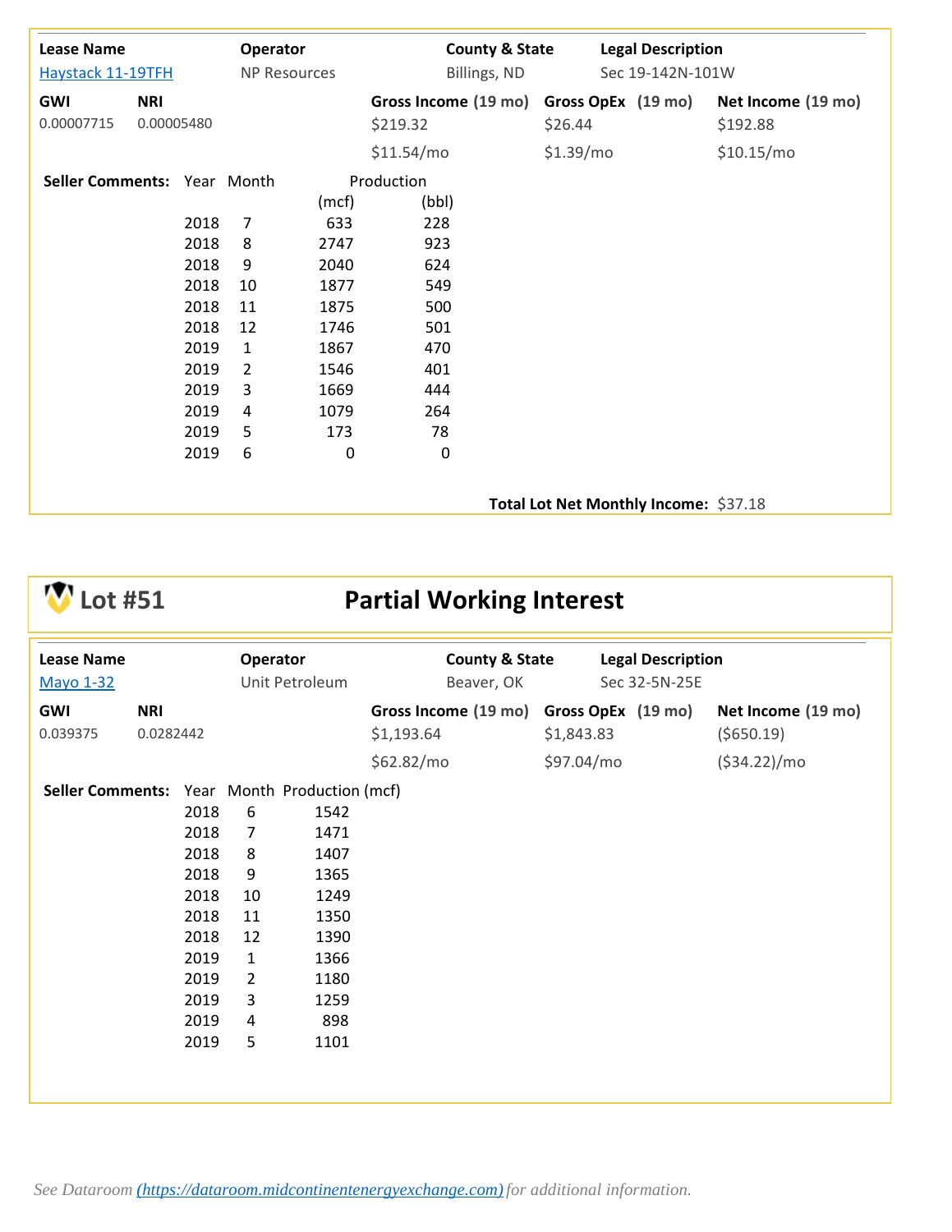

# **Lot #52 Partial Working Interest**

| Lease Name<br>Sumpter 1-27 |                         | <b>Operator</b><br>Kaiser Francis | <b>County &amp; State</b><br>Roger Mills, OK                        |                           |                                                     |
|----------------------------|-------------------------|-----------------------------------|---------------------------------------------------------------------|---------------------------|-----------------------------------------------------|
| GWI<br>0.0322432           | <b>NRI</b><br>0.0258825 |                                   | Gross Income (19 mo) Gross OpEx (19 mo)<br>\$1,653.01<br>\$87.00/mo | \$3,898.79<br>\$205.20/mo | Net Income (19 mo)<br>(52, 245.78)<br>(\$118.20)/mo |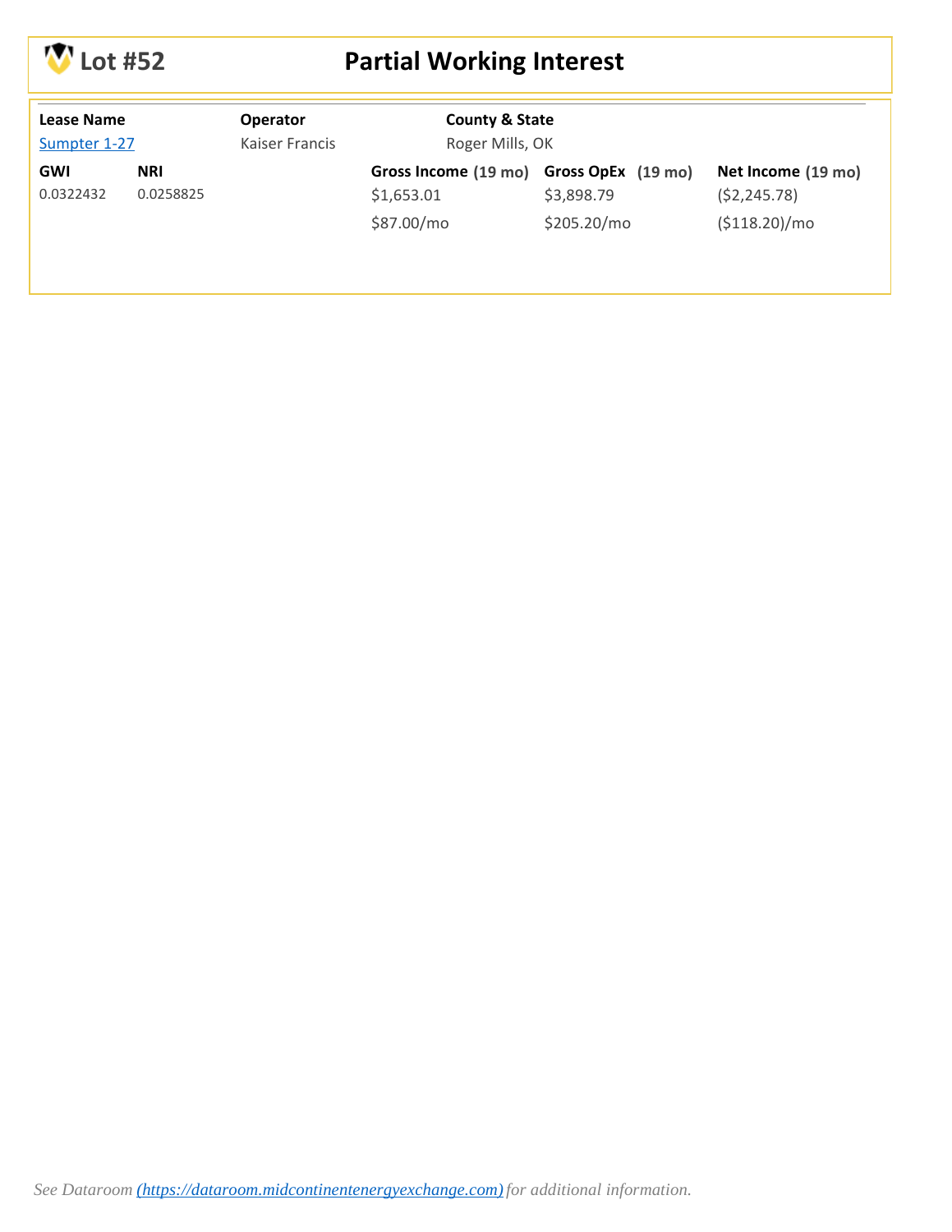# **Lot #53 Partial Working Interest**

| <b>Lease Name</b>                            |            |      | Operator       |                             | <b>County &amp; State</b> |                                         |                    |
|----------------------------------------------|------------|------|----------------|-----------------------------|---------------------------|-----------------------------------------|--------------------|
| Crouse 1-16                                  |            |      |                | Pride Energy                | Woods, OK                 |                                         |                    |
| GWI                                          | <b>NRI</b> |      |                |                             | Gross Income (19 mo)      | Gross OpEx (19 mo)                      | Net Income (19 mo) |
| 0.02135890                                   | 0.01636920 |      |                |                             | \$59.14                   | \$747.78                                | (5688.64)          |
|                                              |            |      |                |                             | \$3.11/mo                 | \$39.36/mo                              | ( \$36.24)/mo      |
| <b>Seller Comments:</b>                      |            |      |                | Year Month Production (bbl) |                           |                                         |                    |
|                                              |            | 2018 | $\overline{7}$ | 244                         |                           |                                         |                    |
|                                              |            | 2018 | 8              | 167                         |                           |                                         |                    |
|                                              |            | 2018 | 9              | 158                         |                           |                                         |                    |
|                                              |            | 2018 | 10             | 181                         |                           |                                         |                    |
|                                              |            | 2018 | 11             | 121                         |                           |                                         |                    |
|                                              |            | 2018 | 12             | 175                         |                           |                                         |                    |
|                                              |            | 2019 | $\mathbf{1}$   | 135                         |                           |                                         |                    |
|                                              |            | 2019 | $\overline{2}$ | 143                         |                           |                                         |                    |
|                                              |            | 2019 | 3              | 101                         |                           |                                         |                    |
|                                              |            | 2019 | 4              | 124                         |                           |                                         |                    |
|                                              |            | 2019 | 5              | 106                         |                           |                                         |                    |
|                                              |            | 2019 | 6              | 69                          |                           |                                         |                    |
|                                              |            |      |                |                             |                           |                                         |                    |
| <b>Lease Name</b>                            |            |      | Operator       |                             | <b>County &amp; State</b> |                                         |                    |
| <b>Frantz 1-16</b>                           |            |      |                | Pride Energy                | Woods, OK                 |                                         |                    |
| GWI                                          | <b>NRI</b> |      |                |                             | Gross Income (19 mo)      | Gross OpEx (19 mo)                      | Net Income (19 mo) |
| 0.00355180                                   | 0.00295422 |      |                |                             | \$71.13                   | \$342.43                                | (5271.30)          |
|                                              |            |      |                |                             | \$3.74/mo                 | \$18.02/mo                              | (\$14.28)/mo       |
| Seller Comments: Year Month Production (mcf) |            |      |                |                             |                           |                                         |                    |
|                                              |            | 2018 | $\overline{7}$ | 693                         |                           |                                         |                    |
|                                              |            | 2018 | 8              | 695                         |                           |                                         |                    |
|                                              |            | 2018 | 9              | 685                         |                           |                                         |                    |
|                                              |            | 2018 | 10             | 700                         |                           |                                         |                    |
|                                              |            | 2018 | 11             | 687                         |                           |                                         |                    |
|                                              |            | 2018 | 12             | 718                         |                           |                                         |                    |
|                                              |            | 2019 | 1              | 724                         |                           |                                         |                    |
|                                              |            | 2019 | $\overline{2}$ | 644                         |                           |                                         |                    |
|                                              |            | 2019 | 3              | 724                         |                           |                                         |                    |
|                                              |            | 2019 | 4              | 701                         |                           |                                         |                    |
|                                              |            | 2019 | 5              | 719                         |                           |                                         |                    |
|                                              |            | 2019 | 6              | 678                         |                           |                                         |                    |
|                                              |            |      |                |                             |                           |                                         |                    |
|                                              |            |      |                |                             |                           | Total Lot Net Monthly Income: (\$50.52) |                    |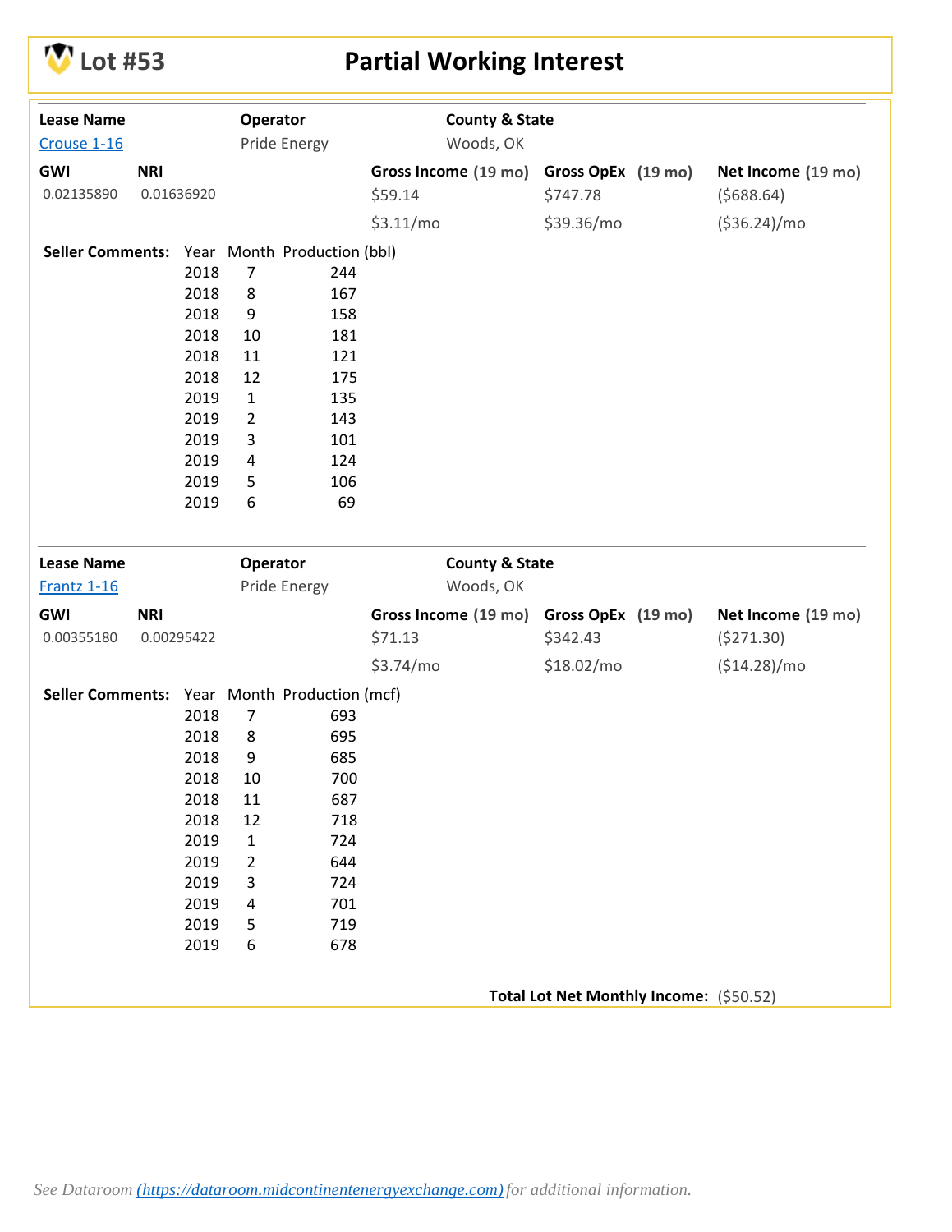

# **Lot #54 Partial Working Interest**

| <b>Lease Name</b><br>Barby 1-36 |                          | <b>Operator</b><br>Darrah Oil Co | <b>County &amp; State</b><br>Beaver, OK                           |                          |                                                    |
|---------------------------------|--------------------------|----------------------------------|-------------------------------------------------------------------|--------------------------|----------------------------------------------------|
| GWI<br>0.04312500               | <b>NRI</b><br>0.03599858 |                                  | Gross Income (19 mo) Gross OpEx (19 mo)<br>\$913.00<br>\$48.05/mo | \$1,579.45<br>\$83.13/mo | Net Income (19 mo)<br>(5666.45)<br>$( $35.08)/$ mo |

| $\mathbf{V}$ Lot #55 |
|----------------------|
|----------------------|

#### **Partial Working Interest**

| <b>Lease Name</b><br>Silkworm 1-16 |                                                                                              | <b>Operator</b><br>XTO Energy Inc                                                   |                                                                                           | <b>County &amp; State</b><br>McKenzie, ND                                                               |             | <b>Legal Description</b><br>NW SW Sec 16-146N-<br>104W |                    |
|------------------------------------|----------------------------------------------------------------------------------------------|-------------------------------------------------------------------------------------|-------------------------------------------------------------------------------------------|---------------------------------------------------------------------------------------------------------|-------------|--------------------------------------------------------|--------------------|
| <b>NRI</b><br>GWI                  |                                                                                              |                                                                                     |                                                                                           | Gross Income (19 mo)                                                                                    |             | Gross OpEx (19 mo)                                     | Net Income (19 mo) |
| 0.05<br>0.0385                     |                                                                                              |                                                                                     |                                                                                           | \$29,001.07                                                                                             | \$6,837.06  |                                                        | \$22,164.01        |
|                                    |                                                                                              |                                                                                     |                                                                                           | \$1,526.37/mo                                                                                           | \$359.85/mo |                                                        | \$1,166.53/mol     |
| Seller Comments: Year Month        | 2018<br>2018<br>2018<br>2018<br>2018<br>2018<br>2019<br>2019<br>2019<br>2019<br>2019<br>2019 | 7<br>8<br>9<br>10<br>11<br>12<br>$\mathbf{1}$<br>$\overline{2}$<br>3<br>4<br>5<br>6 | (mcf)<br>942<br>893<br>885<br>936<br>912<br>940<br>947<br>869<br>943<br>872<br>863<br>947 | Production<br>(bbl)<br>698<br>676<br>656<br>658<br>665<br>669<br>657<br>587<br>663<br>644<br>562<br>694 |             |                                                        |                    |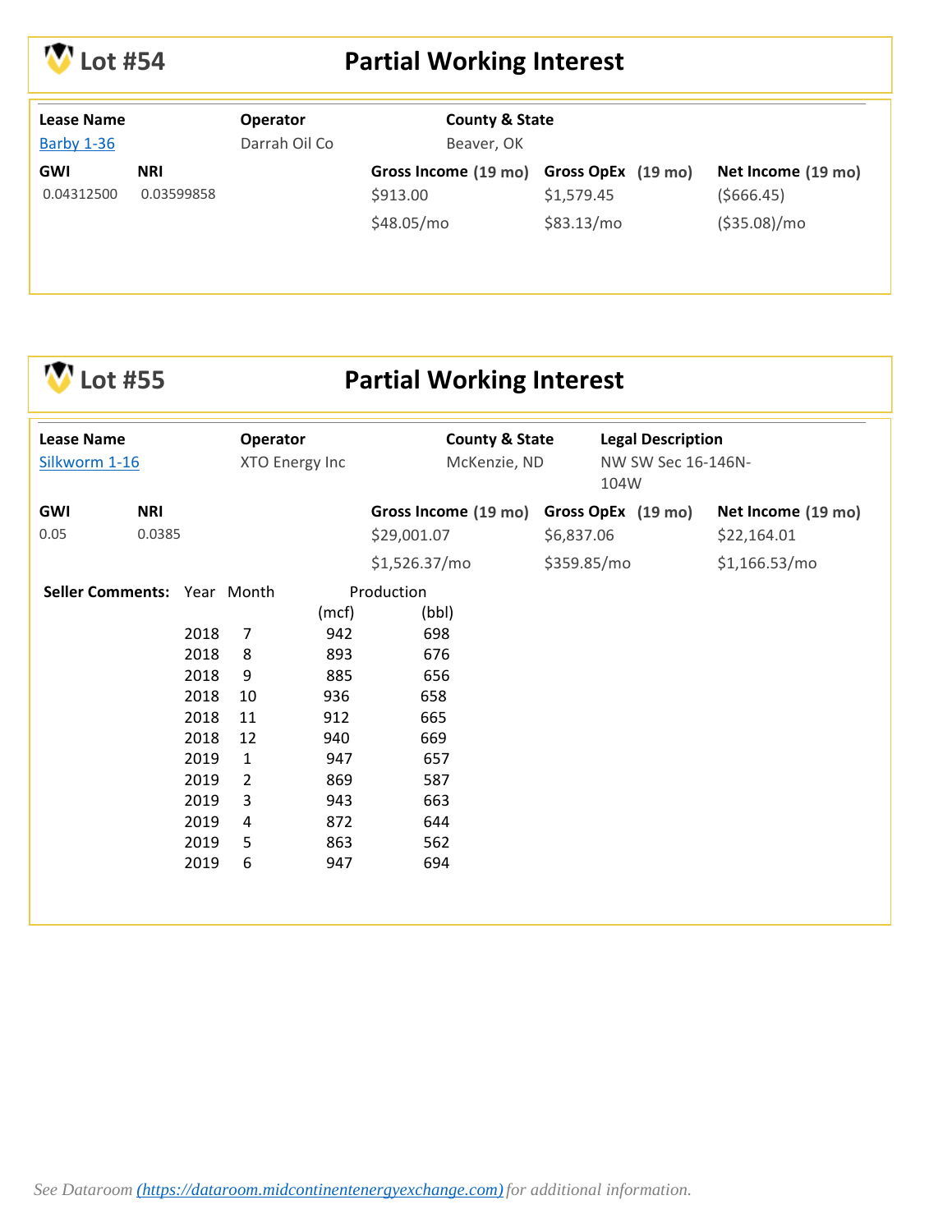

# **Lot #56 Partial Working Interest**

| <b>Lease Name</b>                            |            |               | Operator       |                          |                              | <b>County &amp; State</b>               |                    |                          | <b>Legal Description</b> |                    |
|----------------------------------------------|------------|---------------|----------------|--------------------------|------------------------------|-----------------------------------------|--------------------|--------------------------|--------------------------|--------------------|
| McKeever 1-35                                |            |               |                | <b>Foundation Energy</b> |                              | Beaver, OK                              |                    | Sec 35-2N-24E            |                          |                    |
| GWI                                          | <b>NRI</b> |               |                |                          |                              | Gross Income (19 mo)                    | Gross OpEx (19 mo) |                          |                          | Net Income (19 mo) |
| 0.096774                                     |            | 0.0793849/0.0 |                |                          | \$10,886.37                  |                                         | \$5,728.80         |                          |                          | \$5,157.57         |
|                                              | 7163544    |               |                |                          | \$572.97/mo                  |                                         | \$301.52/mo        |                          |                          | \$271.45/mo        |
|                                              |            |               |                |                          |                              |                                         |                    |                          |                          |                    |
| Seller Comments: Year Month Production (mcf) |            |               |                |                          |                              | (bopm)                                  |                    |                          |                          |                    |
|                                              |            | 2018          | $\overline{7}$ | 569                      |                              |                                         |                    |                          |                          |                    |
|                                              |            | 2018          | 8              | 1373                     |                              |                                         |                    |                          |                          |                    |
|                                              |            | 2018<br>2018  | 9<br>10        | 1899<br>1698             |                              | 146                                     |                    |                          |                          |                    |
|                                              |            | 2018          | 11             | 1512                     |                              | 170                                     |                    |                          |                          |                    |
|                                              |            | 2018          | 12             | 1468                     |                              |                                         |                    |                          |                          |                    |
|                                              |            | 2019          | $\mathbf{1}$   | 1703                     |                              |                                         |                    |                          |                          |                    |
|                                              |            | 2019          | $\overline{2}$ | 1409                     |                              | 175                                     |                    |                          |                          |                    |
|                                              |            | 2019          | 3              | 1653                     |                              |                                         |                    |                          |                          |                    |
|                                              |            | 2019          | 4              | 1618                     |                              | 131                                     |                    |                          |                          |                    |
|                                              |            | 2019          | 5              | 1671                     |                              |                                         |                    |                          |                          |                    |
|                                              |            | 2019          | 6              | 1561                     |                              | 147                                     |                    |                          |                          |                    |
|                                              |            |               |                |                          |                              |                                         |                    |                          |                          |                    |
| <b>Lease Name</b><br>Operator                |            |               |                |                          | <b>County &amp; State</b>    |                                         |                    | <b>Legal Description</b> |                          |                    |
| Genevieve 1-33                               |            |               |                | <b>Foundation Energy</b> | Harper, OK<br>Sec 33-28N-25W |                                         |                    |                          |                          |                    |
| GWI                                          | <b>NRI</b> |               |                |                          |                              | Gross Income (19 mo) Gross OpEx (19 mo) |                    |                          |                          | Net Income (19 mo) |
| 0.05625                                      | 0.0473625  |               |                |                          | \$3,669.51                   |                                         | \$2,575.94         |                          |                          | \$1,093.57         |
|                                              |            |               |                |                          | \$193.13/mo                  |                                         | \$135.58/mo        |                          |                          | \$57.56/mo         |
| Seller Comments: Year Month Production (mcf) |            |               |                |                          |                              |                                         |                    |                          |                          |                    |
|                                              |            | 2018          | $\overline{7}$ | 1313                     |                              |                                         |                    |                          |                          |                    |
|                                              |            | 2018          | 8              | 1311                     |                              |                                         |                    |                          |                          |                    |
|                                              |            | 2018          | 9              | 1313                     |                              |                                         |                    |                          |                          |                    |
|                                              |            | 2018          | 10             | 1365                     |                              |                                         |                    |                          |                          |                    |
|                                              |            | 2018          | 11             | 1279                     |                              |                                         |                    |                          |                          |                    |
|                                              |            | 2018          | 12             | 1360                     |                              |                                         |                    |                          |                          |                    |
|                                              |            | 2019          | $\mathbf{1}$   | 1345                     |                              |                                         |                    |                          |                          |                    |
|                                              |            | 2019          | $\overline{2}$ | 1193                     |                              |                                         |                    |                          |                          |                    |
|                                              |            | 2019          | 3              | 1299                     |                              |                                         |                    |                          |                          |                    |
|                                              |            | 2019          | 4              | 1301                     |                              |                                         |                    |                          |                          |                    |
|                                              |            | 2019          | 5              | 1321                     |                              |                                         |                    |                          |                          |                    |
|                                              |            | 2019          | 6              | 1307                     |                              |                                         |                    |                          |                          |                    |
|                                              |            |               |                |                          |                              |                                         |                    |                          |                          |                    |
|                                              |            |               |                |                          |                              |                                         |                    |                          |                          |                    |
|                                              |            |               |                |                          |                              |                                         |                    |                          |                          |                    |
|                                              |            |               |                |                          |                              |                                         |                    |                          |                          |                    |
|                                              |            |               |                |                          |                              |                                         |                    |                          |                          |                    |
|                                              |            |               |                |                          |                              |                                         |                    |                          |                          |                    |
|                                              |            |               |                |                          |                              |                                         |                    |                          |                          |                    |
|                                              |            |               |                |                          |                              |                                         |                    |                          |                          |                    |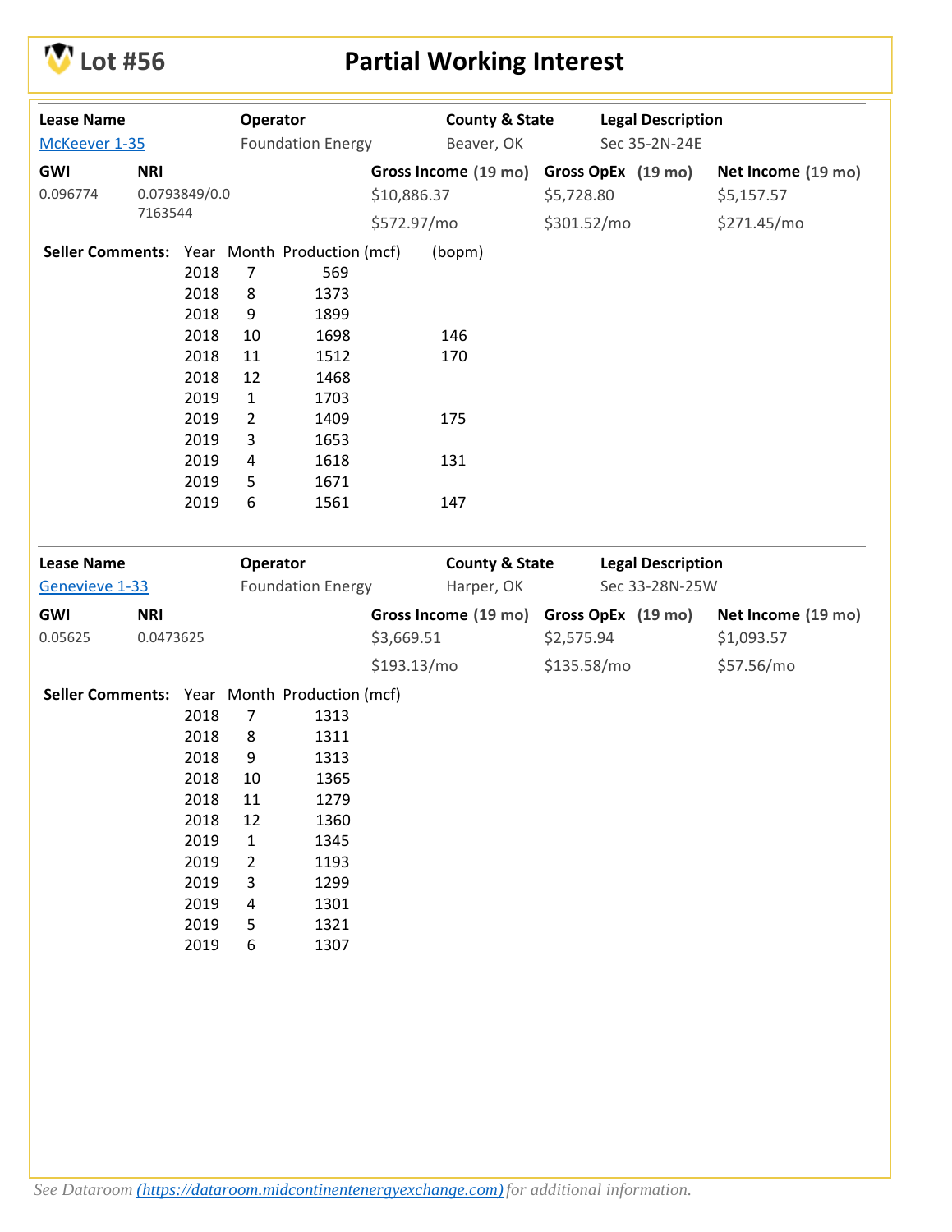| <b>Lease Name</b><br><b>Barby 1-11</b>       |                         | Operator | <b>Foundation Energy</b> |                          | <b>County &amp; State</b><br>Beaver, OK |                           | <b>Legal Description</b><br>Sec 11-4N-25E |  |                                        |                                   |
|----------------------------------------------|-------------------------|----------|--------------------------|--------------------------|-----------------------------------------|---------------------------|-------------------------------------------|--|----------------------------------------|-----------------------------------|
| GWI<br>0.05                                  | <b>NRI</b><br>0.0386125 |          |                          |                          | \$1,948.22                              | Gross Income (19 mo)      | \$2,081.84                                |  | Gross OpEx (19 mo)                     | Net Income (19 mo)<br>( \$133.62) |
|                                              |                         |          |                          |                          |                                         |                           |                                           |  |                                        |                                   |
|                                              |                         |          |                          |                          | \$102.54/mo                             |                           | \$109.57/mo                               |  |                                        | (57.03)/mo                        |
| Seller Comments: Year Month Production (mcf) |                         |          |                          |                          |                                         | (bopm)                    |                                           |  |                                        |                                   |
|                                              |                         | 2018     | 6                        | 1069                     |                                         |                           |                                           |  |                                        |                                   |
|                                              |                         | 2018     | $\overline{7}$           | 1113                     |                                         |                           |                                           |  |                                        |                                   |
|                                              |                         | 2018     | 8                        | 1124                     |                                         |                           |                                           |  |                                        |                                   |
|                                              |                         | 2018     | 9                        | 991                      |                                         |                           |                                           |  |                                        |                                   |
|                                              |                         | 2018     | 10                       | 991                      |                                         | 157                       |                                           |  |                                        |                                   |
|                                              |                         | 2018     | 11                       | 1017                     |                                         |                           |                                           |  |                                        |                                   |
|                                              |                         | 2018     | 12                       | $\mathbf 0$              |                                         |                           |                                           |  |                                        |                                   |
|                                              |                         | 2019     | $\mathbf{1}$             | 1079                     |                                         |                           |                                           |  |                                        |                                   |
|                                              |                         | 2019     | $\overline{2}$           | 932                      |                                         |                           |                                           |  |                                        |                                   |
|                                              |                         | 2019     | 3                        | 1053                     |                                         |                           |                                           |  |                                        |                                   |
|                                              |                         | 2019     | 4                        | 995                      |                                         |                           |                                           |  |                                        |                                   |
|                                              |                         | 2019     | 5                        | 215                      |                                         |                           |                                           |  |                                        |                                   |
| <b>Lease Name</b>                            |                         |          | Operator                 |                          |                                         | <b>County &amp; State</b> |                                           |  | <b>Legal Description</b>               |                                   |
| Katherine 1-5                                |                         |          |                          | <b>Foundation Energy</b> |                                         | Beaver, OK                |                                           |  | Sec 5-2N-28E                           |                                   |
| GWI                                          | <b>NRI</b>              |          |                          |                          |                                         | Gross Income (19 mo)      |                                           |  | Gross OpEx (19 mo)                     | Net Income (19 mo)                |
| 0.061185                                     | 0.04331987              |          |                          |                          | \$1,258.99                              |                           | \$1,825.42                                |  |                                        | (5566.43)                         |
|                                              |                         |          |                          |                          | \$66.26/mo                              |                           | \$96.07/mo                                |  |                                        | (529.81)/mo                       |
| Seller Comments: Year Month Production (mcf) |                         |          |                          |                          |                                         |                           |                                           |  |                                        |                                   |
|                                              |                         | 2018     | $\overline{7}$           | 533                      |                                         |                           |                                           |  |                                        |                                   |
|                                              |                         | 2018     | 8                        | 543                      |                                         |                           |                                           |  |                                        |                                   |
|                                              |                         | 2018     | 9                        | 531                      |                                         |                           |                                           |  |                                        |                                   |
|                                              |                         | 2018     | 10                       | 543                      |                                         |                           |                                           |  |                                        |                                   |
|                                              |                         | 2018     | 11                       | 511                      |                                         |                           |                                           |  |                                        |                                   |
|                                              |                         | 2018     | 12                       | 514                      |                                         |                           |                                           |  |                                        |                                   |
|                                              |                         | 2019     | $\mathbf{1}$             | 506                      |                                         |                           |                                           |  |                                        |                                   |
|                                              |                         | 2019     | 2                        | 446                      |                                         |                           |                                           |  |                                        |                                   |
|                                              |                         | 2019     | 3                        | 500                      |                                         |                           |                                           |  |                                        |                                   |
|                                              |                         | 2019     | 4                        | 485                      |                                         |                           |                                           |  |                                        |                                   |
|                                              |                         | 2019     | 5                        | 499                      |                                         |                           |                                           |  |                                        |                                   |
|                                              |                         | 2019     | 6                        | 484                      |                                         |                           |                                           |  |                                        |                                   |
|                                              |                         |          |                          |                          |                                         |                           |                                           |  | Total Lot Net Monthly Income: \$292.16 |                                   |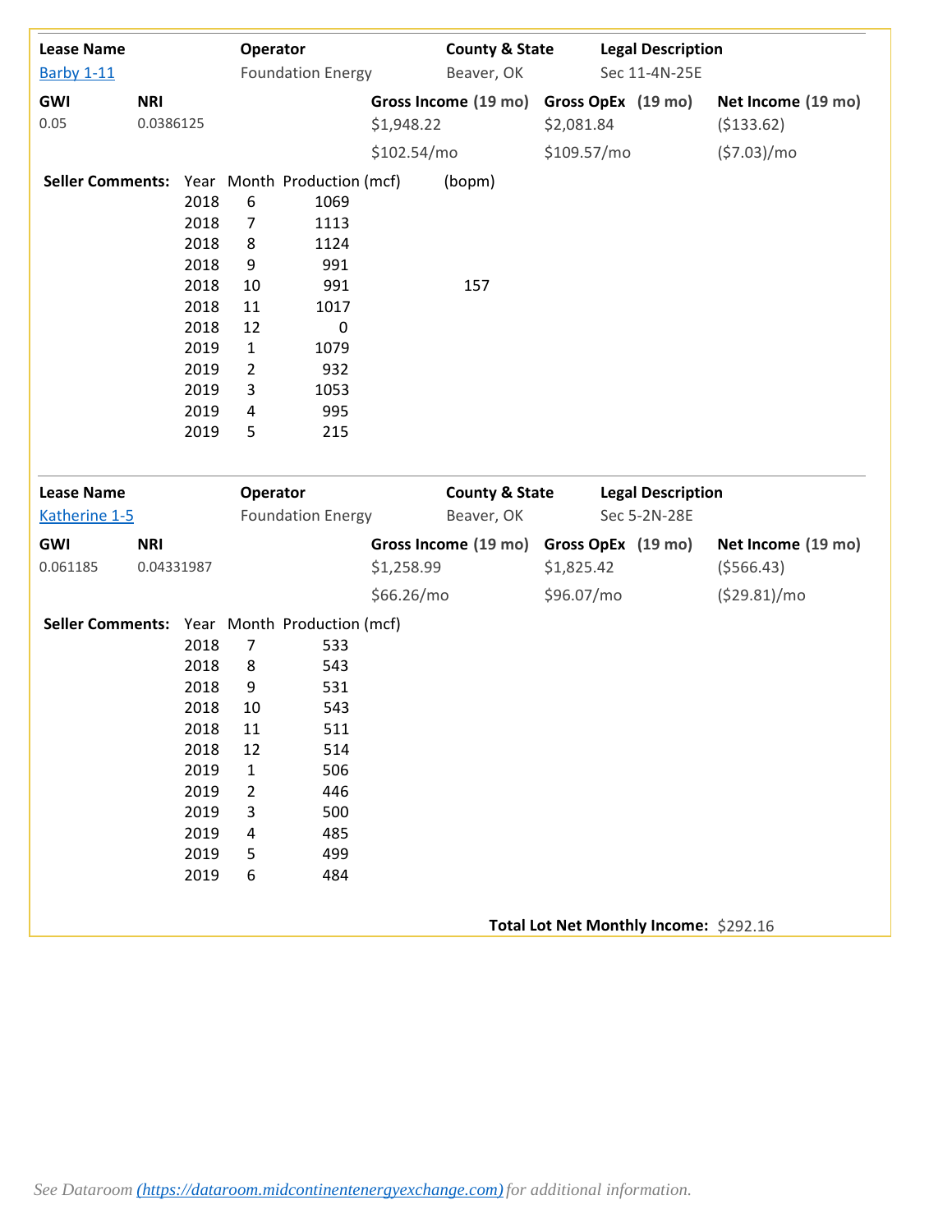

# **Lot #57 Mineral/Royalty Interest**

| <b>Lease Name</b>            | Operator                                                                                                                                                                                                                                                                                                                                                                                                             | <b>County &amp; State</b> | <b>Legal Description</b> | <b>Acres</b> |  |
|------------------------------|----------------------------------------------------------------------------------------------------------------------------------------------------------------------------------------------------------------------------------------------------------------------------------------------------------------------------------------------------------------------------------------------------------------------|---------------------------|--------------------------|--------------|--|
| <b>Caddo Parish Minerals</b> | Coal Creek Energy LLC                                                                                                                                                                                                                                                                                                                                                                                                | Caddo Parish, LA          | E 30 acres NE SW &       | 1.75 (2.5%)  |  |
|                              |                                                                                                                                                                                                                                                                                                                                                                                                                      |                           | SW NW Sec 11-14N-<br>16W | of 70 acres) |  |
|                              | <b>Decimal Interest</b>                                                                                                                                                                                                                                                                                                                                                                                              |                           | Net Income (4 mo)        |              |  |
|                              | .00005768 in the Unit totaling 6                                                                                                                                                                                                                                                                                                                                                                                     |                           | \$706.72                 |              |  |
|                              | wells                                                                                                                                                                                                                                                                                                                                                                                                                |                           |                          | \$176.68/mo  |  |
|                              | Operating LLC of Oklahoma City, OK; Indigo Minerals, LLC of Houston, TX and Weatherly Oil & Gas,<br>LLC of Ft Worth, TX. Combined, these wells are currently producing an average of approximately<br>57,557 MCFPD and 0.59 BOPD. Completion Interval: 11,898-21,693. Seller is conveying 2.5% of its<br>right, title and interest. The Monthly Revenues listed below reflect the actual interest being<br>conveyed. |                           |                          |              |  |
|                              | Monthly Revenues:                                                                                                                                                                                                                                                                                                                                                                                                    |                           |                          |              |  |
|                              | May 2019 - \$148.78                                                                                                                                                                                                                                                                                                                                                                                                  | March 2019 - \$203.71     |                          |              |  |
|                              | April 2019 - \$164.55                                                                                                                                                                                                                                                                                                                                                                                                | February 2019 - \$189.68  |                          |              |  |
|                              |                                                                                                                                                                                                                                                                                                                                                                                                                      |                           |                          |              |  |

# **Lot #58 Partial Working Interest**

| <b>Lease Name</b><br>Shapiro 14-1H |                          |      | Operator       | <b>Foundation Energy</b> |                     | <b>County &amp; State</b><br>Billings, ND |                                | <b>Legal Description</b><br>Sec 1-142N-102W |                |                    |
|------------------------------------|--------------------------|------|----------------|--------------------------|---------------------|-------------------------------------------|--------------------------------|---------------------------------------------|----------------|--------------------|
| <b>GWI</b><br>0.0012966            | <b>NRI</b><br>0.00106623 |      |                |                          | \$327.06            | Gross Income (19 mo)                      | Gross OpEx (19 mo)<br>\$497.47 |                                             | (5170.41)      | Net Income (19 mo) |
|                                    |                          |      |                |                          | \$17.21/mo          |                                           | \$26.18/mo                     |                                             | $( $8.97)/$ mo |                    |
| Seller Comments: Year Month        |                          |      |                | (mcf)                    | Production<br>(bbl) |                                           |                                |                                             | (mcf)          | (bbl)              |
|                                    |                          | 2018 | $\overline{7}$ | 9                        |                     | 0                                         | 2019                           | 1                                           | 551            | 462                |
|                                    |                          | 2018 | 8              | 10                       |                     | 0                                         | 2019                           | $\mathcal{P}$                               | 751            | 454                |
|                                    |                          | 2018 | 9              | 4                        |                     | 0                                         | 2019                           | 3                                           | 283            | 440                |
|                                    |                          | 2018 | 10             | 323                      | 120                 |                                           | 2019                           | 4                                           | 621            | 395                |
|                                    |                          | 2018 | 11             | 623                      | 327                 |                                           | 2019                           | 5                                           | 1099           | 320                |
|                                    |                          | 2018 | 12             | 676                      | 397                 |                                           | 2019                           | 6                                           | 93             | 0                  |
|                                    |                          |      |                |                          |                     |                                           |                                |                                             |                |                    |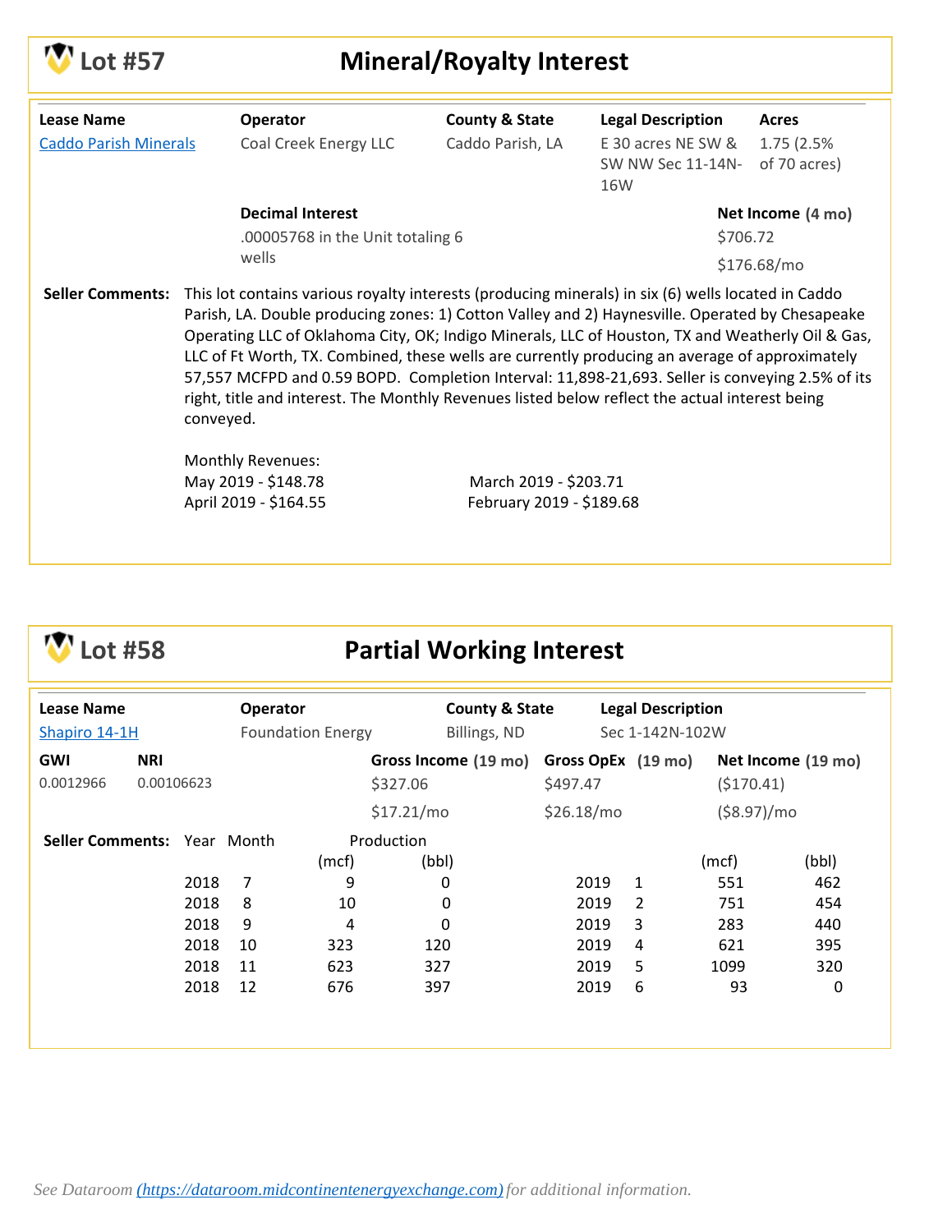

### **Lot #59 Overriding Royalty Interest**

**Lease Name** [Travis 1-18](http://info.mceeauction.com.s3.amazonaws.com/Oct 2019/Travis 1-18 MCEE Data Packet.pdf)

#### **Operator** Derrick Resources

**County & State** Seward, KS

**Legal Description** Sec 18-35S-32W all

.00655130

**Net Income Decimal Interest (12 mo)** \$3.00

## **Lot #60 Partial Working Interest**

| <b>Lease Name</b><br><b>Bell 1-3</b>         |                          |                                                                                              | Operator<br><b>Snyder Partners</b>                                                  |                                                                                  | <b>County &amp; State</b><br>Beaver, OK             |          | <b>Legal Description</b><br>Sec 3-1N-21E |                                |
|----------------------------------------------|--------------------------|----------------------------------------------------------------------------------------------|-------------------------------------------------------------------------------------|----------------------------------------------------------------------------------|-----------------------------------------------------|----------|------------------------------------------|--------------------------------|
| GWI<br>0.045                                 | <b>NRI</b><br>0.03148876 |                                                                                              |                                                                                     |                                                                                  | Gross Income (19 mo) Gross OpEx (19 mo)<br>\$931.00 | \$777.19 |                                          | Net Income (19 mo)<br>\$153.81 |
| Seller Comments: Year Month Production (mcf) |                          | 2017<br>2017<br>2017<br>2018<br>2018<br>2018<br>2018<br>2018<br>2018<br>2018<br>2018<br>2018 | 10<br>11<br>12<br>$\mathbf{1}$<br>$\overline{2}$<br>3<br>4<br>5<br>6<br>7<br>8<br>9 | 834<br>826<br>812<br>772<br>680<br>720<br>650<br>751<br>682<br>699<br>705<br>379 | \$49.00/mo                                          |          | \$40.90/mo                               | \$8.10/mo                      |
|                                              |                          |                                                                                              |                                                                                     |                                                                                  |                                                     |          |                                          |                                |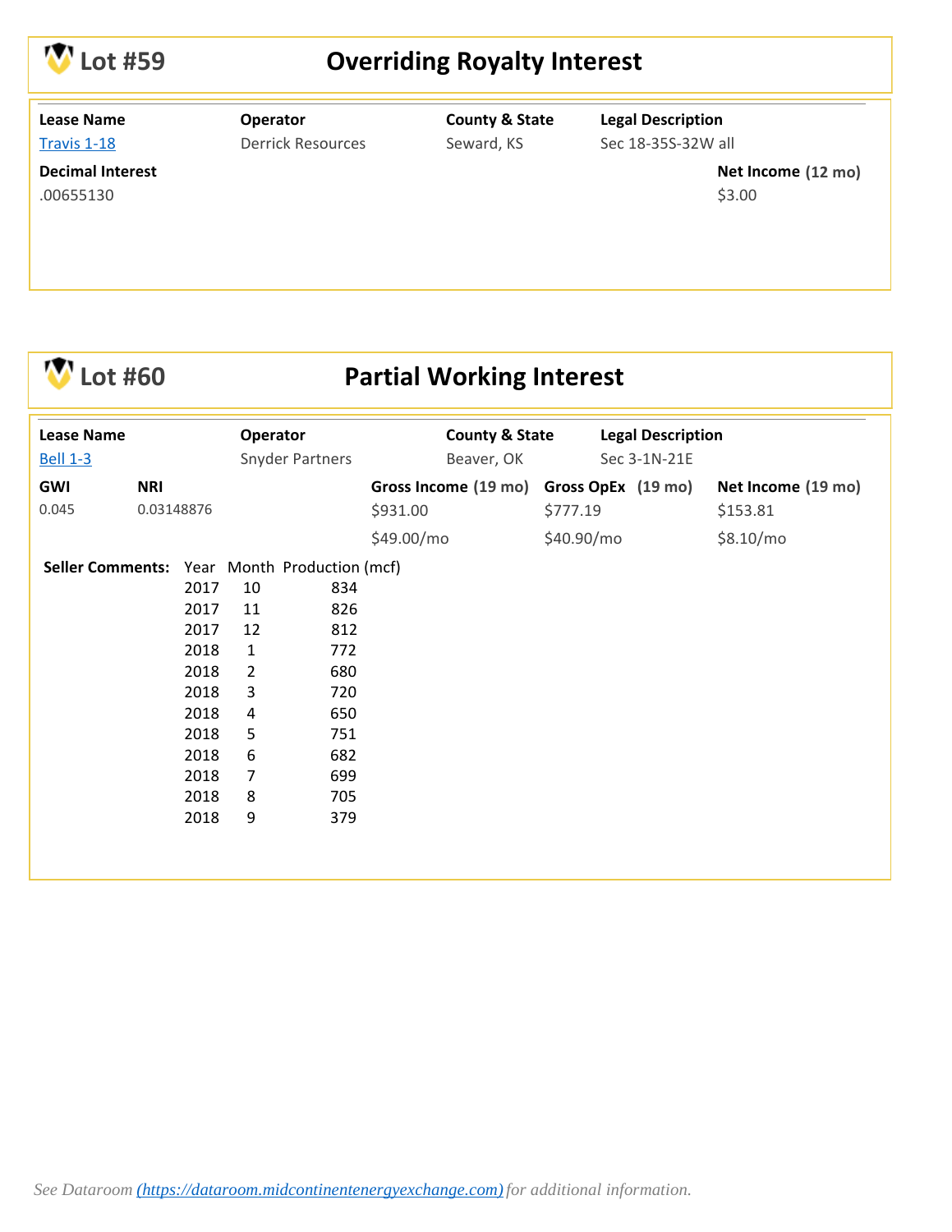

# **V** Lot #61 **Partial Working Interest**

| <b>Lease Name</b>                            |            | Operator |                | <b>County &amp; State</b> |              | <b>Legal Description</b> |             |                                         |                    |
|----------------------------------------------|------------|----------|----------------|---------------------------|--------------|--------------------------|-------------|-----------------------------------------|--------------------|
| <b>Cook 1-17</b>                             |            |          |                | Spindletop Oil & Gas      |              | Harper, OK               |             | Sec 17-28N-25W                          |                    |
| GWI                                          | <b>NRI</b> |          |                |                           |              |                          |             | Gross Income (19 mo) Gross OpEx (19 mo) | Net Income (19 mo) |
| 0.075                                        | 0.0592822  |          |                |                           | \$2,139.53   |                          | \$2,158.72  |                                         | (519.19)           |
|                                              |            |          |                |                           | \$112.61/mol |                          | \$113.62/mo |                                         | (\$1.01)/mo        |
| Seller Comments: Year Month Production (mcf) |            |          |                |                           |              |                          |             |                                         |                    |
|                                              |            | 2018     | 7              | 725                       |              |                          |             |                                         |                    |
|                                              |            | 2018     | 8              | 717                       |              |                          |             |                                         |                    |
|                                              |            | 2018     | 9              | 685                       |              |                          |             |                                         |                    |
|                                              |            | 2018     | 10             | 710                       |              |                          |             |                                         |                    |
|                                              |            | 2018     | 11             | 636                       |              |                          |             |                                         |                    |
|                                              |            | 2018     | 12             | 697                       |              |                          |             |                                         |                    |
|                                              |            | 2019     | $\mathbf{1}$   | 712                       |              |                          |             |                                         |                    |
|                                              |            | 2019     | $\overline{2}$ | 601                       |              |                          |             |                                         |                    |
|                                              |            | 2019     | 3              | 635                       |              |                          |             |                                         |                    |
|                                              |            | 2019     | 4              | 676                       |              |                          |             |                                         |                    |
|                                              |            | 2019     | 5              | 665                       |              |                          |             |                                         |                    |
|                                              |            | 2019     | 6              | 697                       |              |                          |             |                                         |                    |
|                                              |            |          |                |                           |              |                          |             |                                         |                    |
|                                              |            |          |                |                           |              |                          |             |                                         |                    |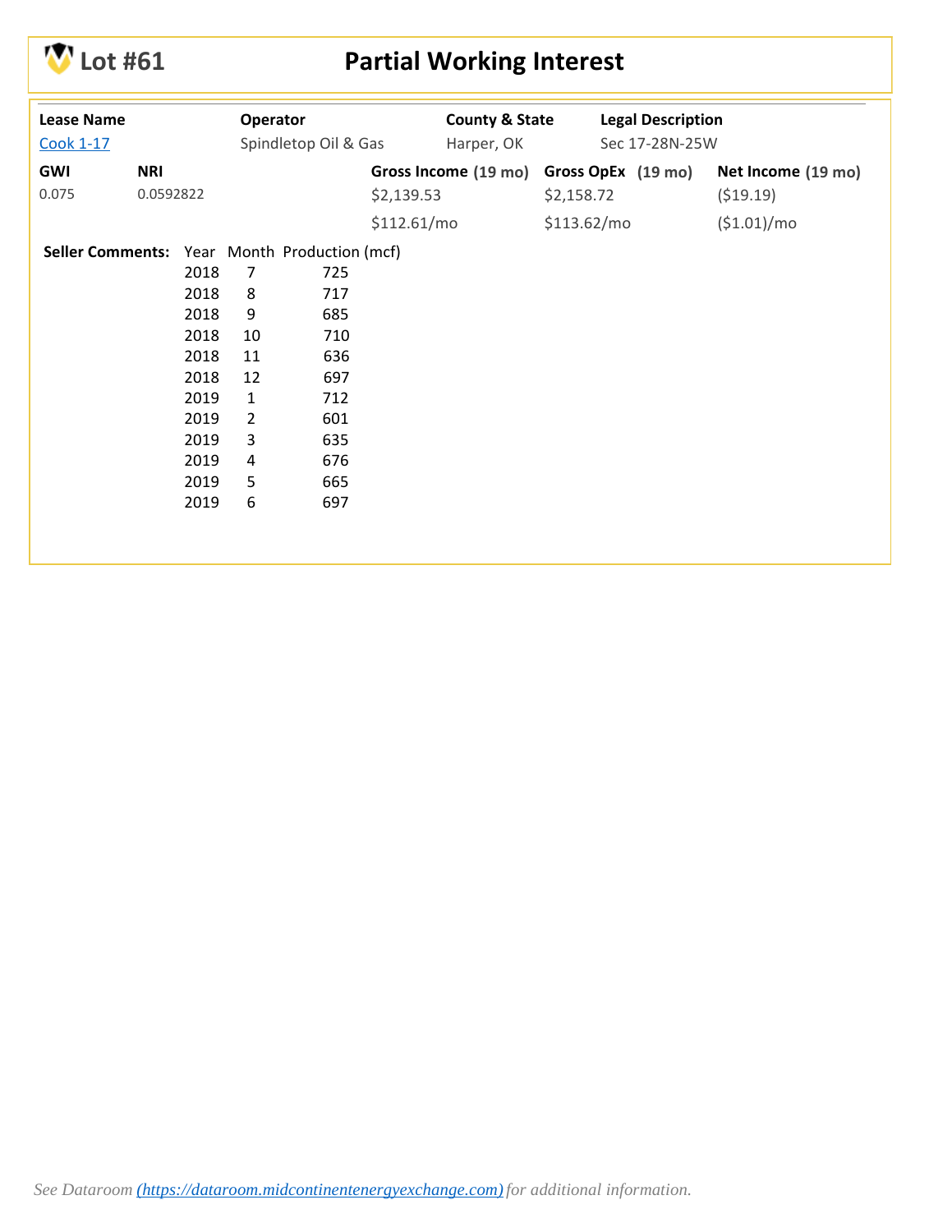| ot #62            |                                            | <b>Royalty Interest</b>   |                                                                                                                      |  |  |  |  |  |  |  |  |
|-------------------|--------------------------------------------|---------------------------|----------------------------------------------------------------------------------------------------------------------|--|--|--|--|--|--|--|--|
| <b>Lease Name</b> | Operator                                   | <b>County &amp; State</b> | <b>Legal Description</b>                                                                                             |  |  |  |  |  |  |  |  |
| Davis Ranch 2-1   | Herman Loeb, LLC                           | Barber, KS                | S/2 NW Sec 1-35S-<br>15W                                                                                             |  |  |  |  |  |  |  |  |
|                   | <b>Decimal Interest</b><br>.00591430 (Gas) |                           | Net Income (12 mo)<br>\$55.49                                                                                        |  |  |  |  |  |  |  |  |
|                   |                                            |                           | \$4.62/mo                                                                                                            |  |  |  |  |  |  |  |  |
|                   | Herman L. Loeb, LLC.                       |                           | Seller Comments: Oil and gas - one well. Decimal interest and monthly income is for GAS. Purchaser for gas is        |  |  |  |  |  |  |  |  |
| <b>Lease Name</b> | <b>Operator</b>                            | <b>County &amp; State</b> | <b>Legal Description</b>                                                                                             |  |  |  |  |  |  |  |  |
| Davis Ranch 2-1   | Herman Loeb, LLC                           | Barber, KS                | S/2 NW Sec 1-35S-<br>15W                                                                                             |  |  |  |  |  |  |  |  |
|                   | <b>Decimal Interest</b>                    |                           | Net Income (12 mo)                                                                                                   |  |  |  |  |  |  |  |  |
|                   | .00591430 (Oil)                            |                           | \$55.53                                                                                                              |  |  |  |  |  |  |  |  |
|                   |                                            |                           | \$4.63/mo                                                                                                            |  |  |  |  |  |  |  |  |
|                   | Marketing LP.                              |                           | Seller Comments: Oil and gas - one well. Decimal interest and monthly income is for OIL. Purchaser for oil is Plains |  |  |  |  |  |  |  |  |
|                   |                                            |                           | Total Lot Net Monthly Income: \$9.25                                                                                 |  |  |  |  |  |  |  |  |

# **Lot #63 Partial Working Interest**

| Lease Name<br>Warkentin |                        | <b>Operator</b><br>Te Pe Oil & Gas                                                                                                                         | <b>County &amp; State</b><br>Marion, KS               | <b>Legal Description</b><br>NW Sec 20-19S-1E | <b>Acres</b><br>160 mol        |
|-------------------------|------------------------|------------------------------------------------------------------------------------------------------------------------------------------------------------|-------------------------------------------------------|----------------------------------------------|--------------------------------|
| <b>GWI</b><br>12.9%     | <b>NRI</b><br>10.9375% |                                                                                                                                                            | Gross Income (18 mo) Gross OpEx (18 mo)<br>\$4,537.74 | \$3,844.60                                   | Net Income (18 mo)<br>\$693.14 |
|                         |                        |                                                                                                                                                            | \$252.10/mo                                           | \$213.59/mo                                  | \$38.51/mo                     |
| <b>Seller Comments:</b> |                        | Oil Sales:<br>2013 - 627 bbl<br>2014 - 612 bbl<br>2015 - 590 bbl<br>2016 - 459 bbl<br>2017 - 520 bbl<br>2018 - 318 bbl<br>2019 - 282 bbl (through June 30) |                                                       |                                              |                                |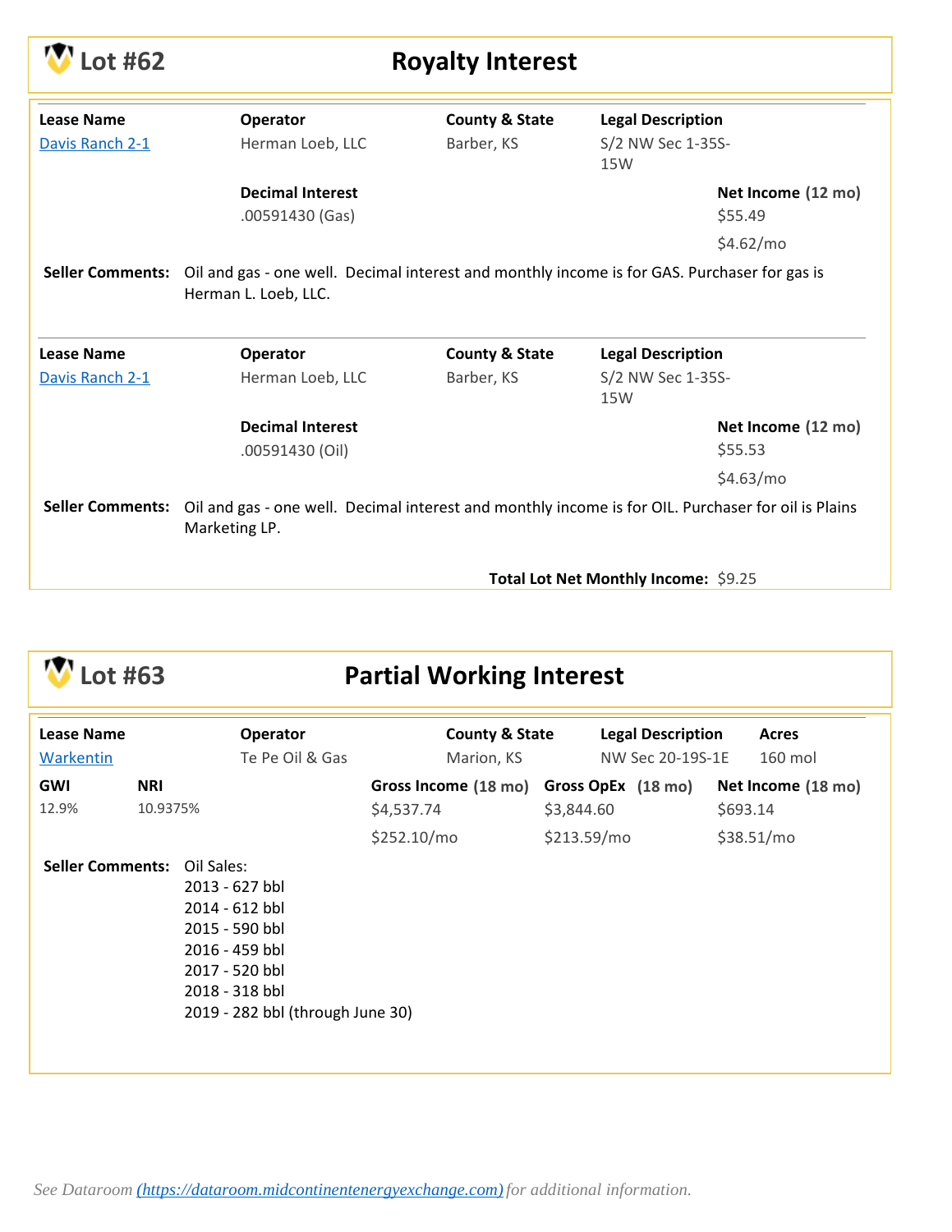

# **Lot #64 Partial Working Interest**

| <b>Lease Name</b><br><b>VooDoo 1-22</b> |                             | Operator<br>XTO Energy Inc |                | <b>County &amp; State</b><br>Billings, ND |                      | <b>Legal Description</b><br>NE NW Sec 22-142N-<br>102W |                    |                    |
|-----------------------------------------|-----------------------------|----------------------------|----------------|-------------------------------------------|----------------------|--------------------------------------------------------|--------------------|--------------------|
| GWI                                     | <b>NRI</b>                  |                            |                |                                           | Gross Income (19 mo) |                                                        | Gross OpEx (19 mo) | Net Income (19 mo) |
| 0.05                                    | 0.0385                      |                            |                |                                           | \$8,807.61           | \$10,762.96                                            |                    | (51, 955.35)       |
|                                         |                             |                            |                |                                           | \$463.56/mo          | \$566.47/mo                                            |                    | (\$102.91)/mo      |
|                                         | Seller Comments: Year Month |                            |                |                                           | Production           |                                                        |                    |                    |
|                                         |                             |                            |                | (mcf)                                     | (bbl)                |                                                        |                    |                    |
|                                         |                             | 2018                       | $\overline{7}$ | 1114                                      | 204                  |                                                        |                    |                    |
|                                         |                             | 2018                       | 8              | 855                                       | 154                  |                                                        |                    |                    |
|                                         |                             | 2018                       | 9              | 1000                                      | 209                  |                                                        |                    |                    |
|                                         |                             | 2018                       | 10             | 650                                       | 106                  |                                                        |                    |                    |
|                                         |                             | 2018                       | 11             | 426                                       | 62                   |                                                        |                    |                    |
|                                         |                             | 2018                       | 12             | 1212                                      | 260                  |                                                        |                    |                    |
|                                         |                             | 2019                       | $\mathbf{1}$   | 1320                                      | 262                  |                                                        |                    |                    |
|                                         |                             | 2019                       | $\overline{2}$ | 537                                       | 108                  |                                                        |                    |                    |
|                                         |                             | 2019                       | 3              | $\mathbf 0$                               | $\mathbf 0$          |                                                        |                    |                    |
|                                         |                             | 2019                       | 4              | 827                                       | 175                  |                                                        |                    |                    |
|                                         |                             | 2019                       | 5              | 1610                                      | 349                  |                                                        |                    |                    |
|                                         |                             | 2019                       | 6              | 1218                                      | 271                  |                                                        |                    |                    |
|                                         |                             |                            |                |                                           |                      |                                                        |                    |                    |
|                                         |                             |                            |                |                                           |                      |                                                        |                    |                    |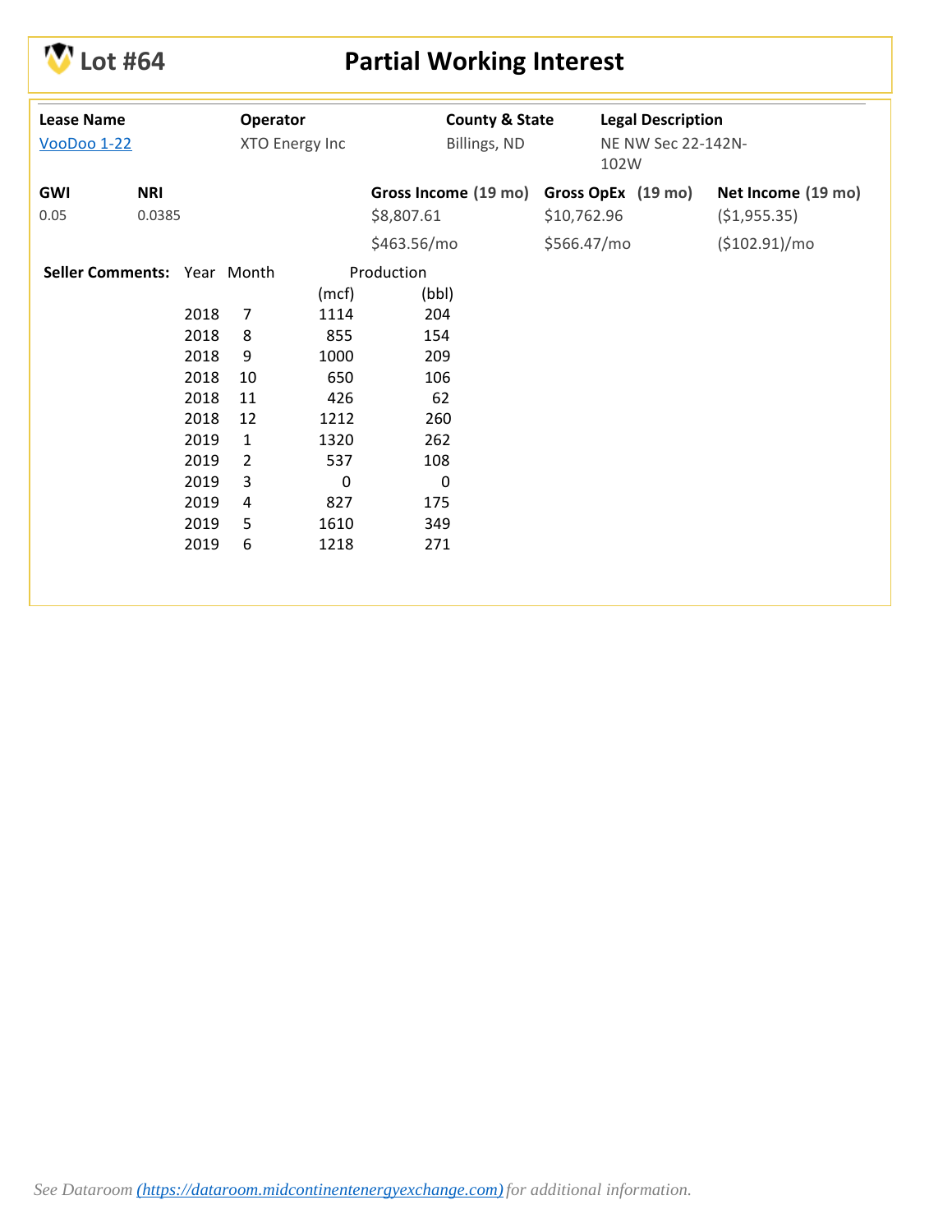| Lot #65                                   |                                  | <b>Overriding Royalty Interest</b>        |                                                                                                                                                                                                                                                                                                                                                                                                                                                                                                                                                                                                                    |
|-------------------------------------------|----------------------------------|-------------------------------------------|--------------------------------------------------------------------------------------------------------------------------------------------------------------------------------------------------------------------------------------------------------------------------------------------------------------------------------------------------------------------------------------------------------------------------------------------------------------------------------------------------------------------------------------------------------------------------------------------------------------------|
| <b>Lease Name</b><br>Schenck 6, 7, 8 & 10 | Operator<br><b>XOG Resources</b> | <b>County &amp; State</b><br>Brazoria, TX | <b>Legal Description</b><br>CO'Donnell Survey,<br>$A-492$                                                                                                                                                                                                                                                                                                                                                                                                                                                                                                                                                          |
| <b>Decimal Interest</b><br>0.00108148     |                                  |                                           | Net Income (20 mo)<br>\$2,058.17                                                                                                                                                                                                                                                                                                                                                                                                                                                                                                                                                                                   |
|                                           | are included in this sale.       |                                           | Seller Comments: A new well was drilled on Schenck #10 in late 2018. Income has seen an increase despite volatility<br>in prices. Gas sales temporarily stopped when the well was on gas lift and all the produced gas<br>was consumed in the operation of the gas lift operation. The well was recently converted to an<br>electric submersible pump, so gas revenues started up again for the production month of May<br>2019 which are shown on the May, 2019 check and have continued long term since then.<br>Inactive wells Schenck #6 & #8 (White Marlin Operating is the Operator on the inactive well #8) |
| <b>Lease Name</b>                         | Operator                         | <b>County &amp; State</b>                 | <b>Legal Description</b>                                                                                                                                                                                                                                                                                                                                                                                                                                                                                                                                                                                           |
| Miller 1                                  | <b>XOG Resources</b>             | Brazoria, TX                              | CO'Donnell Survey,<br>A-498                                                                                                                                                                                                                                                                                                                                                                                                                                                                                                                                                                                        |
| <b>Decimal Interest</b><br>0.00028477     |                                  |                                           | Net Income (20 mo)<br>\$83.63                                                                                                                                                                                                                                                                                                                                                                                                                                                                                                                                                                                      |
|                                           |                                  |                                           | Total Lot Net Monthly Income: \$107.09                                                                                                                                                                                                                                                                                                                                                                                                                                                                                                                                                                             |
|                                           |                                  |                                           |                                                                                                                                                                                                                                                                                                                                                                                                                                                                                                                                                                                                                    |
|                                           |                                  |                                           |                                                                                                                                                                                                                                                                                                                                                                                                                                                                                                                                                                                                                    |

 $\overline{\mathbf{r}}$ 

| AM L<br>Lot #66                                                       | <b>Minerals</b>           |  |
|-----------------------------------------------------------------------|---------------------------|--|
| <b>Lease Name</b>                                                     | <b>County &amp; State</b> |  |
| <b>Gove Minerals</b>                                                  | Gove, KS                  |  |
| <b>Legal Description</b>                                              | <b>Acres</b>              |  |
| E/2 Sec 9-14S-31W                                                     | <b>160 NMA</b>            |  |
| Seller Comments: Seller owns 50% interest in 320 gross mineral acres. |                           |  |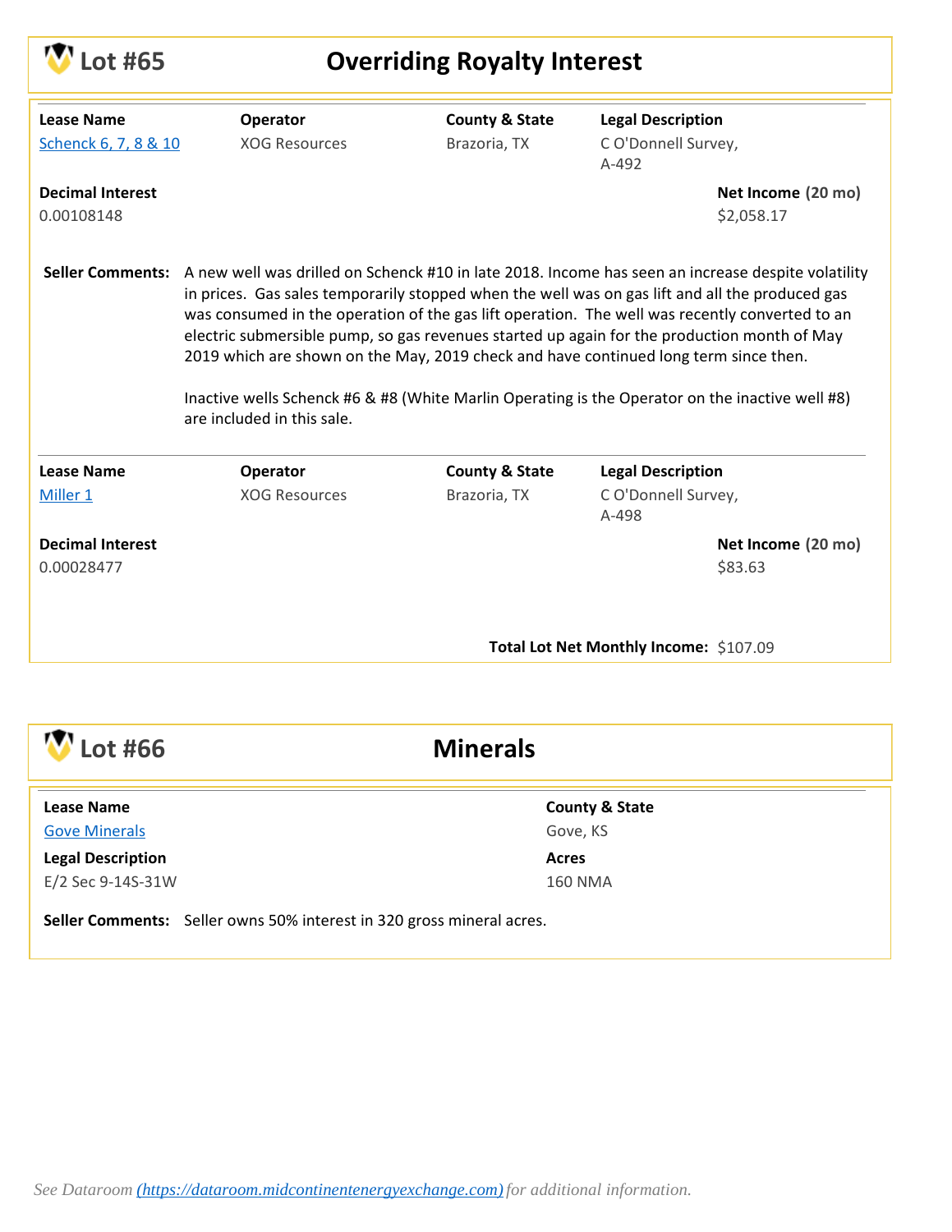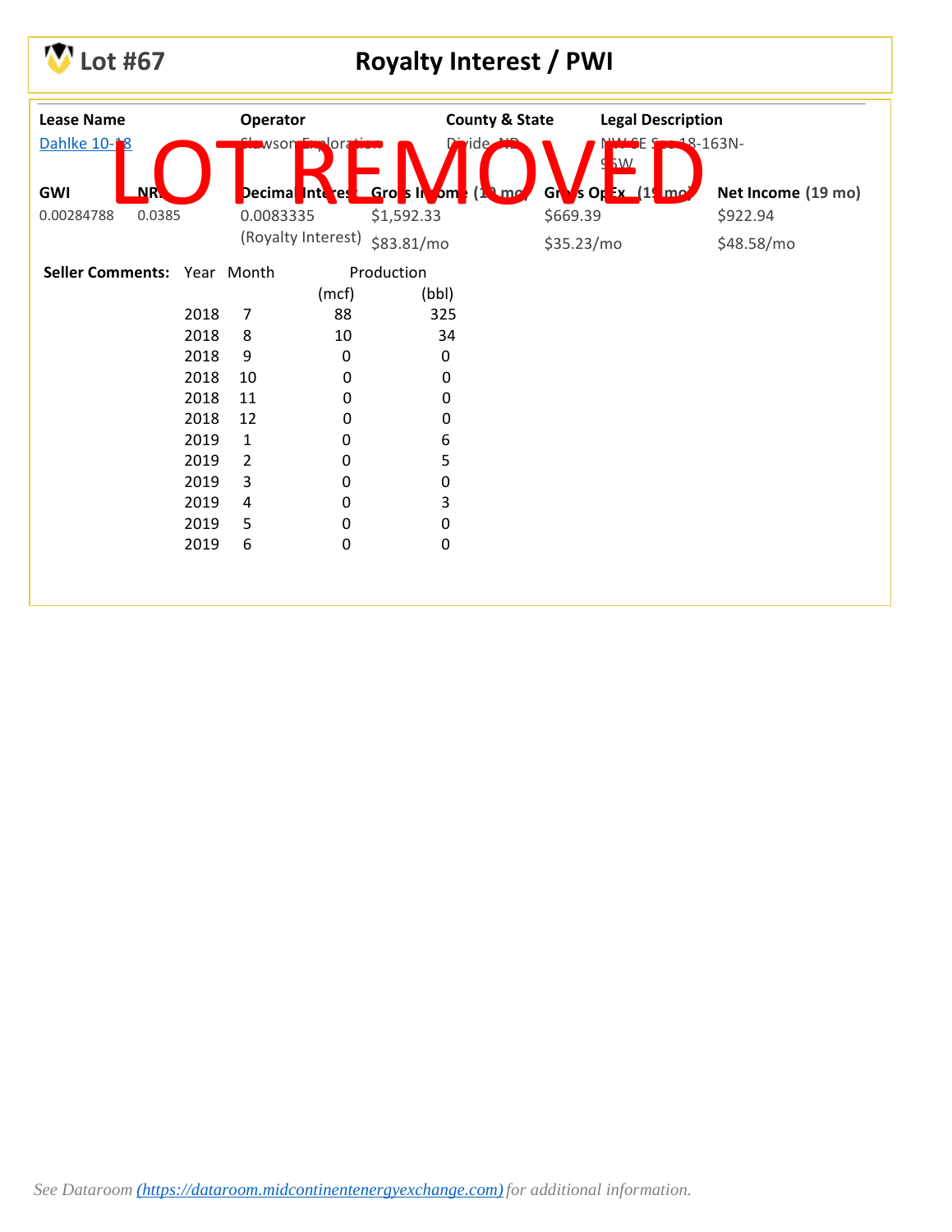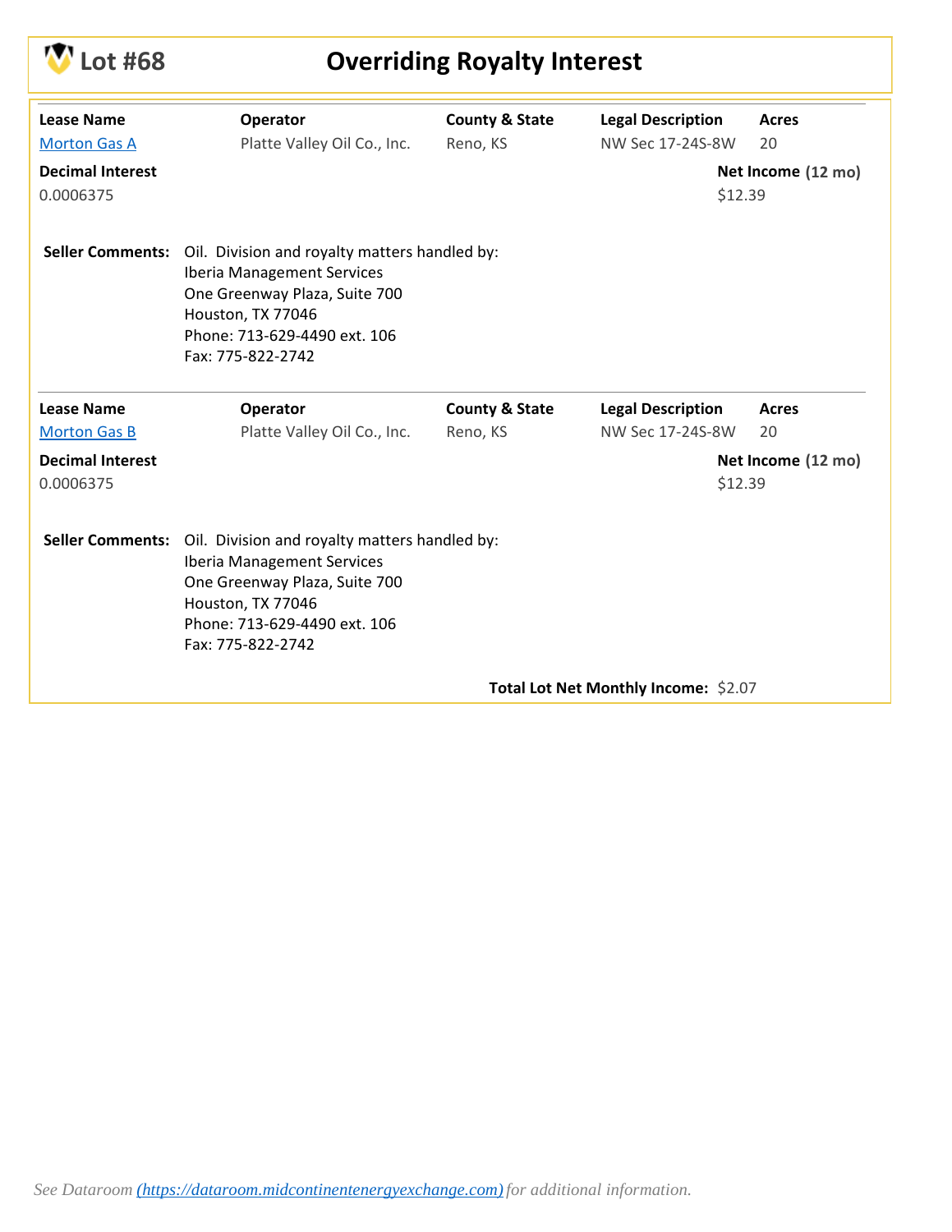| ot #69                                  |                                                          | <b>Royalty Interest / Overriding RI</b> |                                                       |                               |
|-----------------------------------------|----------------------------------------------------------|-----------------------------------------|-------------------------------------------------------|-------------------------------|
| <b>Lease Name</b><br><b>Heintz 1-15</b> | Operator<br>Sheridan Production Co.                      | <b>County &amp; State</b><br>Beaver, OK | <b>Legal Description</b><br>C SE SW Sec 15-6N-<br>21E |                               |
|                                         | <b>Decimal Interest</b><br>0.00042720                    |                                         |                                                       | Net Income (12 mo)<br>\$60.87 |
|                                         |                                                          |                                         |                                                       | \$5.07/mo                     |
| <b>Seller Comments: Gas.</b>            |                                                          |                                         |                                                       |                               |
| Lease Name                              | Operator                                                 | <b>County &amp; State</b>               | <b>Legal Description</b>                              |                               |
| Zielke 1-28                             | Sheridan Production Co.                                  | Beaver, OK                              | C NW NE Sec 28-6N-<br>21E                             |                               |
|                                         | <b>Decimal Interest</b>                                  |                                         | Gross OpEx (12 mo)                                    | Net Income (12 mo)            |
|                                         | 0.002256340                                              |                                         | \$5.04                                                | (55.04)                       |
|                                         |                                                          |                                         | \$0.42/mo                                             | (50.42)/mo                    |
|                                         | Seller Comments: Gas. Well Shut-In as of 2019 statement. |                                         |                                                       |                               |
|                                         |                                                          |                                         | Total Lot Net Monthly Income: \$4.65                  |                               |

| $\sqrt{}$ Lot #70                                                                      | <b>Leased Minerals</b>                   |                                                |  |
|----------------------------------------------------------------------------------------|------------------------------------------|------------------------------------------------|--|
| <b>Lease Name</b><br><b>Greeley County Minerals</b>                                    | <b>County &amp; State</b><br>Greeley, KS | <b>Legal Description</b><br>N/2 Sec 11-16S-42W |  |
|                                                                                        |                                          | <b>Acres</b>                                   |  |
|                                                                                        |                                          | 117.5 NMA                                      |  |
| <b>Seller Comments:</b> Leased to American Warrior, inc. @ 3/16 expiring June 14, 2022 |                                          |                                                |  |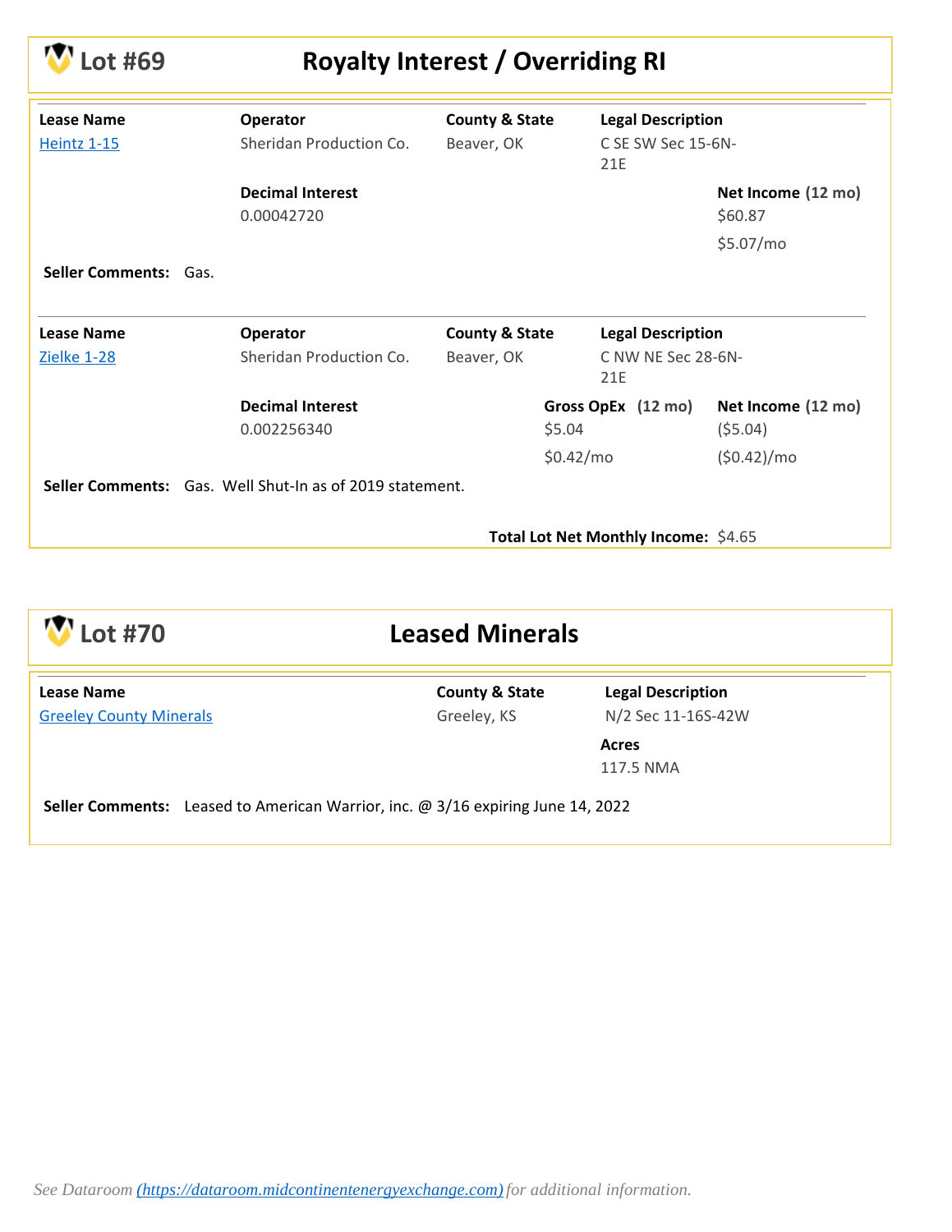

#### **Lot #71 Leased Minerals**

| <b>Lease Name</b> |                                |
|-------------------|--------------------------------|
|                   | <b>Greeley County Minerals</b> |

#### **County & State** Greeley, KS

**Legal Description** NE Sec 20-16S-42W

**Acres** 57.5 NMA

**Seller Comments:** Leased to American Warrior, Inc. @ 3/16 expiring June 14, 2022

### **Lot #72 Open Minerals**

[Greeley County Minerals](http://info.mceeauction.com.s3.amazonaws.com/Oct%202019/Greeley%20Minerals%20Sec%2010%2018S%2042W%20MCEE%20Data%20Packet.pdf) **Lease Name**

**Legal Description** SE Sec 10-18S-42W

**Seller Comments:** Open and unleased.

**County & State** Greeley, KS

**Acres** 57.5 NMA



#### **Lot #73 Open Minerals**

[Greeley County Minerals](http://info.mceeauction.com.s3.amazonaws.com/Oct%202019/Greeley%20Sec%2033%2018S%2042W%20MCEE%20Data%20Packet.pdf) **Lease Name**

**Legal Description** NE & E/2 NW Sec 33-18S-42W

**Seller Comments:** Open and unleased.

**County & State** Greeley, KS

**Acres** 87.5 NMA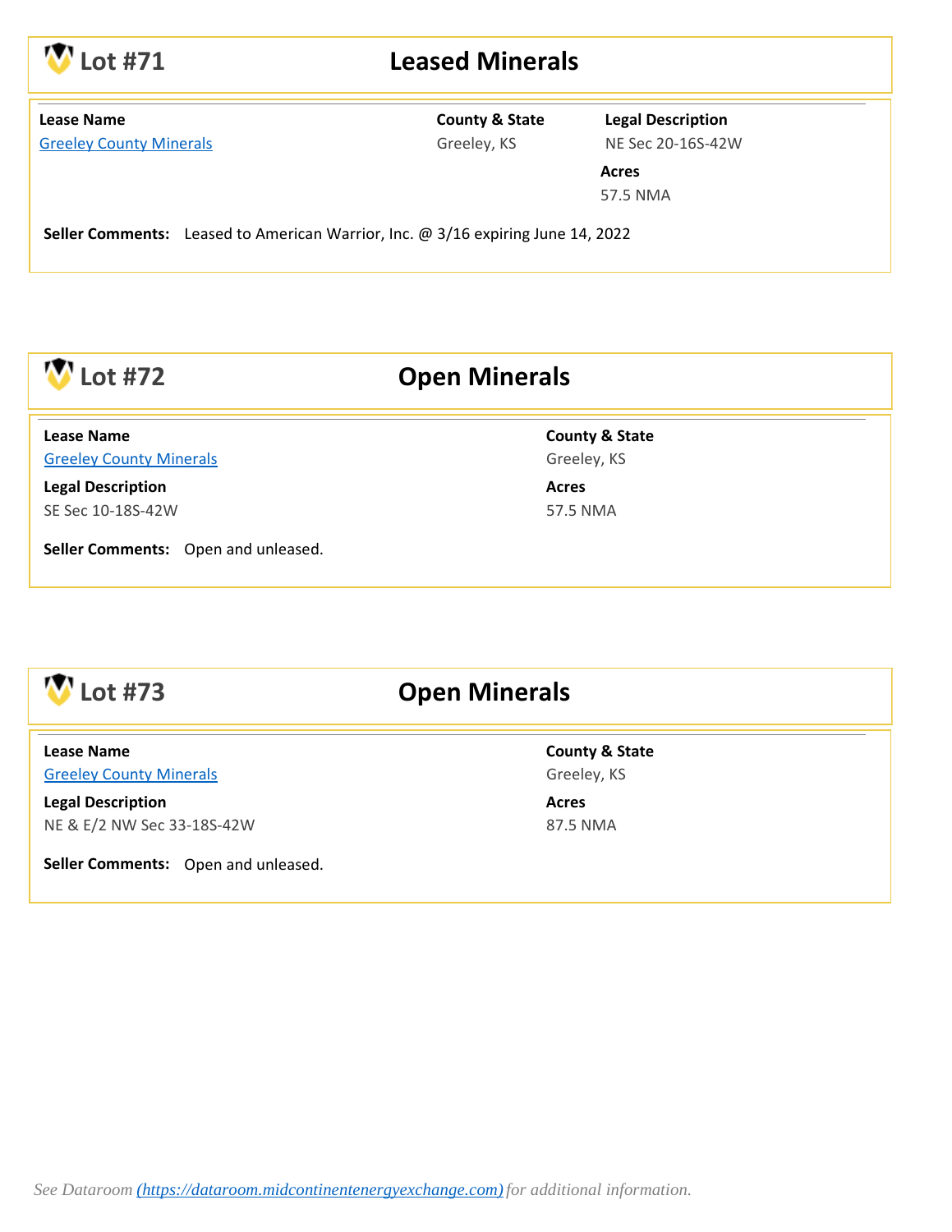

## **Lot #74 Open Minerals**

#### **Lease Name**

[Greeley County Minerals](http://info.mceeauction.com.s3.amazonaws.com/Oct%202019/Greeley%20Minerals%20Sec%2028%2018S%2041W%20MCEE%20Data%20Packet.pdf)

**Legal Description** SE Sec 28-18S-41W

**Seller Comments:** Open and unleased.

**County & State**

Greeley, KS **Acres**

57.5 NMA

| ot #75                            |            |                                                                                              |                                                                                                  |                                                                                               | <b>Partial Working Interest</b>                                                                       |                                                      |                    |                    |
|-----------------------------------|------------|----------------------------------------------------------------------------------------------|--------------------------------------------------------------------------------------------------|-----------------------------------------------------------------------------------------------|-------------------------------------------------------------------------------------------------------|------------------------------------------------------|--------------------|--------------------|
| <b>Lease Name</b><br>Kimberly 4-8 |            | Operator<br>Slawson Exploration                                                              |                                                                                                  | <b>County &amp; State</b><br>Divide, ND                                                       |                                                                                                       | <b>Legal Description</b><br>NW NW Sec 8-163N-<br>95W |                    |                    |
| <b>GWI</b>                        | <b>NRI</b> |                                                                                              |                                                                                                  |                                                                                               | Gross Income (19 mo)                                                                                  |                                                      | Gross OpEx (19 mo) | Net Income (19 mo) |
| 0.2                               | 0.1674167  |                                                                                              |                                                                                                  |                                                                                               | \$95,022.81                                                                                           | \$57,886.73                                          |                    | \$37,136.08        |
|                                   |            |                                                                                              |                                                                                                  |                                                                                               | \$5,001.20/mo                                                                                         |                                                      | \$3,046.67/mo      | \$1,954.53/mo      |
| Seller Comments: Year Month       |            | 2018<br>2018<br>2018<br>2018<br>2018<br>2018<br>2019<br>2019<br>2019<br>2019<br>2019<br>2019 | $\overline{7}$<br>8<br>9<br>10<br>11<br>12<br>$\mathbf{1}$<br>$\overline{2}$<br>3<br>4<br>5<br>6 | (mcf)<br>209<br>201<br>199<br>59<br>$\Omega$<br>154<br>206<br>111<br>151<br>218<br>227<br>215 | Production<br>(bbl)<br>670<br>595<br>585<br>190<br>0<br>444<br>656<br>380<br>497<br>687<br>654<br>649 |                                                      |                    |                    |
|                                   |            |                                                                                              |                                                                                                  |                                                                                               |                                                                                                       |                                                      |                    |                    |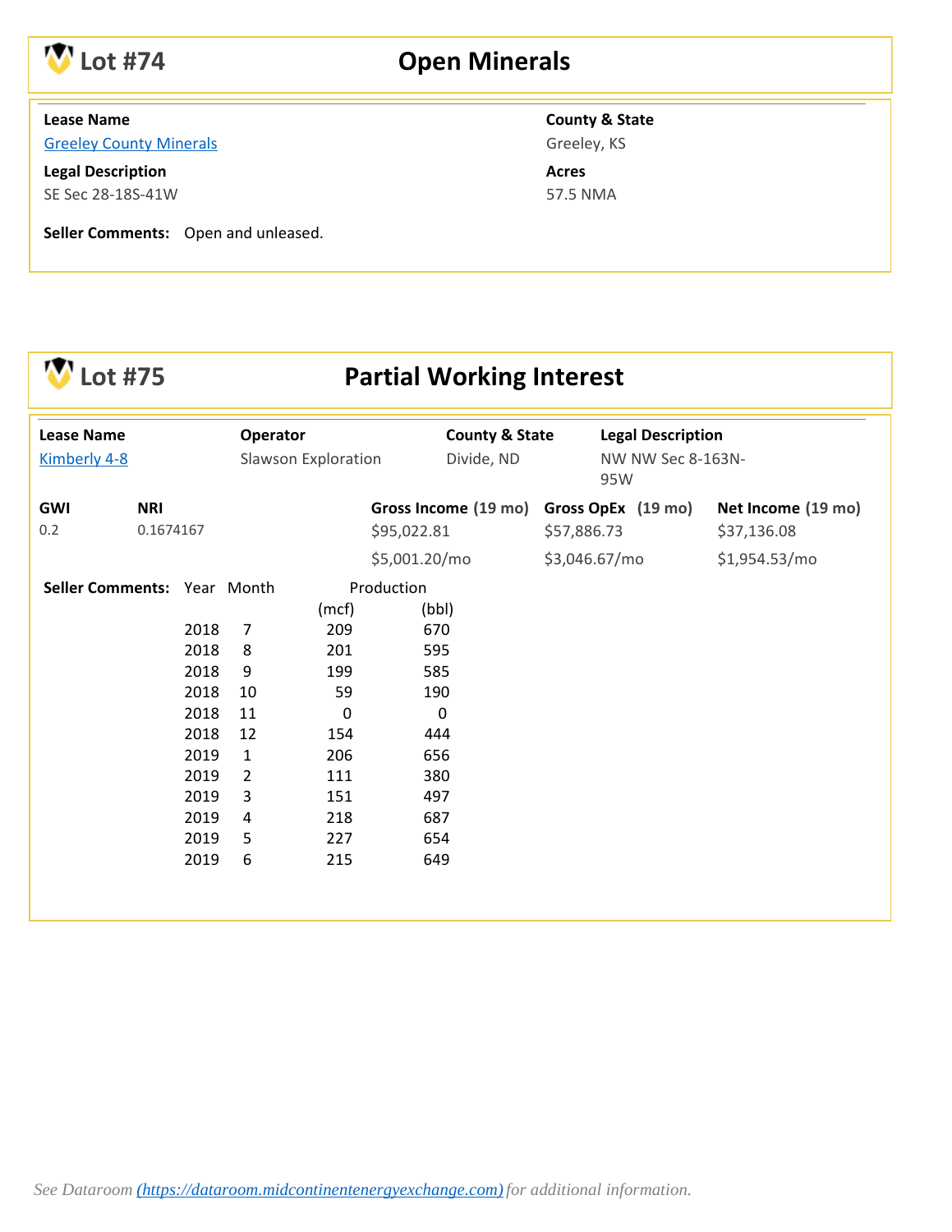

### **Lot #76 Partial Working Interest**

| <b>County &amp; State</b><br><b>Lease Name</b><br><b>Operator</b><br>Roosevelt, MT<br>Slawson Exploration<br><b>Granley 1-13R</b> |                       |               |                                                        |                                |
|-----------------------------------------------------------------------------------------------------------------------------------|-----------------------|---------------|--------------------------------------------------------|--------------------------------|
| GWI<br>0.125                                                                                                                      | <b>NRI</b><br>0.10125 | \$26,236.35   | Gross Income (19 mo) Gross OpEx (19 mo)<br>\$25,491.77 | Net Income (19 mo)<br>\$744.58 |
|                                                                                                                                   |                       | \$1,380.86/mo | \$1,341.67/mo                                          | \$39.19/mo                     |

## **Lot #77 Open Minerals**

[Noble County Minerals](http://info.mceeauction.com.s3.amazonaws.com/Oct%202019/Noble%20Minerals%20MCEE%20Data%20Packet.pdf) **Lease Name**

**Legal Description** Sec 33-20N-1E

#### **County & State**

Noble, OK

**Acres** 1.76857 NMA

# **Lot #78 Open Minerals**

[Pontotoc County Minerals](http://info.mceeauction.com.s3.amazonaws.com/Oct%202019/Pontotoc%20Minerals%20MCEE%20Data%20Packet.pdf) **Lease Name**

**Legal Description** Sec 13-4N-5E

**County & State** Pontotoc, OK

**Acres** 2.85714 NMA

*See Dataroom [\(https://dataroom.midcontinentenergyexchange.com\)](https://dataroom.midcontinentenergyexchange.com)for additional information.*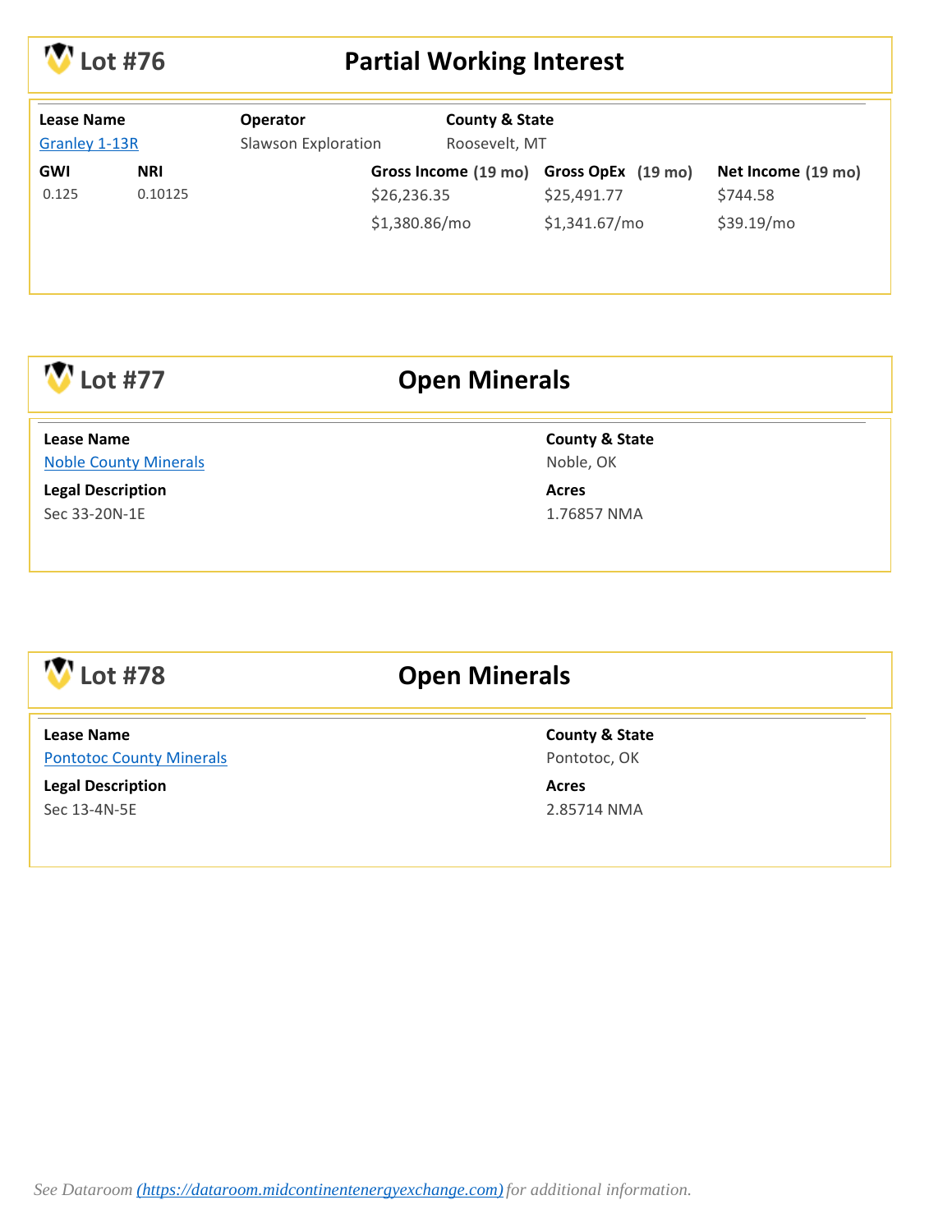

#### **Lot #79 Open Minerals**

#### **Lease Name**

[Creek County Minerals](http://info.mceeauction.com.s3.amazonaws.com/Oct%202019/Creek%20County%20Minerals%20MCEE%20Data%20Packet.pdf)

**Legal Description** Sec 27-16N-7E and Sec 3-14N-9E **County & State** Creek, OK

**Acres** 2.951426 NMA

**Seller Comments:** 0.590286 NMA in Sec 27-16N-7E and 2.36114 NMA in Sec 3-14N-9E - both OPEN.



## **Lot #80 Open Minerals**

[Pottawatomie County Minerals](http://info.mceeauction.com.s3.amazonaws.com/Oct%202019/Pottawatomie%20Minerals%20MCEE%20Data%20Packet.pdf) **Lease Name**

**Legal Description** Sec 11-6N-3E and Sec 12-6N-3E **County & State** Pottawatomie, OK

**Acres** 8.38 NMA

**Seller Comments:** 0.571429 NMA in Sec 11-6N-3E and 7.808571 NMA in Sec 12-6N-3E - both OPEN.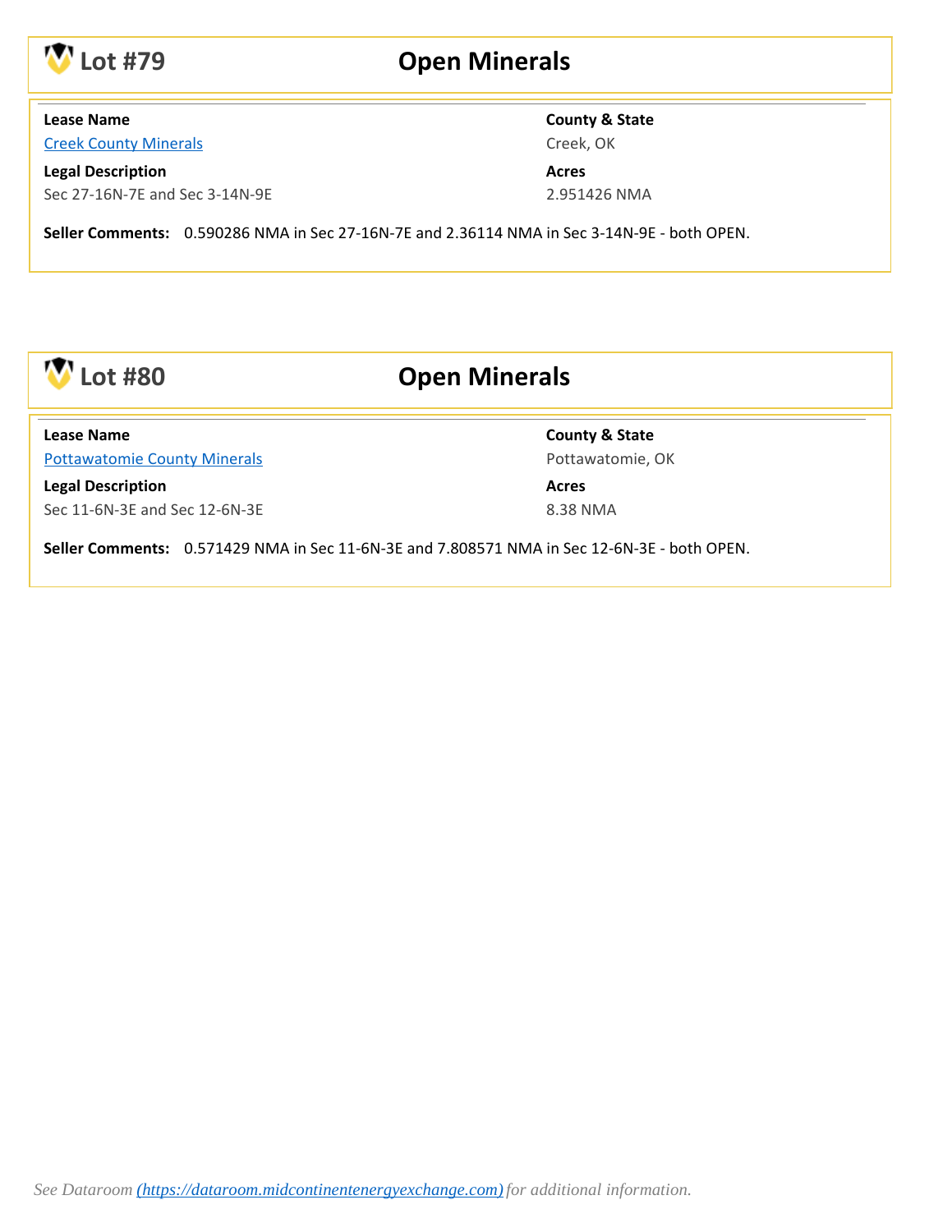| <b>V</b> Lot #81 |  |
|------------------|--|
|------------------|--|

#### **Operated Lease**

| <b>Lease Name</b>            |                |                                                                                         | Operator                                                                                      | Hrabe D2, D1, Westhusin 1 Garo Investment Co    | <b>County &amp; State</b><br>Rooks, KS                                                    | <b>Legal Description</b><br>Hrabe: Sec 12-9S-<br>17W<br>Westhusin: Sec 11-<br>9S-17W | <b>Acres</b><br>$160 +/-$ |  |  |
|------------------------------|----------------|-----------------------------------------------------------------------------------------|-----------------------------------------------------------------------------------------------|-------------------------------------------------|-------------------------------------------------------------------------------------------|--------------------------------------------------------------------------------------|---------------------------|--|--|
| GWI                          | <b>NRI</b>     | <b>Gross</b>                                                                            |                                                                                               |                                                 |                                                                                           |                                                                                      |                           |  |  |
| 100%                         | 82%            | <b>BOPD</b>                                                                             |                                                                                               |                                                 |                                                                                           |                                                                                      |                           |  |  |
|                              |                | 1.66                                                                                    |                                                                                               |                                                 |                                                                                           |                                                                                      |                           |  |  |
| <b>Seller Comments:</b>      |                |                                                                                         |                                                                                               | would increase lease production by 3-4 per day. | With injection well. New tank battery with heater (\$6,000). New pumpjack on the Hrabe D1 |                                                                                      |                           |  |  |
|                              |                |                                                                                         | Hrabe D2 is producing 3 BOPD. D1 needs a larger pumping un. Westhusin needs a pump<br>change. |                                                 |                                                                                           |                                                                                      |                           |  |  |
|                              |                | SWD passed MIT May 2019. All water goes Westhusin.                                      |                                                                                               |                                                 |                                                                                           |                                                                                      |                           |  |  |
|                              |                | There is another drillsite on the Westhusin lease.<br><b>Pumper Chemical Electrical</b> |                                                                                               |                                                 |                                                                                           |                                                                                      |                           |  |  |
|                              |                |                                                                                         |                                                                                               |                                                 |                                                                                           |                                                                                      |                           |  |  |
|                              |                |                                                                                         | Total Expenses \$500 \$376 \$1,000                                                            |                                                 |                                                                                           |                                                                                      |                           |  |  |
|                              |                | $= $1876$ a month                                                                       |                                                                                               |                                                 |                                                                                           |                                                                                      |                           |  |  |
|                              |                | Hrabe Production:                                                                       |                                                                                               |                                                 |                                                                                           |                                                                                      |                           |  |  |
|                              |                |                                                                                         |                                                                                               | Year Month Production (bopm)                    |                                                                                           |                                                                                      |                           |  |  |
|                              |                | 2018                                                                                    | 5                                                                                             | 159                                             |                                                                                           |                                                                                      |                           |  |  |
|                              |                | 2018                                                                                    | 8                                                                                             | 159                                             |                                                                                           |                                                                                      |                           |  |  |
|                              |                | 2018                                                                                    | 12                                                                                            | 153                                             |                                                                                           |                                                                                      |                           |  |  |
|                              |                | 2019                                                                                    | $\overline{2}$                                                                                | 41                                              |                                                                                           |                                                                                      |                           |  |  |
|                              |                | 2019                                                                                    | 5                                                                                             | 137                                             |                                                                                           |                                                                                      |                           |  |  |
| Click here for drone footage |                |                                                                                         |                                                                                               |                                                 |                                                                                           |                                                                                      |                           |  |  |
|                              | <b>Lot #82</b> |                                                                                         |                                                                                               |                                                 | <b>Open Minerals</b>                                                                      |                                                                                      |                           |  |  |

| <b>Lease Name</b>              |  |
|--------------------------------|--|
| <b>Woodson County Minerals</b> |  |

**Legal Description** (a 1/8 in) NW Sec 7-25S-16E **County & State** Woodson, KS

**Acres**

20 NMA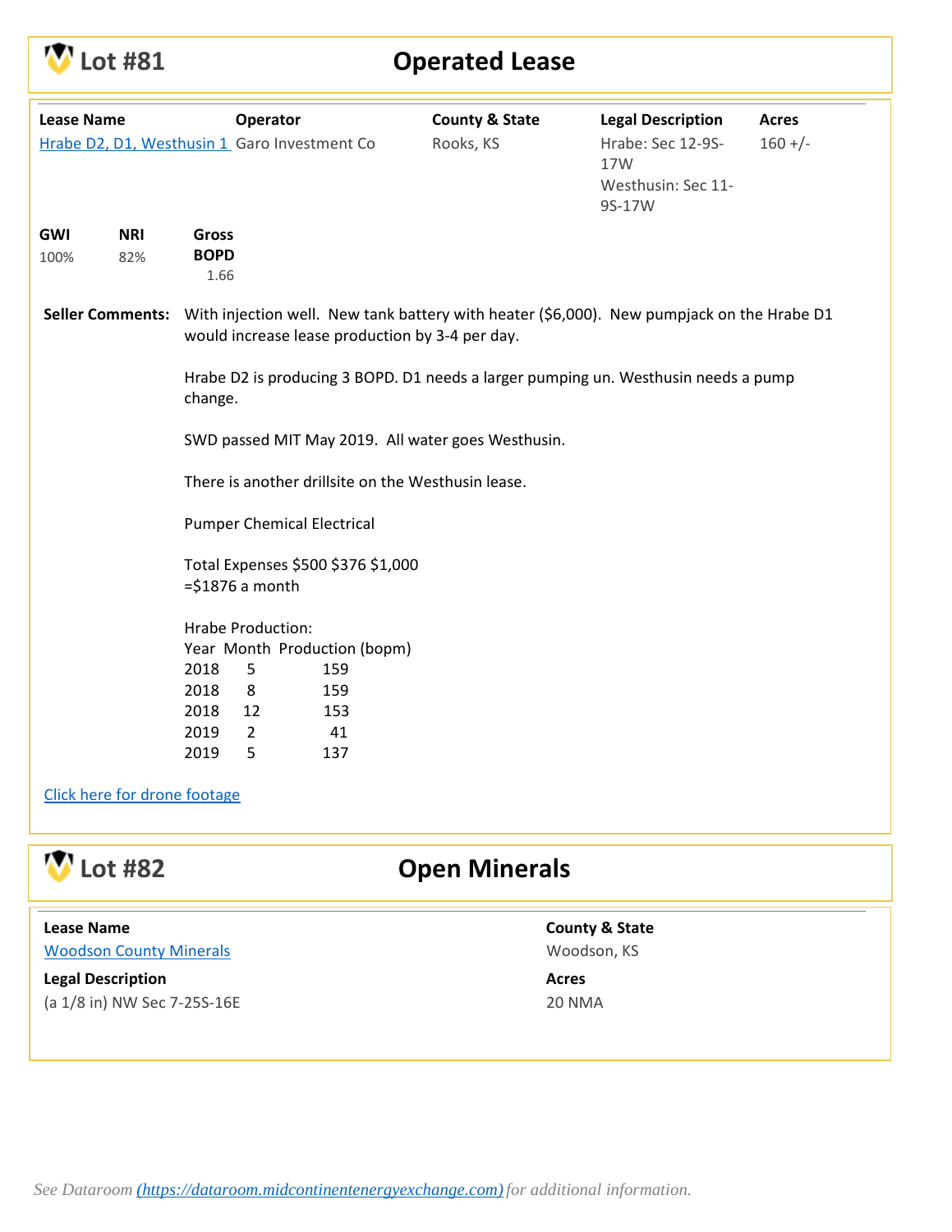

## **Lot #83 Open Minerals**

#### **Lease Name**

[Kay County Minerals](http://info.mceeauction.com.s3.amazonaws.com/Oct%202019/Lot%2083%20MCEE%20Data%20Packet.pdf)

**Legal Description** in Partial of NW Sec 35-27N-1W

#### **County & State** Kay, OK

**Acres** 11.107 NMA

| <b>Lot #84</b>                                  | <b>Open Minerals</b>                 |  |
|-------------------------------------------------|--------------------------------------|--|
| <b>Lease Name</b><br><b>Kay County Minerals</b> | <b>County &amp; State</b><br>Kay, OK |  |
| <b>Legal Description</b><br>SW Sec 29-29N-1W    | <b>Acres</b><br>13.33 NMA            |  |
|                                                 |                                      |  |

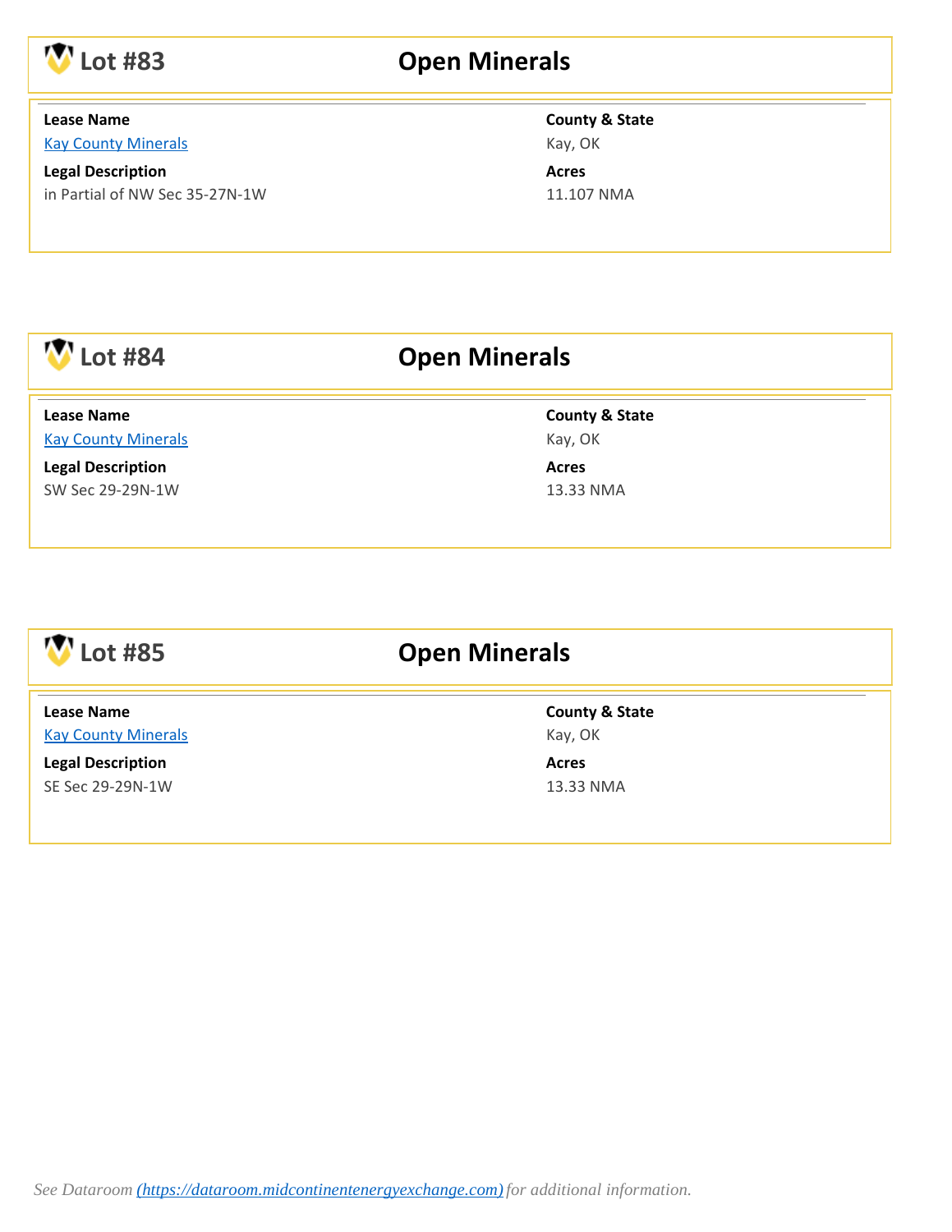

### **Lot #86 Leased Minerals**

| <b>Lease Name</b> |  |  |  |                            |  |  |  |
|-------------------|--|--|--|----------------------------|--|--|--|
|                   |  |  |  | <b>Kay County Minerals</b> |  |  |  |

#### **County & State** Kay, OK

**Legal Description** SE Sec 24-29N-2W

**Acres** 13.33 NMA

**Seller Comments:** HBP @ 3/16 SandRidge. The Sheets 1-24H and Sheets 2-24H wells.



## **Lot #87 Open Minerals**

[Thomas County Minerals](https://dataroom.midcontinentenergyexchange.com/thomas-county-minerals-minerals/) **Lease Name**

**Legal Description** SW Sec 33-10S-33W **County & State** Thomas, KS

**Acres** 40 NMA

**Seller Comments:** This acreage is 3-1/2 miles south and 2 west of Elk Energy's Lipplemann lease.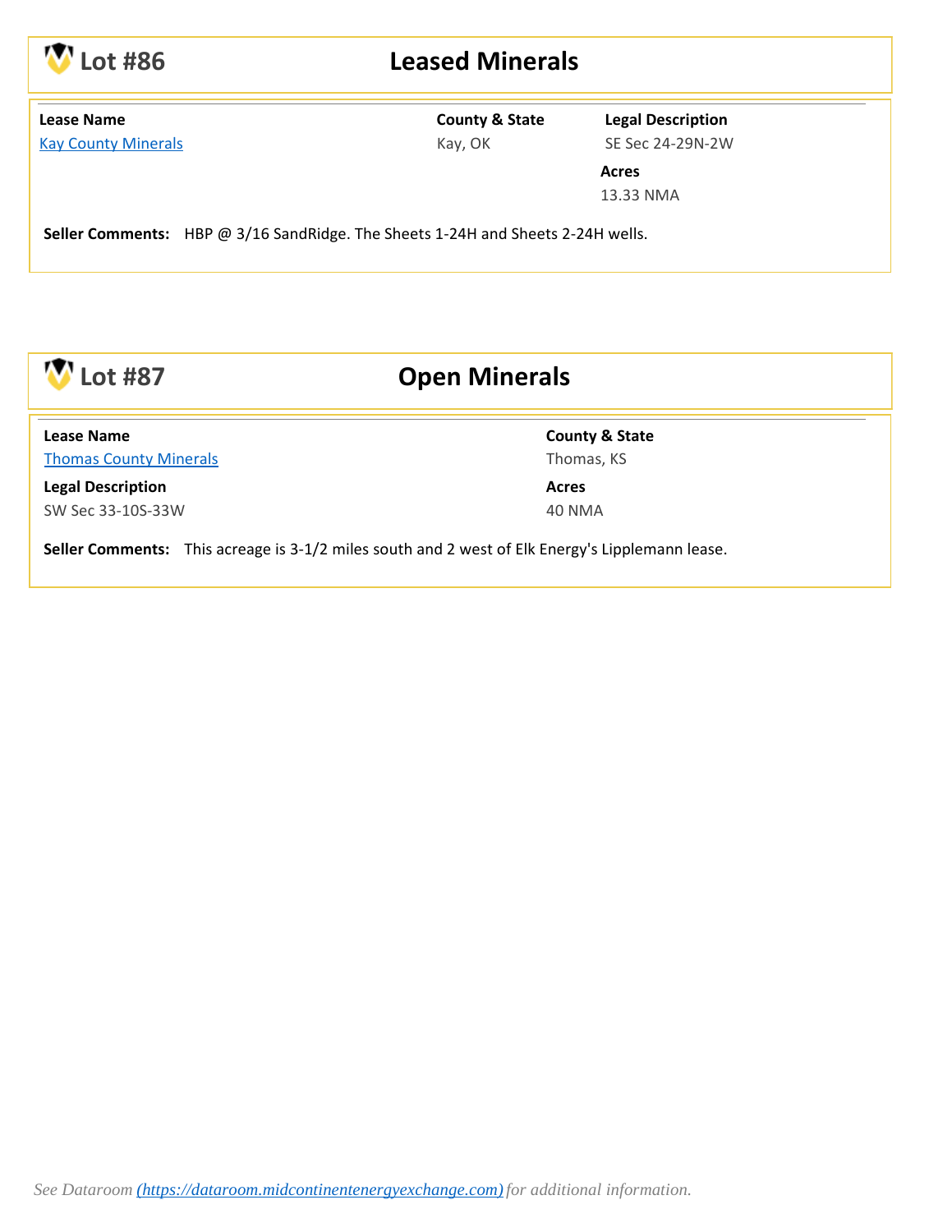

# **Lot #88 Mineral/Royalty Interest**

| <b>Lease Name</b><br><b>McClure Unit</b> | Operator<br>Herman Loeb, LLC                                                                        | <b>County &amp; State</b><br>Haskell, KS | <b>Legal Description</b><br>SE Sec 25-29S-32W | Acres<br><b>80 NMA</b> |  |  |  |
|------------------------------------------|-----------------------------------------------------------------------------------------------------|------------------------------------------|-----------------------------------------------|------------------------|--|--|--|
|                                          | <b>Decimal Interest</b><br>.015625 = $80/640 x$ .125 royalty                                        |                                          |                                               |                        |  |  |  |
|                                          | <b>Seller Comments:</b> Selling 1/2 interest in the 160 net mineral acres (= 80 net mineral acres). |                                          |                                               |                        |  |  |  |
|                                          | 2012 - 8,317 MCF                                                                                    |                                          |                                               |                        |  |  |  |
|                                          | 2013 - 8,797 MCF                                                                                    |                                          |                                               |                        |  |  |  |
|                                          | 2014 - 7,944 MCF                                                                                    |                                          |                                               |                        |  |  |  |
|                                          | 2015 - 7,235 MCF                                                                                    |                                          |                                               |                        |  |  |  |
|                                          | 2016 - 7,080 MCF                                                                                    |                                          |                                               |                        |  |  |  |
|                                          | 2017 - 6,491 MCF                                                                                    |                                          |                                               |                        |  |  |  |
|                                          | 2018 - 6,418 MCF                                                                                    |                                          |                                               |                        |  |  |  |
|                                          | 2019 - 1,483 MCF - Through 3/2019                                                                   |                                          |                                               |                        |  |  |  |
|                                          |                                                                                                     |                                          |                                               |                        |  |  |  |
|                                          |                                                                                                     |                                          |                                               |                        |  |  |  |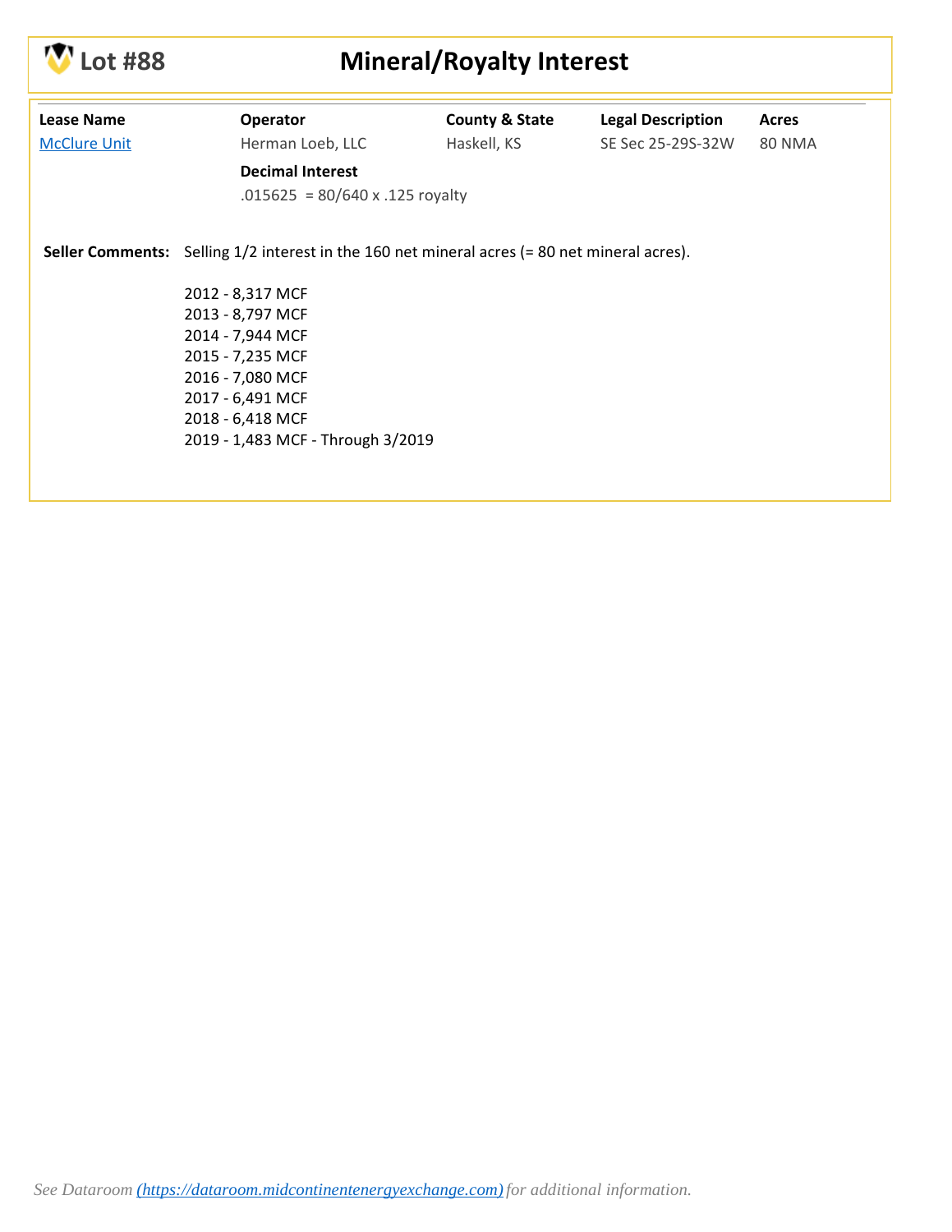

# **Lot #89 Royalty Interest**

| <b>Lease Name</b>          |                                                                                                                                                                                          | Operator               |                          | <b>County &amp; State</b>                                                              | <b>Legal Description</b> | <b>Acres</b>      |
|----------------------------|------------------------------------------------------------------------------------------------------------------------------------------------------------------------------------------|------------------------|--------------------------|----------------------------------------------------------------------------------------|--------------------------|-------------------|
| <b>Snowmass Unit A Dim</b> |                                                                                                                                                                                          |                        | Chesapeake Operating LLC | Dimmit, TX                                                                             | *See comments            | 322.588           |
|                            |                                                                                                                                                                                          |                        | <b>Decimal Interest</b>  |                                                                                        |                          | Net Income (4 mo) |
|                            |                                                                                                                                                                                          |                        | 0.0002179844868          |                                                                                        |                          | \$1,465.38        |
|                            |                                                                                                                                                                                          |                        |                          |                                                                                        |                          | \$366.35/mo       |
|                            |                                                                                                                                                                                          |                        |                          | Seller Comments: Winning bidder has the option to triple this lot (89, 89.1 and 89.2). |                          |                   |
|                            | *Legal Description: 322.588 AC. In I&GN RR Co. A-260 described in declaration of pooled unit<br>490/263.                                                                                 |                        |                          |                                                                                        |                          |                   |
|                            | Cash flow reflects the sale of 10% of the assets shown on the check statements. This lot is for 1/3<br>royalty interest (producing minerals) in the 322.588 acres in 4 horizontal wells. |                        |                          |                                                                                        |                          |                   |
|                            | Decimal Interest - 0.00065396 x 33.333%                                                                                                                                                  |                        |                          |                                                                                        |                          |                   |
|                            | Income:                                                                                                                                                                                  |                        |                          |                                                                                        |                          |                   |
|                            | Apr 2019 - \$811.37                                                                                                                                                                      |                        |                          |                                                                                        |                          |                   |
|                            | May 2019 - \$1,215.91<br>June 2019 - \$1,275.21                                                                                                                                          |                        |                          |                                                                                        |                          |                   |
|                            |                                                                                                                                                                                          | July 2019 - \$1,093.66 |                          |                                                                                        |                          |                   |
|                            | Average = \$1,099.04 x 33.333% = \$36.63 Net Monthly Income                                                                                                                              |                        |                          |                                                                                        |                          |                   |
|                            | Year Month                                                                                                                                                                               |                        | Production               |                                                                                        |                          |                   |
|                            |                                                                                                                                                                                          |                        | (mcf)                    | (bbl)                                                                                  |                          |                   |
|                            | 2018                                                                                                                                                                                     | 7                      | 2477                     | 983                                                                                    |                          |                   |
|                            | 2018                                                                                                                                                                                     | 8                      | 3155                     | 1006                                                                                   |                          |                   |
|                            | 2018                                                                                                                                                                                     | 9                      | 837                      | 265                                                                                    |                          |                   |
|                            | 2019                                                                                                                                                                                     | $\overline{2}$         | $\pmb{0}$                | $\mathbf{1}$                                                                           |                          |                   |
|                            | 2019                                                                                                                                                                                     | 3                      | 87                       | 1414                                                                                   |                          |                   |
|                            | 2019                                                                                                                                                                                     | 4                      | 71                       | 750                                                                                    |                          |                   |
|                            | 2019                                                                                                                                                                                     | 5                      | 741                      | 2028                                                                                   |                          |                   |
|                            | 2019                                                                                                                                                                                     | 6                      | 1271                     | 1525                                                                                   |                          |                   |
|                            |                                                                                                                                                                                          |                        |                          |                                                                                        |                          |                   |
|                            |                                                                                                                                                                                          |                        |                          |                                                                                        |                          |                   |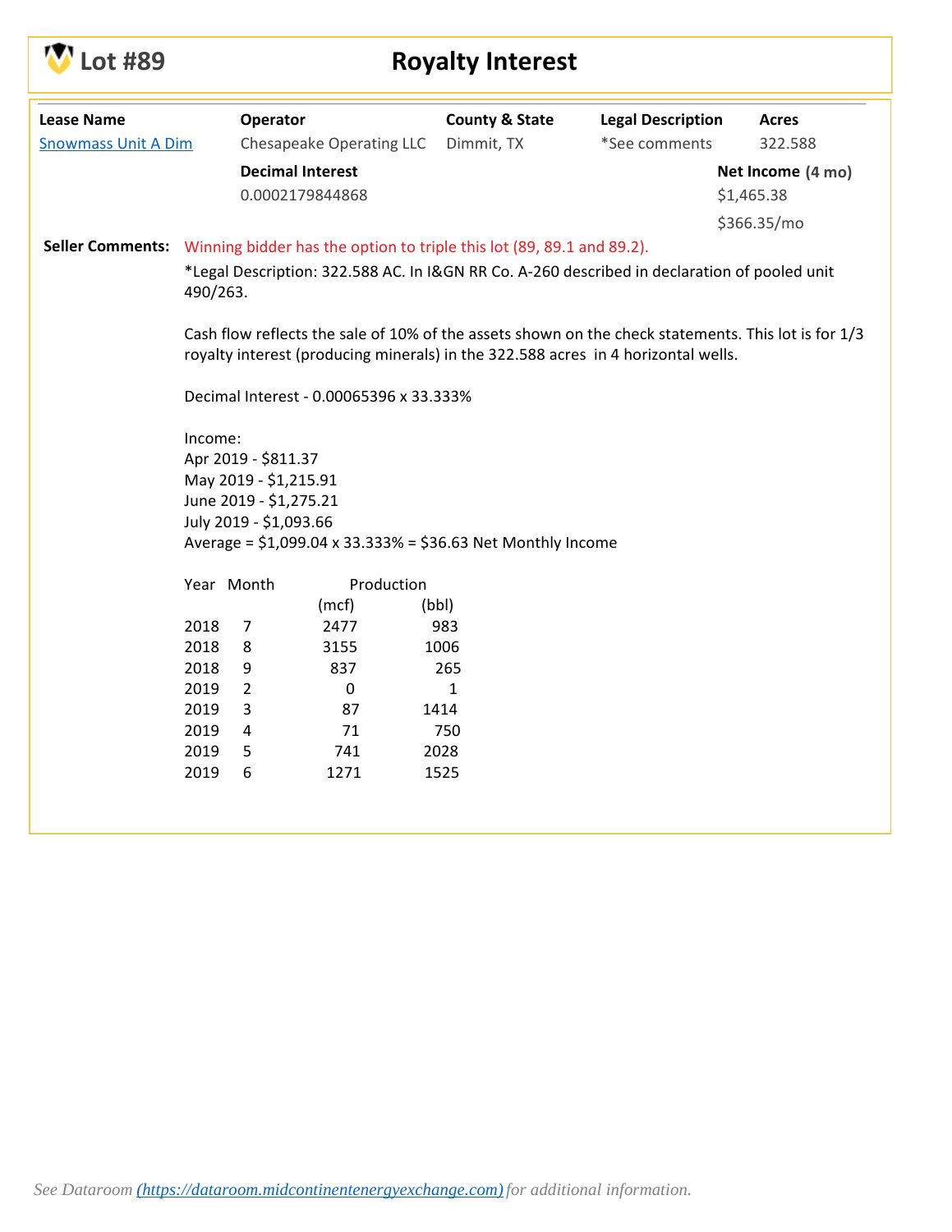

| <b>Lease Name</b>          |                                                                                                                                                                                          | Operator       |                          | <b>County &amp; State</b> | <b>Legal Description</b>                                                                     | <b>Acres</b>      |
|----------------------------|------------------------------------------------------------------------------------------------------------------------------------------------------------------------------------------|----------------|--------------------------|---------------------------|----------------------------------------------------------------------------------------------|-------------------|
| <b>Snowmass Unit A Dim</b> |                                                                                                                                                                                          |                | Chesapeake Operating LLC | Dimmit, TX                | *See comments                                                                                | 322.588           |
|                            |                                                                                                                                                                                          |                | <b>Decimal Interest</b>  |                           |                                                                                              | Net Income (4 mo) |
|                            |                                                                                                                                                                                          |                | 0.0002179844868          |                           |                                                                                              | \$1,465.38        |
|                            |                                                                                                                                                                                          |                |                          |                           |                                                                                              | \$366.35/mo       |
| <b>Seller Comments:</b>    | 490/263.                                                                                                                                                                                 |                |                          |                           | *Legal Description: 322.588 AC. In I&GN RR Co. A-260 described in declaration of pooled unit |                   |
|                            | Cash flow reflects the sale of 10% of the assets shown on the check statements. This lot is for 1/3<br>royalty interest (producing minerals) in the 322.588 acres in 4 horizontal wells. |                |                          |                           |                                                                                              |                   |
|                            | Decimal Interest - 0.00065396 x 33.333%                                                                                                                                                  |                |                          |                           |                                                                                              |                   |
|                            | Income:<br>Apr 2019 - \$811.37<br>May 2019 - \$1,215.91<br>June 2019 - \$1,275.21<br>July 2019 - \$1,093.66<br>Average = \$1,099.04 x 33.333% = \$36.63 Net Monthly Income               |                |                          |                           |                                                                                              |                   |
|                            | Year Month                                                                                                                                                                               |                | Production               |                           |                                                                                              |                   |
|                            |                                                                                                                                                                                          |                | (mcf)                    | (bbl)                     |                                                                                              |                   |
|                            | 2018                                                                                                                                                                                     | $\overline{7}$ | 2477                     | 983                       |                                                                                              |                   |
|                            | 2018                                                                                                                                                                                     | 8              | 3155                     | 1006                      |                                                                                              |                   |
|                            | 2018                                                                                                                                                                                     | 9              | 837                      | 265                       |                                                                                              |                   |
|                            | 2019                                                                                                                                                                                     | $\overline{2}$ | 0                        | $\mathbf{1}$              |                                                                                              |                   |
|                            | 2019                                                                                                                                                                                     | 3              | 87                       | 1414                      |                                                                                              |                   |
|                            | 2019                                                                                                                                                                                     | 4              | 71                       | 750                       |                                                                                              |                   |
|                            | 2019<br>2019                                                                                                                                                                             | 5<br>6         | 741<br>1271              | 2028<br>1525              |                                                                                              |                   |
|                            |                                                                                                                                                                                          |                |                          |                           |                                                                                              |                   |
|                            |                                                                                                                                                                                          |                |                          |                           |                                                                                              |                   |
|                            |                                                                                                                                                                                          |                |                          |                           |                                                                                              |                   |